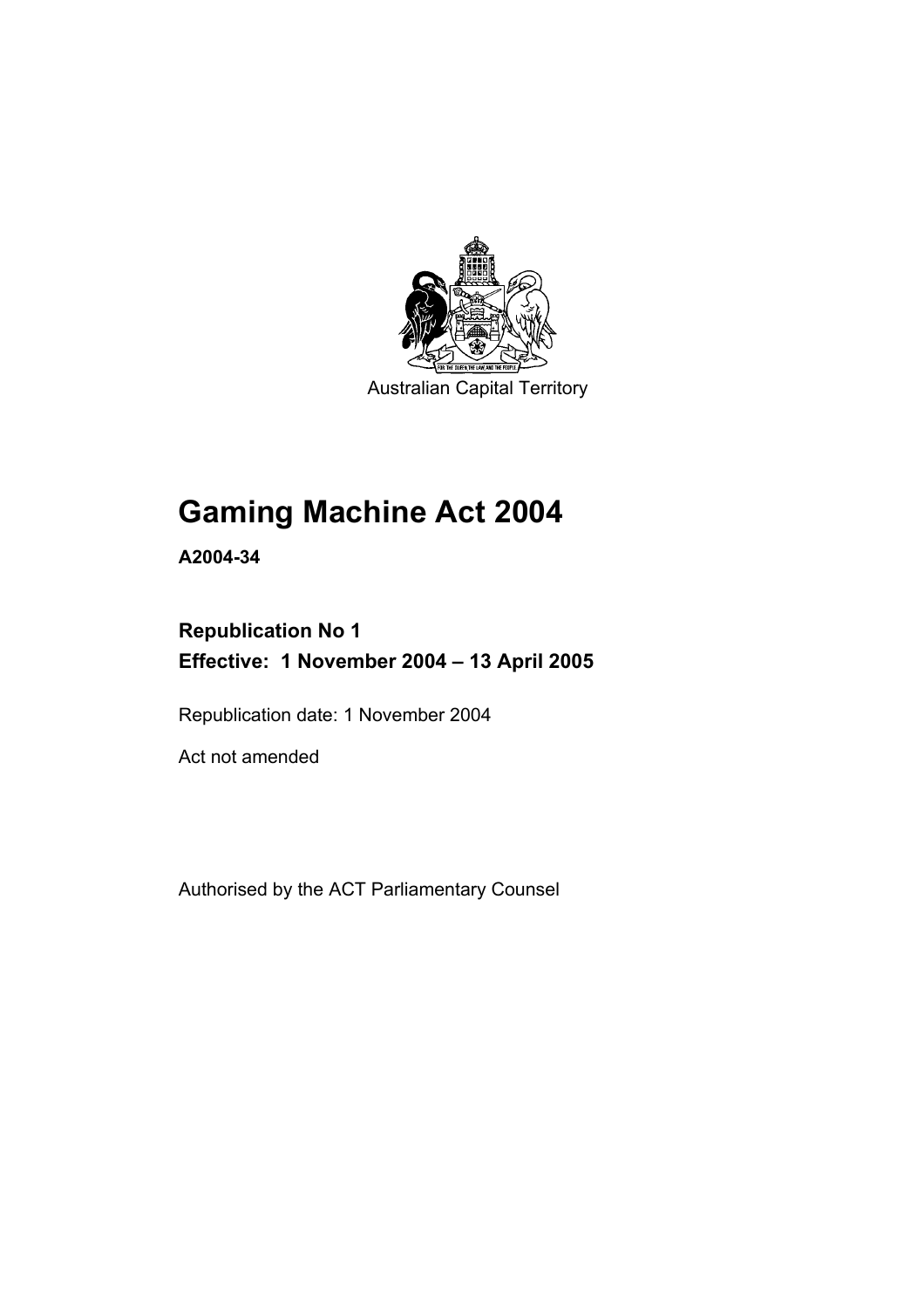## **About this republication**

#### **The republished law**

This is a republication of the *Gaming Machine Act 2004* (including any amendment made under the *Legislation Act 2001*, part 11.3 (Editorial changes)) as in force on 1 November 2004*.* It also includes any amendment, repeal or expiry affecting the republished law.

The legislation history and amendment history of the republished law are set out in endnotes 3 and 4.

#### **Kinds of republications**

The Parliamentary Counsel's Office prepares 2 kinds of republications of ACT laws (see the ACT legislation register at www.legislation.act.gov.au):

- authorised republications to which the *Legislation Act 2001* applies
- unauthorised republications.

The status of this republication appears on the bottom of each page.

#### **Editorial changes**

The *Legislation Act 2001*, part 11.3 authorises the Parliamentary Counsel to make editorial amendments and other changes of a formal nature when preparing a law for republication. Editorial changes do not change the effect of the law, but have effect as if they had been made by an Act commencing on the republication date (see *Legislation Act 2001*, s 115 and s 117). The changes are made if the Parliamentary Counsel considers they are desirable to bring the law into line, or more closely into line, with current legislative drafting practice.

This republication includes amendments made under part 11.3 (see endnote 1).

#### **Uncommenced provisions and amendments**

If a provision of the republished law has not commenced or is affected by an uncommenced amendment, the symbol  $\mathbf{U}$  appears immediately before the provision heading. The text of the uncommenced provision or amendment appears only in the last endnote.

#### **Modifications**

If a provision of the republished law is affected by a current modification, the symbol  $\mathbf{M}$ appears immediately before the provision heading. The text of the modifying provision appears in the endnotes. For the legal status of modifications, see *Legislation Act 2001*, section 95.

#### **Penalties**

The value of a penalty unit for an offence against this republished law at the republication date is—

- (a) if the person charged is an individual—\$100; or
- (b) if the person charged is a corporation—\$500.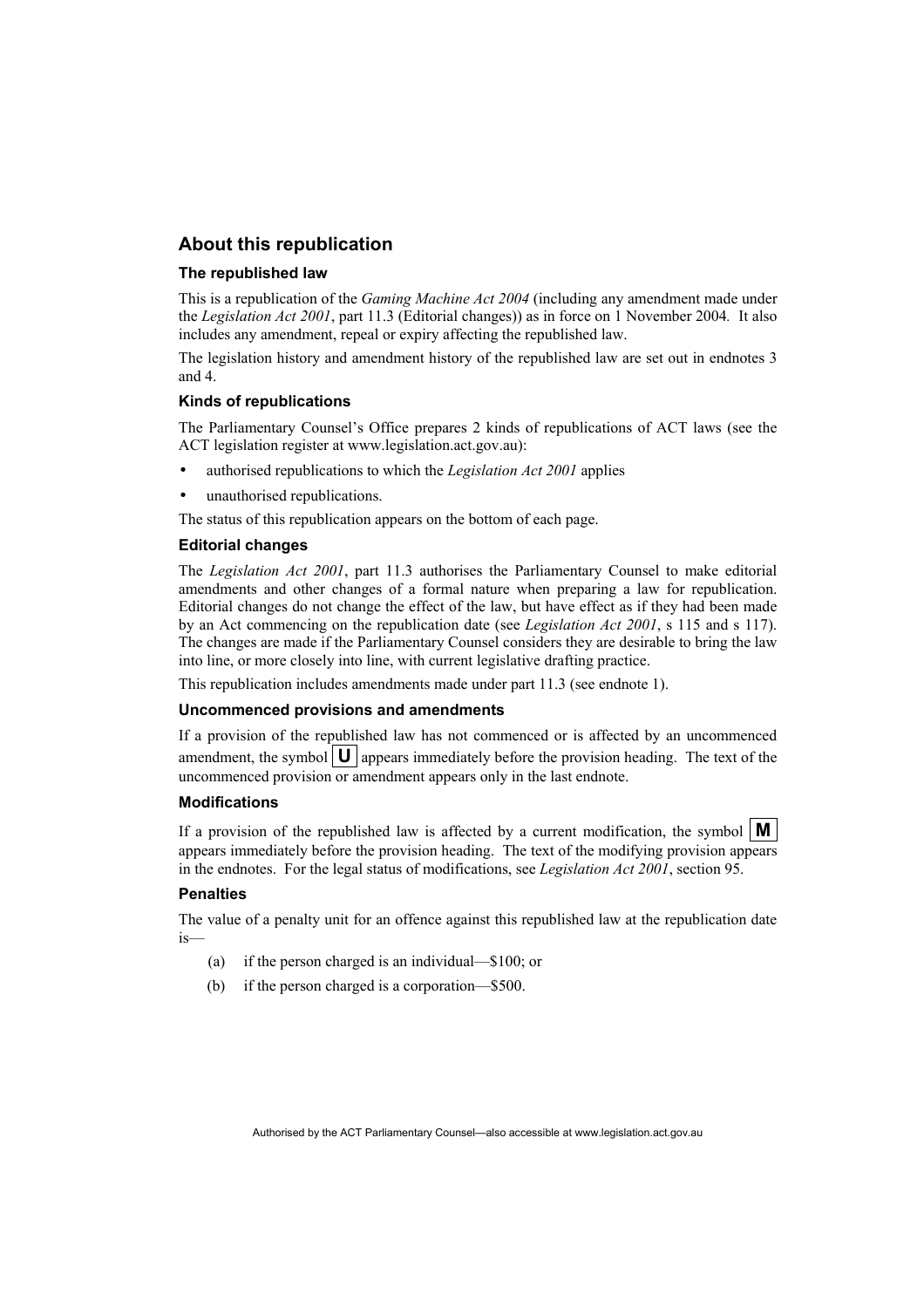

**Gaming Machine Act 2004** 

# **Contents**

|                     |                                                       | Page |
|---------------------|-------------------------------------------------------|------|
| Part 1              | <b>Preliminary</b>                                    |      |
| 1                   | Name of Act                                           | 2    |
| 3                   | Dictionary                                            | 2    |
| 4                   | <b>Notes</b>                                          | 2    |
| 5                   | Offences against Act—application of Criminal Code etc | 2    |
| Part 2              | <b>Licences</b>                                       |      |
| <b>Division 2.1</b> | Definitions and important concepts                    |      |
| 6                   | Definitions for pt 2                                  | 4    |
| 7                   | Meaning of <i>influential person</i> for Act          | 4    |
| 8                   | What licence authorises                               | 5    |
| 9                   | Kinds of applications under pt 2                      | 5    |
| 10                  | Applications to be dealt with in order of receipt     | 6    |
|                     |                                                       |      |
|                     |                                                       |      |

| -R1      | Gaming Machine Act 2004      | contents 1 |
|----------|------------------------------|------------|
| 01/11/04 | Effective: 01/11/04-13/04/05 |            |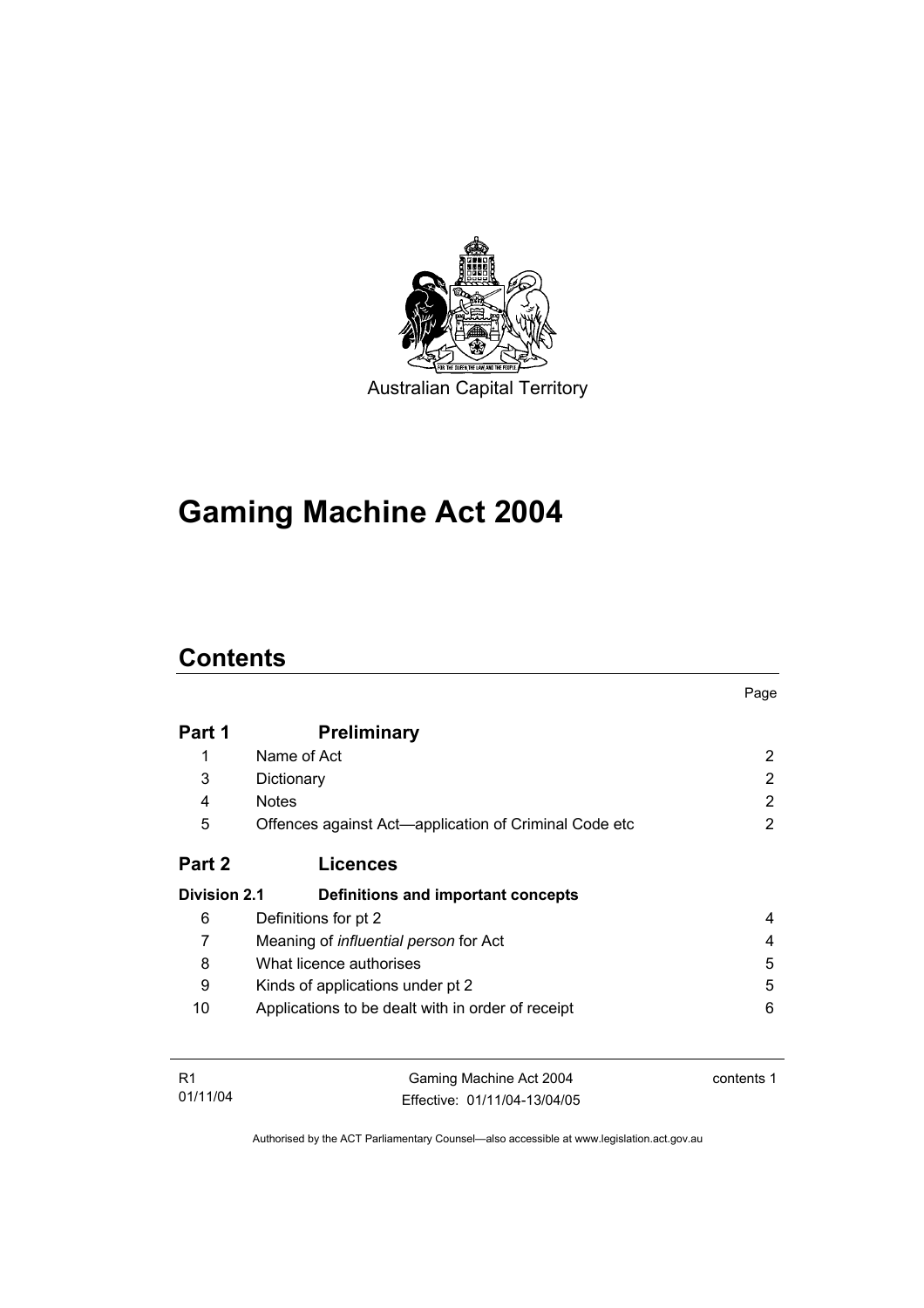#### **Contents**

|                     |                                                               | Page           |
|---------------------|---------------------------------------------------------------|----------------|
| <b>Division 2.2</b> | <b>Issue of licences</b>                                      |                |
| 11                  | Initial licence application                                   | 6              |
| 12                  | Issue of licences                                             | 9              |
| 13                  | Additional mandatory requirements for issue of licence        | 11             |
| 14                  | Grounds for refusing initial licence application by club      | 12             |
| 15                  | Form of licence                                               | 13             |
| 16                  | Restrictions on what commission may authorise—non-clubs       | 13             |
| 17                  | No available gaming machines                                  | 14             |
| <b>Division 2.3</b> | <b>Social impact assessments</b>                              |                |
| 18                  | Social impact assessment                                      | 15             |
| 19                  | Publication of social impact assessments by applicant         | 15             |
| <b>Division 2.4</b> | Eligible people                                               |                |
| 20                  | Eligibility of individuals                                    | 17             |
| 21                  | Eligibility of clubs and other corporations                   | 18             |
| <b>Division 2.5</b> | Licence amendments                                            |                |
| 22                  | Licence amendment applications                                | 19             |
| 23                  | Contents of licence amendment applications                    | 20             |
| 24                  | Substantive licence amendments                                | 21             |
| 25                  | Technical licence amendments                                  | 23             |
| 26                  | Temporary licence amendment                                   | 24             |
| 27                  | Request for return of licence                                 | 25             |
| 28                  | Commencement of amendments                                    | 25             |
| 29                  | Revocation of uncommenced licence amendments                  | 25             |
| <b>Division 2.6</b> | <b>Transfer and surrender of licences</b>                     |                |
| 30                  | Definitions for div 2.6                                       | 26             |
| 31                  | Application for transfer of licence                           | 26             |
| 32                  | <b>Transfer of licence</b>                                    | 27             |
| 33                  | Current licensees obligations on proposed transfer of licence | 28             |
| 34                  | Surrender of licences                                         | 28             |
| <b>Division 2.7</b> | <b>Restriction on gaming machine numbers</b>                  |                |
| 35                  | Maximum number of gaming machines allowed                     | 29             |
| 36                  | Minister must take into account commission's recommendation   | 30             |
|                     |                                                               |                |
| contents 2          | Gaming Machine Act 2004                                       | R <sub>1</sub> |

Effective: 01/11/04-13/04/05

R1 01/11/04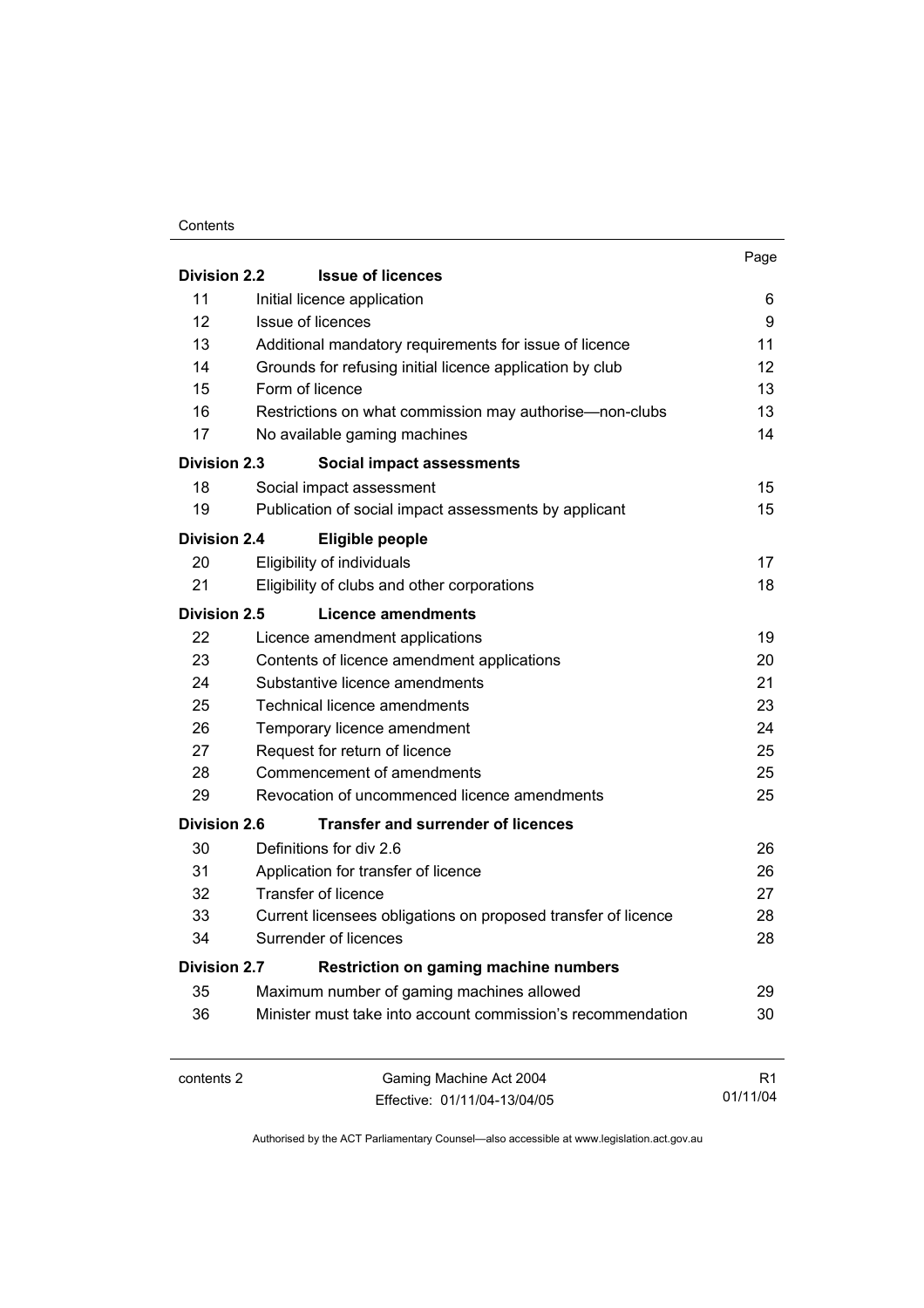|                     |                                                                                           | Contents   |
|---------------------|-------------------------------------------------------------------------------------------|------------|
|                     |                                                                                           | Page       |
| <b>Division 2.8</b> | <b>Gaming machine licences</b>                                                            |            |
| 37                  | Register of licences                                                                      | 31         |
| 38                  | Giving copy of licence                                                                    | 31         |
| Part 3              | <b>Conditions on licences</b>                                                             |            |
| <b>Division 3.1</b> | <b>Compliance with licence conditions</b>                                                 |            |
| 39                  | Failure to comply with conditions of licence                                              | 32         |
| Division 3.2        | <b>General licence conditions</b>                                                         |            |
| 40                  | Compliance with directions                                                                | 32         |
| 41                  | Display of licence at licensed premises                                                   | 32         |
| 42                  | Licence schedule to be kept at premises                                                   | 33         |
| 43                  | Rules and control procedures for operation of gaming machines and<br>peripheral equipment | 33         |
| 44                  | Installation in accordance with Act                                                       | 33         |
| 45                  | Installation certificate                                                                  | 33         |
| 46                  | Operation after installation                                                              | 34         |
| 47                  | Operation subject to correct percentage payout                                            | 34         |
| 48                  | Percentage payout of gaming machines to be displayed                                      | 34         |
| 49                  | Maximum stake amount                                                                      | 35         |
| 50                  | Licensee to comply with relevant codes of practice                                        | 35         |
| 51                  | Licensee to use gaming machines                                                           | 35         |
| 52                  | Accounts relating to gaming machines                                                      | 35         |
| <b>Division 3.3</b> | <b>Club licence conditions</b>                                                            |            |
| 53                  | Conditions about inequitable benefits                                                     | 36         |
| 54                  | Annual report of clubs                                                                    | 37         |
| 55                  | Other conditions of club licences                                                         | 38         |
| Part 4              | <b>Disciplinary action</b>                                                                |            |
| 56                  | Definitions for pt 4                                                                      | 40         |
| 57                  | Grounds for disciplinary action                                                           | 40         |
| 58                  | Disciplinary action                                                                       | 41         |
| 59                  | Criteria for disciplinary action                                                          | 42         |
| 60                  | When disciplinary notice may be given                                                     | 42         |
| 61                  | Disciplinary notices                                                                      | 43         |
| R <sub>1</sub>      | Gaming Machine Act 2004                                                                   | contents 3 |
| 01/11/04            | Effective: 01/11/04-13/04/05                                                              |            |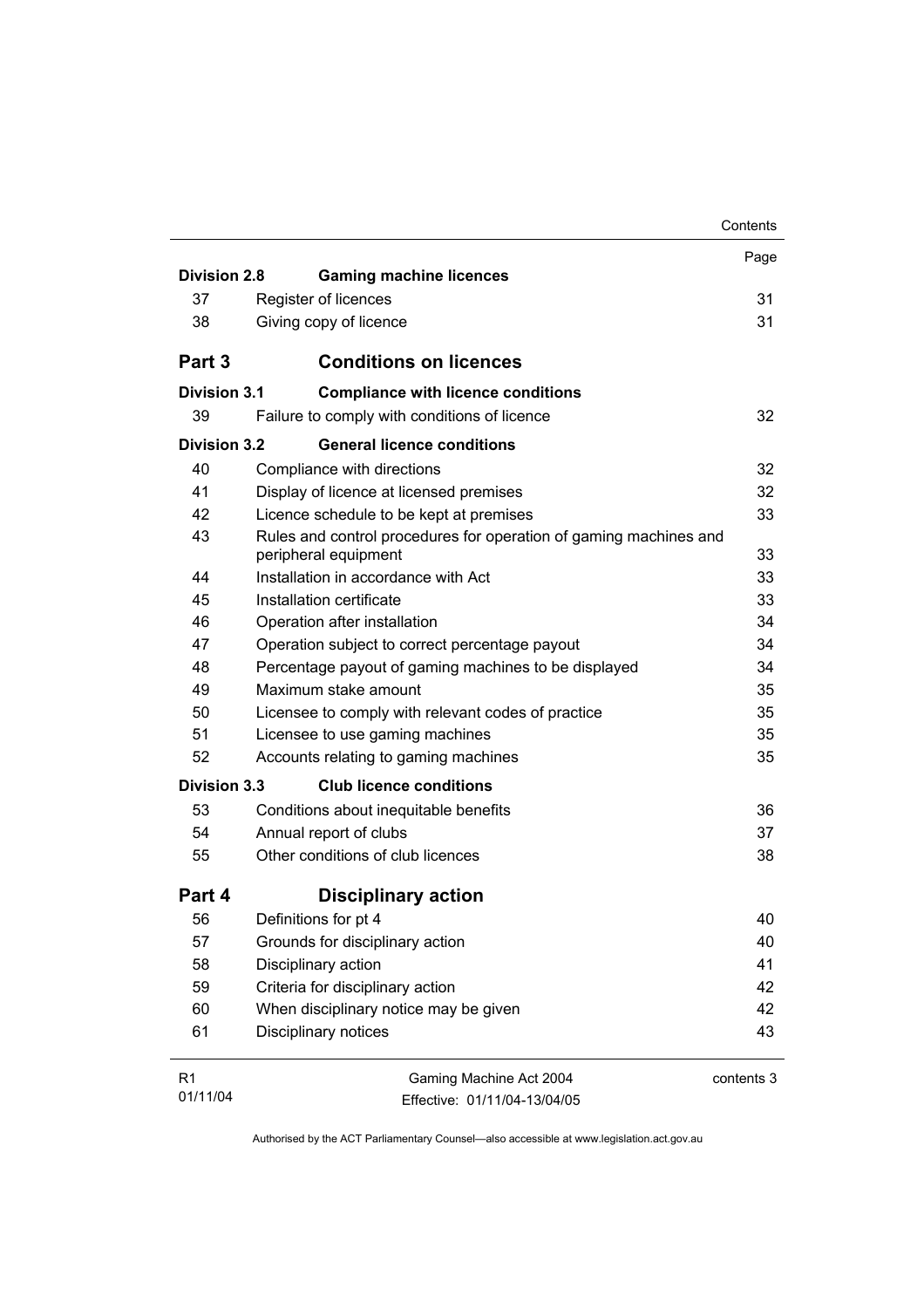| Contents |  |
|----------|--|
|          |  |

| 62                  | Commission may take disciplinary action against licensee                           | Page<br>43 |
|---------------------|------------------------------------------------------------------------------------|------------|
| 63                  | Suspension of licences because of suspension of general and on                     |            |
| 64                  | licences                                                                           | 44         |
|                     | Cancellation of licences because of cancellation etc of general and on<br>licences | 44         |
| 65                  | Return of licence on cancellation                                                  | 44         |
| Part 5              | <b>Centralised monitoring system</b>                                               |            |
| 66                  | Meaning of centralised monitoring system                                           | 46         |
| 67                  | Regulations about CMS                                                              | 46         |
| Part 6              | Approval of gaming machines, peripherals,<br>suppliers, technicians and attendants |            |
| <b>Division 6.1</b> | Approval of gaming machines and peripheral equipment                               |            |
| 68                  | Meaning of peripheral equipment                                                    | 47         |
| 69                  | Approval of gaming machines and peripheral equipment                               | 47         |
| 70                  | Cancellation or suspension of gaming machine and peripheral                        |            |
|                     | equipment approval                                                                 | 48         |
| 71                  | Machine access register                                                            | 49         |
| <b>Division 6.2</b> | <b>Approved suppliers</b>                                                          |            |
| 72                  | Application and approval as supplier                                               | 50         |
| 73                  | Giving copy of certificate about approved supplier                                 | 51         |
| <b>Division 6.3</b> | <b>Approved technicians</b>                                                        |            |
| 74                  | Application for approval as technician                                             | 51         |
| 75                  | Approval of technicians                                                            | 52         |
| 76                  | Short-term approval of technicians                                                 | 53         |
| 77                  | Ending short-term approvals                                                        | 53         |
| 78                  | Transfer etc of technician's approval                                              | 54         |
| 79                  | Cancellation etc of technician's approval                                          | 54         |
| 80                  | Certificates and identity cards for approved technicians                           | 55         |
| 81                  | Giving copy of certificate about approved technician or identity card              | 56         |
| 82                  | Notice by supplier if technician no longer employed                                | 56         |
| 83                  | Return of approval certificates and identity cards for approved<br>technicians     | 56         |
|                     |                                                                                    |            |

L.

contents 4 Gaming Machine Act 2004 Effective: 01/11/04-13/04/05

R1 01/11/04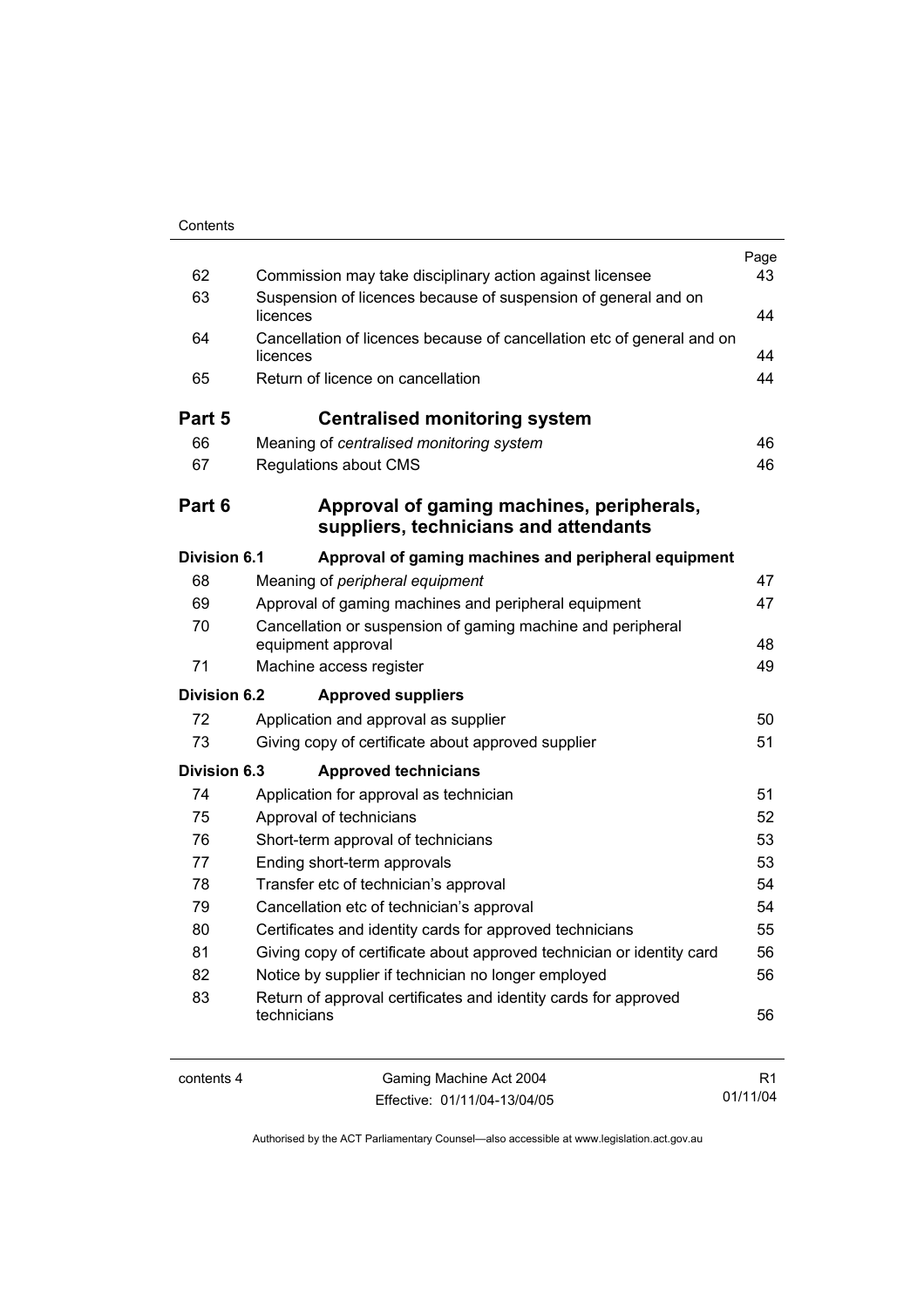| 84                  | Renewal of technician's approval                                    | Page<br>57 |
|---------------------|---------------------------------------------------------------------|------------|
| <b>Division 6.4</b> | <b>Approved attendants</b>                                          |            |
| 85                  | Application for approval as attendant                               | 58         |
| 86                  | Approval of attendants                                              | 59         |
| 87                  | Short-term approval of attendants                                   | 59         |
| 88                  | Ending short-term approvals                                         | 59         |
| 89                  | Transfer etc of attendant's approval                                | 60         |
| 90                  | Suspension of attendant's approval for short-term unemployment      | 60         |
| 91                  | Cancellation etc of attendant's approval                            | 61         |
| 92                  | Certificates for approved attendants                                | 62         |
| 93                  | Giving copy of certificate about approved attendant                 | 62         |
| 94                  | Notice by licensee if attendant no longer employed                  | 62         |
| 95                  | Return of approval certificates for approved attendants             | 63         |
| 96                  | Renewal of attendant's approval                                     | 63         |
| <b>Division 6.5</b> | <b>Gaming machine dealings</b>                                      |            |
| 97                  | Control procedures                                                  | 64         |
| 98                  | Acquisition of gaming machines—general                              | 65         |
| 99                  | Application for approval of acquisition of gaming machines          | 65         |
| 100                 | Decision on application for approval to acquire gaming machines     | 65         |
| 101                 | Application and approval of financial arrangements                  | 66         |
| 102                 | Decision on application for approval of financial arrangements      | 67         |
| 103                 | Possession and operation of gaming machines                         | 67         |
| 104                 | Playing unlicensed gaming machines                                  | 68         |
| 105                 | Operation of gaming machines other than in accordance with licences | 68         |
| <b>Division 6.6</b> | Repossession of gaming machines                                     |            |
| 106                 | Offences by people repossessing gaming machines                     | 69         |
| 107                 | Application for repossession approval                               | 70         |
| 108                 | Approval of repossession of gaming machines                         | 70         |
| 109                 | Conditions on approval to repossess gaming machine                  | 71         |
| 110                 | Contravention of repossession approval conditions                   | 71         |
| <b>Division 6.7</b> | <b>Disposal of gaming machines</b>                                  |            |
| 111                 | Unapproved disposal of gaming machines                              | 72         |
| 112                 | Application for approval for disposal of gaming machines            | 72         |
| R <sub>1</sub>      | Gaming Machine Act 2004                                             | contents 5 |
| 01/11/04            | Effective: 01/11/04-13/04/05                                        |            |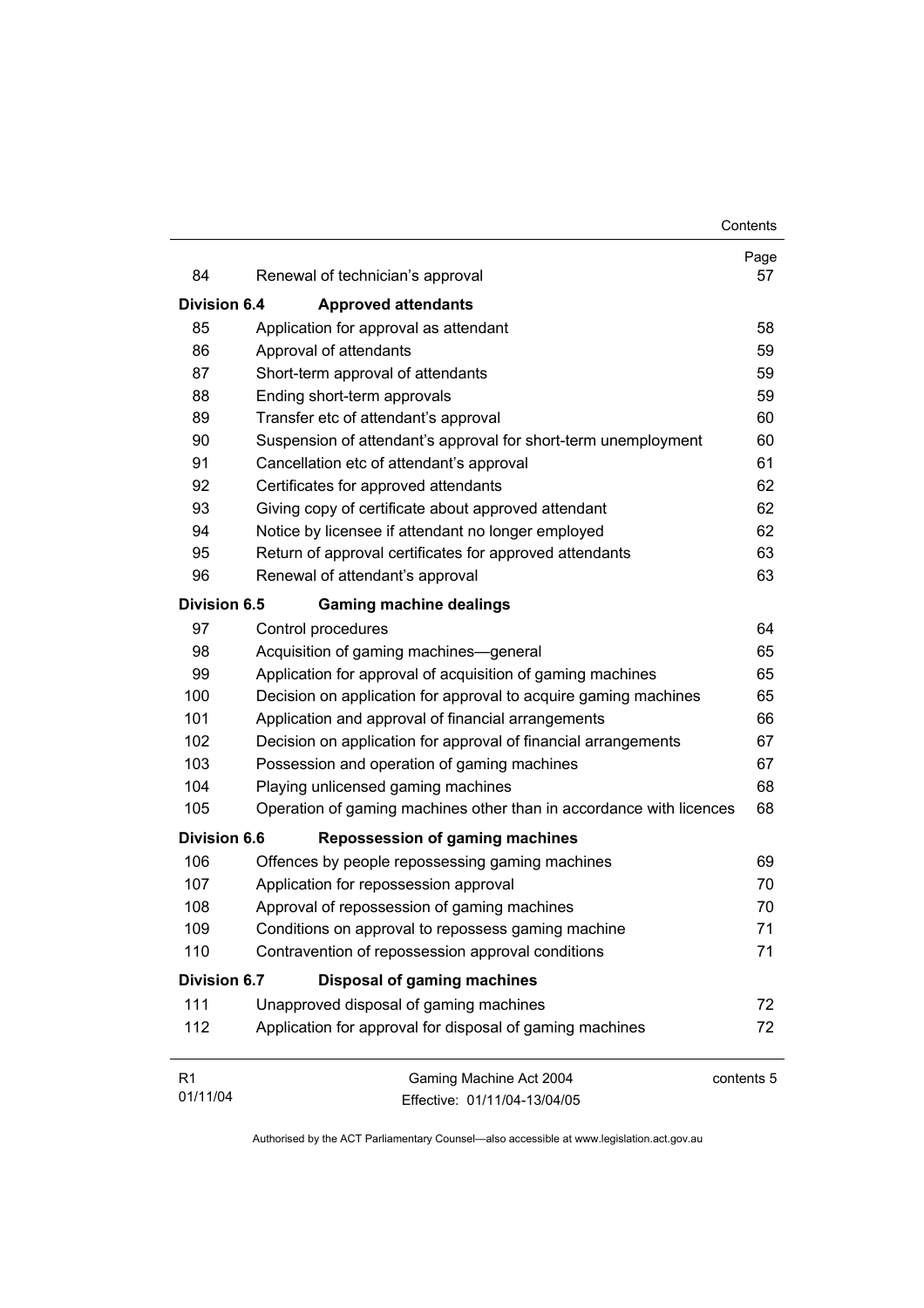#### **Contents**

|                     |                                                                           | Page           |
|---------------------|---------------------------------------------------------------------------|----------------|
| 113                 | Approval of disposal of gaming machines                                   | 72             |
| <b>Division 6.8</b> | Seizure of gaming machines                                                |                |
| 114                 | Seizure of unlawful gaming machines                                       | 73             |
| 115                 | Receipt for gaming machines seized                                        | 73             |
| 116                 | Application for order disallowing seizure                                 | 74             |
| 117                 | Order for return of seized gaming machine                                 | 74             |
| 118                 | Adjournment pending hearing of other proceedings                          | 75             |
| 119                 | Forfeiture of seized gaming machines                                      | 75             |
| <b>Division 6.9</b> | Installation and operation of gaming machines                             |                |
| 120                 | Installation to be in accordance with approval of commission              | 76             |
| 121                 | Offence to install gaming machines                                        | 76             |
| 122                 | Certificate about meter readings                                          | 76             |
| 123                 | Sealing computer cabinet                                                  | 77             |
| 124                 | Commission may require information                                        | 77             |
| 125                 | Operation to be subject to correct percentage payout                      | 77             |
| 126                 | Position for percentage payout of gaming machines display                 | 78             |
| 127                 | Maximum stake amount                                                      | 78             |
| Part 7              | Regulation of gaming machines generally                                   |                |
| 128                 | Machine access generally                                                  | 79             |
| 129                 | Interference with gaming machines                                         | 80             |
| 130                 | Opening computer cabinets                                                 | 81             |
| 131                 | Rendering gaming machines inoperable on licence ceasing to be in<br>force | 81             |
| 132                 | Removal of gaming machines from premises                                  | 82             |
| Part 8              | Linked-jackpot arrangements                                               |                |
| 133                 | Operation of linked-jackpot arrangements                                  | 83             |
| 134                 | Single-user authorisation for linked-jackpot arrangements                 | 83             |
| 135                 | Issue of multi-user permits                                               | 84             |
| 136                 | Conditions on multi-user permits                                          | 86             |
| 137                 | Term of multi-user permits                                                | 87             |
| 138                 | Amendment of multi-user permits in interest of users                      | 87             |
| 139                 | Amendment of multi-user permit on request                                 | 87             |
| contents 6          | Gaming Machine Act 2004                                                   | R <sub>1</sub> |
|                     | Effective: 01/11/04-13/04/05                                              | 01/11/04       |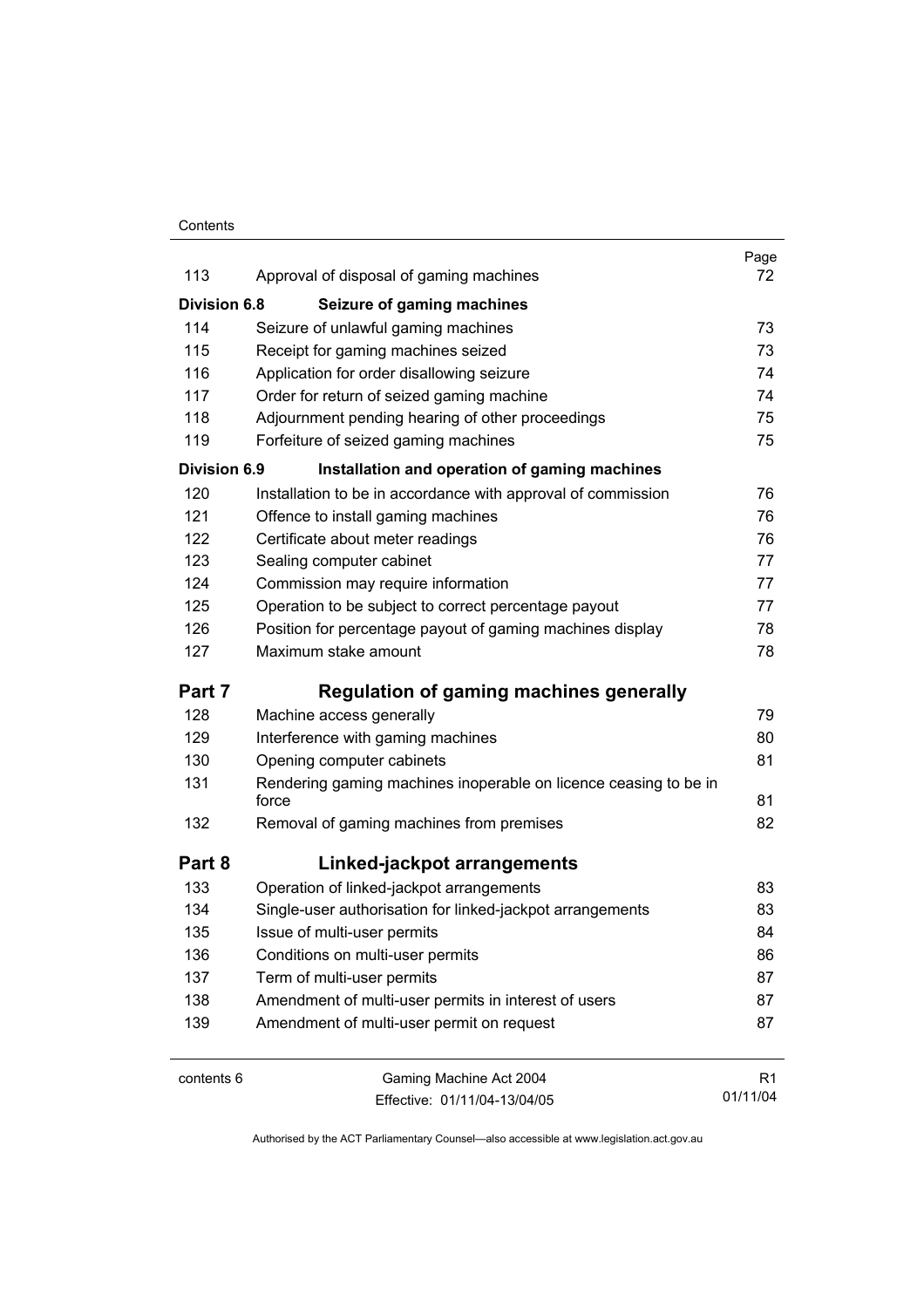|                      |                                                                      | Contents   |
|----------------------|----------------------------------------------------------------------|------------|
|                      |                                                                      | Page       |
| 140                  | Amendment of financial and operational aspects of multi-user permits | 89         |
| 141                  | Transfer of multi-user permits                                       | 89         |
| 142                  | Surrender of multi-user permits                                      | 89         |
| 143                  | Unclaimed jackpots                                                   | 90         |
| 144                  | Undisbursed jackpots                                                 | 90         |
| Part 9               | <b>Club administration</b>                                           |            |
| 145                  | Eligible objects                                                     | 92         |
| 146                  | Eligible clubs                                                       | 92         |
| 147                  | Associated organisations                                             | 93         |
| 148                  | Keeping records relating to club elections                           | 94         |
| 149                  | Power to require information about status of eligible clubs          | 94         |
| 150                  | Disclosure of gifts by executive officer                             | 95         |
| Part 10              | <b>Gaming areas</b>                                                  |            |
| 151                  | <b>Warning notices</b>                                               | 96         |
| 152                  | <b>External signs</b>                                                | 97         |
| 153                  | Cash facilities                                                      | 98         |
| 154                  | Lending or extending credit                                          | 98         |
| 155                  | Children must not enter gaming area                                  | 99         |
| 156                  | Children must not play gaming machines                               | 99         |
| 157                  | Using false identification                                           | 100        |
| Part 11              | <b>Finance</b>                                                       |            |
| <b>Division 11.1</b> | General                                                              |            |
| 158                  | Audit of records                                                     | 101        |
| 159                  | Gaming machine tax                                                   | 101        |
| 160                  | Tax adjustment in relation to GST for clubs                          | 102        |
| 161                  | Payment of gaming machine tax                                        | 103        |
| 162                  | Gaming machine tax returns                                           | 103        |
| 163                  | Payment of gaming machine tax following transfer                     | 104        |
| Part 12              | <b>Community contributions</b>                                       |            |
| 164                  | Approval of community contributions                                  | 105        |
| R <sub>1</sub>       | Gaming Machine Act 2004                                              | contents 7 |

Authorised by the ACT Parliamentary Counsel—also accessible at www.legislation.act.gov.au

Effective: 01/11/04-13/04/05

01/11/04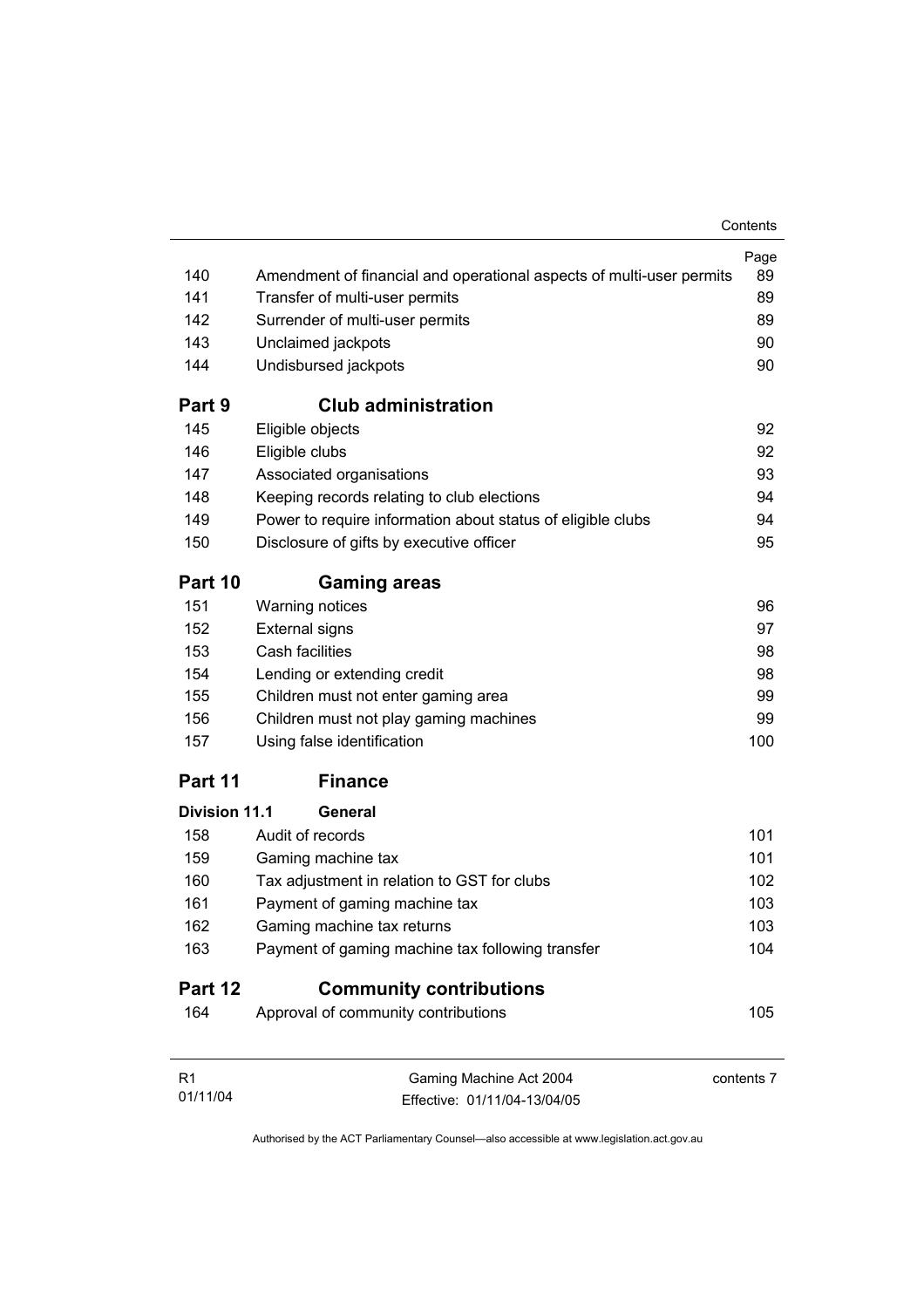#### **Contents**

| 165     | Records of contributions                         | Page<br>107 |
|---------|--------------------------------------------------|-------------|
| 166     | Report about records and finances                | 107         |
| 167     |                                                  | 108         |
| 168     | Commission must report to Minister               | 108         |
| 169     | Minister must present commission's report        | 108         |
|         | Required community contributions                 |             |
| 170     | Corporations with several licences               | 109         |
| 171     | Women's sport community contributions            | 109         |
| 172     | Community contribution shortfall tax             | 110         |
| Part 13 | <b>Miscellaneous</b>                             |             |
| 173     | Review of decisions                              | 111         |
| 174     | Acts and omissions of representatives            | 111         |
| 175     | Canberra Airport                                 | 112         |
| 176     | Evidentiary certificates                         | 113         |
| 177     | Determination of fees                            | 113         |
| 178     | Regulation-making power                          | 113         |
| Part 14 | <b>Transitional</b>                              |             |
| 180     | Definitions for pt 14                            | 114         |
| 181     | Licences                                         | 114         |
| 182     | Clubs                                            | 114         |
| 183     | Rules and control procedures                     | 115         |
| 184     | Disciplinary proceedings under former gaming Act | 115         |
| 185     | Approvals under former gaming Act                | 116         |
| 186     | Linked-jackpot arrangements                      | 116         |
| 187     | Clubs not required to be corporations for s 146  | 116         |
| 188     | Clubs with too many life members for s 146       | 117         |
| 189     | Expiry of pt 14                                  | 117         |

contents 8 Gaming Machine Act 2004 Effective: 01/11/04-13/04/05

R1 01/11/04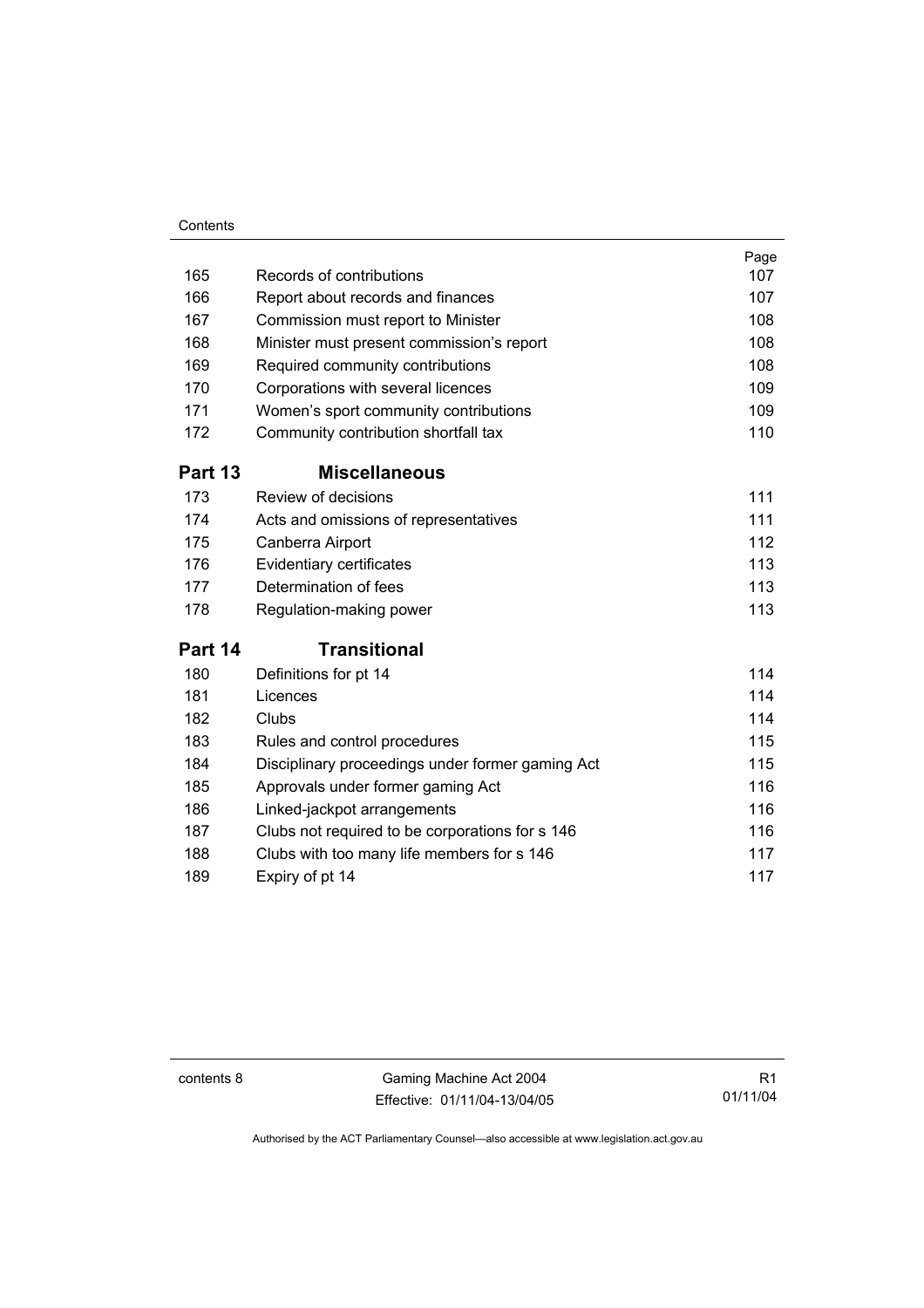|                   |                             | Contents    |
|-------------------|-----------------------------|-------------|
| <b>Schedule 1</b> | <b>Reviewable decisions</b> | Page<br>118 |
|                   |                             |             |
| <b>Dictionary</b> |                             | 121         |
|                   |                             |             |
| <b>Endnotes</b>   |                             |             |
| 1                 | About the endnotes          | 130         |
| 2                 | Abbreviation key            | 130         |
| 3                 | Legislation history         | 131         |
| 4                 | Amendment history           | 131         |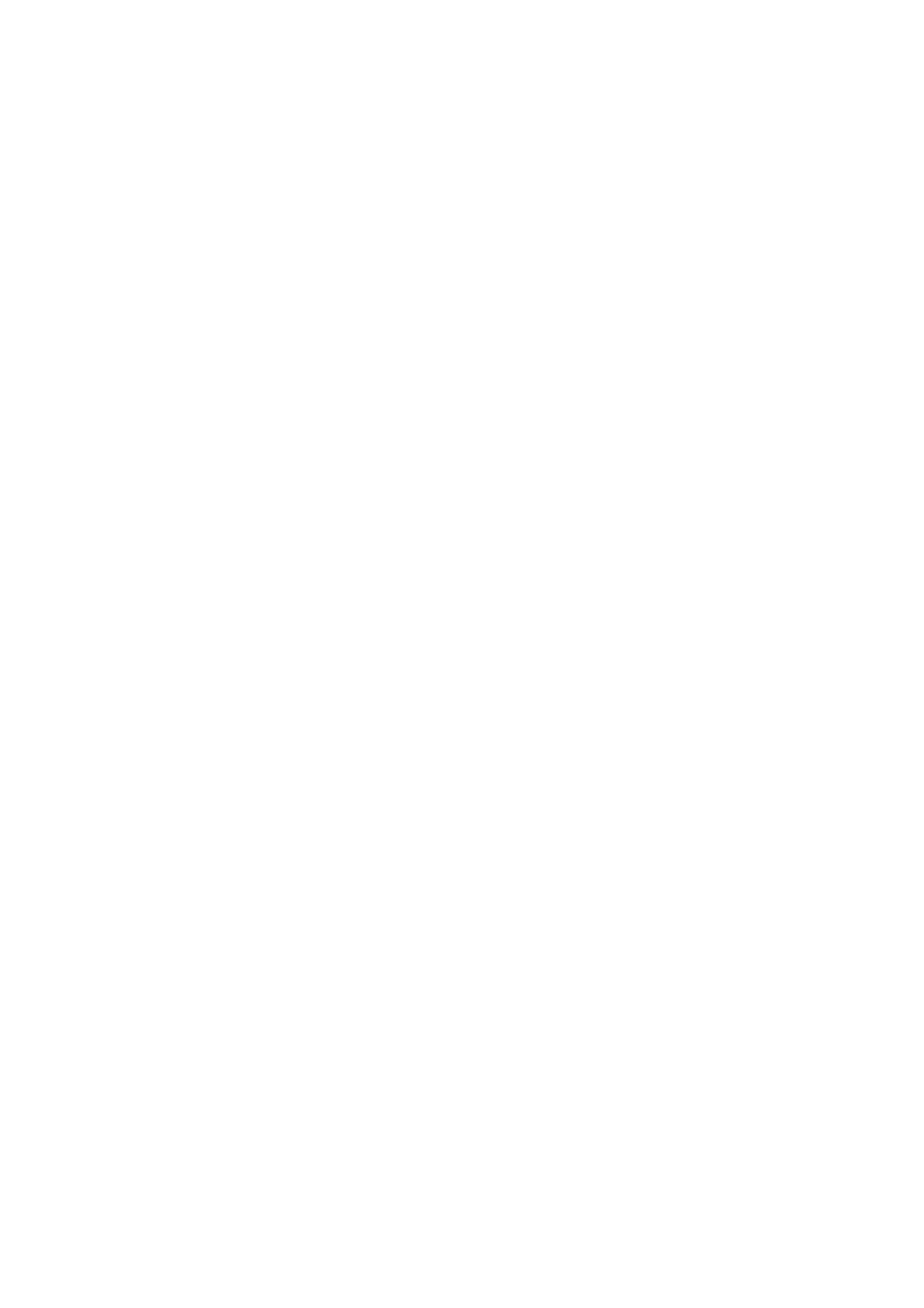

# **Gaming Machine Act 2004**

An Act in relation to gaming machines, and for other purposes

R1 01/11/04

I

Gaming Machine Act 2004 Effective: 01/11/04-13/04/05 page 1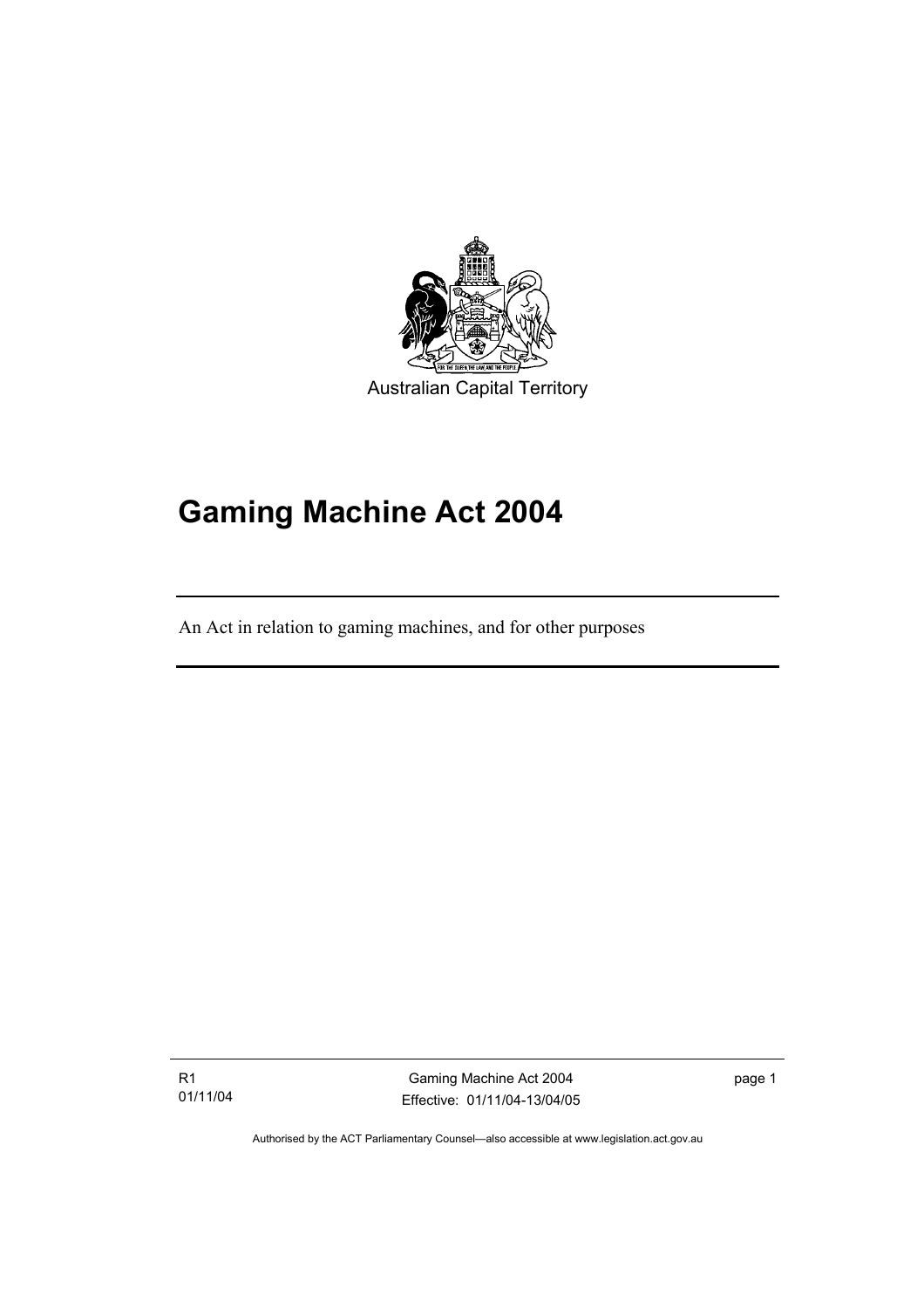#### **Part 1** Preliminary

Section 1

# **Part 1** Preliminary

#### **1 Name of Act**

This Act is the *Gaming Machine Act 2004*.

## **3 Dictionary**

The dictionary at the end of this Act is part of this Act.

*Note 1* The dictionary at the end of this Act defines certain terms used in this Act, and includes references (*signpost definitions*) to other terms defined elsewhere.

> For example, the signpost definition '*associated entity*—see the *Electoral Act 1992*, section 198.' means that the term 'associated entity' is defined in that section and the definition applies to this Act.

*Note 2* A definition in the dictionary (including a signpost definition) applies to the entire Act unless the definition, or another provision of the Act, provides otherwise or the contrary intention otherwise appears (see Legislation Act, s  $155$  and s  $156$  (1)).

#### **4 Notes**

A note included in this Act is explanatory and is not part of this Act.

*Note* See the Legislation Act, s 127 (1), (4) and (5) for the legal status of notes.

#### **5 Offences against Act—application of Criminal Code etc**

Other legislation applies in relation to offences against this Act.

#### *Note 1 Criminal Code*

The Criminal Code, ch 2 applies to all offences against this Act (see Code, pt 2.1).

The chapter sets out the general principles of criminal responsibility (including burdens of proof and general defences), and defines terms used for offences to which the Code applies (eg *conduct*, *intention*, *recklessness* and *strict liability*).

R1 01/11/04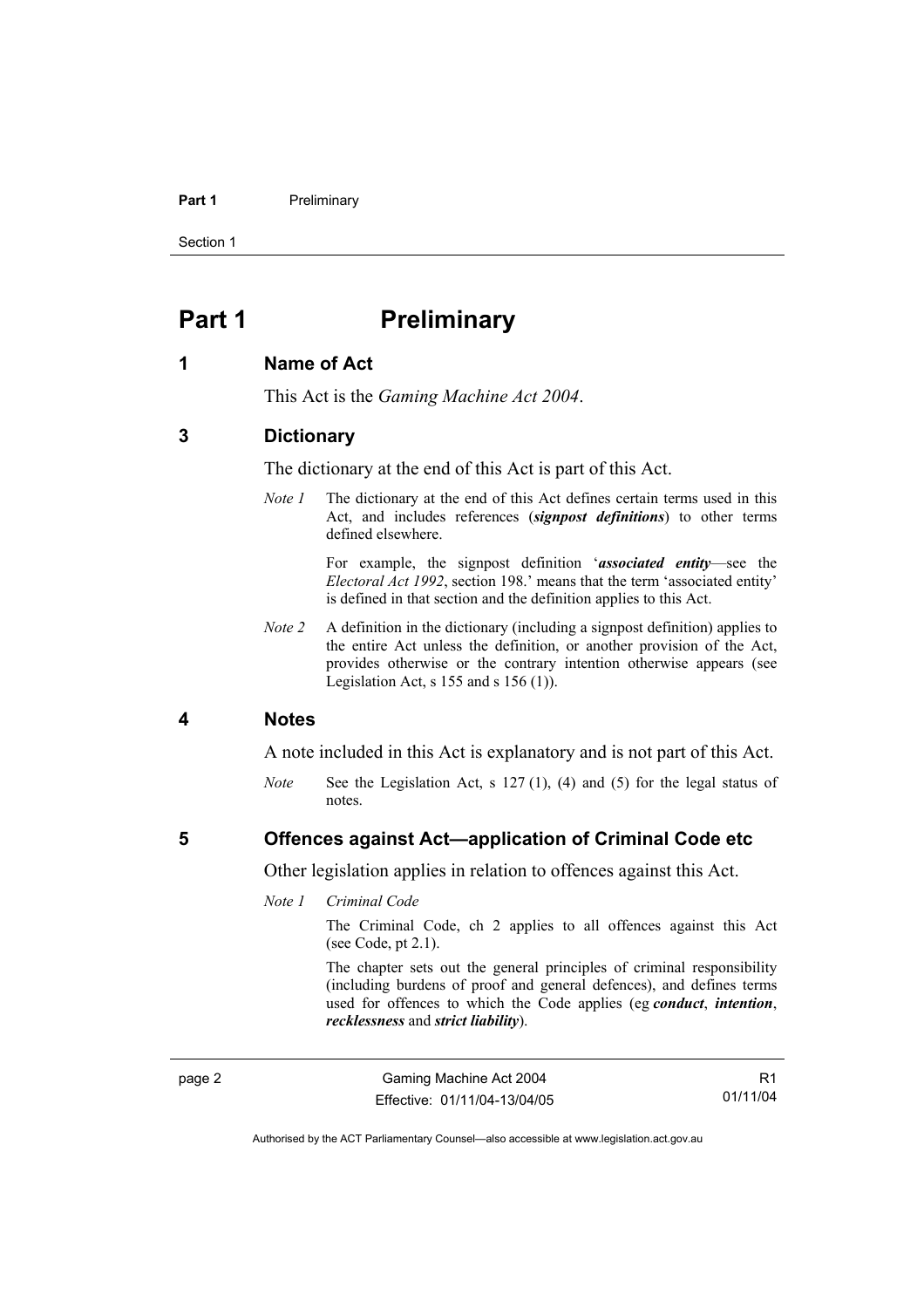*Note 2 Penalty units* 

The Legislation Act, s 133 deals with the meaning of offence penalties that are expressed in penalty units.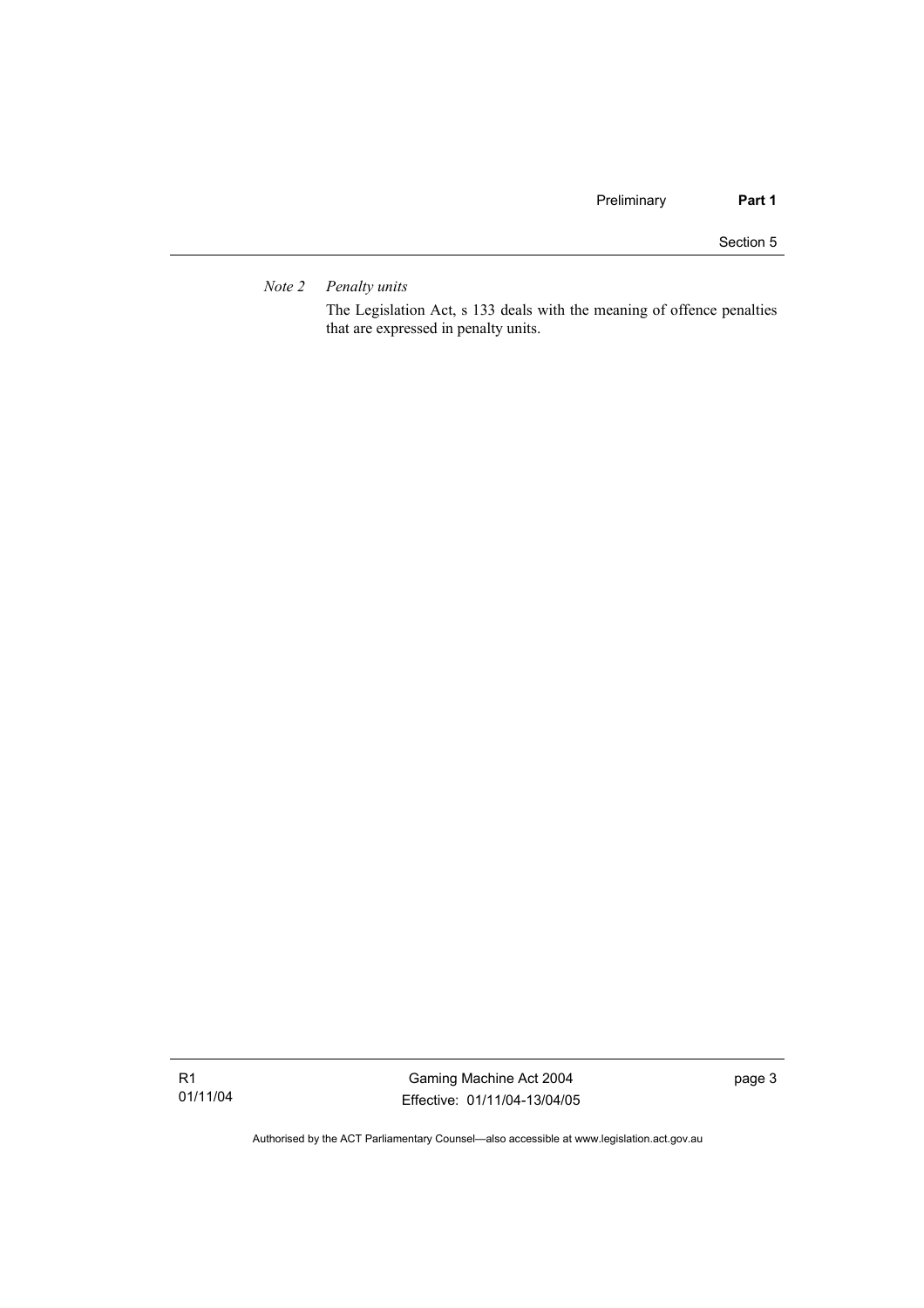# **Part 2 Licences**

# **Division 2.1 Definitions and important concepts**

# **6 Definitions for pt 2**

In this part:

*initial licence application*—see section 9.

*licence amendment application*–see section 9.

# **7 Meaning of** *influential person* **for Act**

(1) In this Act:

*influential person*, for a corporation—

- (a) means any of the following:
	- (i) an executive officer of the corporation;
	- (ii) a related corporation;
	- (iii) an executive officer of a related corporation;
	- (iv) an influential owner; and
- (b) includes a person who, though not mentioned in paragraph (a), can exercise as much influence over the actions of the corporation as someone mentioned in that paragraph.

*Note Corporation* includes a club (see dict).

(2) In this section:

*influential owner*, of a corporation, means a person who, whether directly or through intermediary corporate ownership or nominees—

 (a) can control 5% of the votes at an annual general meeting of the corporation; or

R1 01/11/04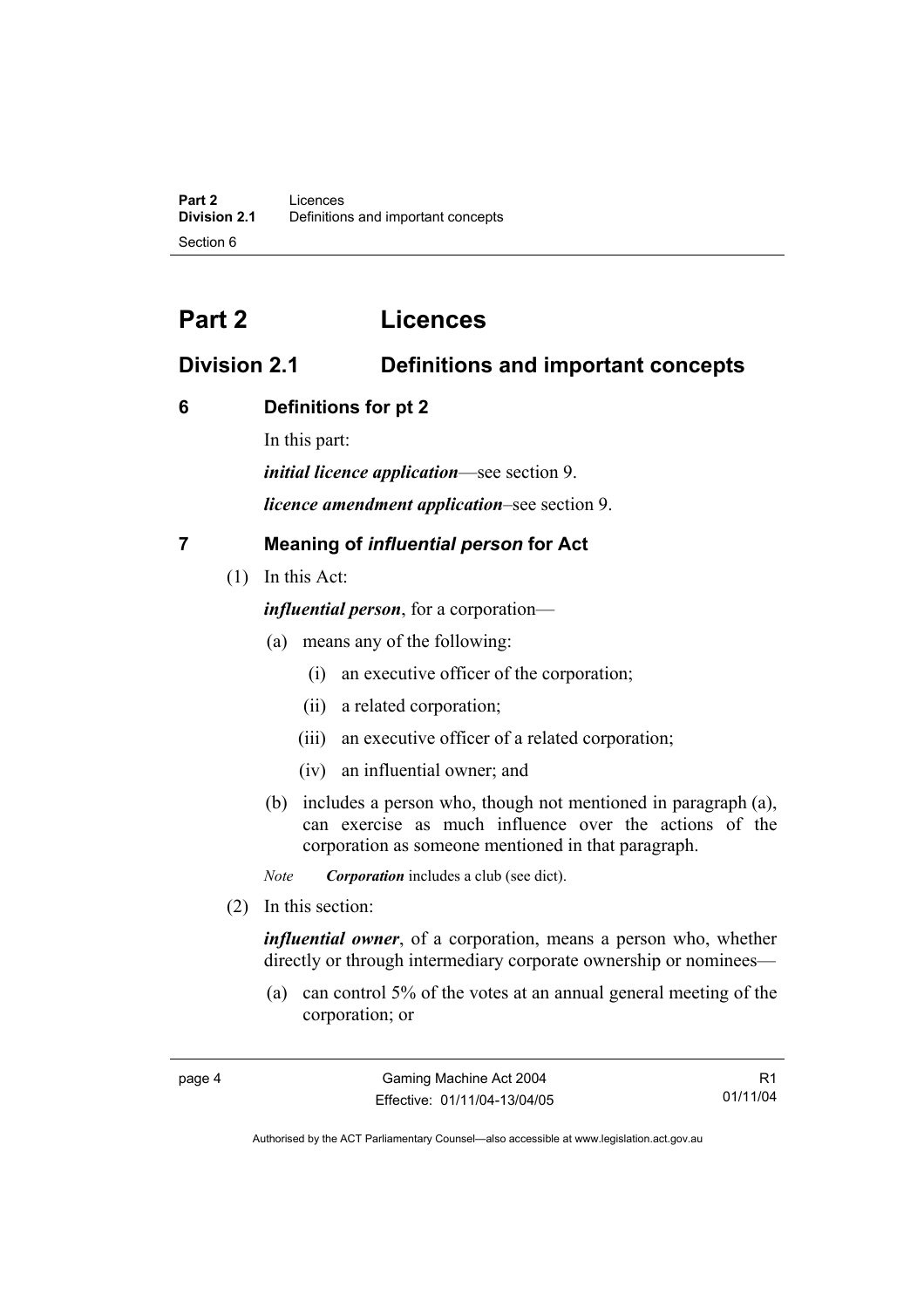(b) can control the appointment of a director of the corporation.

*related corporation* means a related body corporate under the Corporations Act.

#### **8 What licence authorises**

- (1) A licence authorises the licensee—
	- (a) to acquire and dispose of gaming machines; and
	- (b) to install gaming machines on the licensed premises under the licence; and
	- (c) to operate the gaming machines stated in the licence on the licensed premises.
	- *Note* This Act, and the licence, may limit or place conditions on the authority under this section.
- (2) However, a licence does not authorise the licensee to operate gaming machines on more than 1 licensed premises under the licence.
- (3) The regulations may prescribe times when licensees must not operate a gaming machine.
- (4) A licence may authorise the use of only class B and class C gaming machines.

#### **9 Kinds of applications under pt 2**

A person may apply to the commission for a licence (an *initial licence application*) or amendment of a licence (a *licence amendment application*).

- *Note 1* If a form is approved under the Control Act, s 53D for an application, the form must be used.
- *Note 2* A fee may be determined under s 177 for this provision.

page 5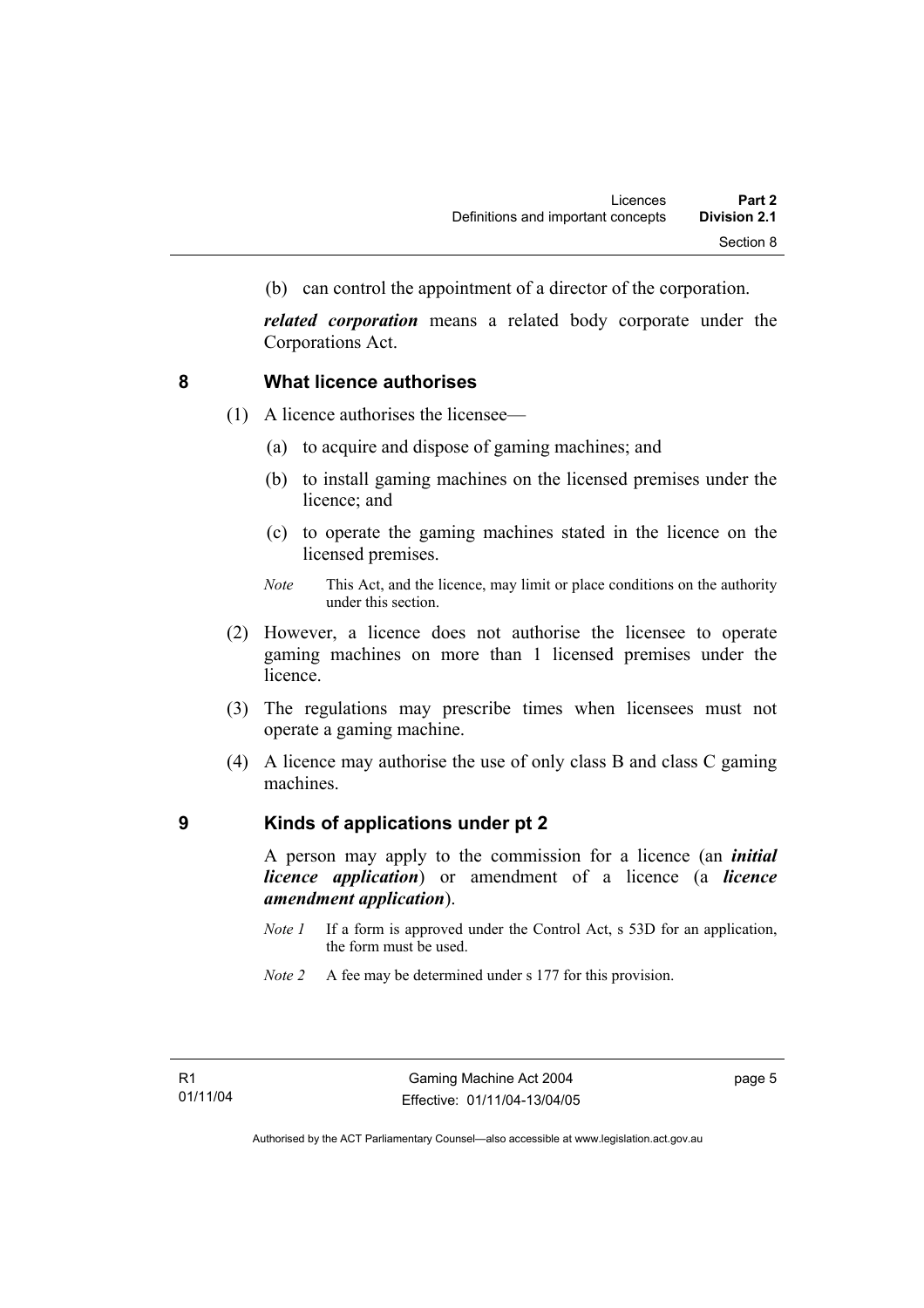# **10 Applications to be dealt with in order of receipt**

- (1) This section applies to the following applications made in accordance with this Act:
	- (a) initial licence applications;
	- (b) licence amendment applications if the application is to increase the number of gaming machines authorised to be operated under the licence.
- (2) However, this section does not apply to the application if—
	- (a) the applicant has been authorised to operate 1 or more gaming machines because of the application; or
	- (b) the application has been refused.
- (3) Applications to which this section applies must be dealt with in the order in which they are received by the commission.
- (4) However, if an application does not contain sufficient information to allow the commission to decide the application, subsection (3) applies to the application as if it were received by the commission when sufficient information is given to the commission to allow the commission to decide it.

# **Division 2.2 Issue of licences**

#### **11** Initial licence application

- (1) An initial licence application must—
	- (a) be in writing signed by the applicant; and
	- (b) state the applicant's name and address; and
	- (c) if the applicant is a corporation—state the name and address of each director of the corporation; and
	- (d) state the address, and block and section number, of the premises proposed to be licensed; and

| page 6 | Gaming Machine Act 2004      |          |
|--------|------------------------------|----------|
|        | Effective: 01/11/04-13/04/05 | 01/11/04 |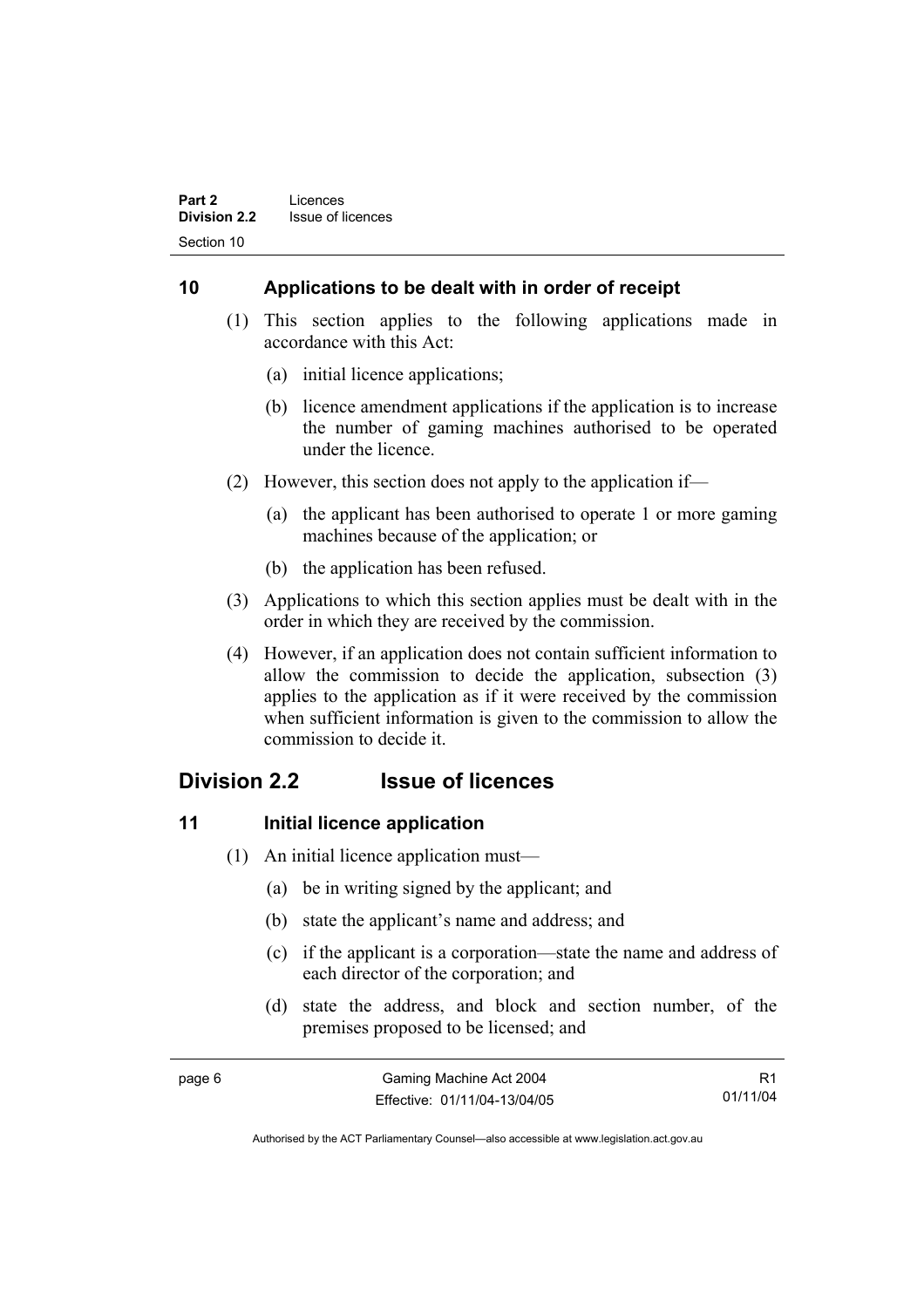- (e) state the class, number, kind, coin denomination and percentage payout of gaming machines for which the licence is sought; and
- (f) for a corporation—name each influential person for the corporation and the person's relationship with the corporation; and
- (g) be accompanied by each of the required documents for the application.
- (2) The following are *required documents* for every initial licence application:
	- (a) a social impact assessment for the application;
	- (b) a scale plan of the premises, or part of the premises, proposed to be licensed, showing where the gaming machines are to be installed (the *proposed gaming area*);
	- (c) a copy of the rules the applicant has adopted to control the operation of gaming machines on the premises proposed to be licensed;

#### **Examples of what rules may cover**

- 1 how long a machine may be reserved for
- 2 prohibiting abuse of machines
- 3 payment of prizes by attendants
- 4 delay of payment if machine has malfunctioned or been interfered with
- *Note* An example is part of the Act, is not exhaustive and may extend, but does not limit, the meaning of the provision in which it appears (see Legislation Act, s 126 and s 132).
- (d) a copy of the control procedures the applicant has adopted to control the operation of gaming machines on the premises proposed to be licensed;
	- *Note* Control procedures are covered in s 97.

page 7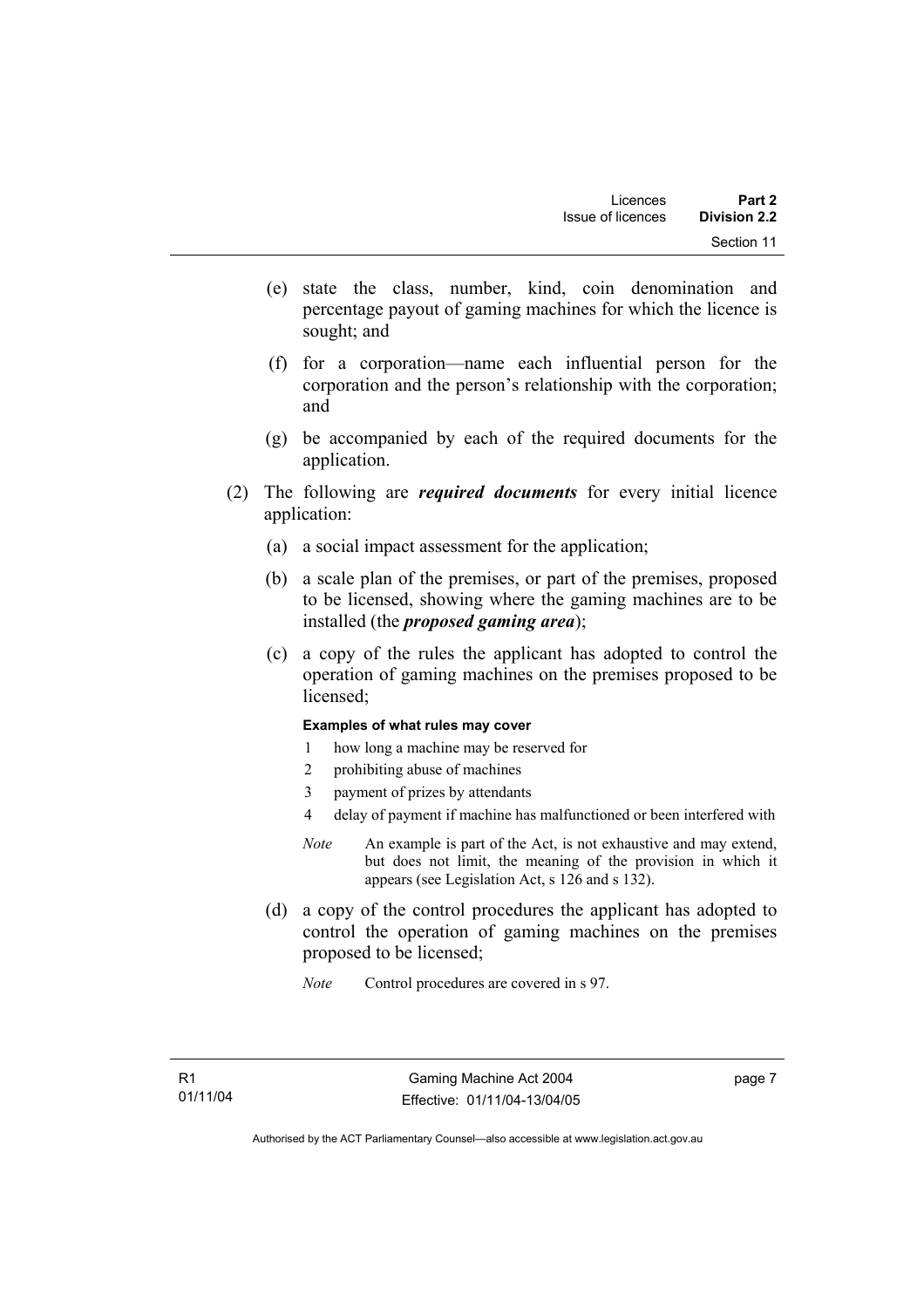- (e) any other documents required for the application under the regulations.
- (3) The following are also *required documents* for an initial licence application by a club:
	- (a) a copy of the club's constitution;
	- (b) an alphabetical list of names and addresses of all current members of the club, certified correct by the club secretary;
	- (c) a statement, signed by the club secretary, stating the grounds on which the club claims to be an eligible club;
	- (d) evidence that a majority of the voting members of the club who voted in a ballot conducted under the regulations voted for the club having gaming machines.
- (4) The regulations may require—
	- (a) a required document, or any information in a required document, to be verified in a particular way; or
	- (b) an application to include particular information; or
	- (c) an application, or any information in an application, to be verified in a particular way.
- (5) The commission need not consider an initial licence application if—
	- (a) the application does not include any information required under this section; or
	- (b) the application, or any information in the application, is not verified as required under this section; or
	- (c) the application is not accompanied by a document required under this section to accompany the application; or
	- (d) a document accompanying the application does not include any information required under this section; or

R1 01/11/04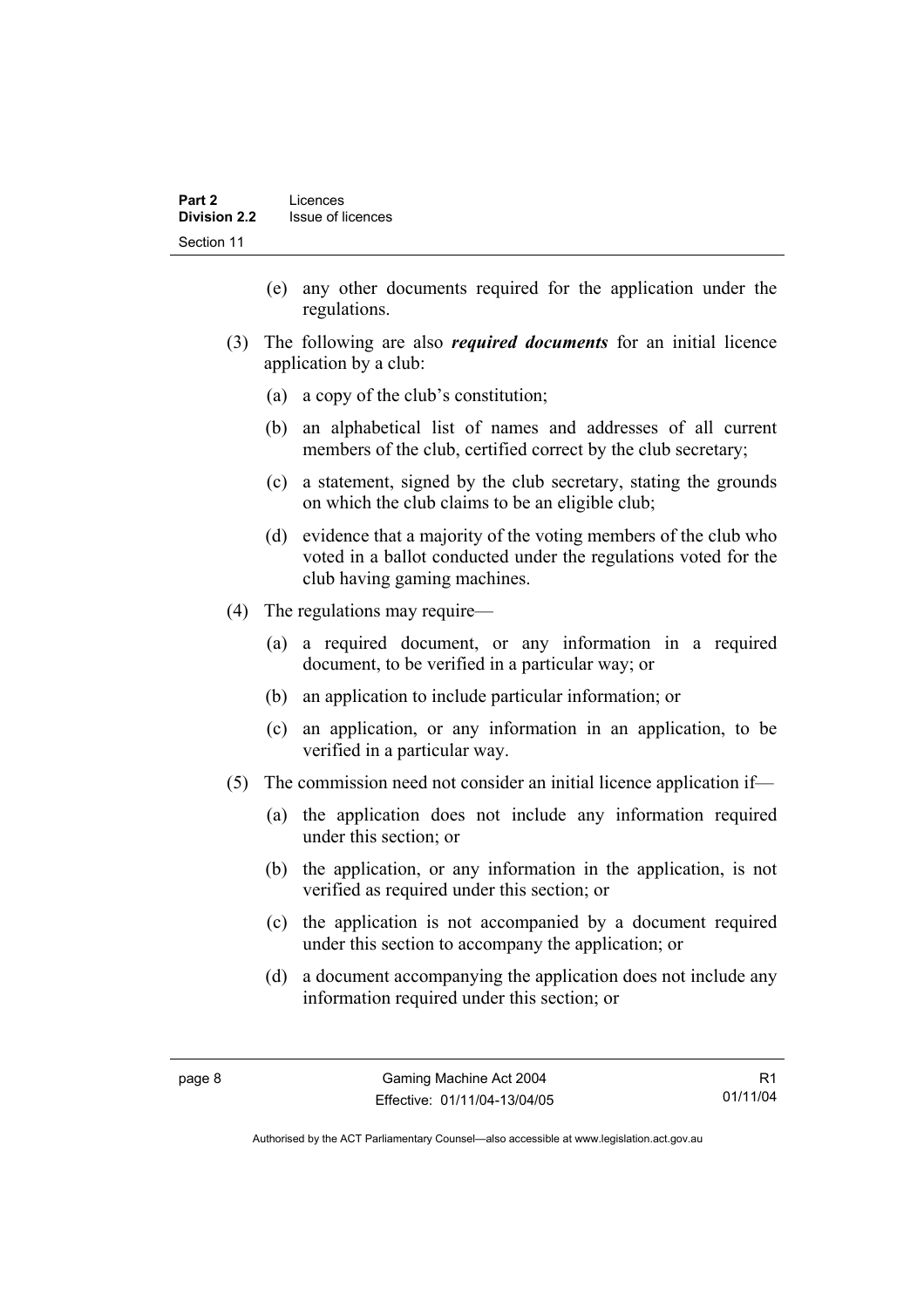- (e) a document accompanying the application, or any information in a document accompanying the application, is not verified as required under this section; or
- (f) any form required to be used for the application, or any document accompanying the application is not used; or
- (g) any requirement of a form required to be used for the application, or any document accompanying the application, is not complied with.

# **12 Issue of licences**

- (1) This section applies to an initial licence application under section 11.
- (2) The commission must issue a licence to the applicant if—
	- (a) the applicant is an eligible person;
	- *Note* Eligibility for individuals—see s 20. Eligibility for corporations—see s 21.
	- (b) for an application by a club—a majority of the voting members of the club who voted in a ballot conducted under the regulations voted for the club having gaming machines; and
	- (c) the commission is satisfied about each additional mandatory requirement under section 13 in relation to the application; and
	- (d) authorising the use of the number of gaming machines to be authorised by the licence would not contravene section 35 (Maximum number of gaming machines allowed).
- (3) However, the commission may refuse to issue a licence to a club if a ground for refusing the licence exists under section 14.

page 9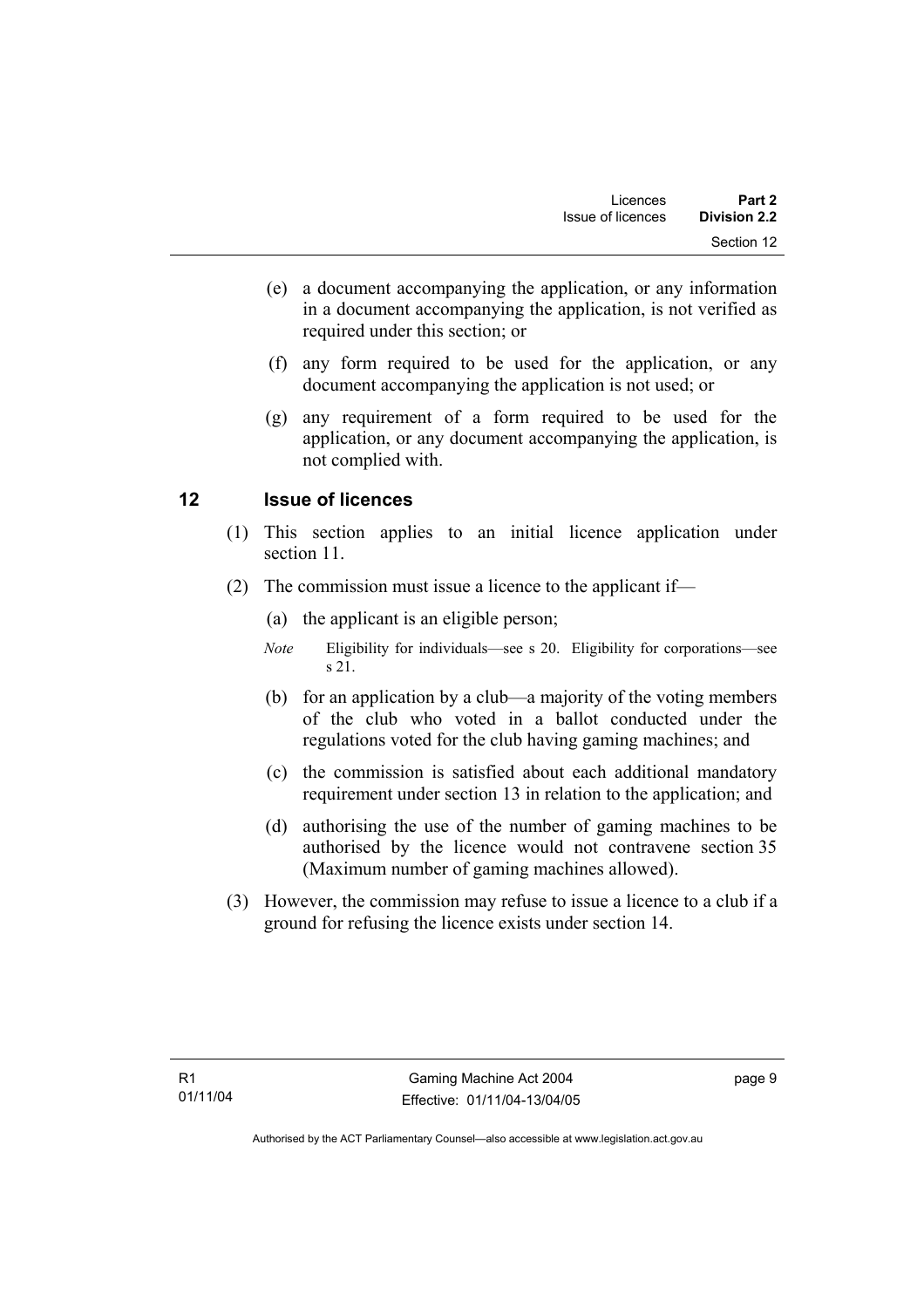(4) A licence may be conditional.

#### **Example**

a condition that a gaming area be separated from other parts of the premises

- *Note* An example is part of the Act, is not exhaustive and may extend, but does not limit, the meaning of the provision in which it appears (see Legislation Act, s 126 and s 132).
- (5) In deciding the number and kind of gaming machines to be allowed under a licence, the commission must consider the following:
	- (a) the size and layout of the premises the application relates to;
	- (b) the size and layout of the proposed gaming area;
	- (c) for an application by a club—
		- (i) the number of club members worked out under the regulations; and
		- (ii) the ratio of club members to the number and kinds of gaming machines held by the licensee; and
		- (iii) the extent to which the club has contributed to, or is likely to contribute to, the community, supported and benefited the community;
	- (d) the social impact assessment for the application for the licence and any submission made on the assessment within the 6-week comment period under section 19;
	- (e) what the commission may allow under section 16.
- (6) The commission may consider any other relevant matter.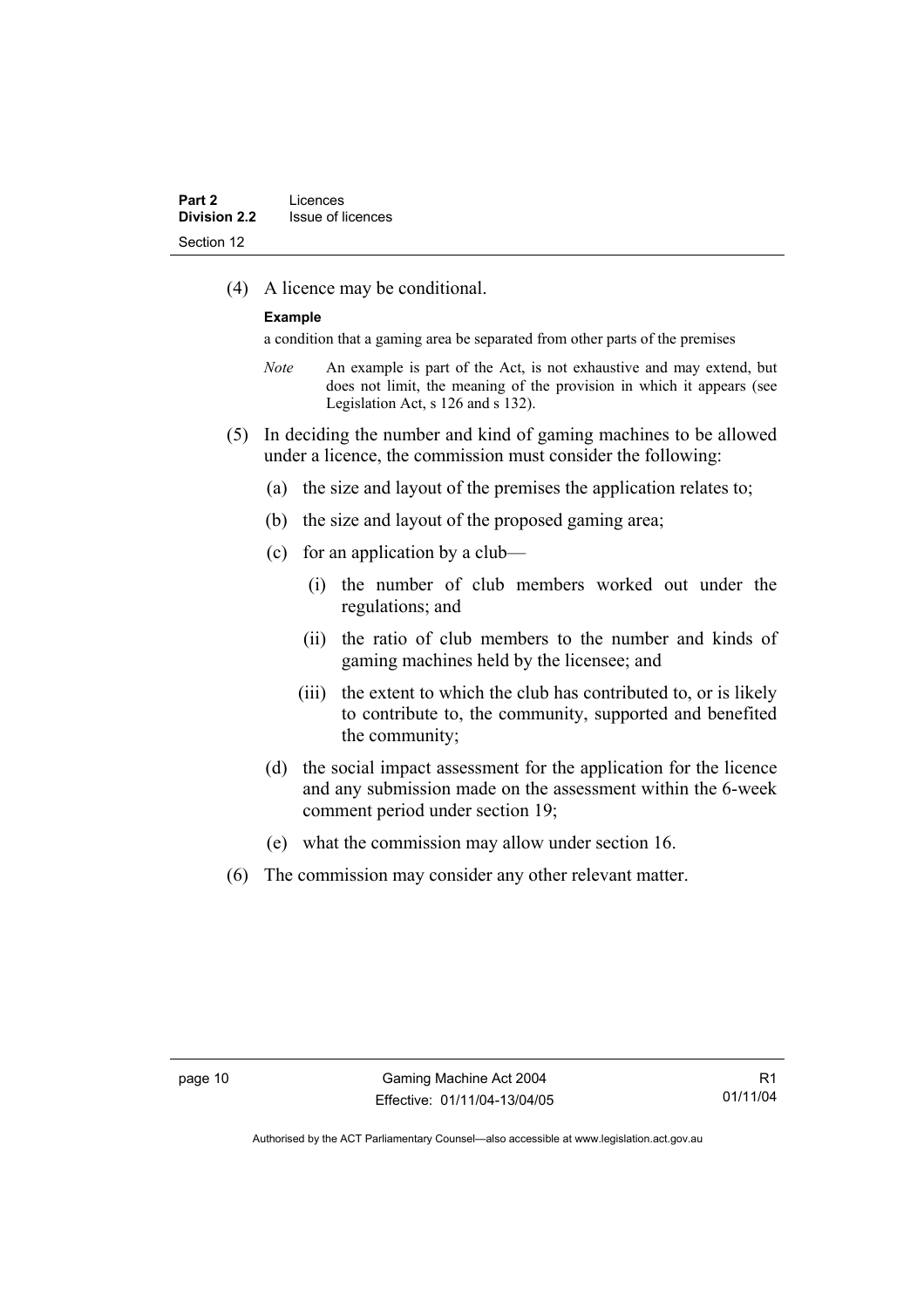#### **13 Additional mandatory requirements for issue of licence**

- (1) The following requirements are mandatory requirements under section 12 (2) (c) for an initial licence application:
	- (a) for a corporation (including a club)—the rules and control procedures of the corporation to control the operation of gaming machines are adequate to control that operation;
	- (b) the size and layout of the proposed gaming area are suitable for the installation of gaming machines;
	- (c) the applicant is likely to comply with this Act;

#### **Example**

If the applicant previously held a licence, the commission may consider how well the applicant complied with its conditions in assessing whether the applicant is likely to comply with this Act.

- *Note* An example is part of the Act, is not exhaustive and may extend, but does not limit, the meaning of the provision in which it appears (see Legislation Act, s 126 and s 132).
- (d) if an on licence applies to the premises to which the application relates—the premises are used by people mainly for drinking alcohol;
- (e) taking into consideration the social impact assessment for the application and any submission made on the assessment within the 6-week comment period under section 19, the issue of the licence is appropriate.

#### **Example for par (e)**

the issue of a licence for the premises to which a general licence or on licence applies may not be appropriate if it would adversely affect the nature or character of the premises and the general use and enjoyment of the premises

 (2) In deciding whether a proposed gaming area is suitable for the installation of gaming machines, the commission must consider the safety and comfort of, and harm minimisation strategies for, patrons.

page 11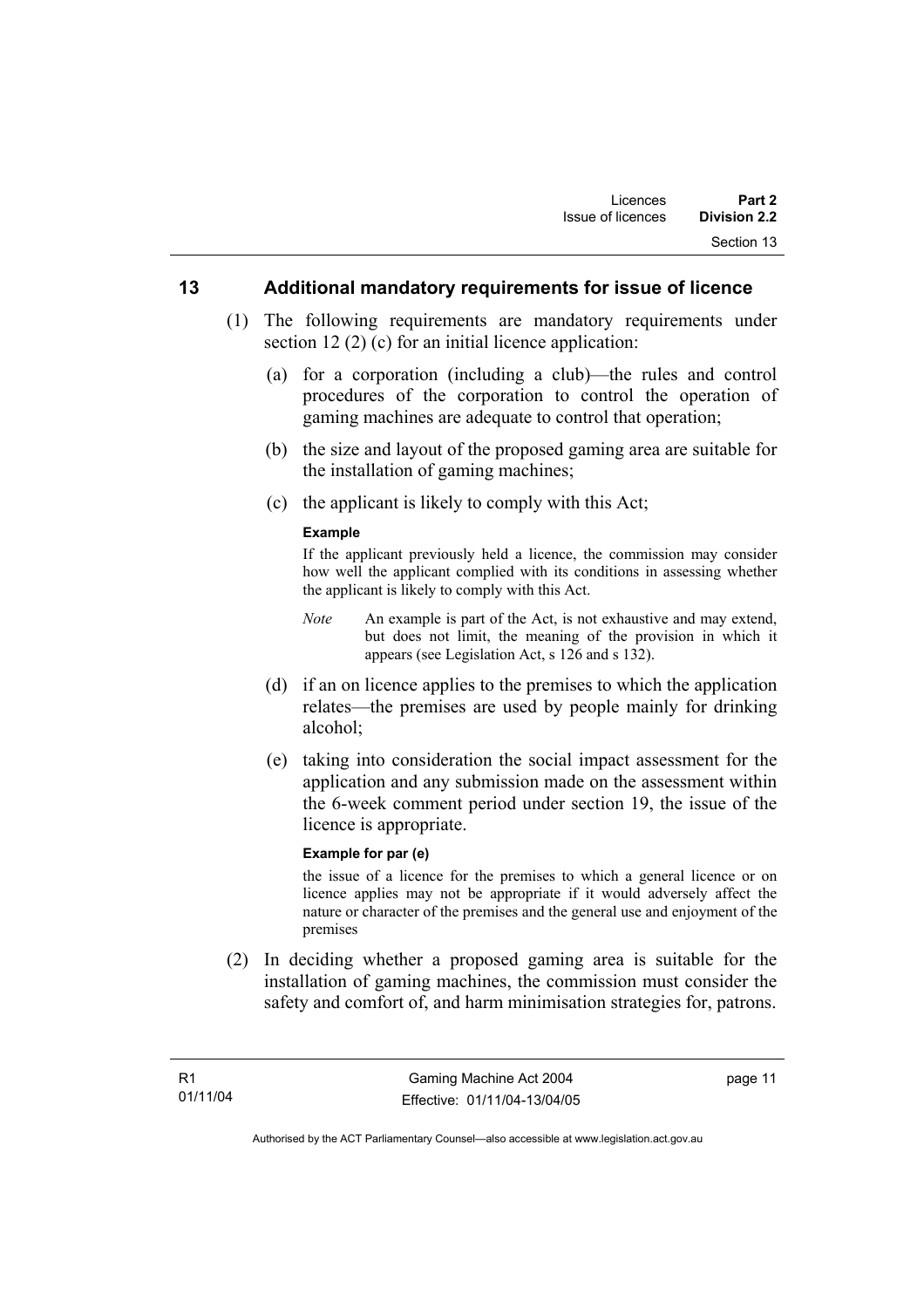# **14 Grounds for refusing initial licence application by club**

The commission may refuse to issue a gaming machine licence to an applicant that is a club if satisfied that—

- (a) payments for the rental or lease of the club's premises are unreasonable or are related to the level of gaming machine performance; or
- (b) someone, other than the lessor or leasing agent, will receive a payment or benefit during or at the end of a lease, agreement or arrangement entered into by the club for its premises; or
- (c) the election of a member of the club's management committee or board has been decided, controlled or influenced in a significant way, or to a significant degree, by—
	- (i) people who are not voting members of the club; or
	- (ii) only some voting members of the club; or
- (d) the voting members of the club, taken as a group, do not have complete control over the election of all members of the club's management committee or board; or
- (e) each voting member of the club does not have an equal right to elect people, and to nominate or otherwise choose people for election, to the club's management committee or board; or
- (f) if the club does not own its premises—an executive officer or employee of the club is also the club's lessor, or an associate of the club's lessor; or
- (g) an executive officer or employee of the club is a creditor, or an associate of a creditor, of the club; or
- (h) the club's management committee or board does not, for any reason, have complete control over the club's business or operations, or a significant aspect of the club's business or operations; or

R1 01/11/04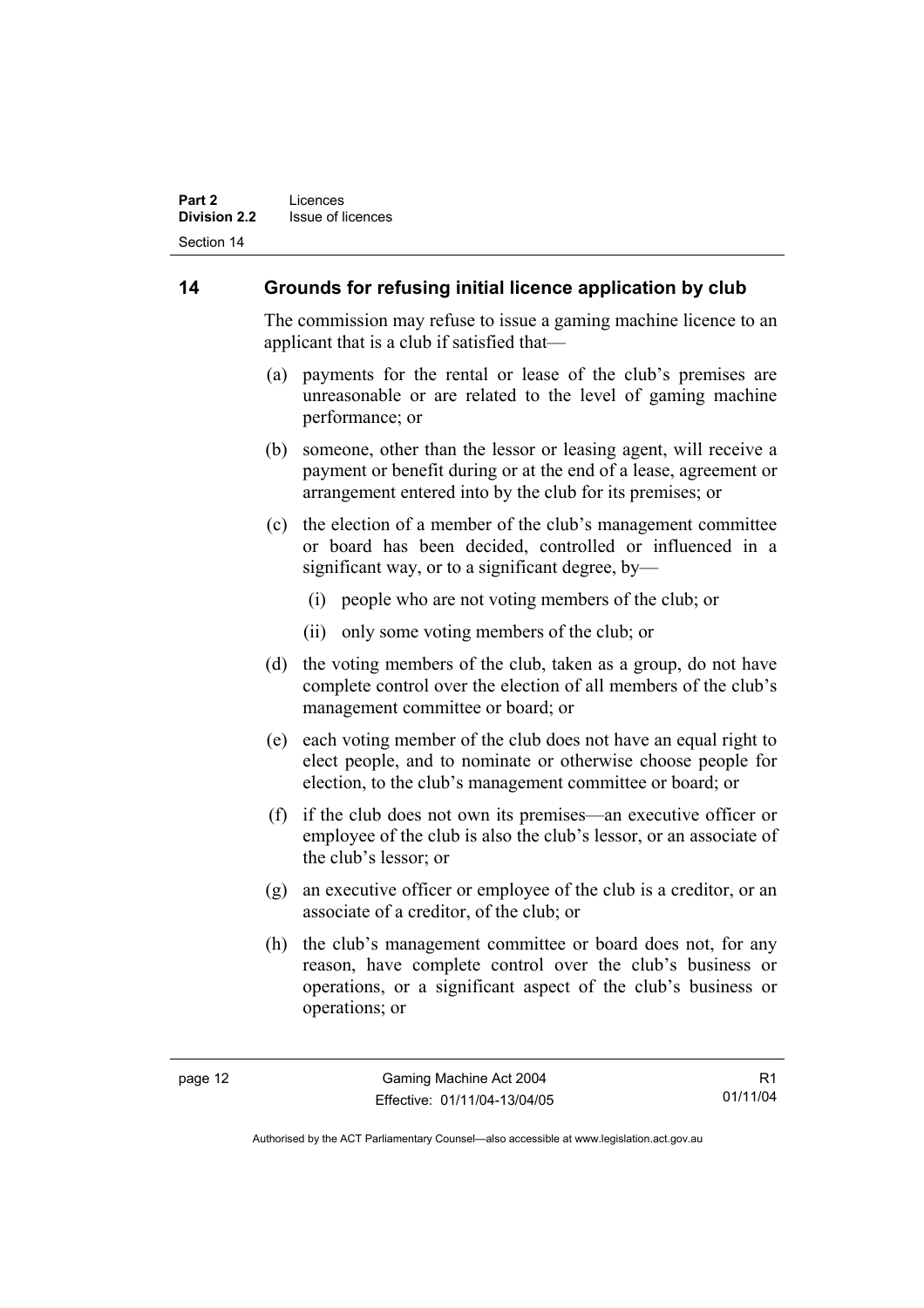(i) the club is being, or may be, used as a device for individual gain or commercial gain by someone other than the club.

## **15 Form of licence**

- (1) A licence must—
	- (a) state the number and kind of gaming machines that the licensee is allowed to operate; and

#### **Example**

3 King of the Thames mk 2 gaming machines

- *Note* An example is part of the Act, is not exhaustive and may extend, but does not limit, the meaning of the provision in which it appears (see Legislation Act, s 126 and s 132).
- (b) state the premises, and each part of the premises (the *gaming areas*), where the licensee is allowed to operate the gaming machines; and
- (c) include a schedule that contains the serial number of each gaming machine authorised to be operated under the licence.
- (2) The regulations may prescribe other requirements in relation to the form of a licence.

#### **16 Restrictions on what commission may authorise—nonclubs**

- (1) This section applies if the commission must issue a licence under section 12 on an initial licence application.
- (2) The commission may issue a licence that authorises the use of no more than 10 class B gaming machines, and no class C gaming machines, if—
	- (a) a general licence applies to the premises to which the application relates; and
	- (b) the premises have at least 12 rooms that are used for residential accommodation for lodgers or guests.

| - R1     | Gaming Machine Act 2004      | page 13 |
|----------|------------------------------|---------|
| 01/11/04 | Effective: 01/11/04-13/04/05 |         |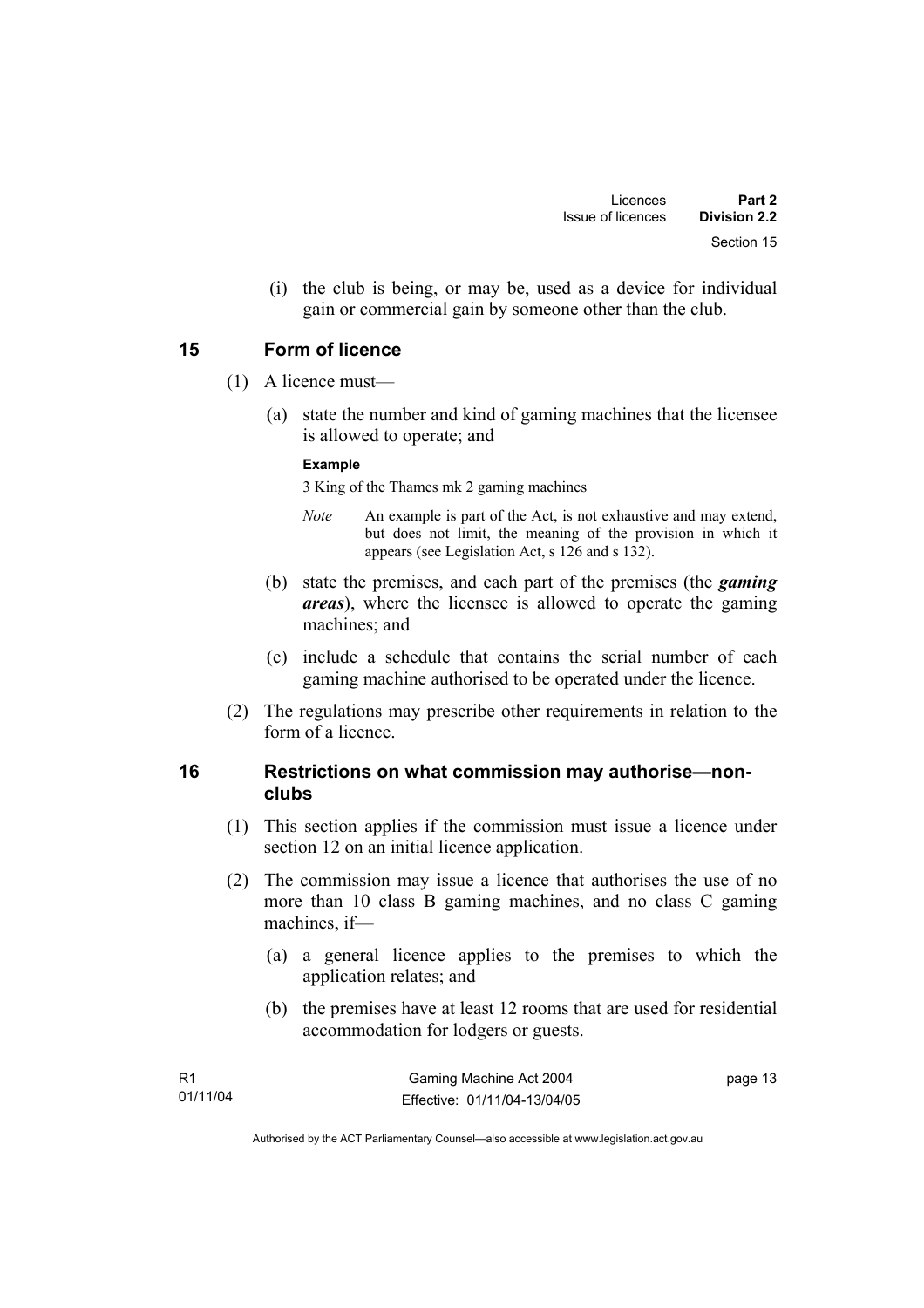- (3) The commission may issue a licence that authorises the use of no more than 2 class B gaming machines, and no class C gaming machines, if—
	- (a) a general licence applies to the premises to which the application relates; but
	- (b) the premises have fewer than 12 rooms (including no rooms) that are used for residential accommodation for lodgers or guests.
- (4) The commission may issue a licence that authorises the use of 2 class B gaming machines, and no class C gaming machines, if an on licence applies to the premises to which the application relates.

## **17 No available gaming machines**

- (1) This section applies to an applicant for an initial licence if—
	- (a) the maximum number of gaming machines allowed on all licensed premises in the ACT has been reached; and
	- (b) the commission would otherwise have issued a licence to the applicant.
	- *Note* The maximum number of gaming machines on all licensed premises in the ACT is set under s 35.
- (2) The commission must—
	- (a) tell the applicant that the maximum number of gaming machines allowed on all licensed premises in the ACT has been reached; and
	- (b) give the applicant a certificate (a *certificate of suitability*) stating that the commission would otherwise have issued a licence to the applicant for the number of gaming machines stated in the certificate.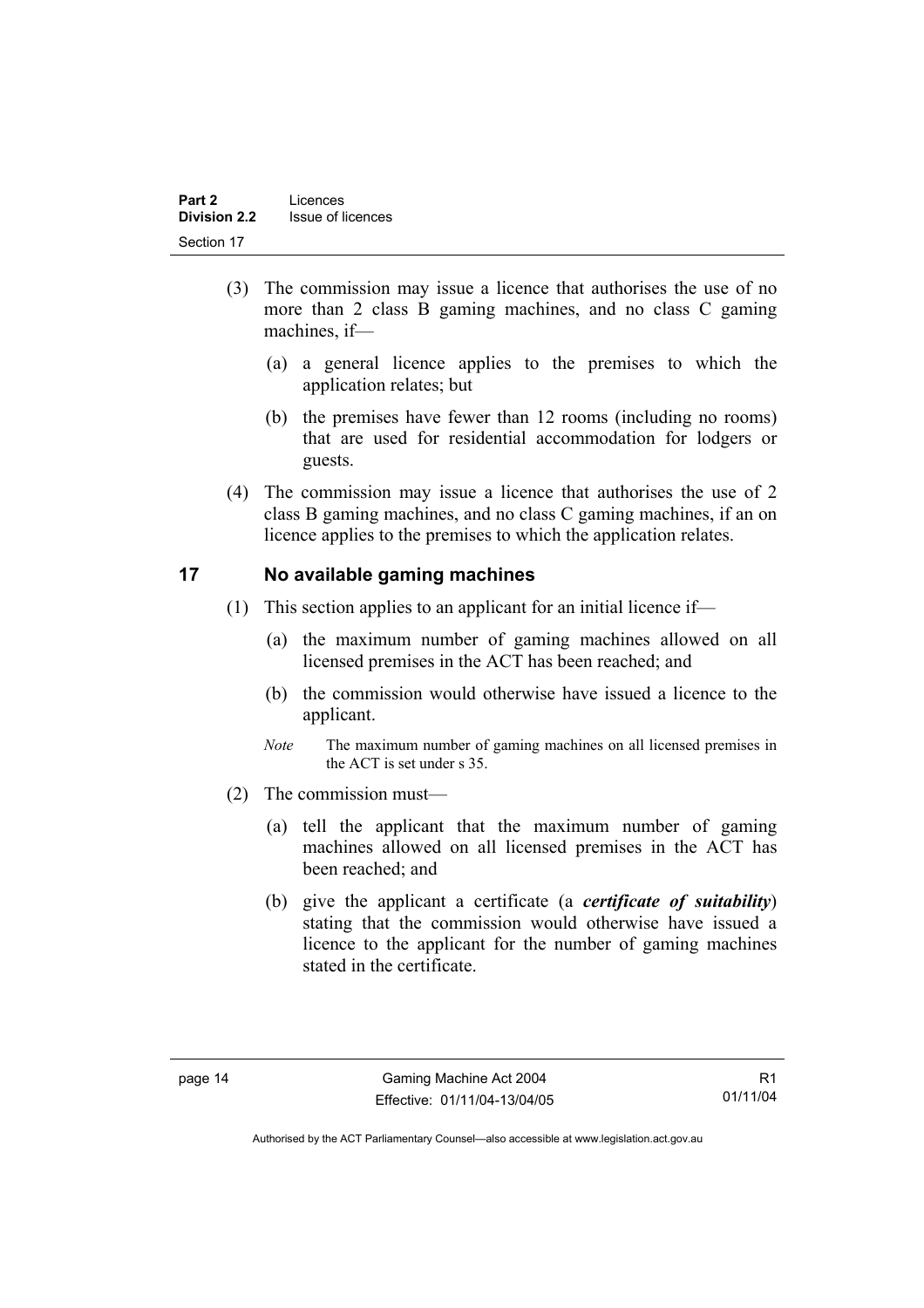# **Division 2.3 Social impact assessments**

## **18 Social impact assessment**

- (1) A social impact assessment for an initial licence application or licence amendment application is a written assessment of the likely economic and social impact of the operation of gaming machines under the proposed licence or the licence as proposed to be amended.
	- *Note* A social impact assessment is required for an initial licence application (see s 11 (2) (a)) and certain licence amendment applications (see s 22  $(2)$ ).
- (2) The regulations may make provision in relation to social impact assessments, including, for example—
	- (a) the requirements that must be satisfied by a social impact assessment; and
	- (b) the matters to be addressed by a social impact assessment; and
	- (c) the information to be given in a social impact assessment.
	- *Note* An example is part of the Act, is not exhaustive and may extend, but does not limit, the meaning of the provision in which it appears (see Legislation Act, s 126 and s 132).

# **19 Publication of social impact assessments by applicant**

- (1) This section applies if an applicant for a licence or amendment of a licence is required to provide a social impact assessment.
- (2) The applicant must publish an advertisement about the application in a newspaper published and circulating in the ACT.
	- *Note* If a form is approved under the Control Act, s 53D for an advertisement, the form must be used.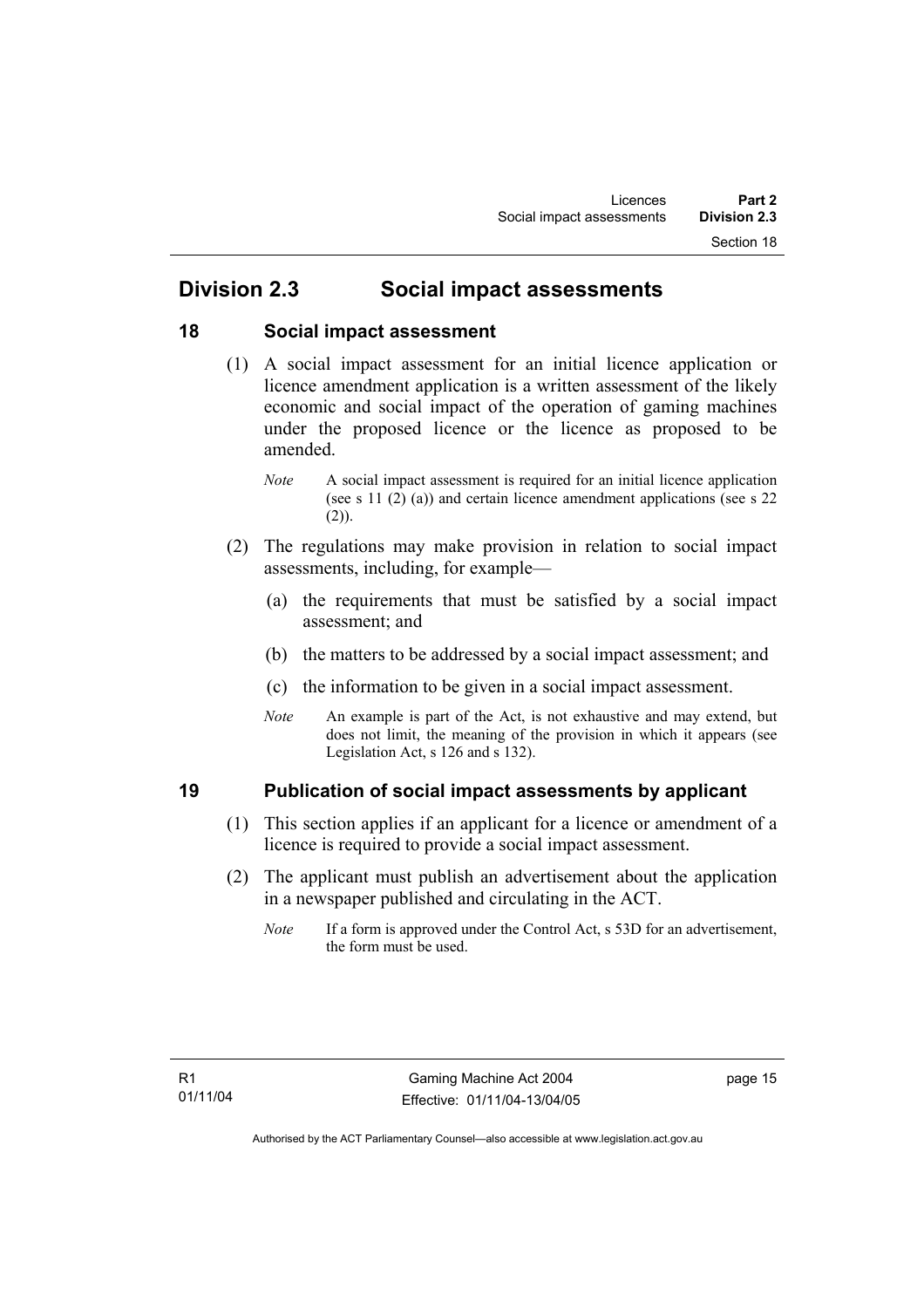- (3) The advertisement must state that—
	- (a) the social impact assessment for the application will be available for inspection by members of the public at the commission's office during ordinary business hours for 6 weeks after a day stated in the advertisement (the *6-week comment period*); and
	- (b) any written submissions about the social impact assessment may be made to the commission within the 6-week comment period.
- (4) Before the beginning of the 6-week comment period, the applicant must give the commission—
	- (a) the social impact assessment for the application; and
	- (b) a copy of the advertisement for the application mentioned in subsection (2).
- (5) On or before the day the advertisement is published, the applicant must place a sign (the *information sign*) containing information about the application in a prominent position outside each public entrance to the premises to which the application relates, and ensure that the sign stays at the entrance for the 6-week comment period.
- (6) The information sign for an application must include the following:
	- (a) a description of the application;
	- (b) a statement of when and where the social impact assessment for the application will be available;
	- (c) an invitation to make written submissions to the commission about the social impact assessment within the 6-week comment period;
	- (d) when the 6-week comment period ends;
	- (e) details of where to get more information about the application.

R1 01/11/04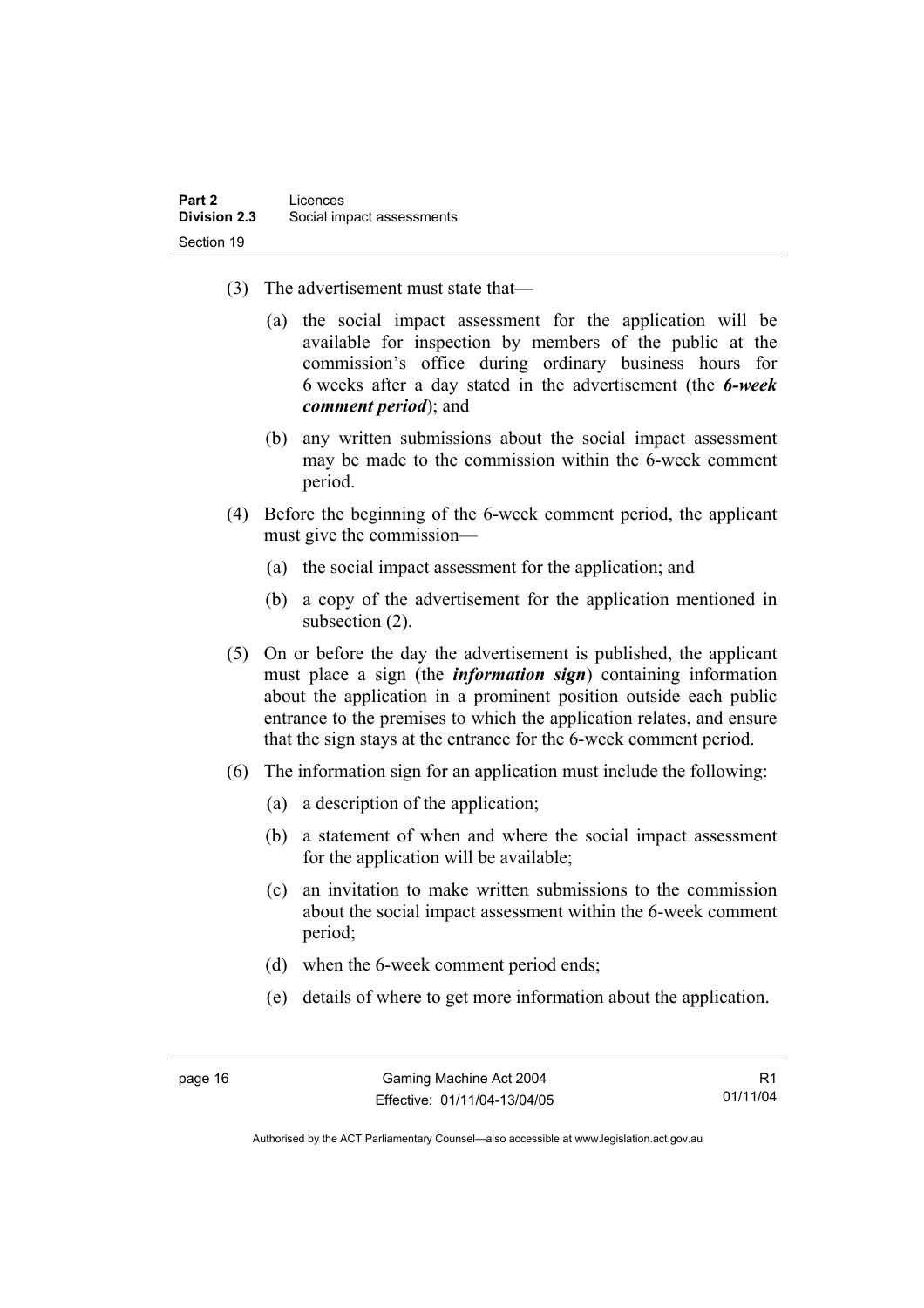- (7) The commission must make the social impact assessment available for inspection by members of the public at the commission's office during ordinary business hours during the 6-week comment period.
- (8) The commission must not decide the application until the 6-week comment period has ended.

# **Division 2.4 Eligible people**

# **20 Eligibility of individuals**

- (1) For this Act, an individual, other than an applicant for a licence, is an *eligible person* if there is not a disqualifying ground in relation to the individual.
- (2) For this Act, an individual who is an applicant for a licence is an *eligible person* for the application if—
	- (a) the individual—
		- (i) is an adult; and
		- (ii) holds a general licence or on licence, and has held a licence of that particular kind for a continuous period of at least 1 year before the day the individual applies for a gaming machine licence; and
	- (b) there is not a disqualifying ground in relation to the individual.
- (3) Each of the following is a *disqualifying ground* in relation to an individual:
	- (a) the individual has been convicted, or found guilty, within the previous 5 years, whether in the ACT or elsewhere, of an offence—
		- (i) involving fraud or dishonesty; or
		- (ii) punishable by imprisonment for at least 1 year; or
		- (iii) against a law about gaming;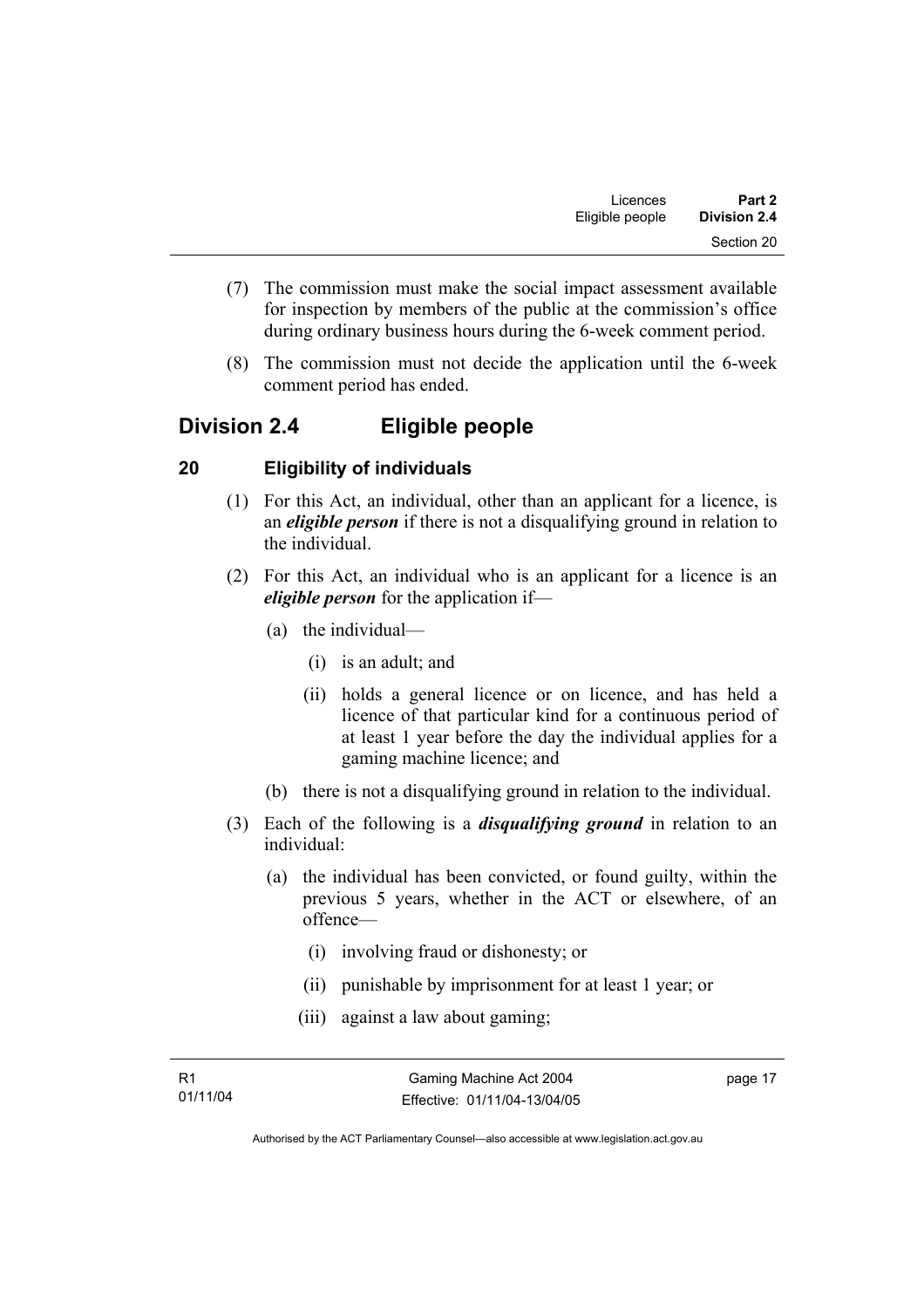- (b) the individual is an undischarged bankrupt or, at any time in the last 5 years—
	- (i) was an undischarged bankrupt; or
	- (ii) applied to take the benefit of a law for the relief of bankrupt or insolvent debtors; or
	- (iii) compounded with creditors or made an assignment of remuneration for their benefit;
- (c) at any time in the last 5 years the individual was involved in the management of a corporation when—
	- (i) the corporation became the subject of a winding-up order; or
	- (ii) a controller or administrator was appointed.
- (4) Despite subsection (3), the commission may decide that the individual is an *eligible person* even though there is a disqualifying ground in relation to the individual.
- (5) However, the commission must not make a decision under subsection (4) unless satisfied that—
	- (a) if the individual is an applicant for a licence—the operation of gaming machines by the individual would not adversely affect the public; and
	- (b) it is otherwise in the public interest that the individual be treated as an eligible person.

#### **21 Eligibility of clubs and other corporations**

- (1) A corporation is an *eligible person* if—
	- (a) each executive officer and influential person of the corporation is an eligible person; and
	- (b) for a club—it is an eligible club; or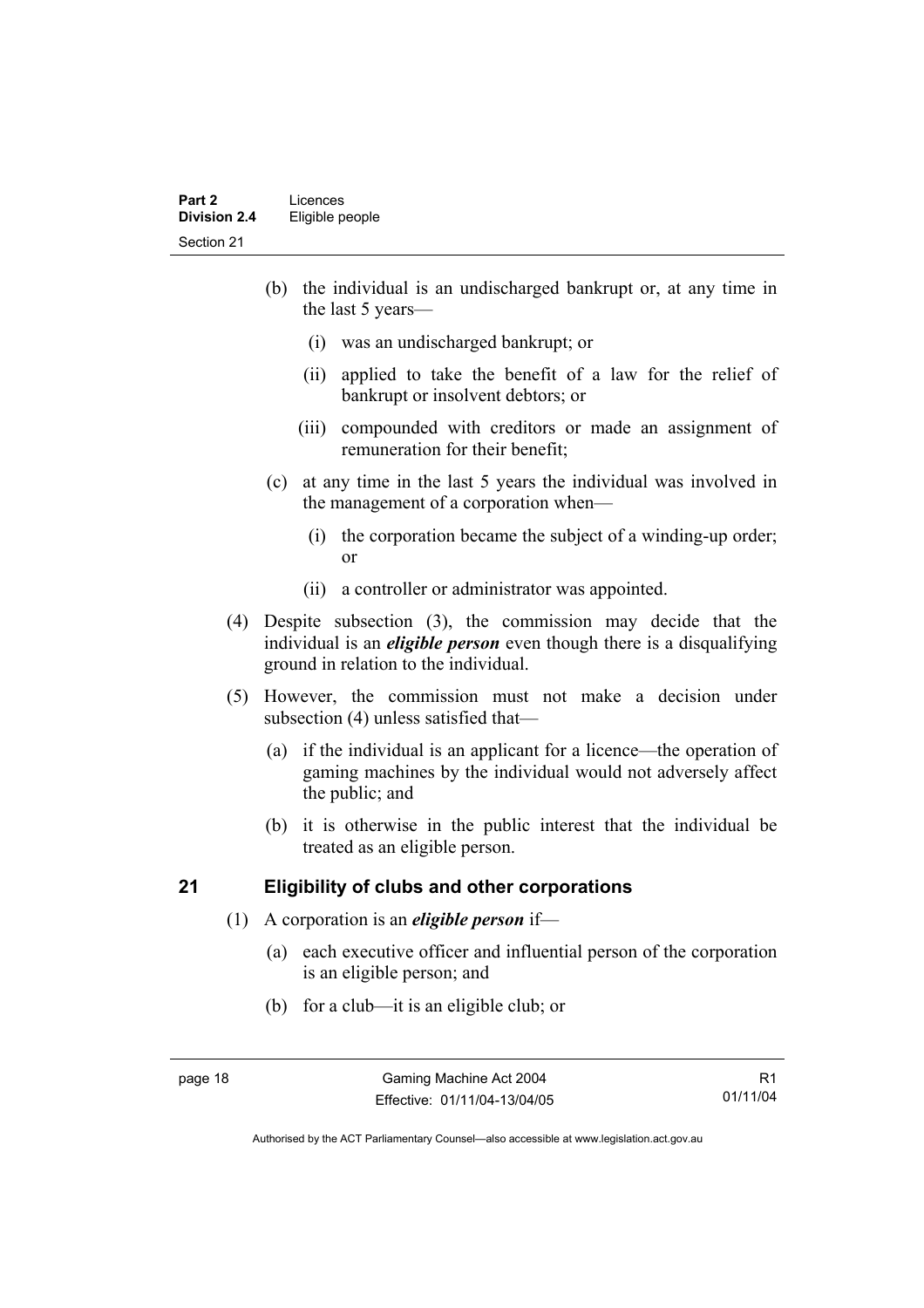- (c) for a corporation that is not a club—the corporation holds a general licence or on licence, and has held a licence of that particular kind for a continuous period of at least 1 year before the day it applies for a gaming machine licence; and
- (d) the corporation is not the subject of a winding-up order, and has not been the subject of a winding-up order in the last 3 years; and
- (e) a controller or administrator has not been appointed for the corporation in the last 3 years.
- (2) Despite subsection (1), the commission may decide that the corporation is an *eligible person* even though a provision of that subsection applies in relation to the corporation.
- (3) However, the commission must not make a decision under subsection (2) in relation to the corporation unless satisfied that—
	- (a) the operation of gaming machines by the corporation would not adversely affect the public; and
	- (b) it is otherwise in the public interest that the corporation be treated as an eligible person.

# **Division 2.5 Licence amendments**

# **22 Licence amendment applications**

- (1) A licensee may apply in writing to amend the licence only—
	- (a) to increase or reduce the number of licensed gaming machines allowed under the licence; or
	- (b) to change the licensed premises, whether structurally, by changing a part of the premises where the licensee is allowed to operate gaming machines or by moving the gaming machines to different premises; or

page 19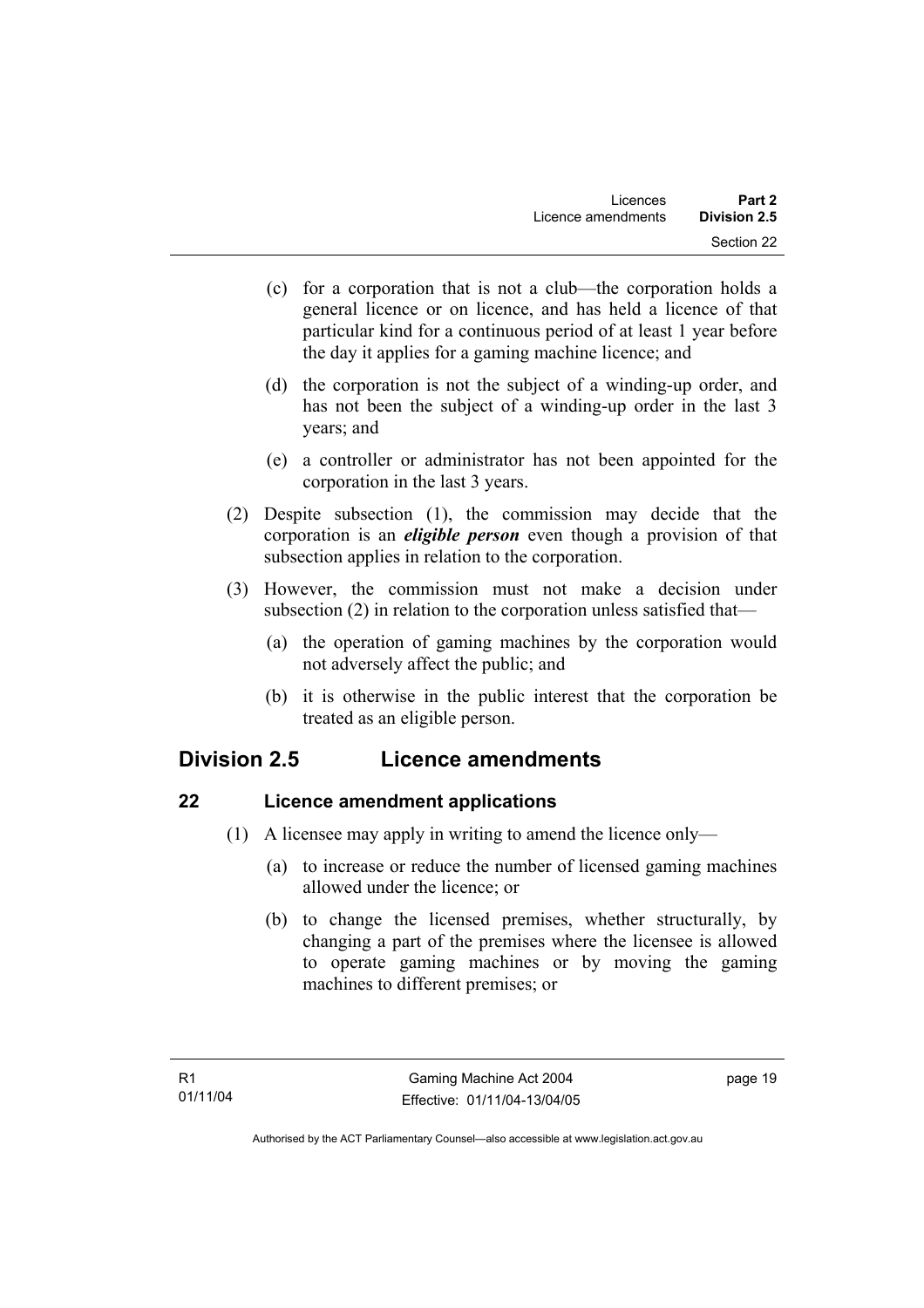- (c) to change the percentage payout of a licensed gaming machine used under the licence; or
- (d) to change the basic stake denomination of a licensed gaming machine used under the licence; or
- (e) to change the kind of a licensed gaming machine used under the licence; or
- (f) to change a detail mentioned in the schedule to the licence.
- (2) The application must be accompanied by—
	- (a) if the application is for a change to licensed premises—a plan of the part of the premises where the machines are to be installed; or
	- (b) for an application mentioned in subsection (1) (a) for an increase in the number of machines or subsection (1) (b) to change the licensed premises by moving the gaming machines to different premises—a social impact assessment.
	- *Note* A fee may be determined under s 177 for this provision.

# **23 Contents of licence amendment applications**

- (1) A licence amendment application must—
	- (a) be in writing signed by the applicant; and
	- (b) set out the proposed amendment to the licence; and
	- (c) explain why the applicant is seeking the amendment.
- (2) The regulations may require an application to include particular information or be accompanied by particular documents.
- (3) The commission need not decide the licence amendment application if the application is not in accordance with this section.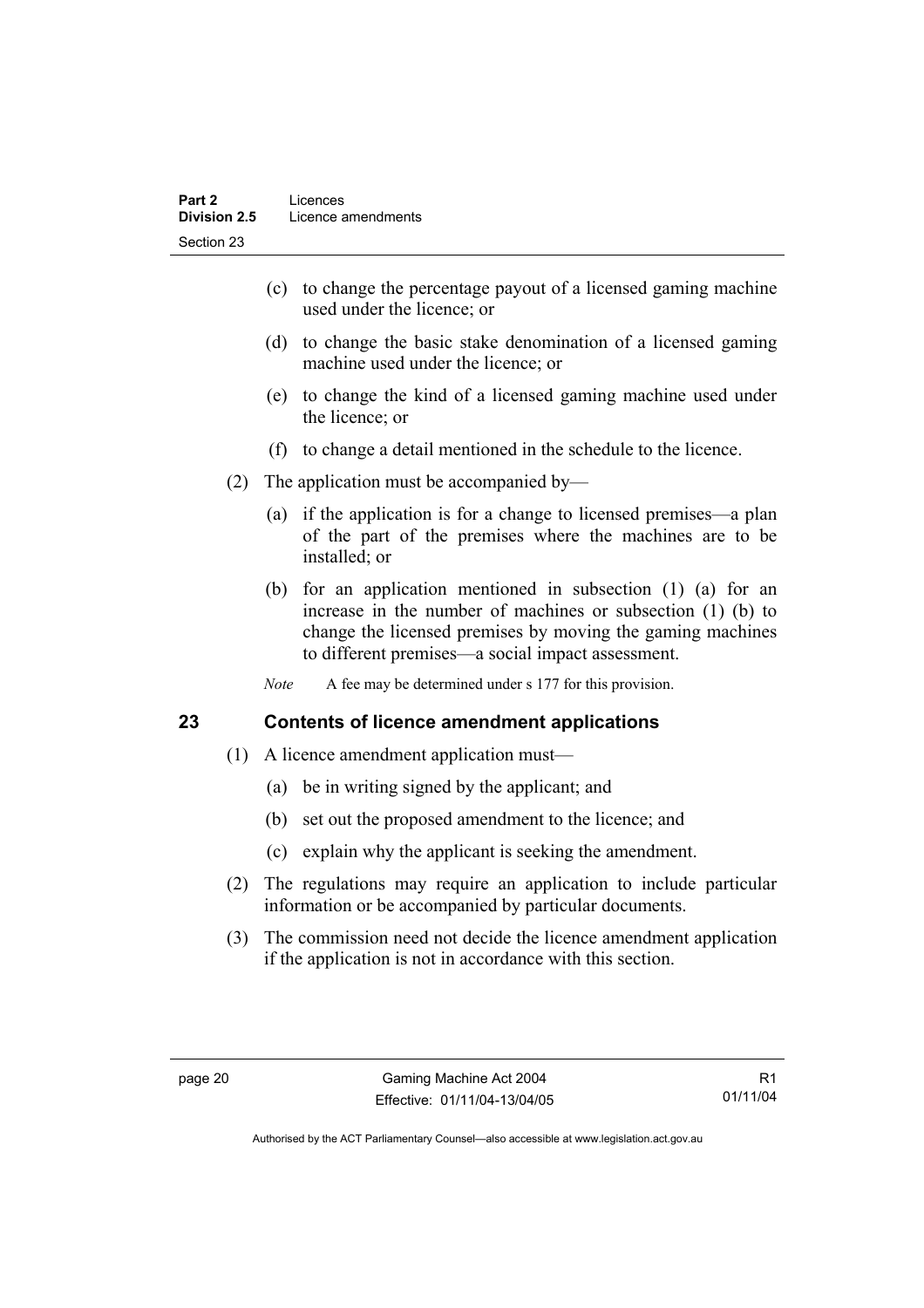#### **24 Substantive licence amendments**

- (1) This section applies if a licensee has applied under section 22 for—
	- (a) an amendment of the licence mentioned in section 22 (1) (a) to increase the number of gaming machines allowed under the licence; or
	- (b) an amendment of the licence mentioned in section 22 (1) (b) to move the gaming machines to different premises.
- (2) However, this section does not apply to an amendment mentioned in subsection (1) (b) if the commission is satisfied that—
	- (a) the gaming machines need to be moved from the licensed premises for a good reason; and
	- (b) if the amendment is approved—
		- (i) the gaming machines are to be moved to different premises temporarily; and
		- (ii) the gaming machines will not be operated in the different premises.
- (3) The commission must amend the licence in accordance with the application if—
	- (a) for an application by a club—a majority of the voting members of the club who voted in a ballot conducted under the regulations voted for the amendment; and
	- (b) for an application for an amendment mentioned in section 22 (1) (a) to increase the number of gaming machines allowed to be operated under the licence—
		- (i) the commission is satisfied that the size and layout of each gaming area are suitable for the installation of the number of extra gaming machines applied for; and

page 21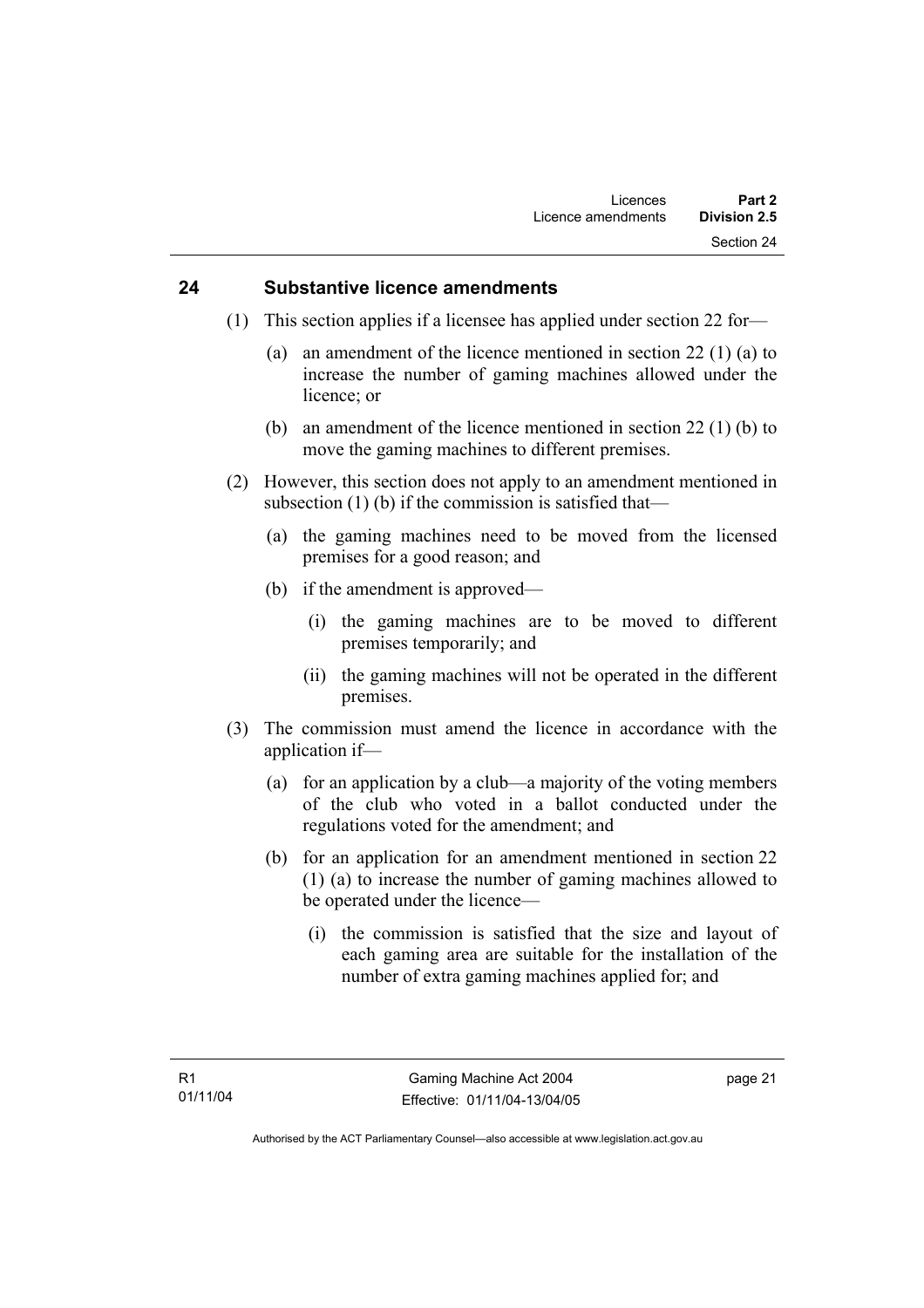- (ii) the authorisation of the number of extra gaming machines would not exceed the maximum number of gaming machines allowed on all licensed premises in the ACT; and
- (iii) if the licensee is a club—the commission is satisfied that the number of club members worked out under the regulations is sufficient to justify the number of extra gaming machines; and
- (iv) if the licensee is a club—the extent to which the club has contributed to, or is likely to contribute to, the community, and supported and benefited the community; and
- (c) for an application for an amendment mentioned in section 22 (1) (b)—the commission is satisfied that the size and layout of the different premises are suitable for the operation of the gaming machines allowed under the licence; and
- (d) the commission is satisfied that, taking into consideration the social impact assessment for the application and any submission made on the assessment within the 6-week comment period under section 19, the approval of the amendment is appropriate; and
- (e) the licensee does not owe an amount to the Territory under a tax law or a gaming law.
- (4) On an application for an amendment mentioned in subsection (1) (a), if the commission must amend the licence under subsection (3), the commission may amend the licence to allow the licensee to operate more gaming machines than the licensee was previously allowed to operate (the *new number* of gaming machines), but less than the number applied for, if—

R1 01/11/04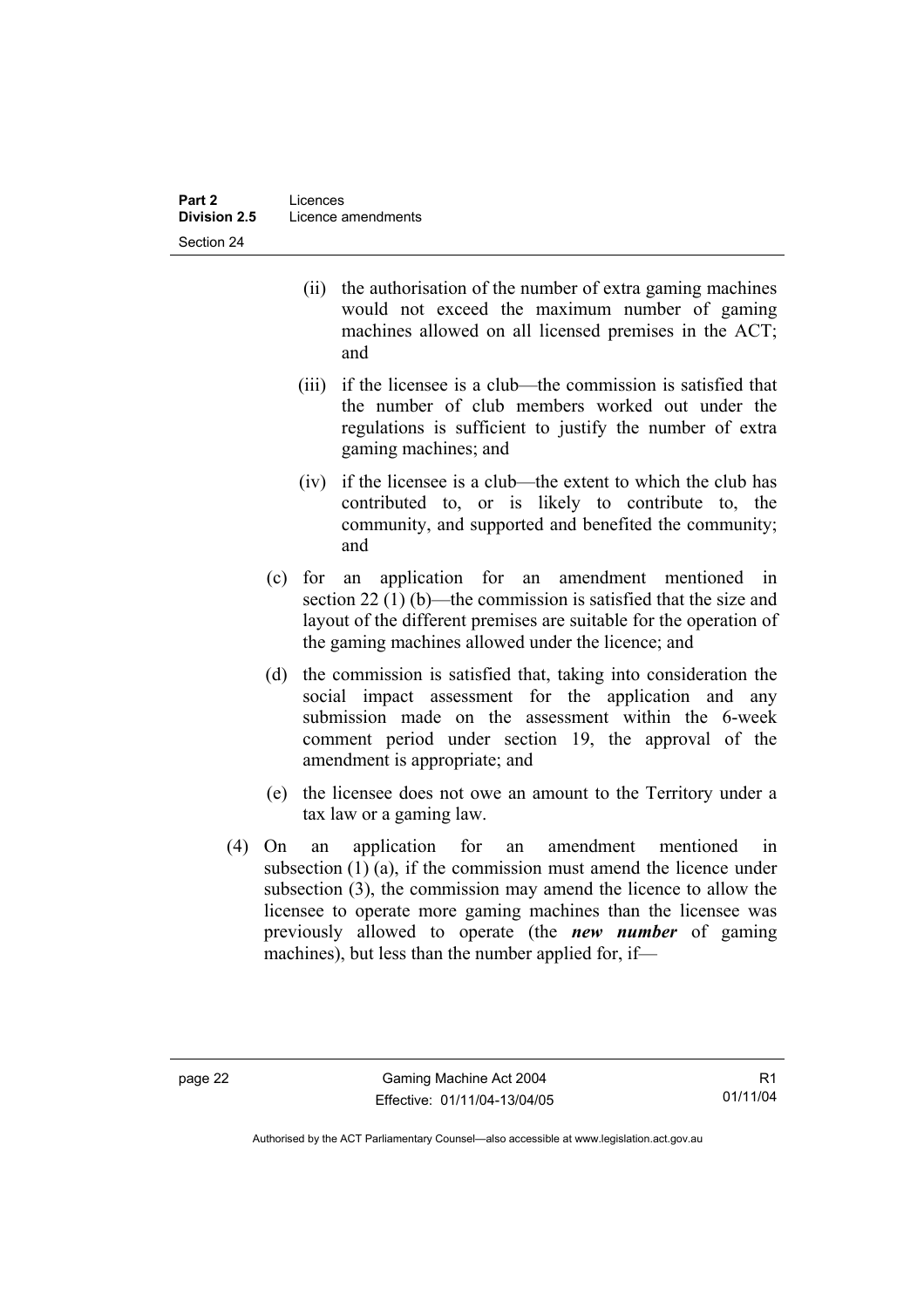- (a) the commission—
	- (i) is not satisfied that, taking into consideration the social impact assessment for the application and any submission made on the assessment within the 6-week comment period under section 19, the approval of the amendment is appropriate; but
	- (ii) is satisfied that amendment of the licence to allow the new number of gaming machines to be operated at the premises is appropriate; or
- (b) amending the licence to allow the licensee to operate the number of extra gaming machines applied for would contravene section 35 (Maximum number of gaming machines allowed) but allowing the new number would not.

# **25 Technical licence amendments**

- (1) This section applies if a licensee has applied under section 22 for an amendment of the licence of the following kind:
	- (a) an amendment mentioned in section 22 (1) (a) to reduce the number of gaming machines allowed under the licence;
	- (b) an amendment mentioned in section 22 (1) (b) to structurally change a gaming area on licensed premises;
	- (c) an amendment mentioned in section 22 (1) (c), (d), (e) or (f).
- (2) The commission must amend the licence in accordance with the application.
- (3) However—
	- (a) the commission must not amend the licence to structurally change a gaming area on the licensed premise unless satisfied that after the changes the gaming area will be suitable for the installation of gaming machines; and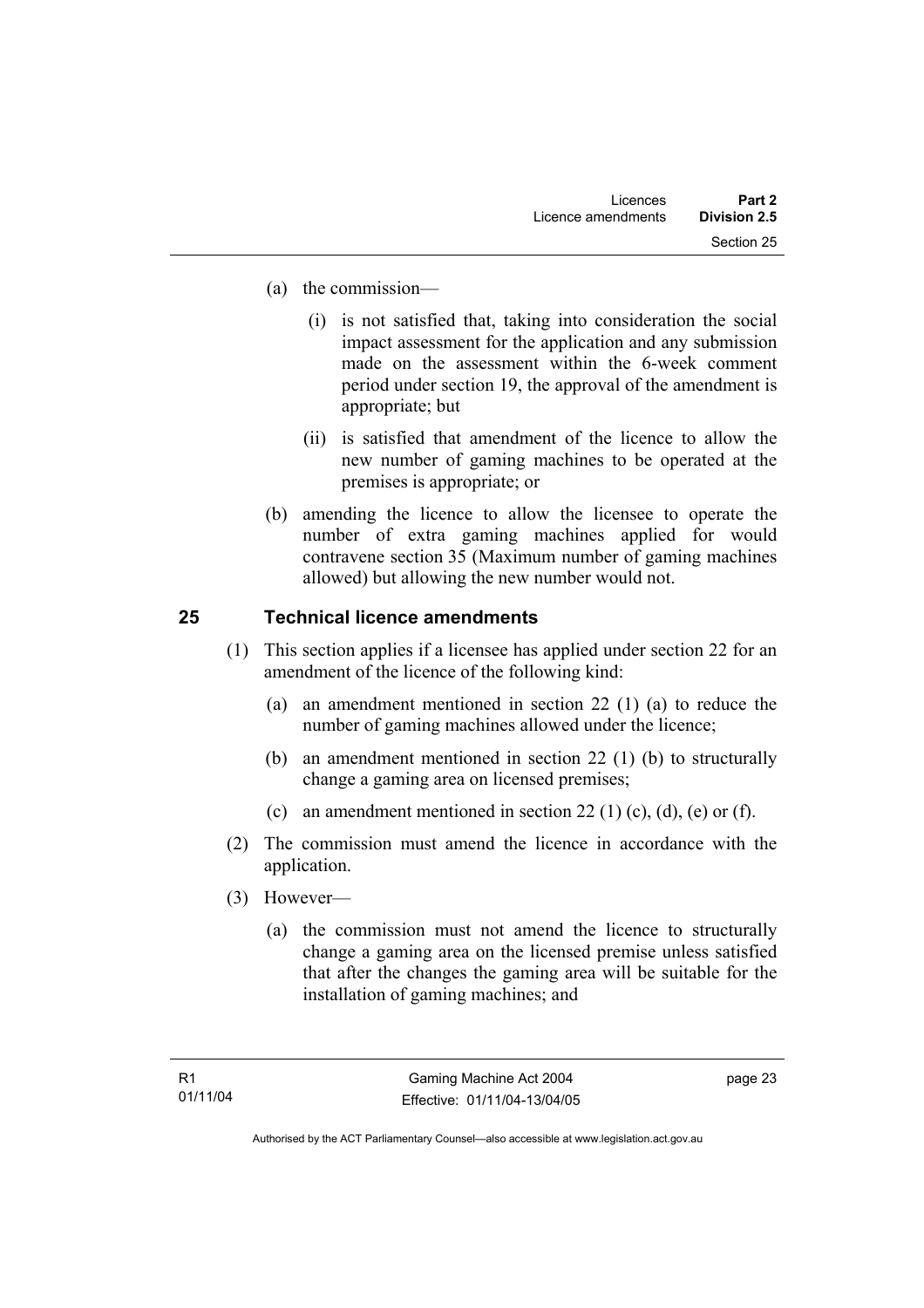- (b) the commission must not amend the licence in accordance with an application under section 22 (1) (c), (d), (e) or (f) if the commission considers that the change to the gaming machine applied for is technically unsuitable.
- (4) In deciding whether a change to a gaming machine is technically unsuitable, the commission must take into account each technical evaluation of the gaming machine.

*Note Technical evaluation* means a technical evaluation under s 69.

 (5) In deciding whether a gaming area will be suitable for the installation of gaming machines, the commission must consider the safety and comfort of, and harm minimisation strategies for, patrons.

# **26 Temporary licence amendment**

- (1) This section applies if a licensee has applied under section 22 for an amendment of the licence mentioned in section 22 (1) (b) if the commission is satisfied that—
	- (a) the gaming machines need to be moved from the licensed premises for a good reason; and
	- (b) if the amendment is approved—
		- (i) the gaming machines are to be moved to different premises temporarily; and
		- (ii) the gaming machines will not be operated in the different premises.
- (2) The commission may amend the licence (the *temporary licence amendment*) for a stated period.
- (3) To remove any doubt, the temporary licence amendment does not affect the number of gaming machines licensed to the licensee.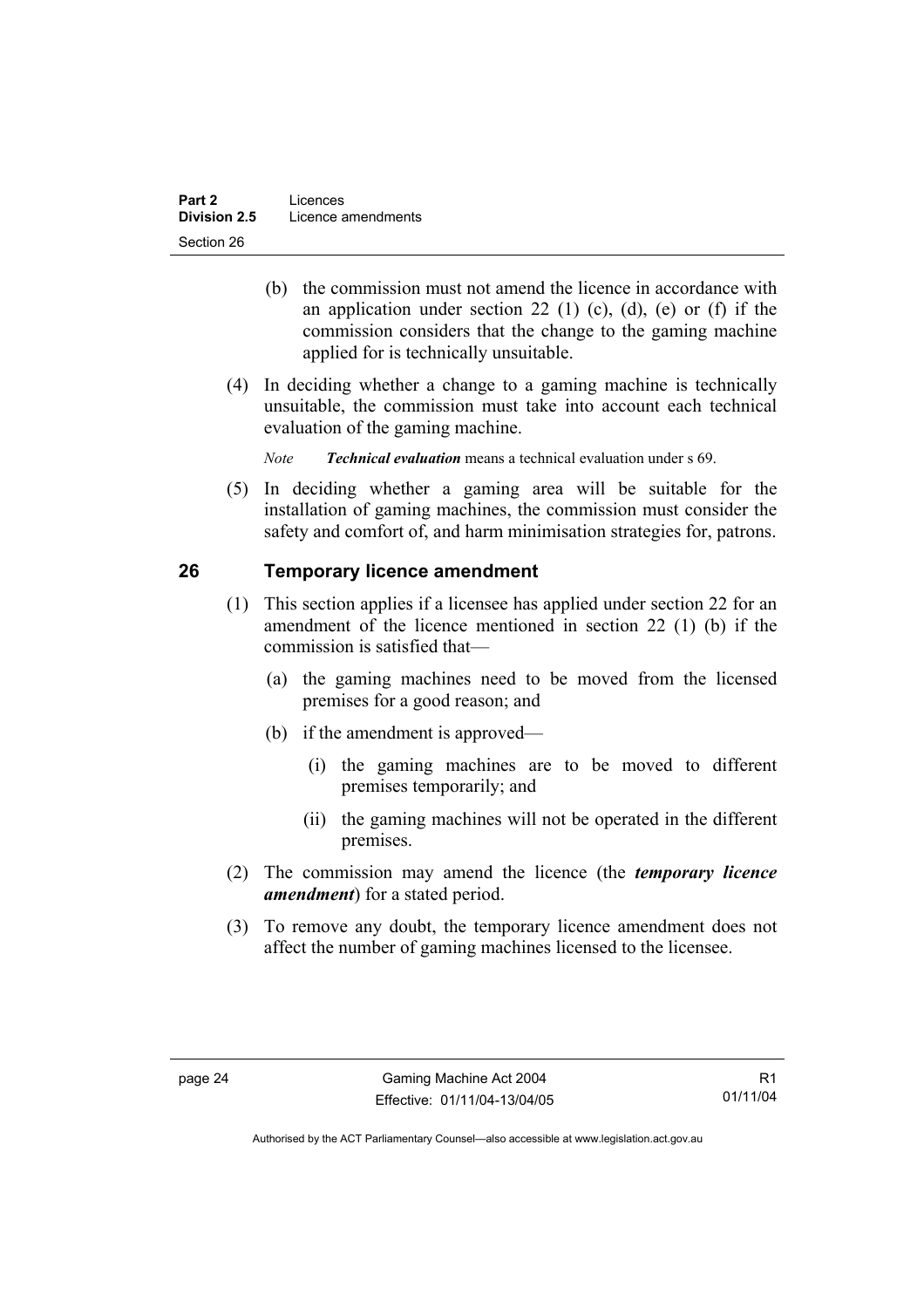### **27 Request for return of licence**

- (1) If the commission proposes to amend a licence under this division, the commission must give the licensee written notice of the proposed amendment and ask for the licence to be given to the commission for amendment.
- (2) The commission need not amend a licence under this division unless—
	- (a) the licensee returns the licence to the commission; or
	- (b) the licensee has told the commission about the loss, theft or destruction of the licence, and given any statement required, under section 38.

### **28 Commencement of amendments**

If the commission amends a licence under section 24, section 25 or section 26, the licence as amended must state the date the amendment commences.

#### **Examples**

- 1 The amendment commences on the day the machines are modified by an approved technician.
- 2 The amendment commences on the day an installation certificate is issued for the new gaming machine.
- *Note* An example is part of the Act, is not exhaustive and may extend, but does not limit, the meaning of the provision in which it appears (see Legislation Act, s 126 and s 132).

### **29 Revocation of uncommenced licence amendments**

- (1) This section applies if—
	- (a) the commission has amended a licence under section 24 or section 25; and
	- (b) the amendment does not commence within a time the commission is satisfied is reasonable; and

page 25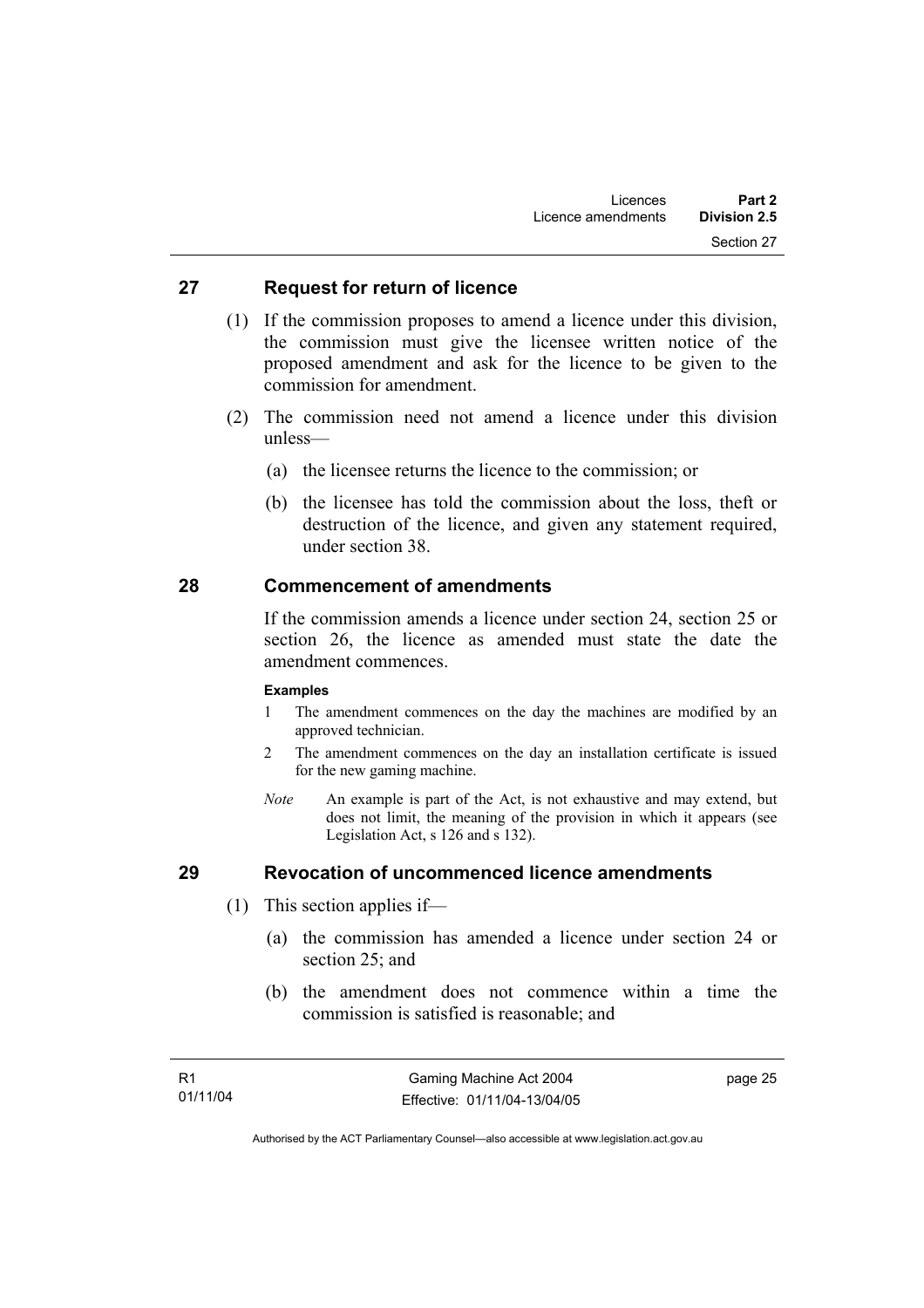- (c) the commission is satisfied that it is appropriate to take action under this section.
- (2) The commission may give written notice to the licensee—
	- (a) stating that the amendment has not commenced; and
	- (b) stating that the commission intends to revoke the amendment; and
	- (c) telling the licensee that the licensee may make written submissions to the commission about the commission's intention within 3 weeks after the day the notice is given to the licensee.
- (3) The commission may revoke the amendment if, after considering any submissions made within the 3-week period, the commission is satisfied on reasonable grounds that the licensee has not implemented the changes authorised by the amendment.

## **Division 2.6 Transfer and surrender of licences**

### **30 Definitions for div 2.6**

In this division:

*current licensee*—see section 31 (1).

*prospective licensee*—see section 31 (1).

### **31 Application for transfer of licence**

- (1) A person (the *prospective licensee*) may apply to the commission for the transfer of a licence from the licensee (the *current licensee*).
- (2) An application for the transfer of a licence must—
	- (a) be in writing signed by the applicant; and
	- (b) state the full name and address of—

R1 01/11/04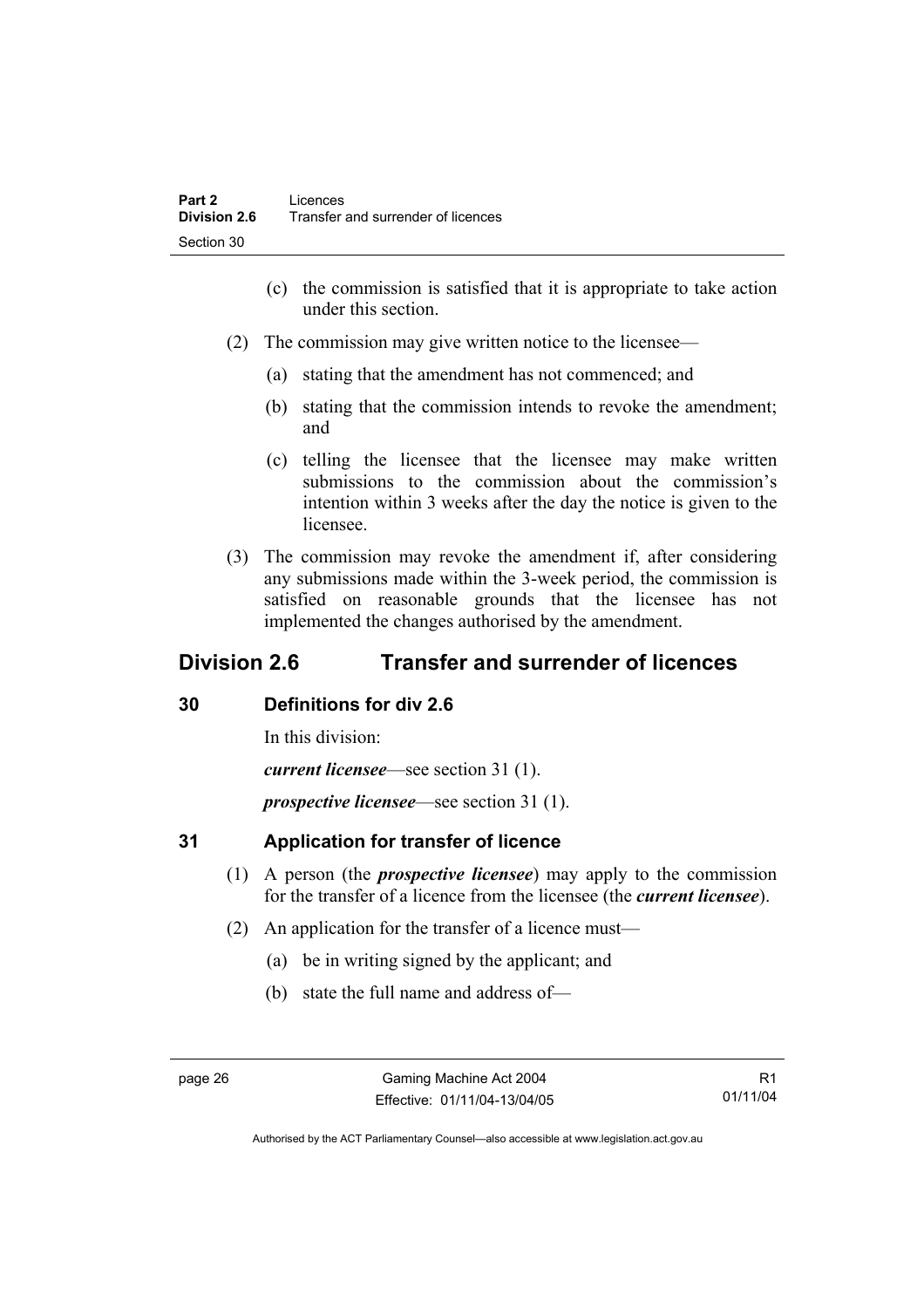- (i) for an application by an individual—the applicant; and
- (ii) for an application by a corporation—each executive officer of the corporation; and
- (c) must be accompanied by—
	- (i) a signed consent to transfer by the current licensee; and
	- (ii) anything else prescribed under the regulations.
- *Note 1* If a form is approved under the Control Act, s 53D for an application, the form must be used.
- *Note 2* A fee may be determined under s 177 for this provision.

### **32 Transfer of licence**

- (1) The commission may, on application under section 31, transfer a licence if—
	- (a) the licence is not suspended; and
	- (b) a disciplinary notice has not been given in relation to the licence; and
	- (c) the prospective licensee is a licensee or has a certificate of suitability; and
	- (d) if the prospective licensee is a club—a majority of the voting members of the club who voted in a ballot conducted under the regulations voted for the transfer; and
	- (e) the licence would be issued to the prospective licensee on an initial licence application; and
	- (f) if the current licensee is a club—a majority of the voting members of the club who voted in a ballot conducted under the regulations voted for the transfer; and
	- (g) the current licensee has done everything required to be done under section 33.

page 27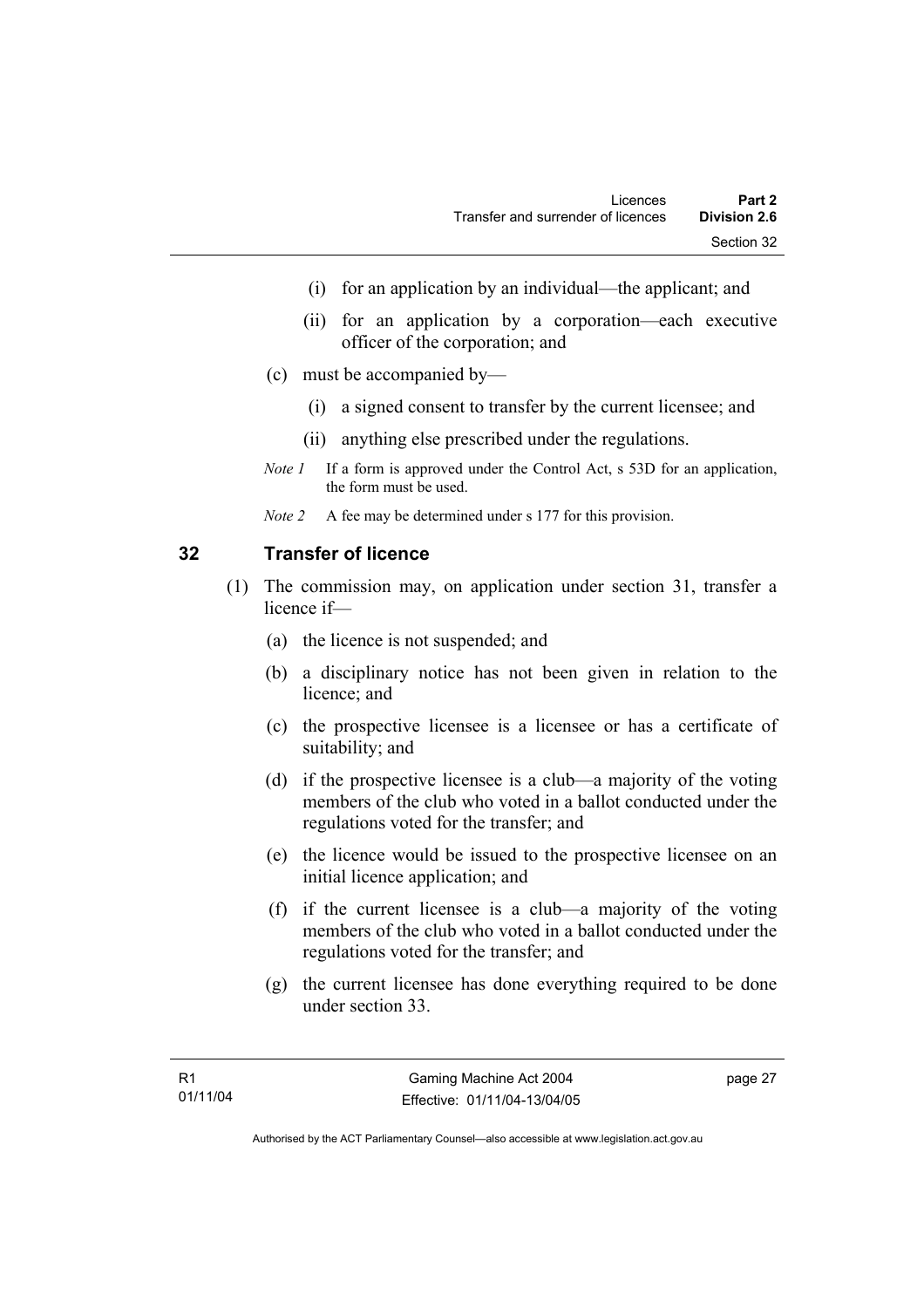- (2) If the commission transfers a licence under this section, the commission must give the prospective licensee—
	- (a) the licence (as amended to mention the prospective licensee rather than the current licensee); and
	- (b) the machine access register for the gaming machines covered by the licence.

### **33 Current licensees obligations on proposed transfer of licence**

If the commission proposes to transfer a licence, the current licensee must give the commission—

- (a) the licence; and
- (b) the current licensee's machine access register; and
- (c) the accounts kept by the current licensee under section 52 (Accounts relating to gaming machines) that relate to amounts taken during the month when the transfer is made; and
- (d) any other accounts kept in connection with the licence under that section that the commission requires; and
- (e) any outstanding amount payable by the licensee under this Act.
- *Note* Amounts are payable by licensees under provisions including s 143, s 159 and s 172.

### **34 Surrender of licences**

- (1) This section applies to a licensee if the licensee does not owe the Territory an amount under this Act.
- (2) The licensee may surrender the licence by—
	- (a) giving the commission a written notice stating that the licensee surrenders the licence; and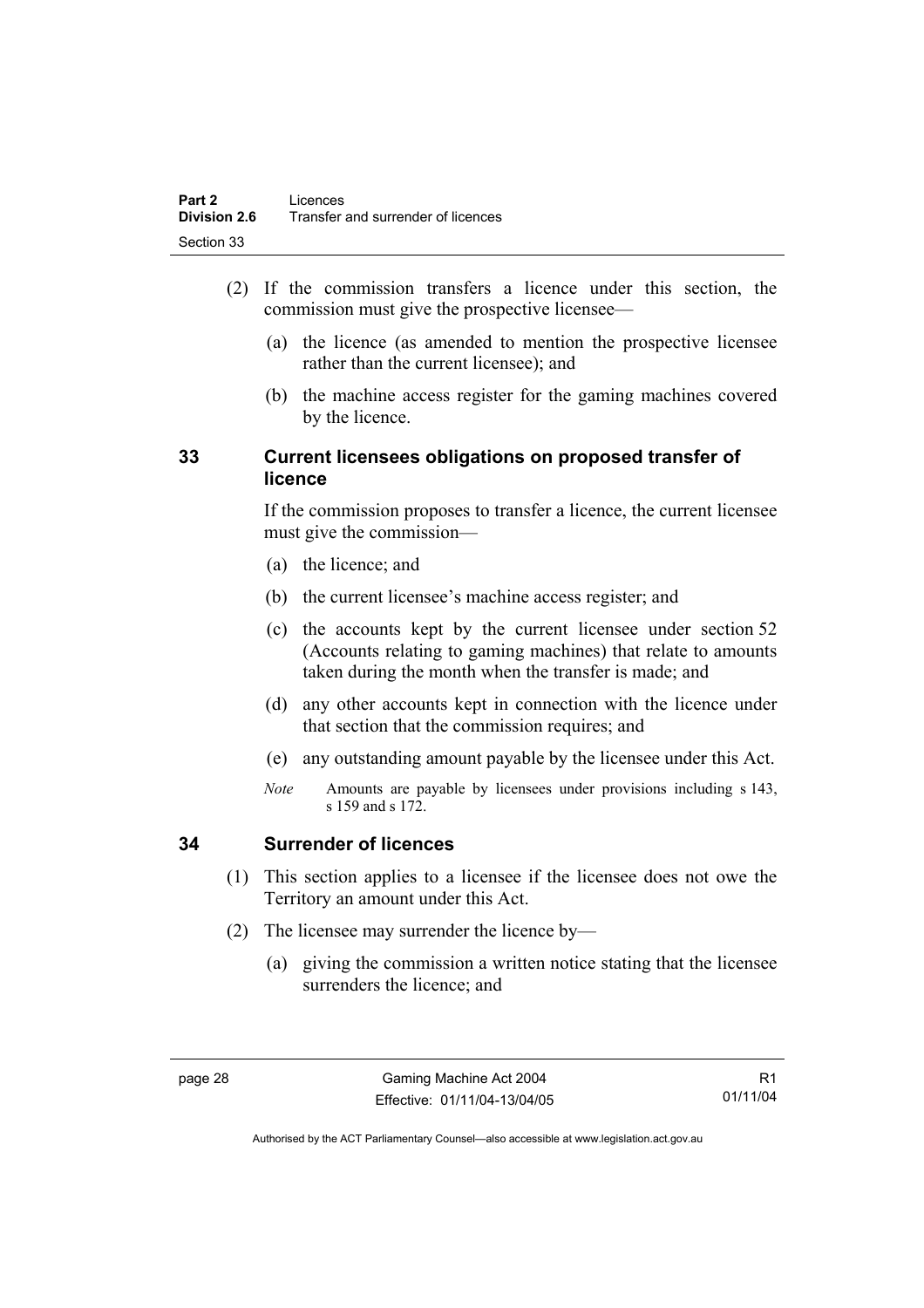- (b) if the licensee is a club—giving the commission evidence—
	- (i) that a majority of the voting members of the club who voted in a ballot conducted under the regulations voted for the club surrendering the licence; or
	- (ii) that a vote would not be practical; and
- (c) returning the licence to the commission.

### **Example for par (b) (ii)**

all memberships have expired and the club does not propose to continue operating

- *Note* An example is part of the Act, is not exhaustive and may extend, but does not limit, the meaning of the provision in which it appears (see Legislation Act, s 126 and s 132).
- (3) The surrender of the licence takes effect 4 weeks after the day the notice under subsection (2) (a) is given to the commission or, if the notice states a later date of effect, that date.

## **Division 2.7 Restriction on gaming machine numbers**

### **35 Maximum number of gaming machines allowed**

- (1) The maximum number of gaming machines allowed on all licensed premises in the ACT is 5 200.
- (2) However, if the Minister declares, in writing, a number of gaming machines to be the maximum number of gaming machines allowed on all licensed premises in the ACT, that number is the maximum number of gaming machines allowed on all licensed premises in the ACT.
- (3) A declaration is a disallowable instrument.
	- *Note* A disallowable instrument must be notified, and presented to the Legislative Assembly, under the Legislation Act.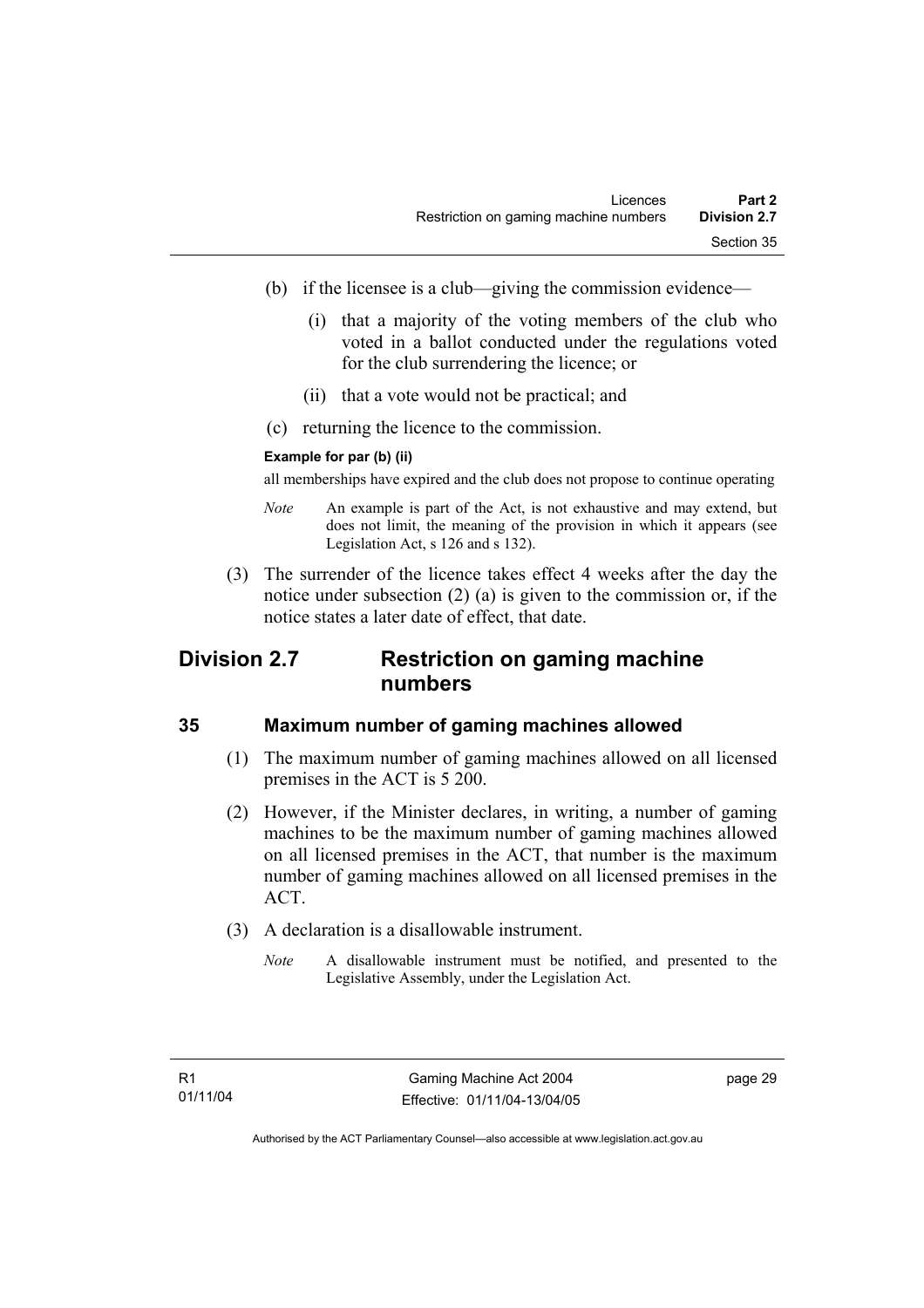- (4) Subject to any disallowance or amendment under the Legislation Act, chapter 7, the declaration commences—
	- (a) if there is a motion to disallow the declaration and the motion is negatived by the Legislative Assembly—the day after the day the disallowance motion is negatived; or
	- (b) the day after the 6th sitting day after the day it is presented to the Legislative Assembly under that chapter; or
	- (c) if the declaration provides for a later date or time of commencement—on that date or at that time.
- (5) This section is subject to section 36.

### **36 Minister must take into account commission's recommendation**

- (1) The Minister may make a declaration under section 35 only if—
	- (a) the commission has made a written recommendation to the Minister about the maximum number of gaming machines that should be allowed on all licensed premises in the ACT; and
	- (b) the Minister has taken the recommendations into account.
- (2) The commission may at any time make a recommendation to the Minister under subsection (1) (a) and must make a recommendation if the Minister asks it to do so.
- (3) In making a recommendation to the Minister under this section, the commission must have regard to the following:
	- (a) the use on licensed premises of existing gaming machines;
	- (b) the public demand for gambling in the community;
	- (c) the incidence of problem gambling in the community and the availability of support services for problem gamblers.
- (4) Subsection (3) does not limit the matters the commission may have regard to.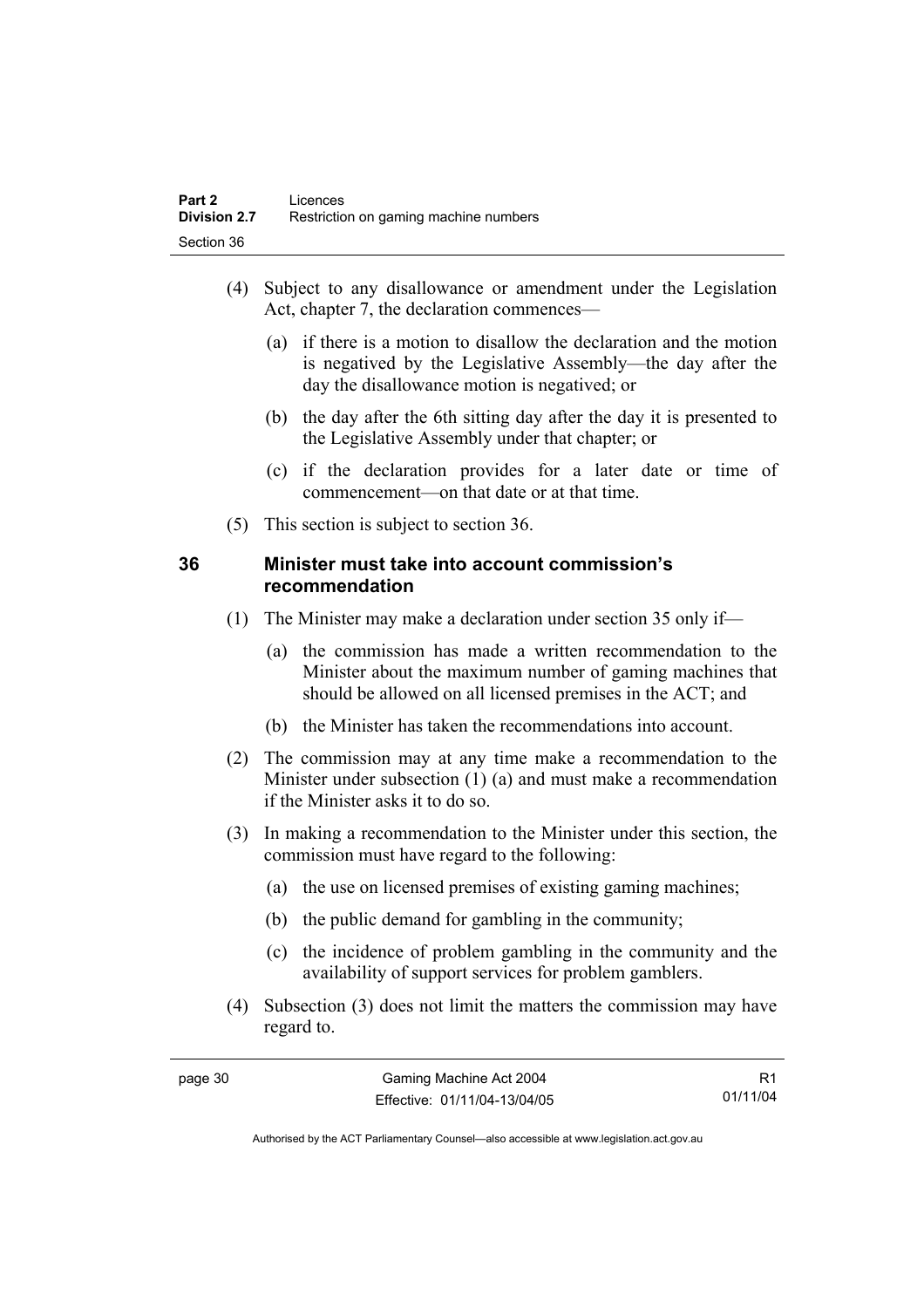### **37 Register of licences**

- (1) The commission must keep a register of licences.
- (2) The commission must enter in the register details of the following:
	- (a) the issue, amendment or transfer of a licence;
	- (b) the suspension or cancellation of a licence;
	- (c) any other details prescribed under the regulations.

### **38 Giving copy of licence**

- (1) This section applies if a licensee tells the commission, in writing, about the loss, theft or destruction of the licence.
- (2) The commission may, by written notice given to the licensee, require the licensee to give the commission, within a stated period and in a stated form, a statement confirming, and explaining the circumstances of, the loss, theft or destruction.
- (3) If the commission is satisfied that the licence has been lost, stolen or destroyed, the commission may give a replacement licence to the licensee.

*Note* A fee may be determined under s 177 for this provision.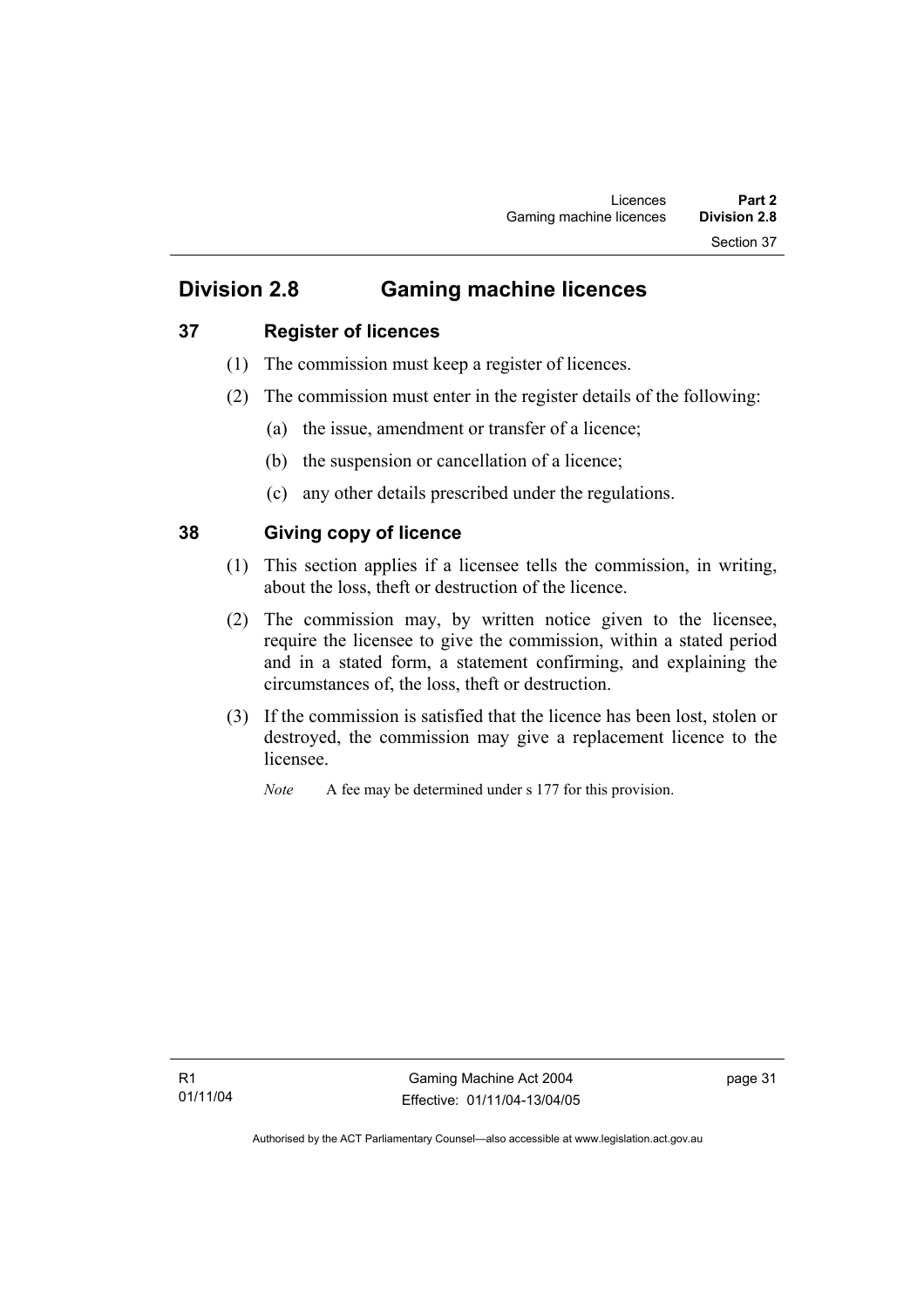# **Part 3 Conditions on licences**

## **Division 3.1 Compliance with licence conditions**

### **39 Failure to comply with conditions of licence**

- (1) A licensee commits an offence if—
	- (a) the licensee's licence is subject to a condition; and
	- (b) the licensee fails to comply with a requirement of the condition.

Maximum penalty: 100 penalty units.

- (2) An offence against this section is a strict liability offence.
	- *Note* Licence conditions are imposed by the commission and by other parts of the Act, as well as by this part.

## **Division 3.2 General licence conditions**

### **40 Compliance with directions**

It is a condition of a licence that the licensee complies with a written direction given to the licensee by the commission.

### **41 Display of licence at licensed premises**

- (1) It is a condition of a licence that the licensee displays the licence, or a copy of the licence, at each entrance to each gaming area of the licensed premises.
- (2) However, the licensee need not display the schedule to the licence.
- (3) Subsection (1) does not apply if the licensee has given the licence to the commission under section 27 (which is about a request for return of licences for amendment) or section 33 (1) (which is about obligations on licensee on transfer).

R1 01/11/04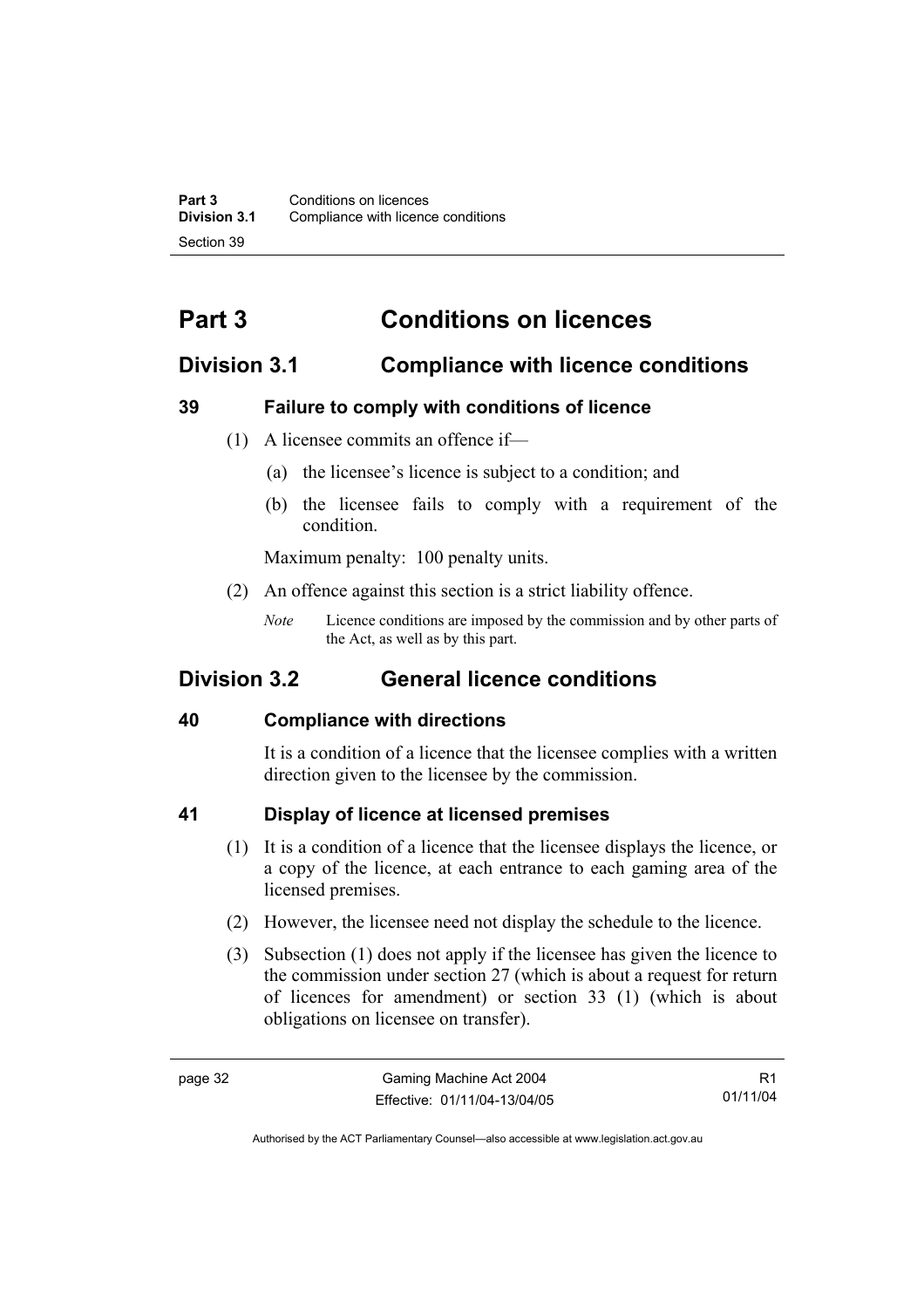- (4) Also, subsection (1) does not apply if—
	- (a) the licence has been lost, stolen or destroyed; and
	- (b) the licensee gave the commission prompt notice under section 38 (Issue of copy of licence) of the loss, theft or destruction; and
	- (c) if the commission required the licensee to give a statement under section 38—the licensee gave the statement as required.

### **42 Licence schedule to be kept at premises**

It is a condition of a licence that the licensee keeps a copy of the schedule to the licence at the licensed premises.

### **43 Rules and control procedures for operation of gaming machines and peripheral equipment**

It is a condition of a licence that the licensee must not operate a gaming machine or peripheral equipment on its licensed premises otherwise than in accordance with licensee's rules and control procedures.

### **44 Installation in accordance with Act**

It is a condition of a licence that the licensee must not allow the installation of a gaming machine on the licensed premises otherwise than in accordance with this Act.

### **45 Installation certificate**

- (1) This section applies if—
	- (a) a gaming machine is installed on licensed premises; and
	- (b) the commission gives the licensee a notice under section 124 for the gaming machine.

page 33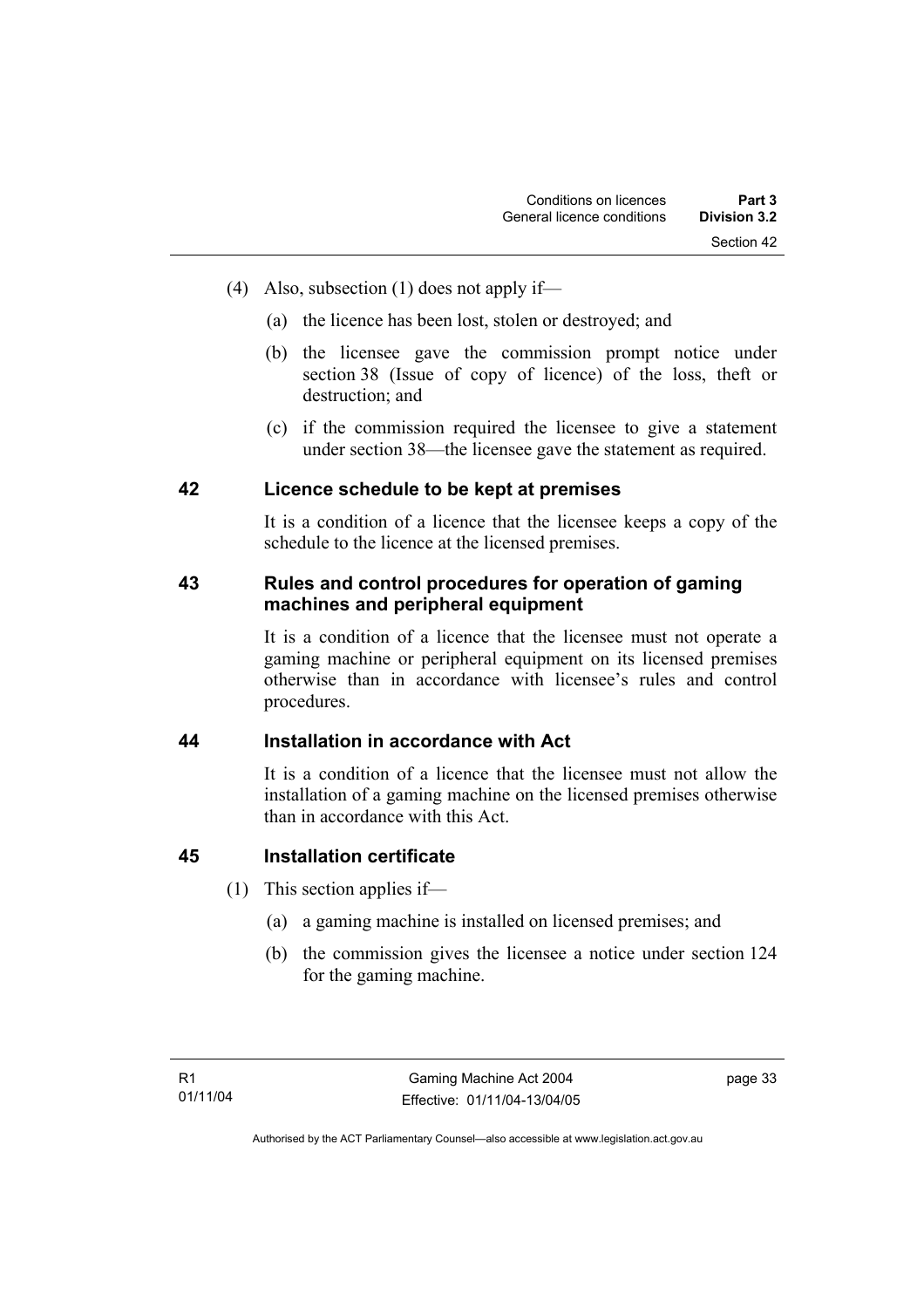| Part 3       | Conditions on licences     |
|--------------|----------------------------|
| Division 3.2 | General licence conditions |
| Section 46   |                            |

- (2) It is a condition of the licence that the licensee gives the commission written notice of the stated details for the gaming machine as soon as practicable, but not later than 3 days after the later of the following:
	- (a) the day the machine is installed;
	- (b) the day the commission gives the notice.

### **46 Operation after installation**

- (1) This section applies if a gaming machine is operated on licensed premises.
- (2) It is a condition of the licence that the licensee not allow the gaming machine to be operated on the licensed premises unless the licensee has given the commission a notice under section 45 (2) for the machine.
- (3) However, subsection (2) does not prevent the operation of the gaming machine for maintenance.

### **47 Operation subject to correct percentage payout**

- (1) It is a condition of a licence that the licensee not operate a gaming machine on the licensed premises if the percentage payout on a gaming machine on the licensed premises is not the percentage payout under the licence for the machine.
- (2) Subsection (1) does not prevent the operation of the gaming machine to correct the percentage payout.

### **48 Percentage payout of gaming machines to be displayed**

It is a condition of a licence that each licensed gaming machine has the percentage payout under the licence for the gaming machine clearly displayed on the machine in a position approved by the commission under section 126.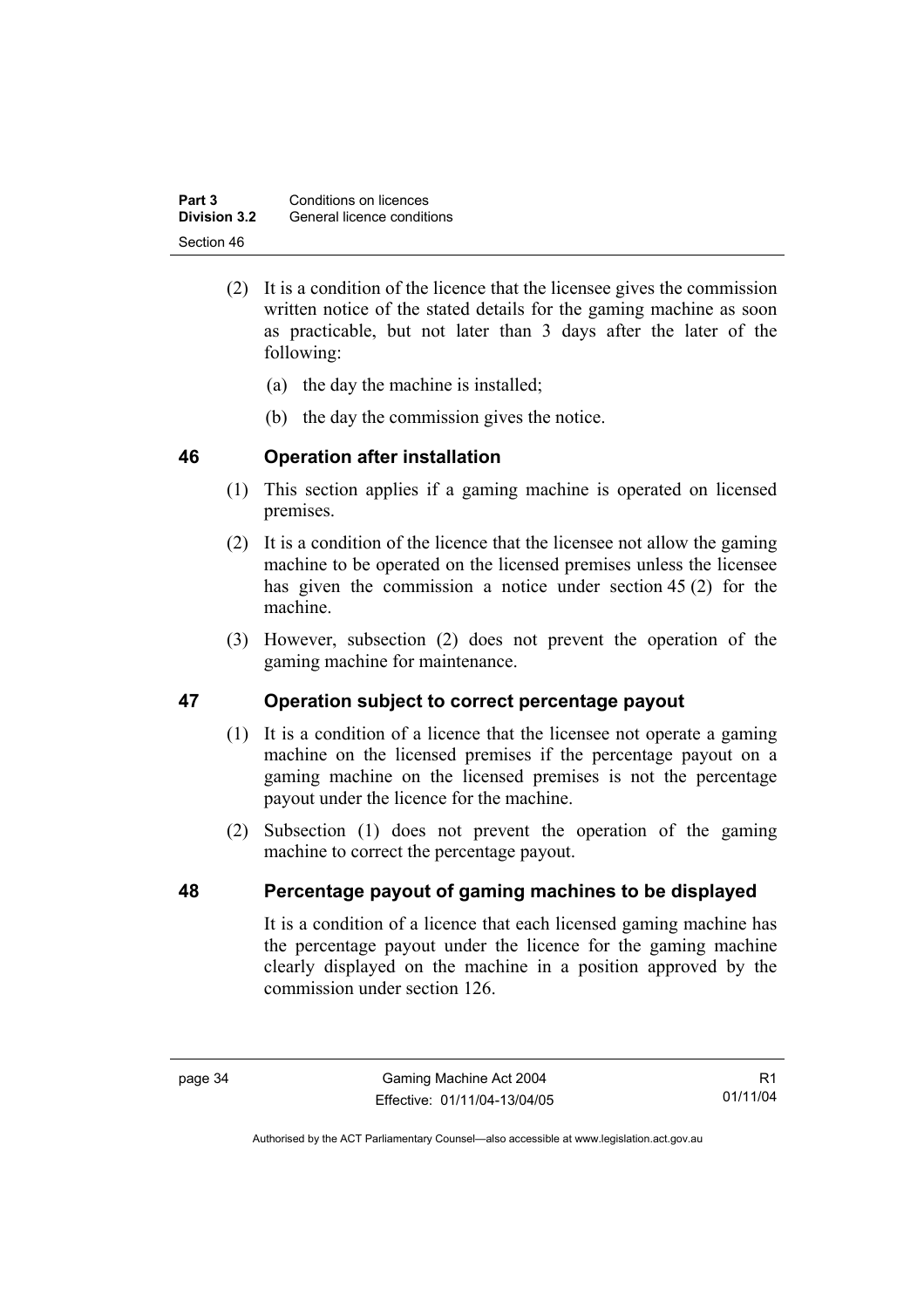### **49 Maximum stake amount**

It is a condition of the licence that the licensee not operate a gaming machine with a stake amount that is more than the amount prescribed under the regulations.

### **50 Licensee to comply with relevant codes of practice**

It is a condition of a licence that the licensee comply with the relevant code of practice (if any) prescribed under the Control Act.

### **51 Licensee to use gaming machines**

- (1) It is a condition of a licence that the licensee use the licensed gaming machines.
- (2) However, a licensee does not contravene the condition under subsection (1) if—
	- (a) the period for which the gaming machine is not used is 1 month or less; or
	- (b) the gaming machine is not used because it is broken or damaged and the licensee has taken, or is taking, all reasonable steps to make the machine operational again; or
	- (c) the licensee has the commission's written approval for the gaming machine not to be used.
- (3) On written application by the licensee, the commission may approve the non-use of a gaming machine for a stated period if satisfied that the gaming machine is not being used for a good reason.

### **52 Accounts relating to gaming machines**

It is a condition of a licence that the licensee must—

 (a) keep full and separate accounts of all amounts taken from each gaming machine on the licensed premises; and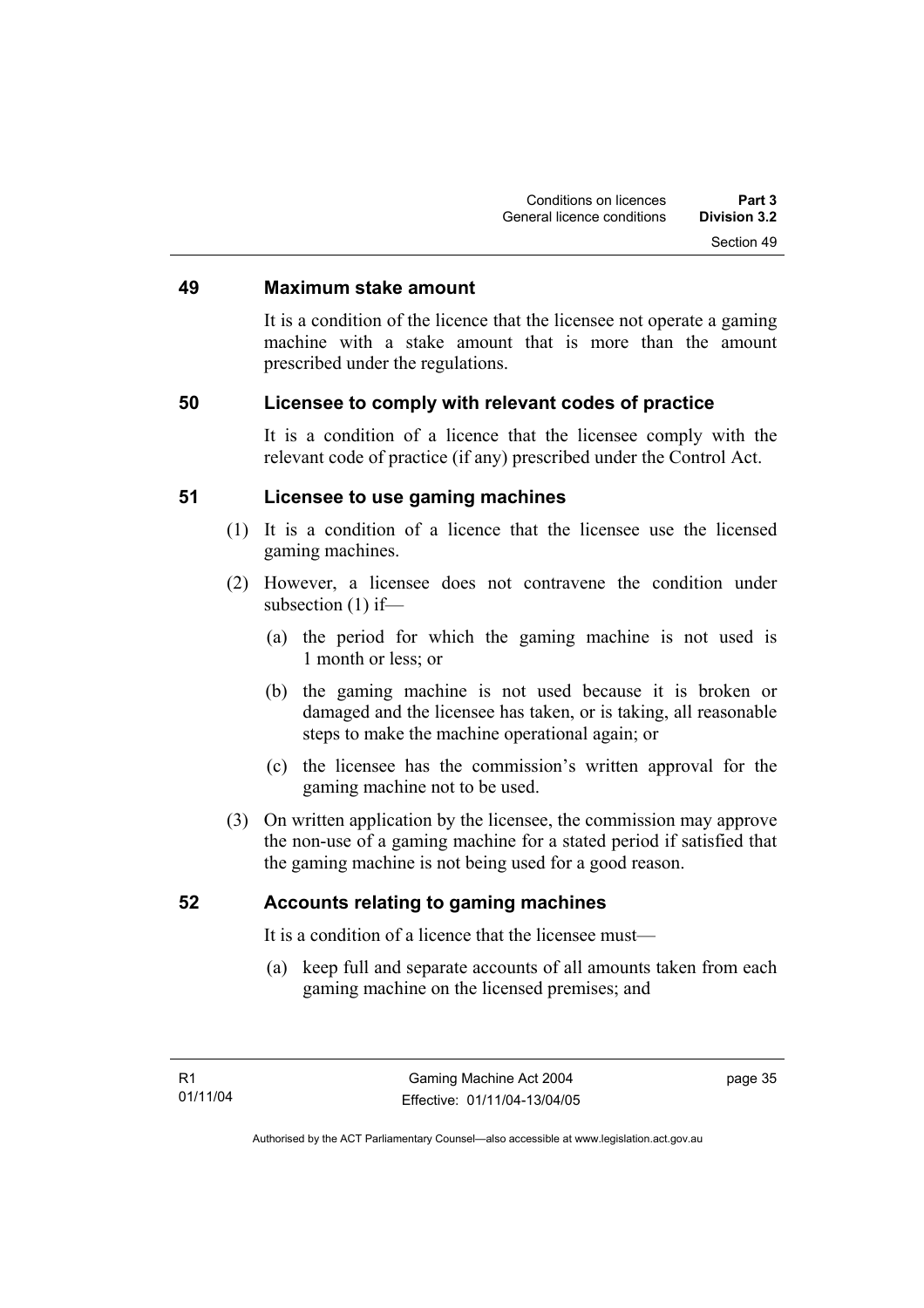| Part 3       | Conditions on licences  |
|--------------|-------------------------|
| Division 3.3 | Club licence conditions |
| Section 53   |                         |

- (b) keep the accounts in a way that allows them to be conveniently and properly audited; and
- (c) correctly balance the accounts at the end of each month.

## **Division 3.3 Club licence conditions**

### **53 Conditions about inequitable benefits**

- (1) It is a condition of a licence for a club that nobody, whether or not a member of a club, directly or indirectly derives a benefit from the club other than a benefit that—
	- (a) is available equally to all voting members of the club; or
	- (b) arises under an agreement in which the parties are dealing with each other at arm's length; or
	- (c) is given to a member under a resolution passed at a general meeting of voting members.
- (2) It is a condition of a licence for a club that nobody, whether or not a member of a club, directly or indirectly derives a benefit that is not available equally to all voting members of the club from—
	- (a) the club having applied for a licence; or
	- (b) a licence being issued to the club; or
	- (c) any added value that may accrue to the premises of the club because of a licence being issued to the club.
- (3) For this section, a person is not taken to be not dealing with the club at arm's length only because—
	- (a) the person and the club are corporations that are related under the Corporations Act, section 50; or
	- (b) the person, or an individual representing the person in dealings with the club, is an influential person for the club.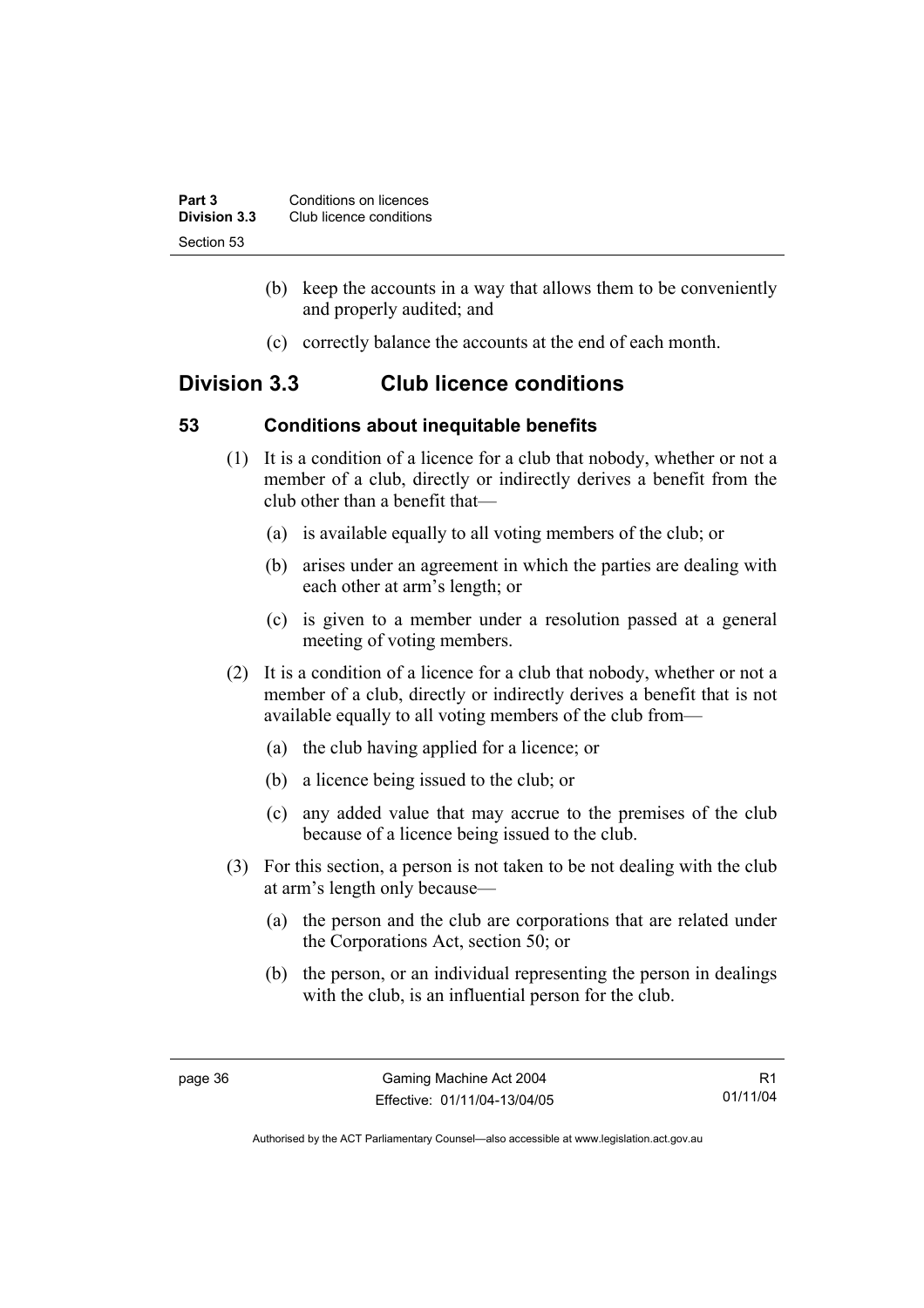- (4) This section does not prevent a person taking a benefit if—
	- (a) the person is entitled (whether or not under the rules of the club) to the benefit in the course of acting on behalf of the club; and
	- (b) the benefit consists only of—
		- (i) reasonable food or refreshment; or
		- (ii) out-of-pocket expenses reasonably incurred and authorised by a resolution of the club's management committee or board.

### **54 Annual report of clubs**

It is a condition of a licence for a club that the club's annual report for a financial year of the club include information about the following for the financial year:

- (a) any contractual arrangement or consultancy entered into during the year—
	- (i) with an influential person; or
	- (ii) for more than the amount prescribed under the regulations;
- (b) any remuneration given to a person the value of which is equal to or more than the amount prescribed under the regulations.

#### **Example for par (b)**

A person may be remunerated by salary plus the use of a car.

*Note* An example is part of the Act, is not exhaustive and may extend, but does not limit, the meaning of the provision in which it appears (see Legislation Act, s 126 and s 132).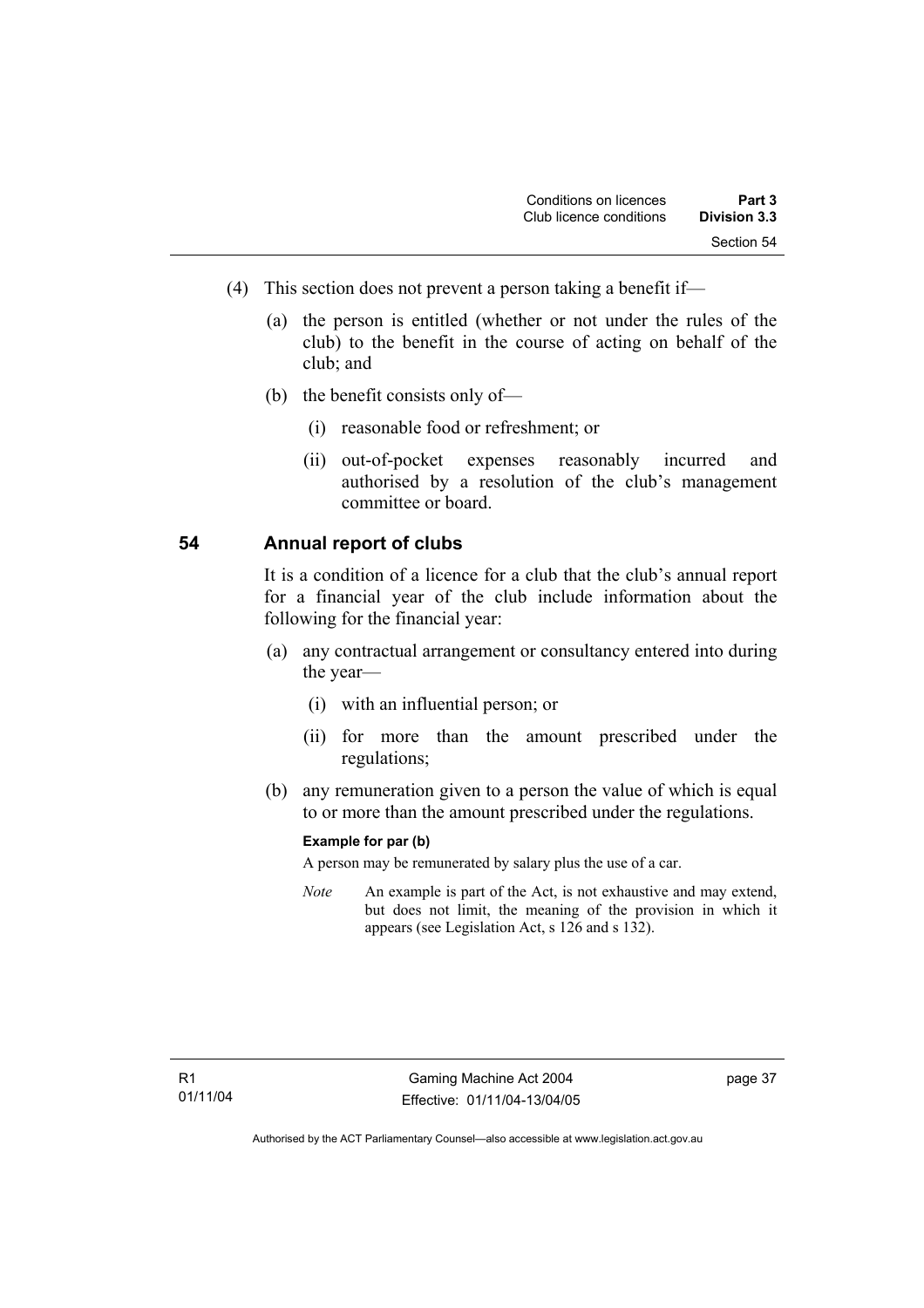### **55 Other conditions of club licences**

Each of the following is a condition of a licence for a club:

- (a) the proceeds from the conduct of gaming are used in a way that promotes the objects of the licensee;
- (b) the licensee follows its objects or purposes honestly and seriously;
- (c) payments made under the licensee's objects are in the best interests of the licensee's members;
- (d) payments made for things bought by the licensee are reasonable;
- (e) salaries, wages, allowances or benefits paid or payable by the licensee to the licensee's executive officers and employees are reasonable;
- (f) payments for services provided to the licensee are reasonable and necessary, particularly in relation to the scale of the licensee's licensed business;

#### **Example**

The licensee has 4 gaming machines and pays \$150 000 a year for gaming machine advice. This payment is not reasonable because the payment is disproportionately large given the revenues from the 4 machines in relation to which the advice is being given.

- *Note* An example is part of the Act, is not exhaustive and may extend, but does not limit, the meaning of the provision in which it appears (see Legislation Act, s 126 and s 132).
- (g) guests must be signed in by a club member and accompanied by the member who signed them in;
- (h) only members and signed-in guests can play gaming machines in the club;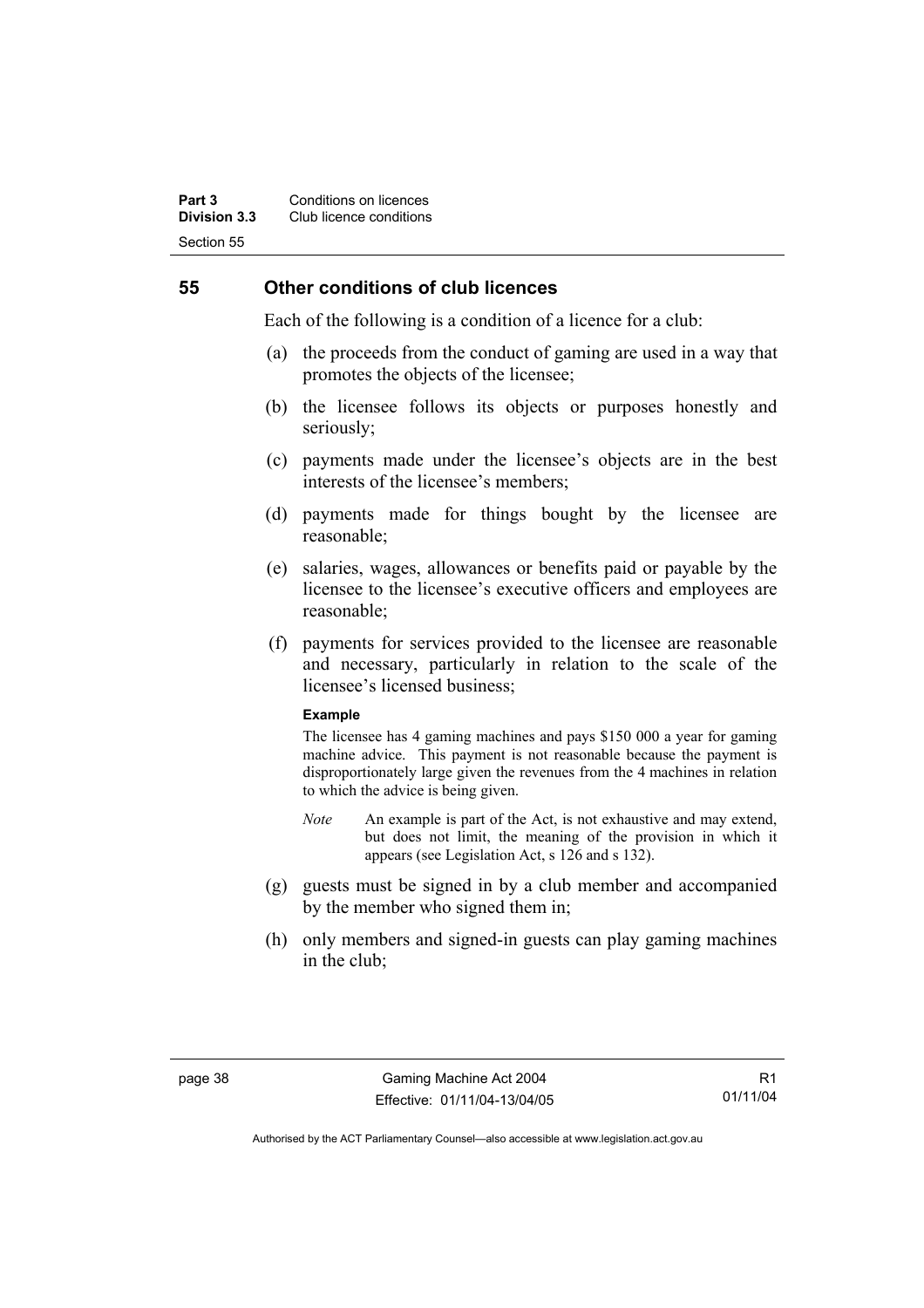- (i) each requirement for the issue of a gaming machine licence is continually met by the licensee;
	- *Note* For the requirements of the issue of a gaming machine licence see s 12.
- (j) the licensee continues not to do anything that would, if the licensee were applying for a licence, cause the licensee to be refused a licence.
	- *Note* For the grounds for refusing a gaming machine licence—see s 14.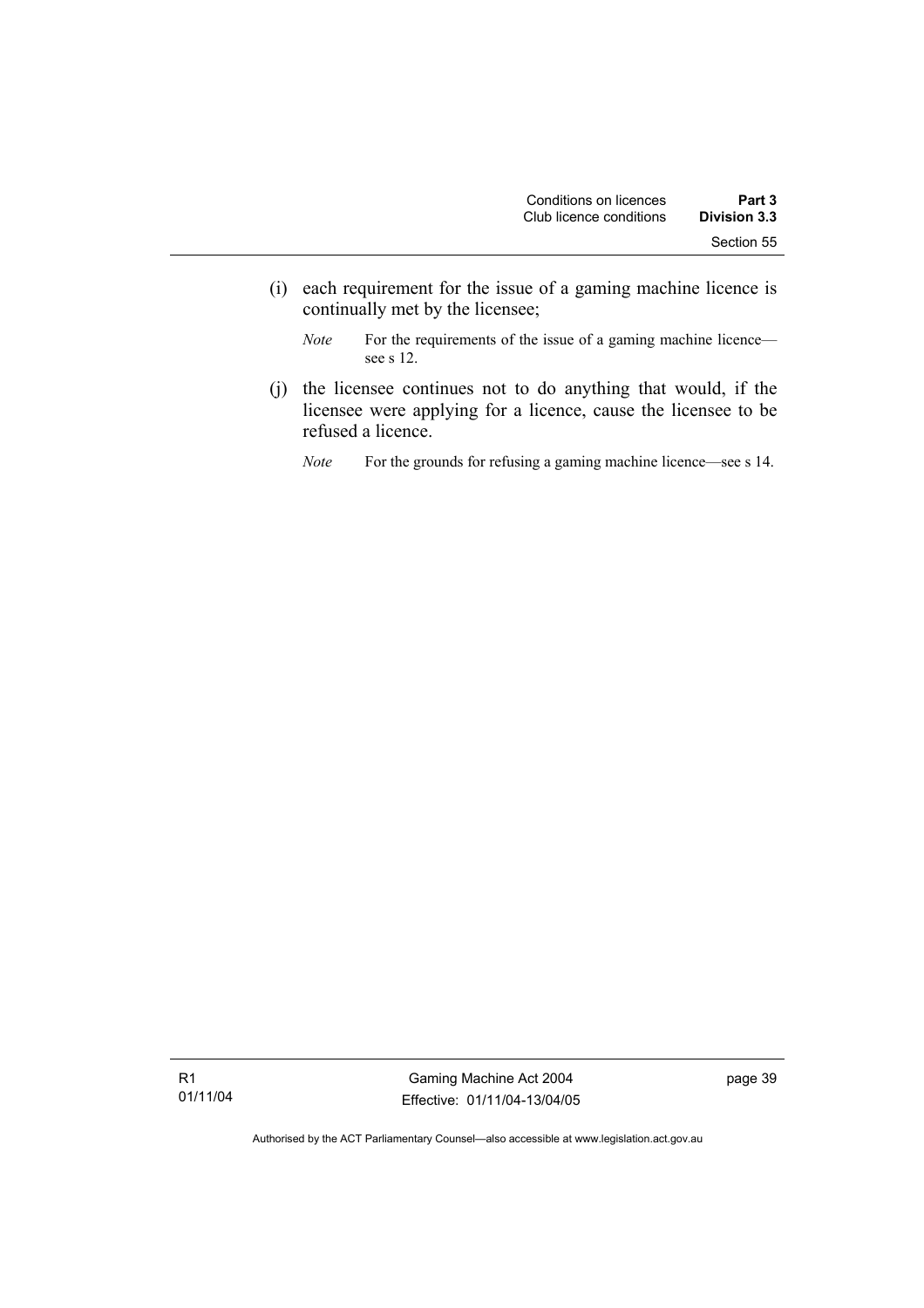#### **Part 4 Disciplinary action**

Section 56

## **Part 4 Disciplinary action**

### **56 Definitions for pt 4**

In this part:

*disciplinary action*—see section 58.

*disciplinary notice*—see section 61.

*ground for disciplinary action* against a licensee—see section 57.

### *licence*—

- (a) in relation to a person who is authorised to conduct a linked-jackpot arrangement under section 134, means the authorisation;
- (b) in relation to a permit-holder under part 8 (Linked-jackpot arrangements), means a multi-user permit.

*licensee* includes a permit-holder under part 8.

### **57 Grounds for disciplinary action**

- (1) Each of the following is a *ground for disciplinary action* against a licensee:
	- (a) the licensee gave information to the commission that was false, incomplete or otherwise misleading;
	- (b) the licensee, or an agent or employee of the licensee, has contravened this Act;
	- (c) the licensee is not an eligible person for a licence;
	- (d) for a corporation—an influential person is not an eligible person;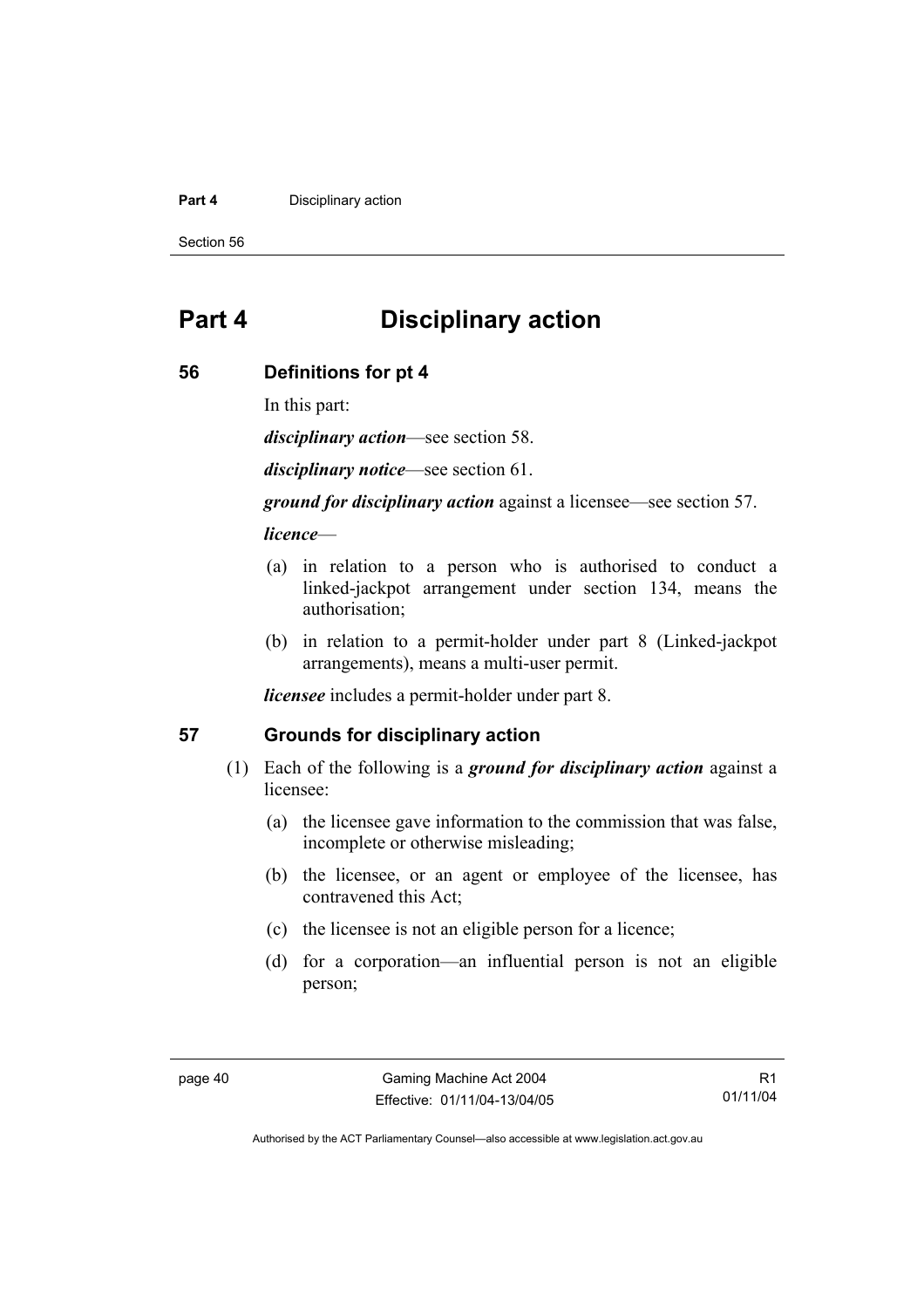- (e) for a licence issued to a club—
	- (i) the club has been or is about to be wound up; or
	- (ii) the club has not operated for 3 months or, if the commission approves a longer period, that longer period; or
	- (iii) the club has ceased to be an eligible club;
- (f) for a licence issued in relation to premises to which an on licence applies—the premises are not being used by people mainly for drinking alcohol;
- (g) the licensee has been given a reprimand that included a direction, and has not complied with the direction.
- (2) The commission may, in writing, approve a period longer than 3 months for subsection  $(1)$  (e)  $(ii)$  if satisfied that—
	- (a) there is a good reason why the club is not operating; and
	- (b) the club will operate again after the end of the longer period.

### **58 Disciplinary action**

- (1) Each of the following is a *disciplinary action* when taken against a person:
	- (a) reprimanding the person;
	- (b) imposing conditions on, or amending the conditions of, the person's licence;
	- (c) ordering the person to pay to the Territory a financial penalty of not more than \$100 000;
	- (d) suspending the person's licence for a stated period or until a stated thing happens;
	- (e) cancelling the person's licence.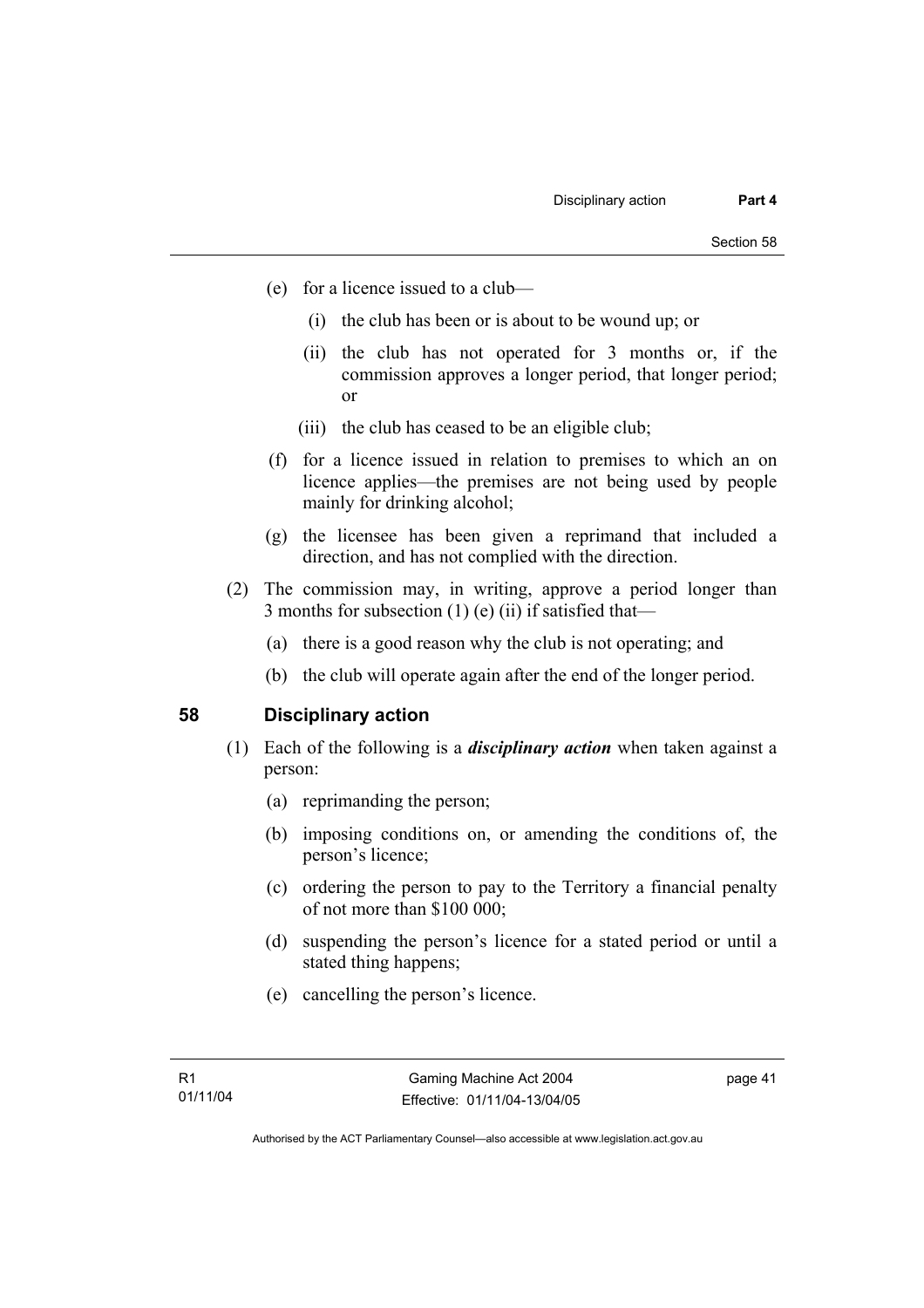#### **Part 4 Disciplinary action**

Section 59

- (2) A reprimand may include a direction by the commission that the licensee, within a stated time—
	- (a) cease contravening this Act; or
	- (b) rectify something that contributes to the ground for disciplinary action.
- (3) A financial penalty imposed under this section may be recovered as a debt payable to the Territory.

### **59 Criteria for disciplinary action**

- (1) In deciding what disciplinary action to take under section 58, the commission must consider the following:
	- (a) whether disciplinary action has been taken against the licensee before;
	- (b) whether the disciplinary ground on which the disciplinary action is to be taken endangered the public or the public interest;
	- (c) the seriousness of the disciplinary ground;
	- (d) the likelihood of further disciplinary action needing to be taken.
- (2) The commission may also consider any other relevant matter.

### **60 When disciplinary notice may be given**

If the commission is satisfied that a ground for disciplinary action exists, or may exist, in relation to a licensee, the commission may give the licensee a disciplinary notice.

*Note* The commission need not give a disciplinary notice if the grounds for disciplinary action are the contravention of a direction in a reprimand (see s 62).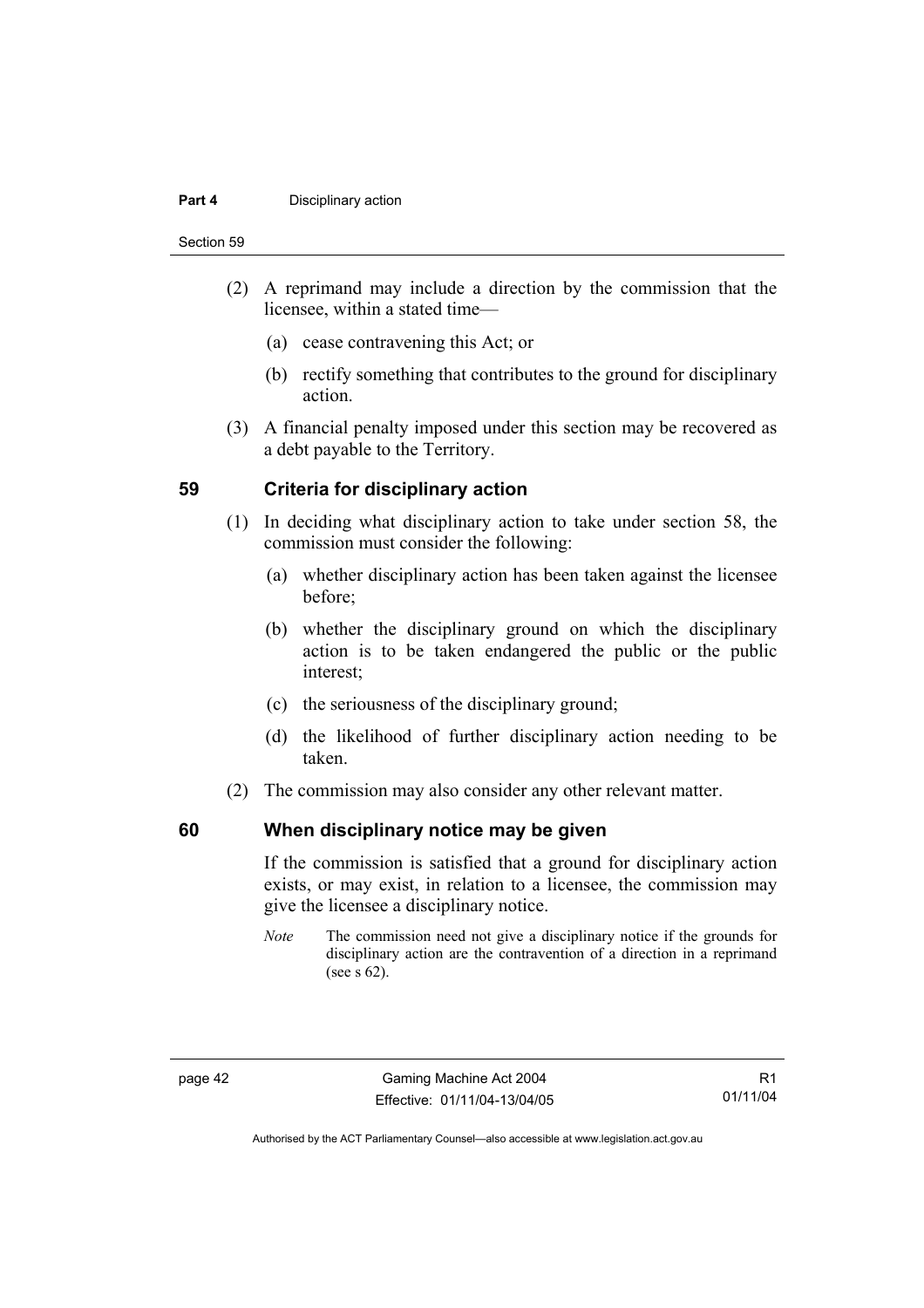### **61 Disciplinary notices**

A notice (a *disciplinary notice*) given to the licensee must—

- (a) state the ground for disciplinary action that caused the notice to be given; and
- (b) tell the licensee that the licensee may, within 3 weeks after the day the licensee is given the notice, give a written response to the commission about the notice.

### **62 Commission may take disciplinary action against licensee**

- (1) This section applies if the commission is satisfied that a licensee has contravened a direction in a reprimand.
- (2) This section also applies if—
	- (a) a licensee has been given a disciplinary notice; and
	- (b) after considering any responses given within the 3-week period in relation to the notice under section 61, the commission is satisfied that a ground for disciplinary action exists in relation to a licensee.
- (3) The commission may take disciplinary action against the licensee.
- (4) To remove any doubt, the disciplinary action may consist of 2 or more of the actions mentioned in section 58.
- (5) Disciplinary action takes effect when the licensee receives written notice of the action, or on a later stated date.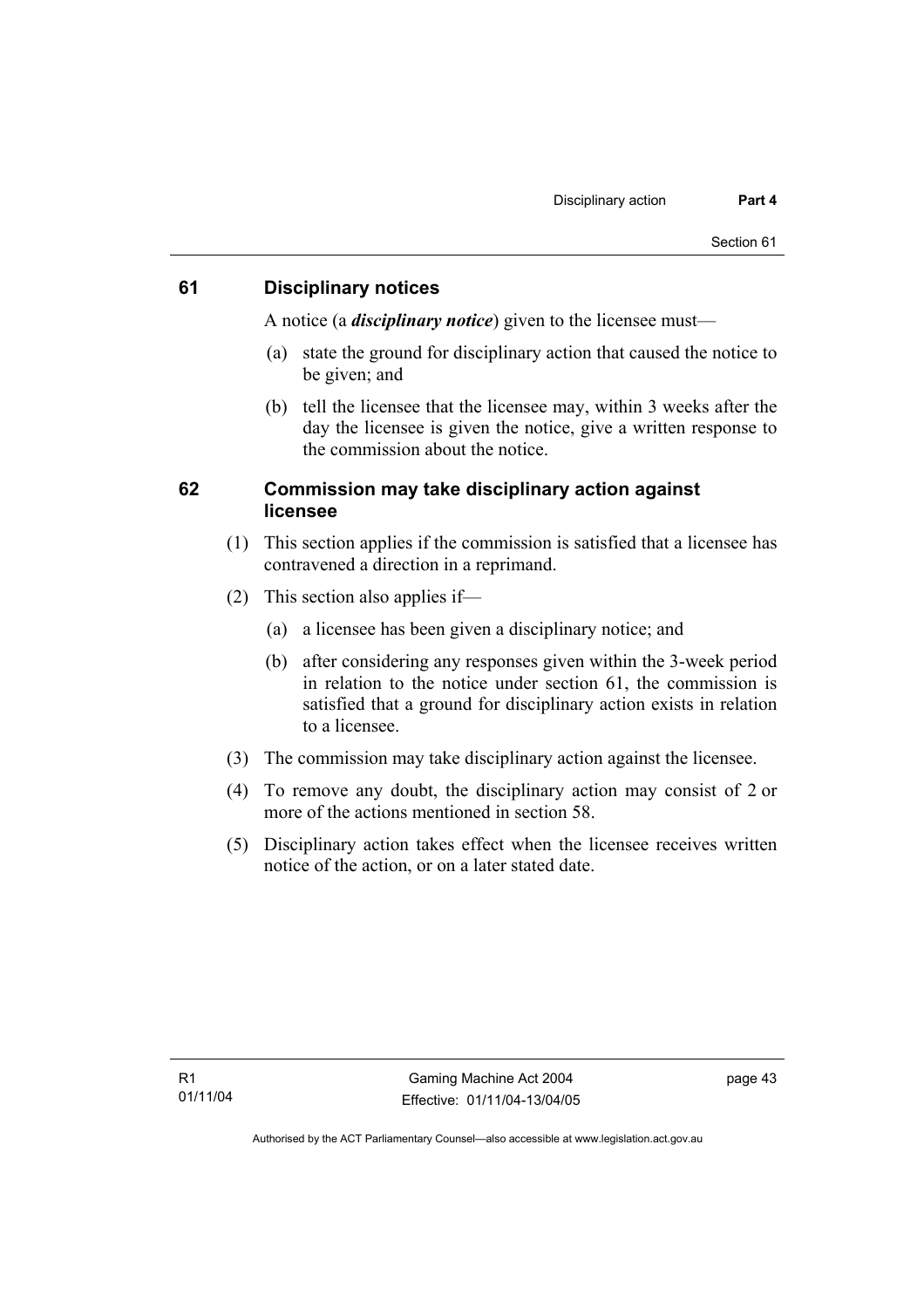#### **Part 4 Disciplinary action**

Section 63

### **63 Suspension of licences because of suspension of general and on licences**

If a general licence or on licence relating to premises to which a gaming machine licence applies is suspended under the *Liquor Act 1975*, the gaming machine licence is suspended by force of this section for the period of suspension of the general licence or on **licence** 

### **64 Cancellation of licences because of cancellation etc of general and on licences**

- (1) If a general licence or on licence relating to premises to which a gaming machine licence applies is not renewed under the *Liquor Act 1975*, the gaming machine licence is cancelled by force of this section.
- (2) If a general licence or on licence relating to premises to which a gaming machine licence applies is cancelled under the *Liquor Act 1975*, the gaming machine licence is cancelled by force of this section.
- (3) However, a licence cancelled under this section is taken to be in force again if the decision to cancel the general or on licence because of which the gaming machine licence was cancelled is reversed on appeal.

### **65 Return of licence on cancellation**

- (1) This section applies if—
	- (a) the commission cancels a person's licence under this part; and
	- (b) the person is given notice of the cancellation.
- (2) This section also applies if—
	- (a) a person's licence is cancelled under section 64 (1); or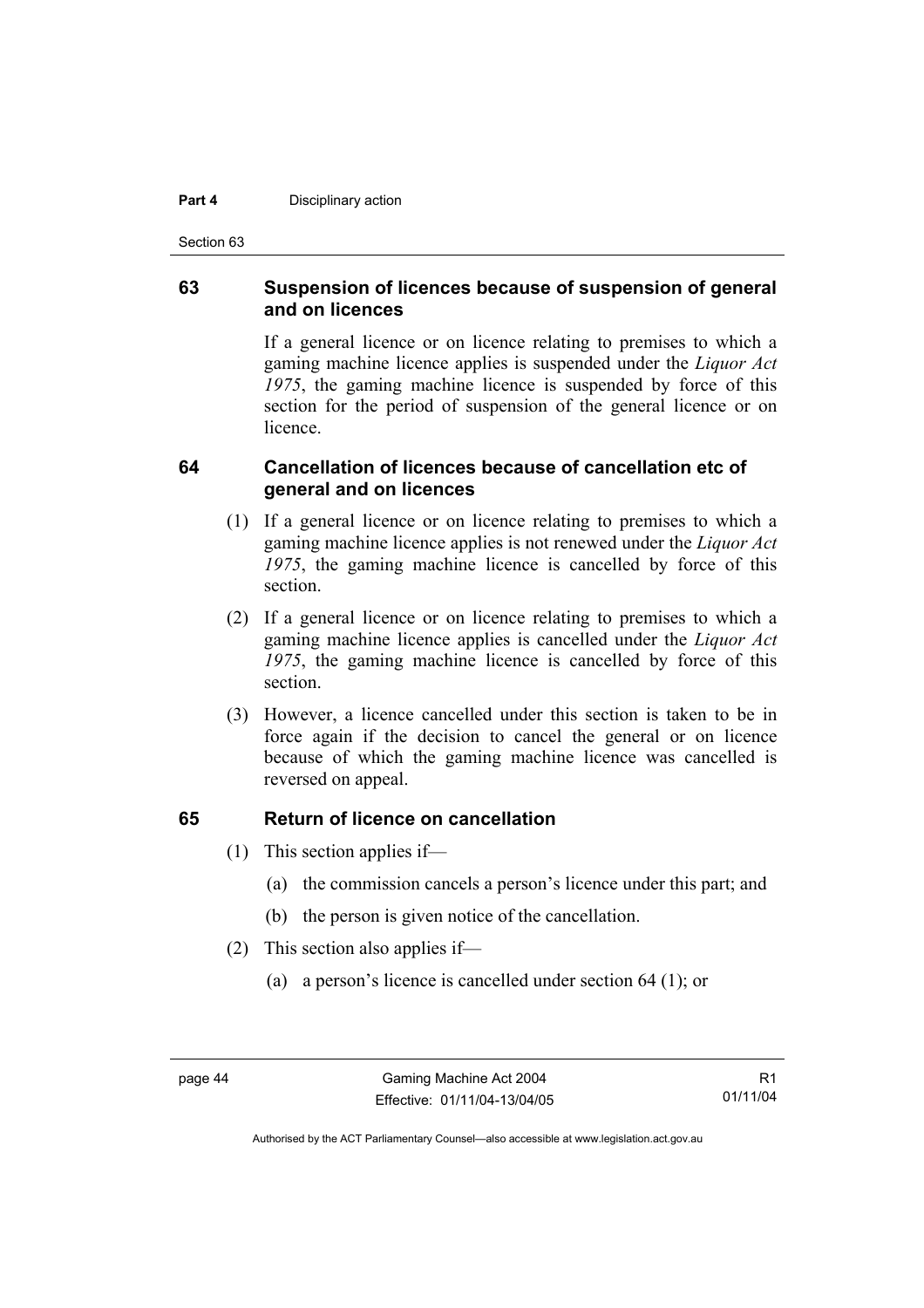- (b) the person's licence is cancelled under section 64 (2) and the person has notice of the cancellation of the person's general or on licence.
- (3) The person must return the licence to the commission as soon as practicable, but in any case not later than 1 week after the day the cancellation under this part takes affect.

Maximum penalty: 50 penalty units.

(4) An offence against this section is a strict liability offence.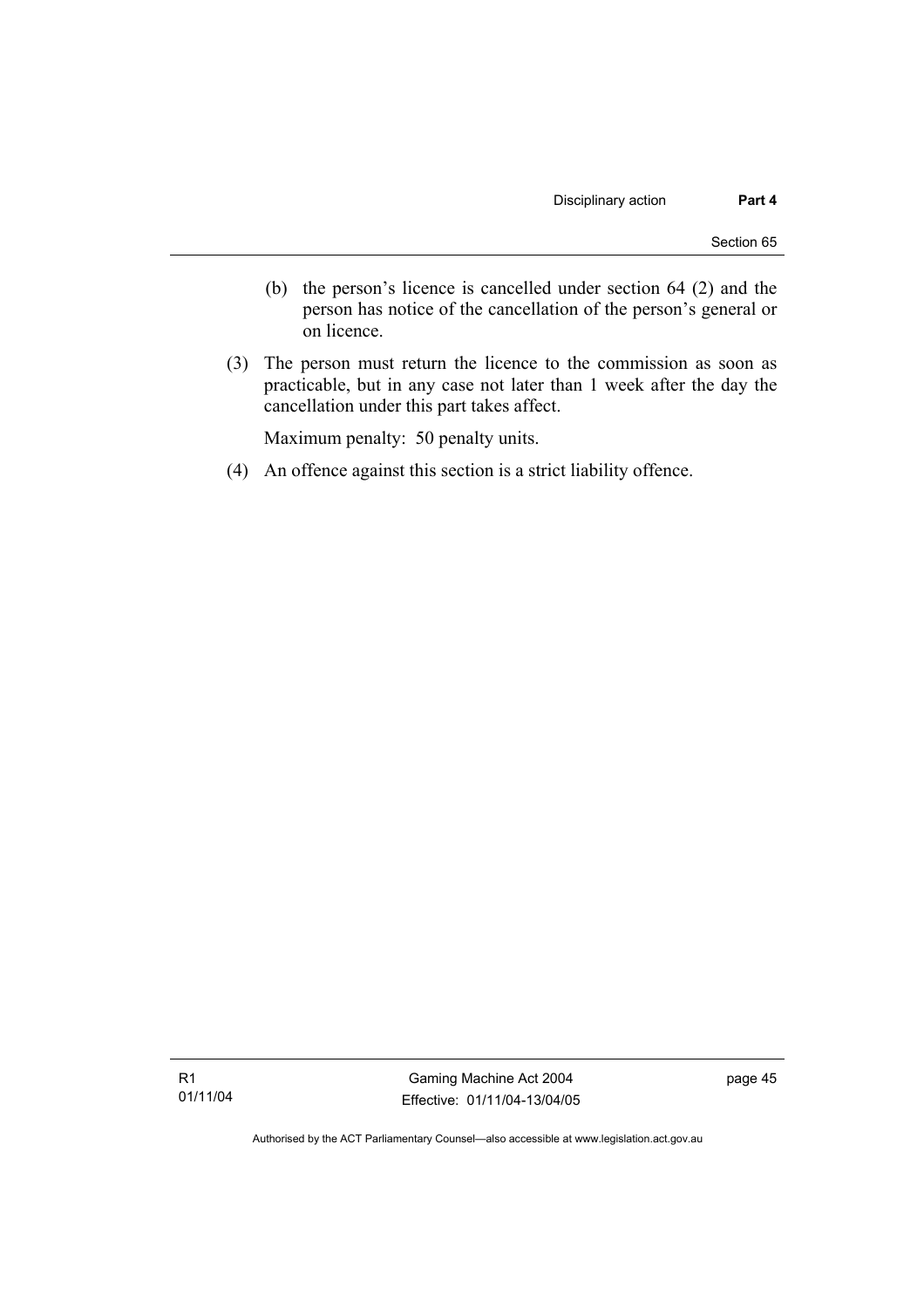#### **Part 5 Centralised monitoring system**

Section 66

## **Part 5 Centralised monitoring system**

#### **66 Meaning of** *centralised monitoring system*

(1) In this Act:

*centralised monitoring system (*or *CMS)* means a system approved in writing by the commission that—

- (a) monitors the operation and performance of approved gaming machines; and
- (b) facilitates the working out and checking for accuracy of tax liability, and the collection of tax, under this Act; and
- (c) can perform other related functions.
- (2) An approval is a notifiable instrument.

*Note* A notifiable instrument must be notified under the Legislation Act.

### **67 Regulations about CMS**

- (1) The regulations may provide for the approval and operation of a CMS.
- (2) In particular, the regulations may fix a date, or allow the commission to fix a date, by which stated machines must be connected to the CMS.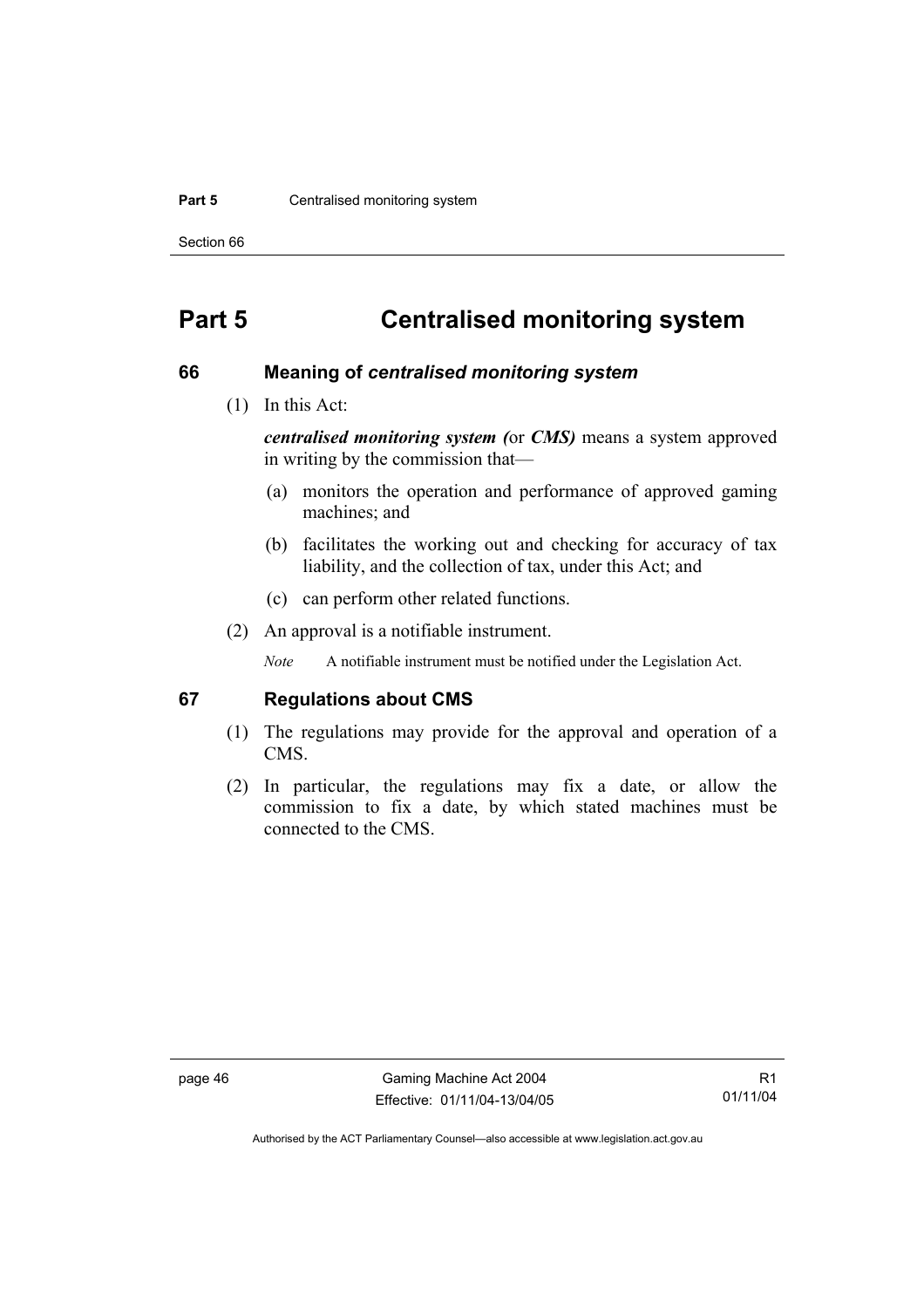## Part 6 **Approval of gaming machines, peripherals, suppliers, technicians and attendants**

## **Division 6.1 Approval of gaming machines and peripheral equipment**

### **68 Meaning of** *peripheral equipment*

In this Act:

*peripheral equipment*, for a gaming machine, means equipment, or a device, that is incidental to the basic operation of the gaming machine.

#### **Examples**

- 1 note acceptors
- 2 links
- 3 card readers
- 4 ticket readers
- *Note* An example is part of the Act, is not exhaustive and may extend, but does not limit, the meaning of the provision in which it appears (see Legislation Act, s 126 and s 132).

### **69 Approval of gaming machines and peripheral equipment**

- (1) The commission may, in writing, approve—
	- (a) a gaming machine; and
	- (b) any peripheral equipment for the gaming machine.
- (2) However, the commission must not approve something under subsection (1) unless the commission has considered—
	- (a) the results of a technical evaluation of the gaming machine and any peripheral equipment by an approved entity; and

| - R1     | Gaming Machine Act 2004      | page 47 |
|----------|------------------------------|---------|
| 01/11/04 | Effective: 01/11/04-13/04/05 |         |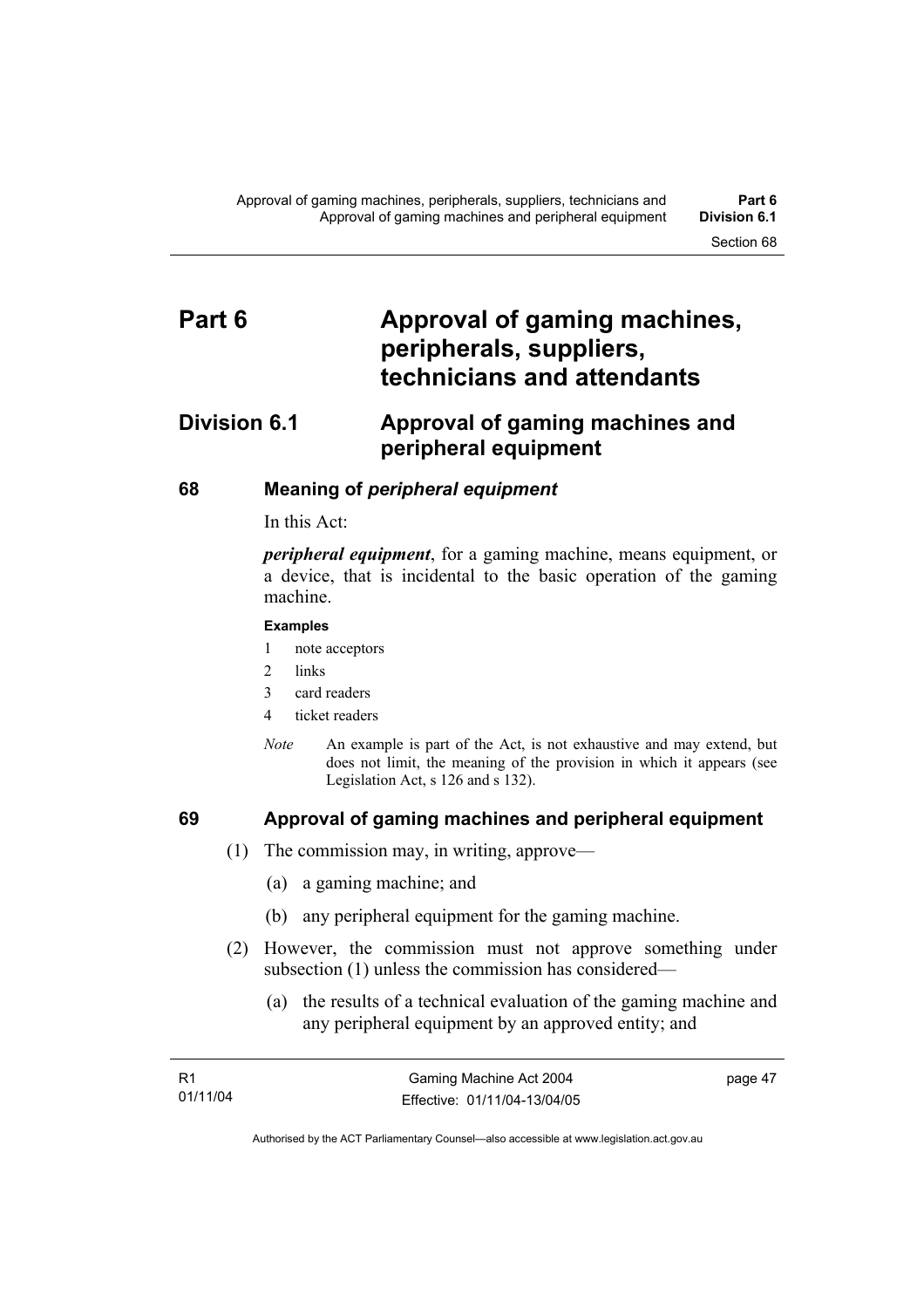- (b) any available research on the consumer protection and harm minimisation implications of the gaming machine or peripheral equipment proposed to be approved.
- (3) The approval of a gaming machine is a notifiable instrument.

*Note* A notifiable instrument must be notified under the Legislation Act.

(4) In this section:

*approved entity* means an entity approved (however described) under a law of a local jurisdiction about gaming machines to undertake technical evaluations for the law.

### **70 Cancellation or suspension of gaming machine and peripheral equipment approval**

- (1) The commission may, in writing, cancel or suspend the approval of a gaming machine or peripheral equipment if—
	- (a) the machine no longer operates as designed; or
	- (b) the machine no longer operates as intended.
- (2) To remove any doubt, if the approval of a machine is cancelled or suspended under this section, it applies to all machines of that kind, whether or not a particular machine is operating as designed or intended.

#### **Example**

A King of the Thames gaming machine stops operating in accordance with its design. The commission suspends the approval of King of the Thames gaming machines, even though not all King of the Thames gaming machines have stopped operating in accordance with their design.

- *Note* An example is part of the Act, is not exhaustive and may extend, but does not limit, the meaning of the provision in which it appears (see Legislation Act, s 126 and s 132).
- (3) A cancellation or suspension under subsection (1) is a notifiable instrument.
	- *Note* A notifiable instrument must be notified under the Legislation Act.

| page 48 | Gaming Machine Act 2004      | R1       |
|---------|------------------------------|----------|
|         | Effective: 01/11/04-13/04/05 | 01/11/04 |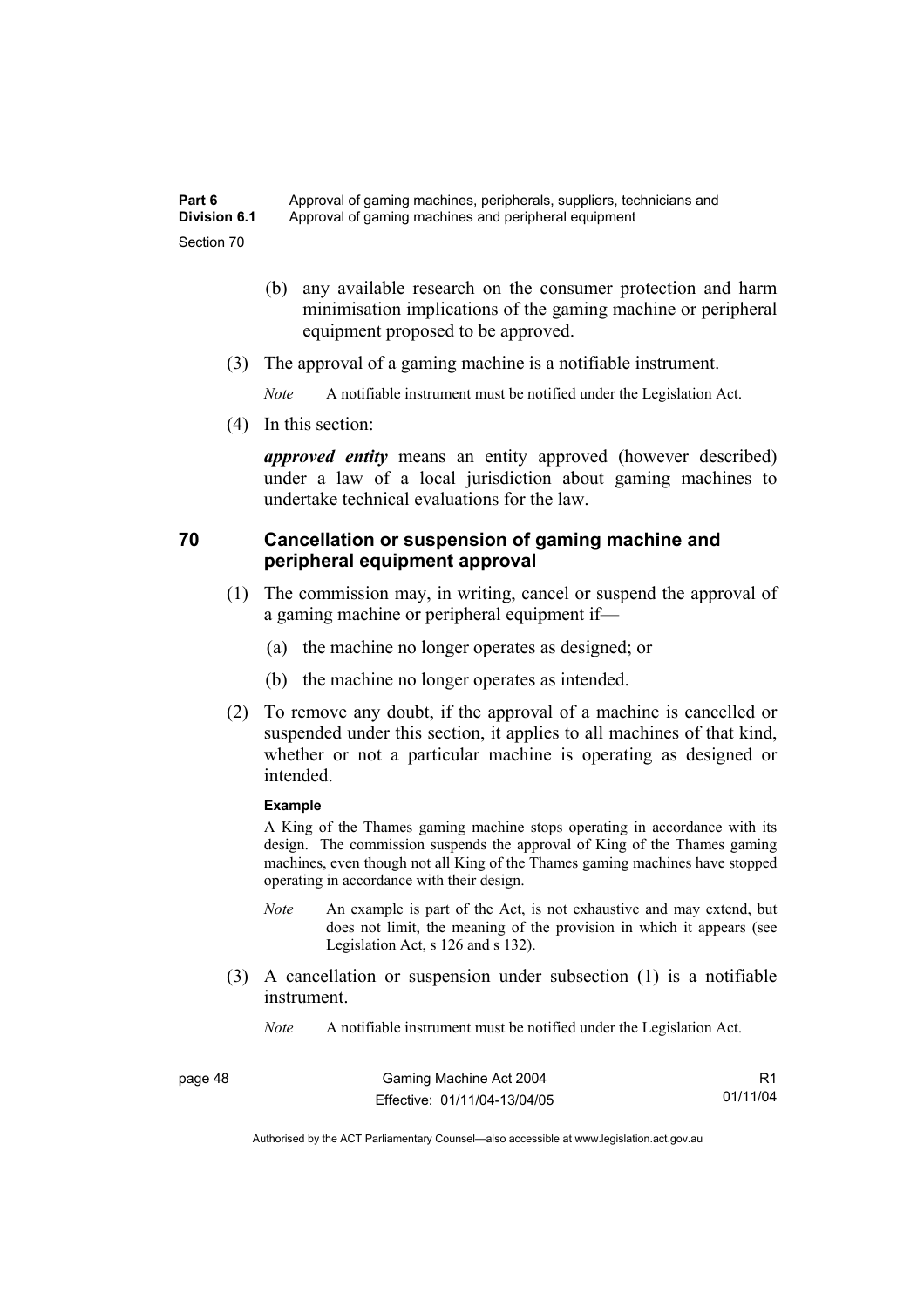### **71 Machine access register**

- (1) A licensee must keep a register (the *machine access register*) for the licensed gaming machines on the licensed premises.
- (2) If a gaming machine on the licensed premises is not working for a reason peculiar to the machine, the machine access register must record when and why the machine is not working.

#### **Examples**

- 1 technical problems peculiar to the machine, not a problem that affects all machines, eg a blackout
- 2 maintenance
- 3 door open for coin filling or removal
- 4 inspection by authorised officer
- *Note* An example is part of the Act, is not exhaustive and may extend, but does not limit, the meaning of the provision in which it appears (see Legislation Act, s 126 and s 132).
- (3) If an approved supplier, approved technician or approved attendant opens or maintains a gaming machine on the licensed premises in any way, whether or not by opening the machine, the person must enter the following details in the machine access register:
	- (a) information that clearly identifies the machine;
	- (b) the date when the machine was opened, repaired, adjusted or altered;
	- (c) if the machine was repaired or adjusted—a description of the repair or adjustment;
	- (d) the time when, and reason why, the machine was not working;
	- (e) the signature and number of the certificate of approval of the person making the entry;
	- (f) any other information required under the regulations.
- (4) A person commits an offence if—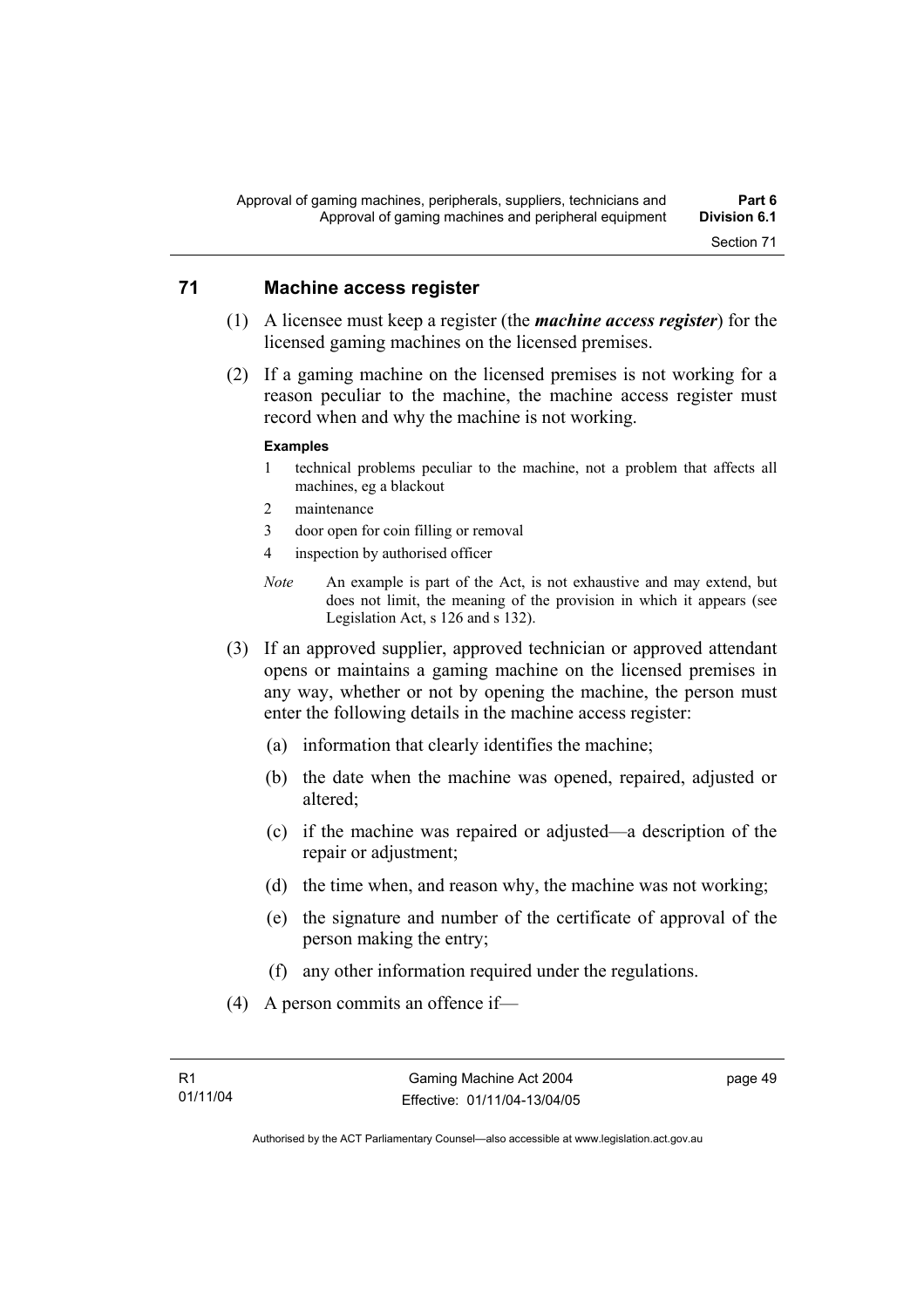- (a) the person enters anything in the machine access register; and
- (b) the person is not an approved supplier, approved technician, approved attendant or authorised person.

Maximum penalty: 10 penalty units.

(5) An offence against subsection (4) is a strict liability offence.

### **Division 6.2 Approved suppliers**

### **72 Application and approval as supplier**

- (1) A person may apply in writing for approval as a supplier.
	- *Note 1* If a form is approved under the Control Act, s 53D for an application, the form must be used.

*Note 2* A fee may be determined under s 177 for this provision.

- (2) The commission may approve the person as a supplier if satisfied that—
	- (a) the person sells, installs or maintains gaming machines, peripheral equipment for gaming machines or systems (including a CMS) designed for use with gaming machines; and
	- (b) for an individual—the individual is an eligible person; and
	- (c) for a corporation—each influential person for the corporation is an eligible person; and
	- (d) the person satisfies any other requirement prescribed under the regulations.
- (3) If the commission approves a person as a supplier, the commission must give the person a certificate stating that the person is an approved supplier.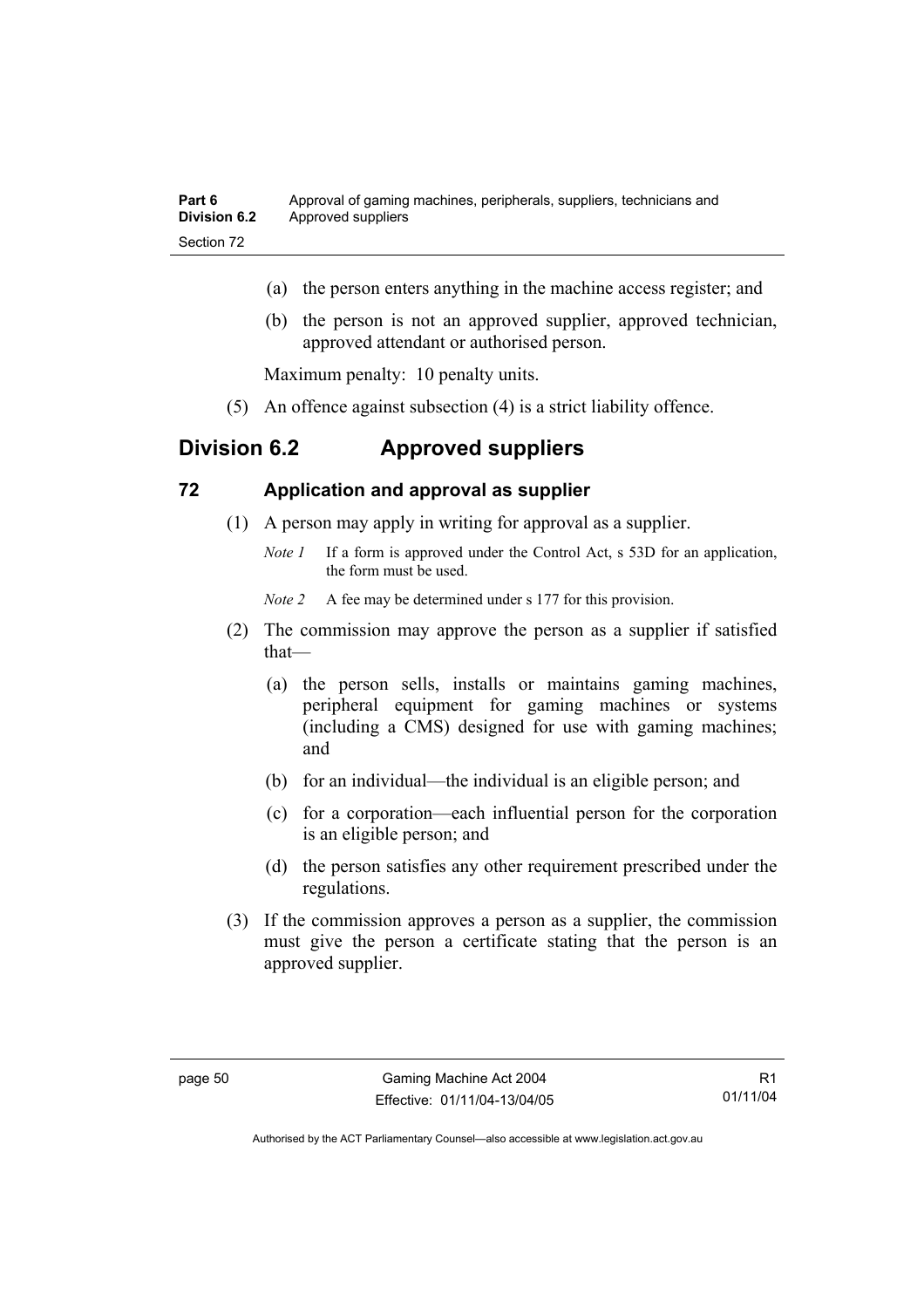### **73 Giving copy of certificate about approved supplier**

- (1) This section applies if an approved supplier tells the commission, in writing, about the loss, theft or destruction of a certificate given to the person under section 72 (3).
- (2) The commission may, by written notice given to the supplier, require the supplier to give the commission, within a stated period and in a stated form, a statement confirming, and explaining the circumstances of, the loss, theft or destruction.
- (3) If the commission is satisfied that the certificate has been lost, stolen or destroyed, the commission may give a replacement to supplier.

*Note* A fee may be determined under s 177 for this provision.

## **Division 6.3 Approved technicians**

### **74 Application for approval as technician**

- (1) An individual may apply in writing for approval as a technician for 1 or more suppliers.
	- *Note 1* If a form is approved under the Control Act, s 53D for an application, the form must be used.
	- *Note 2* A fee may be determined under s 177 for this provision.
- (2) The application must be accompanied by—
	- (a) a statement by each approved supplier for which the applicant is applying for approval that—
		- (i) the supplier is satisfied that the applicant is competent to exercise the functions of an approved technician; and
		- (ii) the supplier employs, or has offered to employ, the applicant as a technician; and
	- (b) if the applicant is an approved supplier and is applying for approval to be a technician for his or her own business—a statement to that effect; and

page 51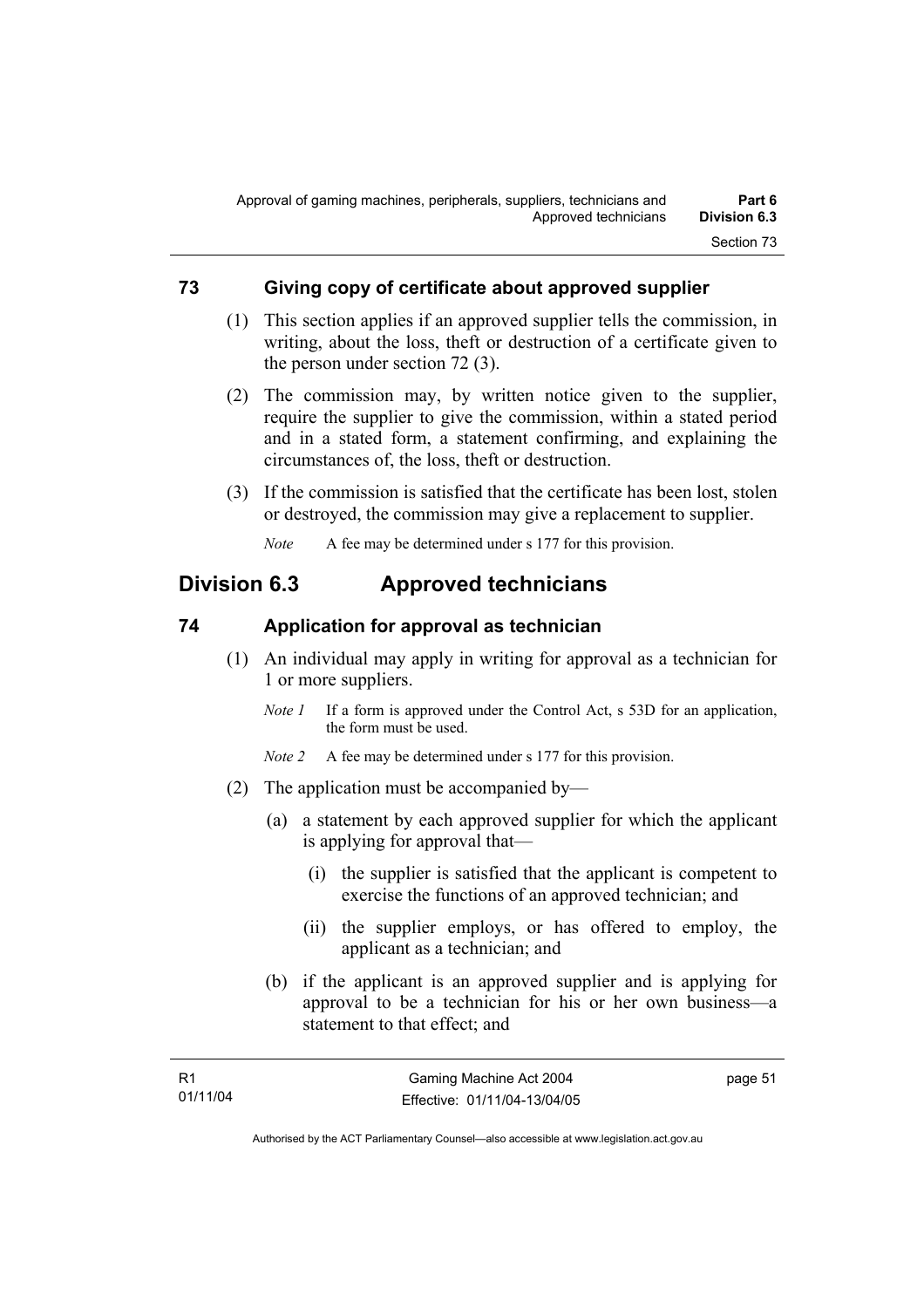- (c) an undertaking by the applicant to—
	- (i) ask the police to check the applicant's criminal record using the applicant's fingerprints; and
	- (ii) authorise the police to report the results of the check to the commission; and
- (d) 4 recent passport-size photographs of the applicant.

### **75 Approval of technicians**

- (1) The commission may, on application under section 74, approve the applicant as a technician for 1 or more suppliers if satisfied that—
	- (a) the applicant is qualified to exercise the functions of an approved technician; and
	- (b) either—
		- (i) the applicant is employed, or will be employed, by each supplier; or
		- (ii) the applicant is an approved supplier; or
		- (iii) the applicant is employed, or will be employed, by each supplier and is an approved supplier.
- (2) An approval is for 2 years.
- (3) If a short-term approval is in force in relation to the applicant, the approval under this section starts when the short-term approval under section 76 began.

#### **Example**

Jo was given a short-term approval as a technician on 1 January 2005 before the results of her police check came through. Her results were satisfactory and she was approved as a technician on 25 February 2005. Her approval ends on 1 January 2007.

 (4) A person is *qualified* to exercise the functions of an approved technician for a supplier if the person—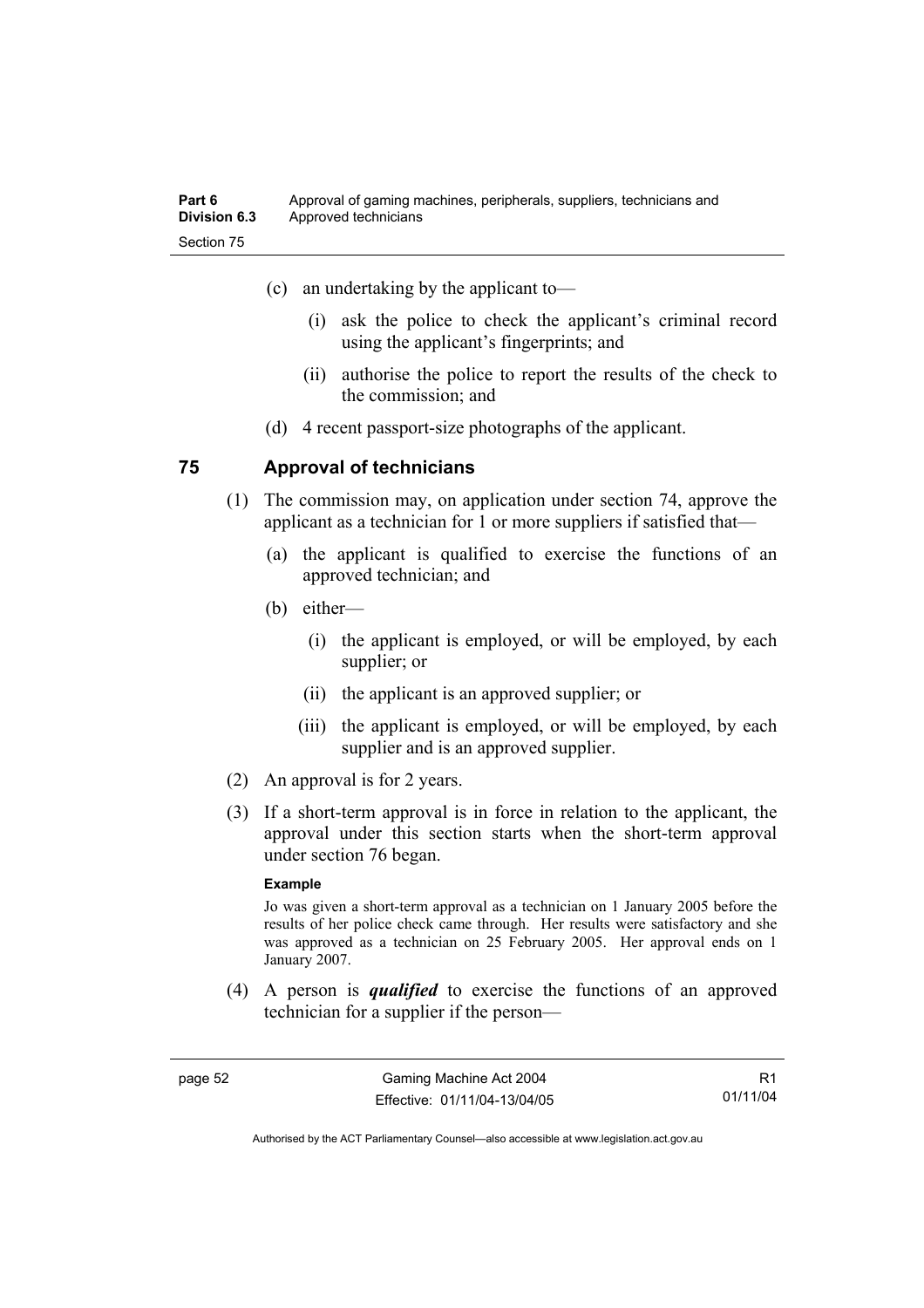- (b) is competent to maintain gaming machines supplied by the supplier; and
- (c) is an eligible person; and
- (d) satisfies any requirement prescribed under the regulations.
- (5) To remove any doubt, an approved supplier may be approved as a technician under this section for themselves as supplier, another supplier or both.

### **76 Short-term approval of technicians**

- (1) This section applies to a person who has applied for approval as a technician if—
	- (a) the commission has not received the results of the police check of the person's criminal record; but
	- (b) the commission would approve the person if the results of the police check did not show that the person was not an eligible person.
- (2) The commission may approve the applicant as a technician.
- (3) An approval under this section (a *short-term approval*) is for 6 months, and cannot be renewed.

### **77 Ending short-term approvals**

- (1) This section applies to a person if—
	- (a) the person has a short-term approval as a technician; and
	- (b) the commission receives the results of the police check of the person's criminal record; and
	- (c) after considering the results of the police check, the commission is satisfied that the person is not an eligible person.

page 53

Section 76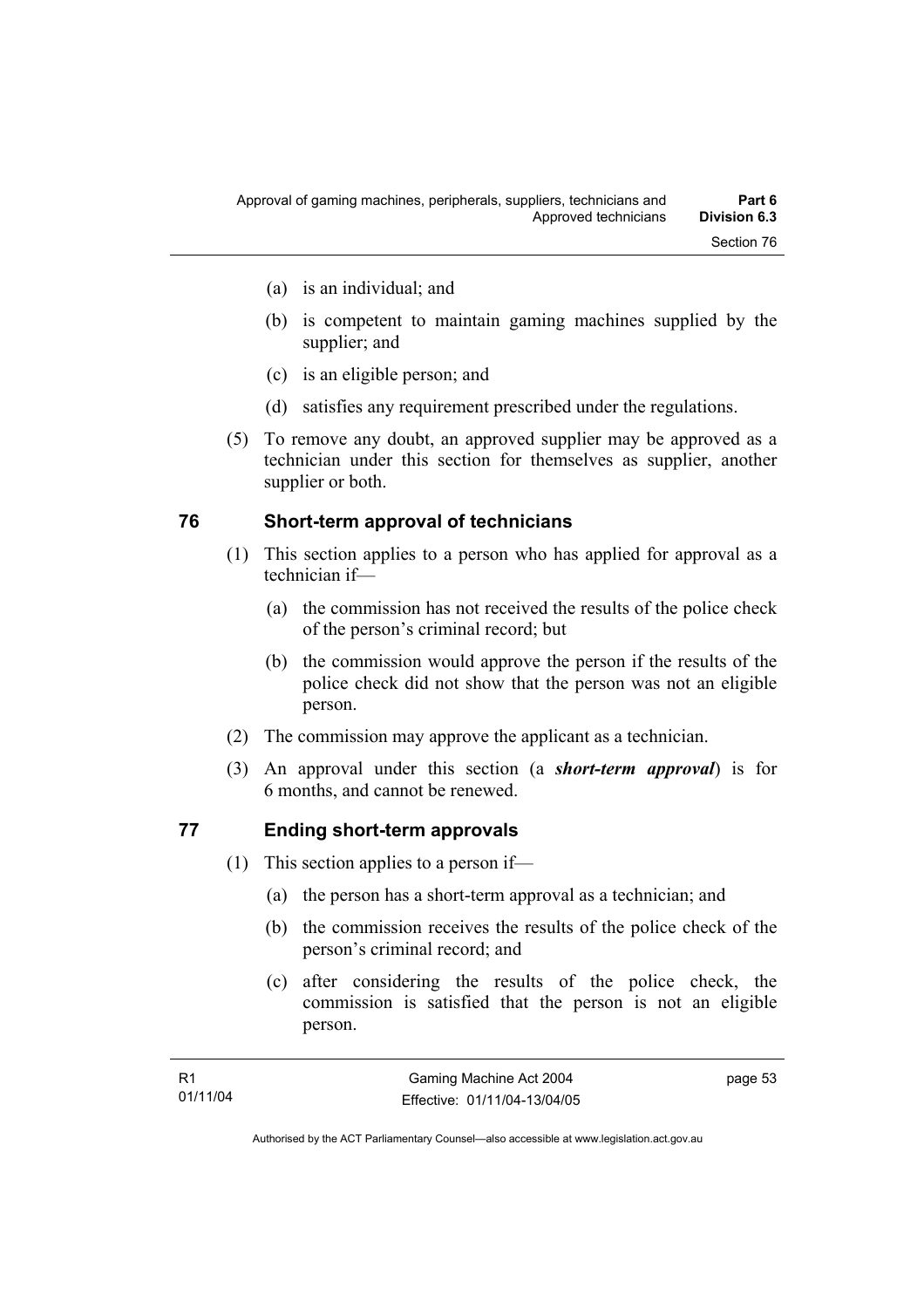- (2) The commission must, by written notice given to the technician—
	- (a) refuse the person's application for approval as a technician; and
	- (b) cancel the person's short-term approval as a technician.

### **78 Transfer etc of technician's approval**

- (1) On written application by an approved technician, the commission may—
	- (a) approve the technician for another supplier (the *new supplier*); or
	- (b) transfer the approval of the technician from 1 supplier to another (the *new supplier*).
	- *Note 1* If a form is approved under the Control Act, s 53D for an application, the form must be used.

*Note 2* A fee may be determined under s 177 for this provision.

 (2) The application must be accompanied by a written statement by the new supplier stating that the supplier employs, or has offered to employ, the applicant as a technician.

### **79 Cancellation etc of technician's approval**

- (1) This section applies if—
	- (a) the commission stops being satisfied that an approved technician is qualified to exercise the functions of an approved technician for each supplier for whom the technician is approved; or
	- (b) the approved technician is not an approved supplier and is not employed by an approved supplier; or
	- (c) the commission is satisfied that the technician has contravened this Act.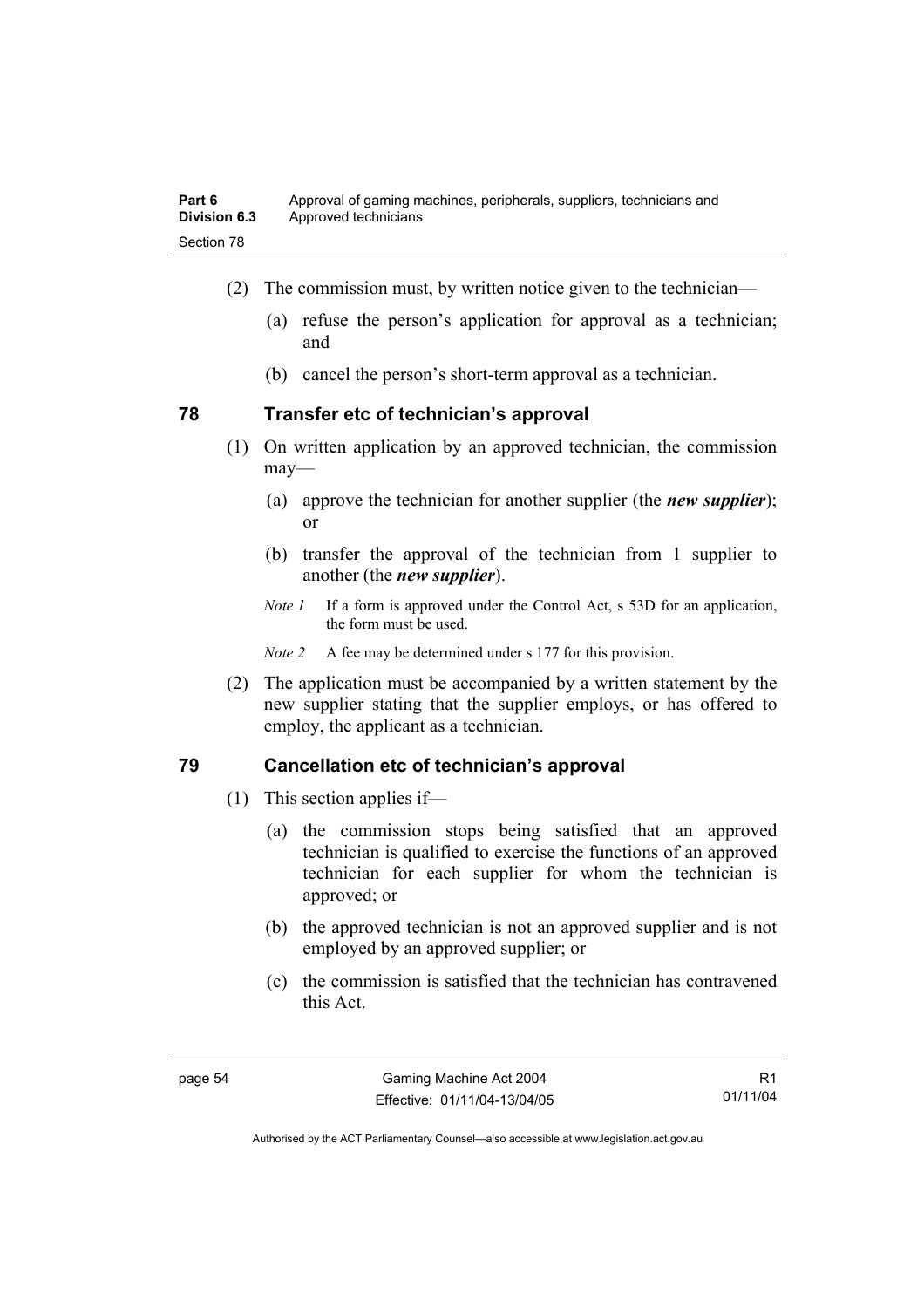- (2) The commission may, by written notice given to the approved technician—
	- (a) cancel the technician's approval; or
	- (b) suspend the technician's approval; or
	- (c) reprimand the technician.
- (3) In considering whether to take action under this section, the commission must consider the following:
	- (a) whether action has been taken against the approved technician under this section before;
	- (b) the seriousness of any contravention of this Act;
	- (c) the likelihood of further action needing to be taken against the technician;
	- (d) the public benefit of technicians being regulated under this Act.
- (4) The commission may also consider any other relevant matter.
- (5) In this section:

*approved supplier*—a person is not an *approved supplier* if the person's approval as a supplier is suspended.

*qualified*, to exercise the functions of an approved technician—see section 75 (4).

### **80 Certificates and identity cards for approved technicians**

- (1) This section applies if the commission approves a technician under section 75 (Approval of technicians) or section 76 (Short-term approval of technicians).
- (2) The commission must give—
	- (a) a certificate (the technician's *approval certificate*) to each approved supplier for the technician containing details of the approval; and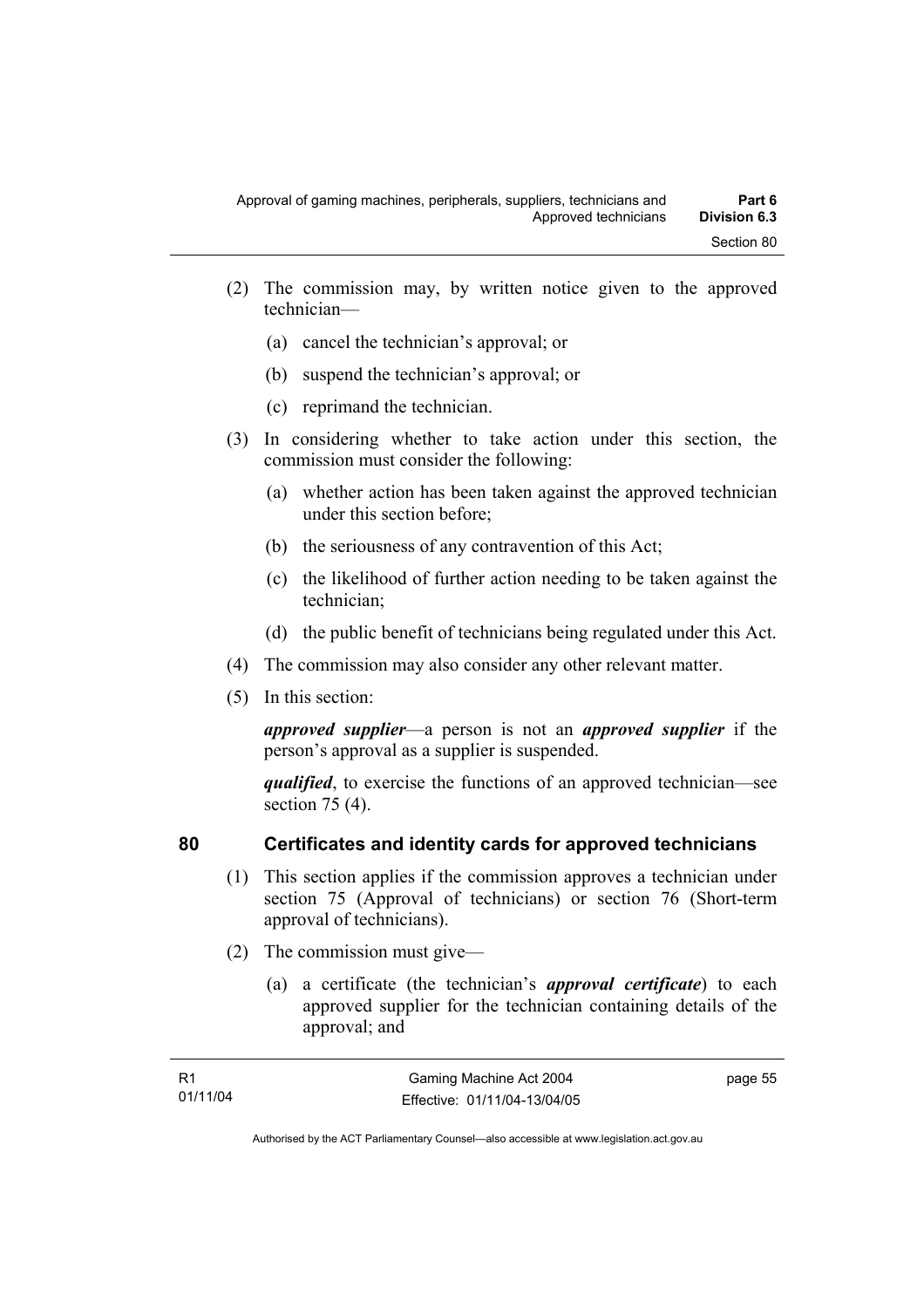(b) an identity card to the approved technician containing details of the approval.

### **81 Giving copy of certificate about approved technician or identity card**

- (1) This section applies if an approved supplier or approved technician tells the commission, in writing, about the loss, theft or destruction of a certificate or identity card given to the person under section 80.
- (2) The commission may, by written notice given to the person, require the person to give the commission, within a stated period and in a stated form, a statement confirming, and explaining the circumstances of, the loss, theft or destruction.
- (3) If the commission is satisfied that the certificate or identity card has been lost, stolen or destroyed, the commission may give a replacement to the person.

*Note* A fee may be determined under s 177 for this provision.

### **82 Notice by supplier if technician no longer employed**

- (1) This section applies if—
	- (a) a supplier is the supplier for an approved technician; and
	- (b) the supplier stops employing the technician.
- (2) The supplier must tell the commission in writing that the supplier no longer employs the technician within 1 week after the day the supplier stops employing the technician.

Maximum penalty: 5 penalty units.

(3) An offence against this section is a strict liability offence.

### **83 Return of approval certificates and identity cards for approved technicians**

(1) This section applies if—

R1 01/11/04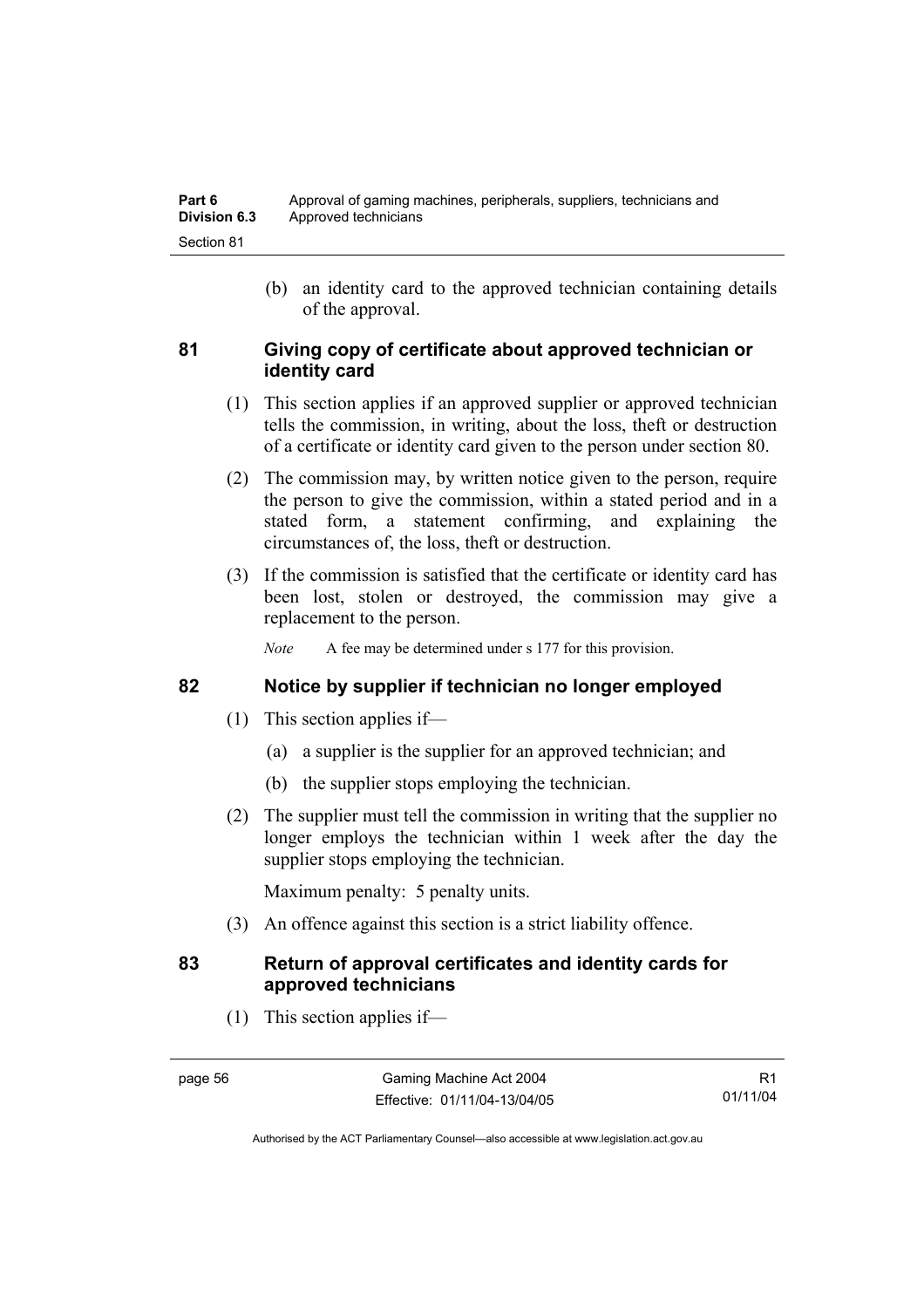- (a) a technician's approval expires or is cancelled or suspended; or
- (b) a technician stops working for an approved supplier.
- (2) The supplier must return the technician's approval certificate to the commission within 1 week after—
	- (a) the day the technician's approval expires; or
	- (b) the day the technician is given notice of the cancellation or suspension; or
	- (c) the day the approved technician stops working for the supplier.

Maximum penalty: 5 penalty units.

- (3) The technician must return the technician's identity card to the commission within 1 week after—
	- (a) the day the technician's approval expires; or
	- (b) the day the technician is given notice of the cancellation or suspension; or
	- (c) the day the technician no longer works for at least 1 supplier.

Maximum penalty: 5 penalty units.

(4) Strict liability applies to an offence against this section.

### **84 Renewal of technician's approval**

- (1) An approved technician may apply to the commission for renewal of his or her approval no later than 1 month, and no earlier than 3 months, before the approval expires.
	- *Note* If a form is approved under the Control Act, s 53D for an application, the form must be used.
- (2) The application must be accompanied by an undertaking by the applicant to—
	- (a) ask the police to check the applicant's criminal record using the applicant's fingerprints; and

| - R1     | Gaming Machine Act 2004      | page 57 |
|----------|------------------------------|---------|
| 01/11/04 | Effective: 01/11/04-13/04/05 |         |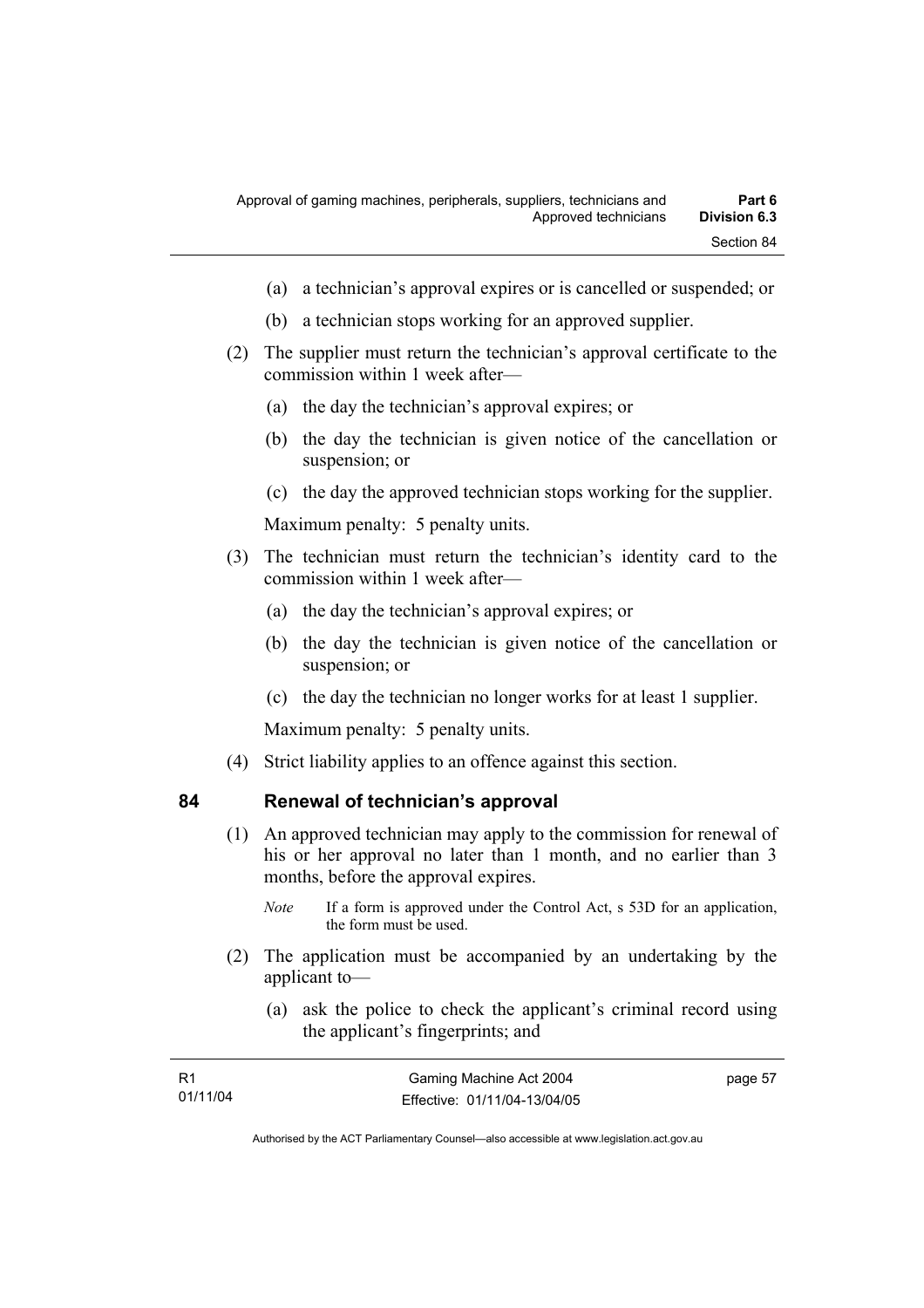- (b) authorise the police to report the results of the check to the commission.
- (3) On application under this section, the commission must renew the approval if satisfied that it would approve the applicant if the application were an application for initial approval.
- (4) The renewal of the approval begins on the day after the approval being renewed expires.
- (5) An approval that is suspended may be renewed, but the renewed approval is suspended until the end of the suspension.

## **Division 6.4 Approved attendants**

### **85 Application for approval as attendant**

- (1) An individual may apply in writing for approval as an attendant for 1 or more licensees.
	- *Note 1* If a form is approved under the Control Act, s 53D for an application, the form must be used.
	- *Note 2* A fee may be determined under s 177 for this provision.
- (2) The application must be accompanied by—
	- (a) a statement from each licensee stating that the licensee employs, or has offered to employ, the applicant as an attendant; and
	- (b) an undertaking by the applicant to—
		- (i) ask the police to check the applicant's criminal record using the applicant's fingerprints; and
		- (ii) authorise the police to report the results of the check to the commission; and
	- (c) 4 recent passport-size photographs of the applicant.

Authorised by the ACT Parliamentary Counsel—also accessible at www.legislation.act.gov.au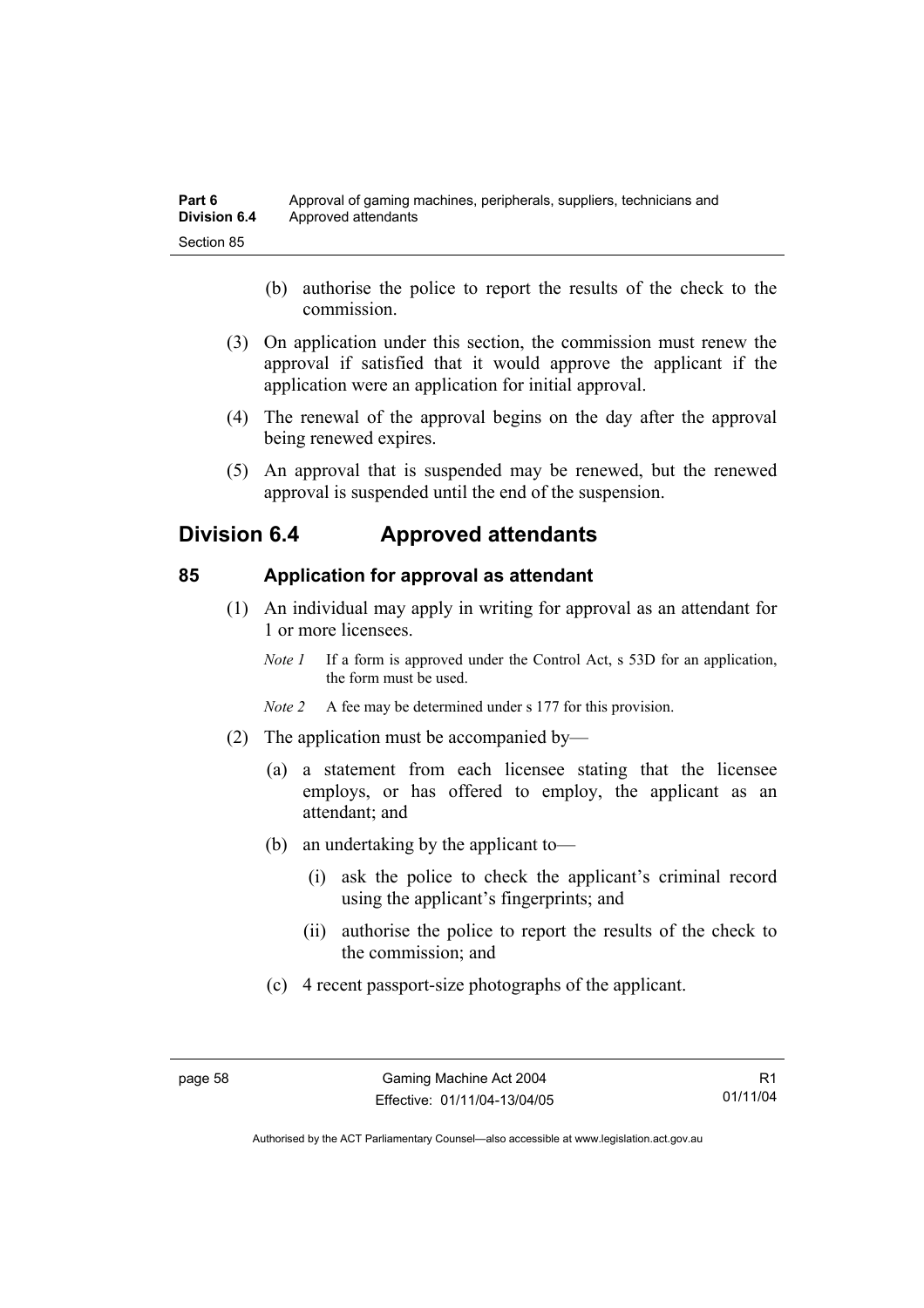### **86 Approval of attendants**

- (1) The commission may, on application under section 85, approve the applicant as an attendant for 1 or more licensees if satisfied that—
	- (a) the applicant is an eligible person; and
	- (b) the applicant is employed, or will be employed, by each licensee.
- (2) An approval is for 2 years.
- (3) If a short-term approval is in force in relation to the applicant, the approval under this section starts when the short-term approval under section 87 began.

#### **Example**

Joe was given a short-term approval as an attendant on 1 January 2005 before the results of his police check came through. His results were satisfactory and he was approved as an attendant on 25 February 2005. His approval ends on 1 January 2007.

### **87 Short-term approval of attendants**

- (1) This section applies to a person who has applied for approval as an attendant if—
	- (a) the commission has not received the results of the police check of the person's criminal history; but
	- (b) the commission would approve the person if the results of the police check did not show that the person was not an eligible person.
- (2) The commission may approve the applicant as an attendant.
- (3) An approval under this section (a *short-term approval*) is for 6 months, and cannot be renewed.

### **88 Ending short-term approvals**

(1) This section applies to a person if—

| - R1     | Gaming Machine Act 2004      | page 59 |
|----------|------------------------------|---------|
| 01/11/04 | Effective: 01/11/04-13/04/05 |         |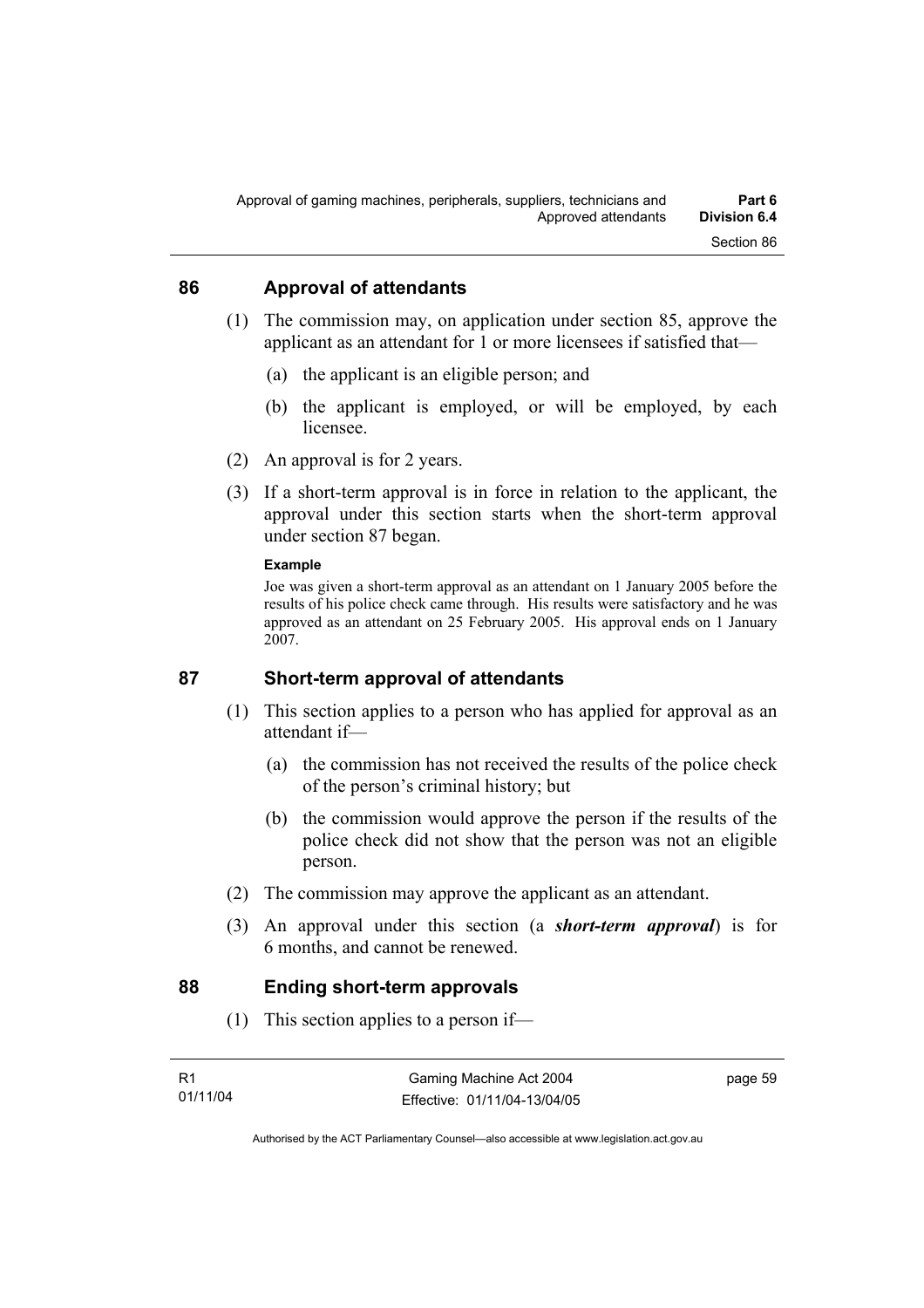- (a) the person has a short-term approval as an attendant; and
- (b) the commission receives the results of the police check of the person's criminal history; and
- (c) after considering the results of the police check, the commission is satisfied that the person is not an eligible person.
- (2) The commission must, by written notice given to the person—
	- (a) refuse the person's application for approval as an attendant; and
	- (b) cancel the person's short-term approval as an attendant.

### **89 Transfer etc of attendant's approval**

- (1) On written application by an approved attendant, the commission may—
	- (a) approve the attendant for another licensee (the *new licensee*); or
	- (b) transfer the approval of the attendant from 1 licensee to another (the *new licensee*).
	- *Note 1* If a form is approved under the Control Act, s 53D for an application, the form must be used.
	- *Note 2* A fee may be determined under s 177 for this provision.
- (2) The application must be accompanied by a written statement by the new licensee stating that the licensee employs, or has offered to employ, the applicant as an attendant.

### **90 Suspension of attendant's approval for short-term unemployment**

On written application by an approved attendant, the commission may suspend the attendant's approval for up to 3 months from the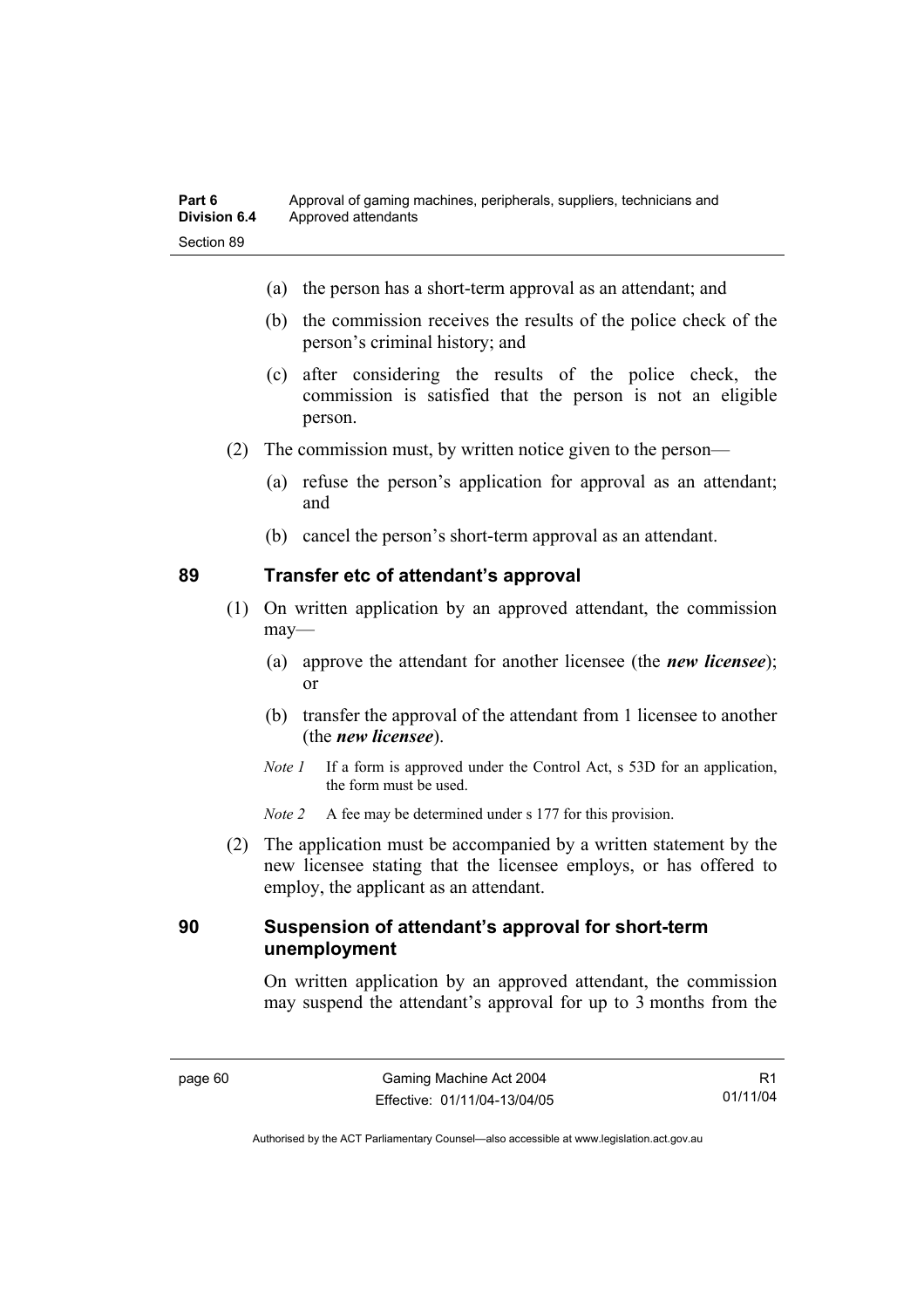day the application is given to the commission if the attendant is not employed by a licensee.

### **91 Cancellation etc of attendant's approval**

- (1) This section applies if—
	- (a) the commission stops being satisfied that an approved attendant is an eligible person; or
	- (b) the attendant is not employed by a licensee and his or her approval is not suspended under section 90; or
	- (c) the commission is satisfied that the attendant has contravened this Act.
- (2) The commission may, by written notice to the approved attendant—
	- (a) cancel the attendant's approval; or
	- (b) suspend the attendant's approval; or
	- (c) reprimand the attendant.
- (3) In considering whether to take action under this section, the commission must consider the following:
	- (a) whether action has been taken against the approved attendant under this section before;
	- (b) the seriousness of any contravention of this Act;
	- (c) the likelihood of further action needing to be taken against the attendant;
	- (d) the public benefit of attendants being regulated under this Act.
- (4) The commission may also consider any other relevant matter.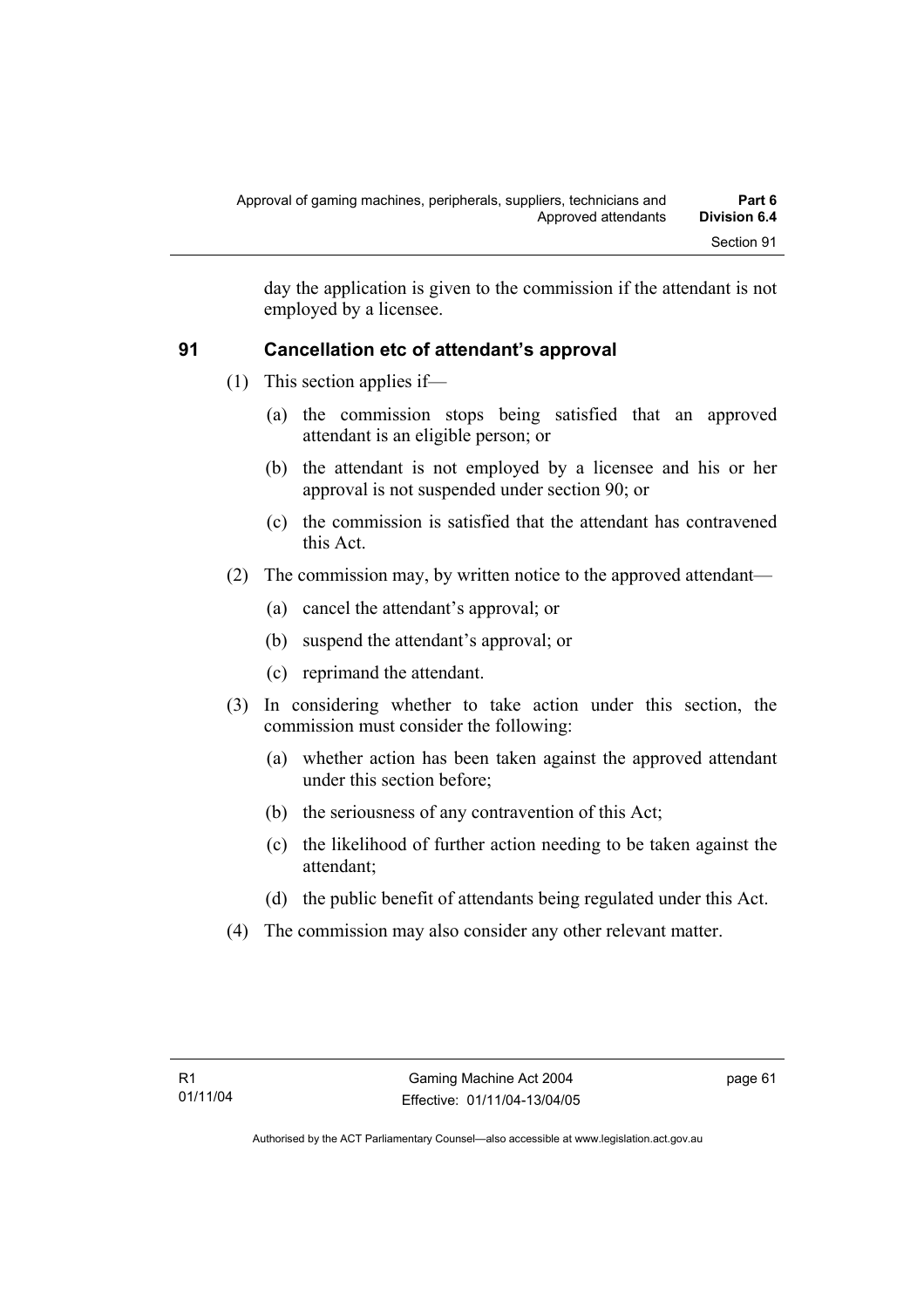### **92 Certificates for approved attendants**

- (1) This section applies if the commission approves an attendant under section 86 (Approval of attendants) or section 87 (Short-term approval of attendants).
- (2) The commission must give—
	- (a) a certificate (the attendant's *approval certificate*) containing details of the approval to the attendant; and
	- (b) a copy of the certificate to each licensee for the attendant.

### **93 Giving copy of certificate about approved attendant**

- (1) This section applies if an approved attendant or licensee tells the commission, in writing, about the loss, theft or destruction of an approval certificate given to the person under section 92.
- (2) The commission may, by written notice given to the person, require the person to give the commission, within a stated period and in a stated form, a statement confirming, and explaining the circumstances of, the loss, theft or destruction.
- (3) If the commission is satisfied that the certificate has been lost, stolen or destroyed, the commission may give a replacement to the person.

*Note* A fee may be determined under s 177 for this provision.

- **94 Notice by licensee if attendant no longer employed** 
	- (1) This section applies if—
		- (a) a licensee is the licensee for an approved attendant; and
		- (b) the licensee stops employing the attendant.
	- (2) The licensee must tell the commission in writing that the licensee no longer employs the attendant within 1 week after the day the licensee stops employing the attendant.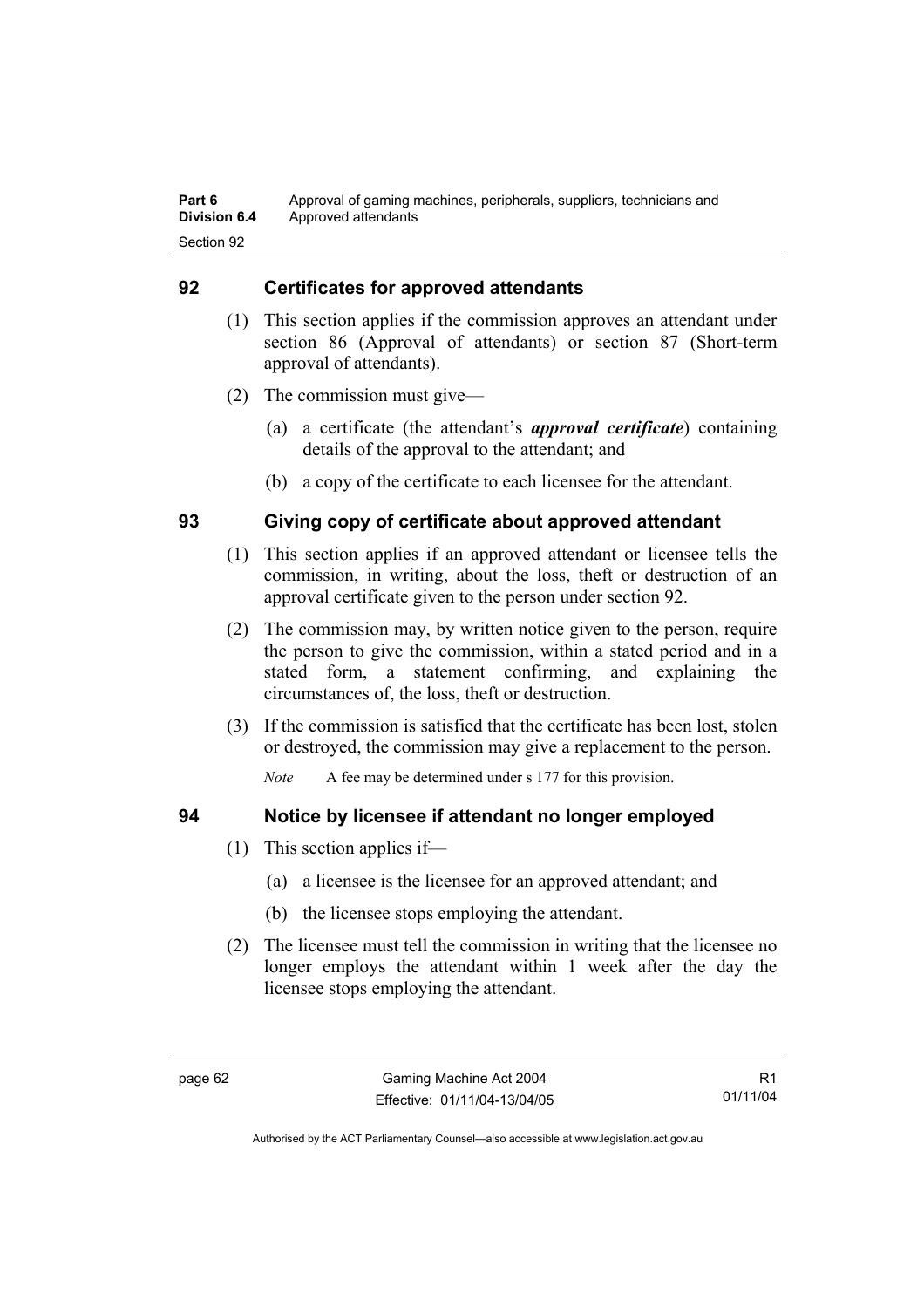#### **95 Return of approval certificates for approved attendants**

- (1) This section applies if—
	- (a) an attendant's approval expires or is cancelled or suspended; or
	- (b) the attendant no longer works for at least 1 licensee.
- (2) The attendant must return the attendant's approval certificate to the commission within 1 week after—
	- (a) the day the attendant's approval expires; or
	- (b) the day the attendant is given notice of the cancellation or suspension; or
	- (c) the day the attendant no longer works for at least 1 licensee.

Maximum penalty: 5 penalty units.

(3) An offence against this section is a strict liability offence.

#### **96 Renewal of attendant's approval**

- (1) An approved attendant may apply to the commission for renewal of his or her approval no later than 1 month, and no earlier than 3 months, before the approval expires.
	- *Note* If a form is approved under the Control Act, s 53D for an application, the form must be used.
- (2) The application must be accompanied by an undertaking by the applicant to—
	- (a) ask the police to check the applicant's criminal record using the applicant's fingerprints; and
	- (b) authorise the police to report the results of the check to the commission.
- (3) On application under this section, the commission must renew the approval if satisfied that it would approve the applicant if the application were an application for initial approval.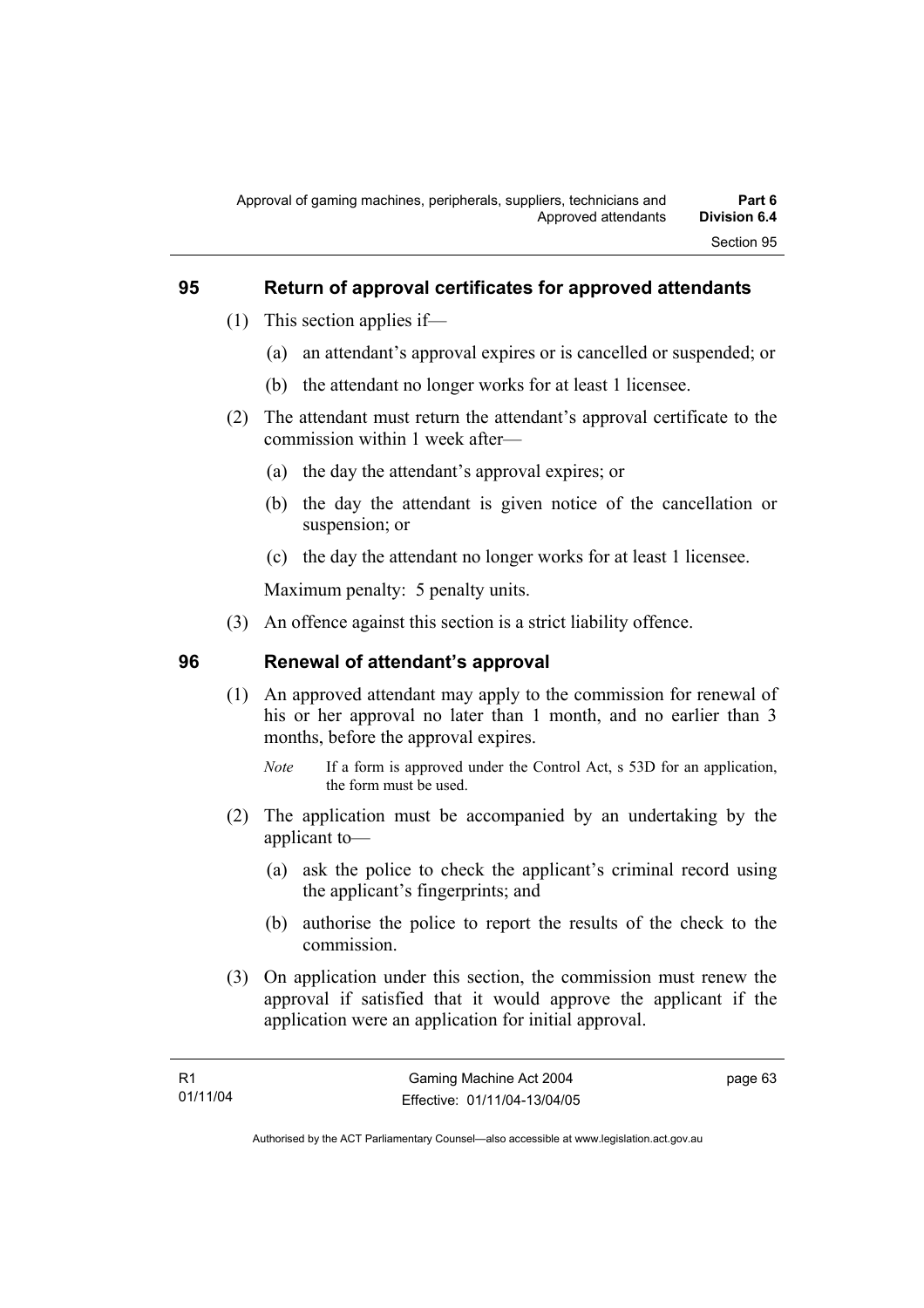- (4) The renewal of the approval begins on the day after the approval being renewed ends.
- (5) An approval that is suspended may be renewed, but the renewed approval is suspended until the end of the suspension.

# **Division 6.5 Gaming machine dealings**

### **97 Control procedures**

- (1) A person's control procedures for gaming machines and peripheral equipment must include operational details (including who is responsible) for each of the following:
	- (a) accounting and record keeping in relation to the gaming machines and peripheral equipment;
	- (b) access to and handling of cash in relation to the gaming machines;
	- (c) payment of winnings;
	- (d) access control to the gaming machines and peripheral equipment;
	- (e) security of the gaming machines and peripheral equipment;
	- (f) security of cash, records and keys in relation to the gaming machines;
	- (g) job descriptions (including responsibilities) of people operating and doing accounting and record keeping in relation to the gaming machines and peripheral equipment;
	- (h) any marketing and promotion of the gaming machines.
- (2) A person may change the person's control procedures by written notice given to the commission.
- (3) The regulations may make provision in relation to control procedures.

R1 01/11/04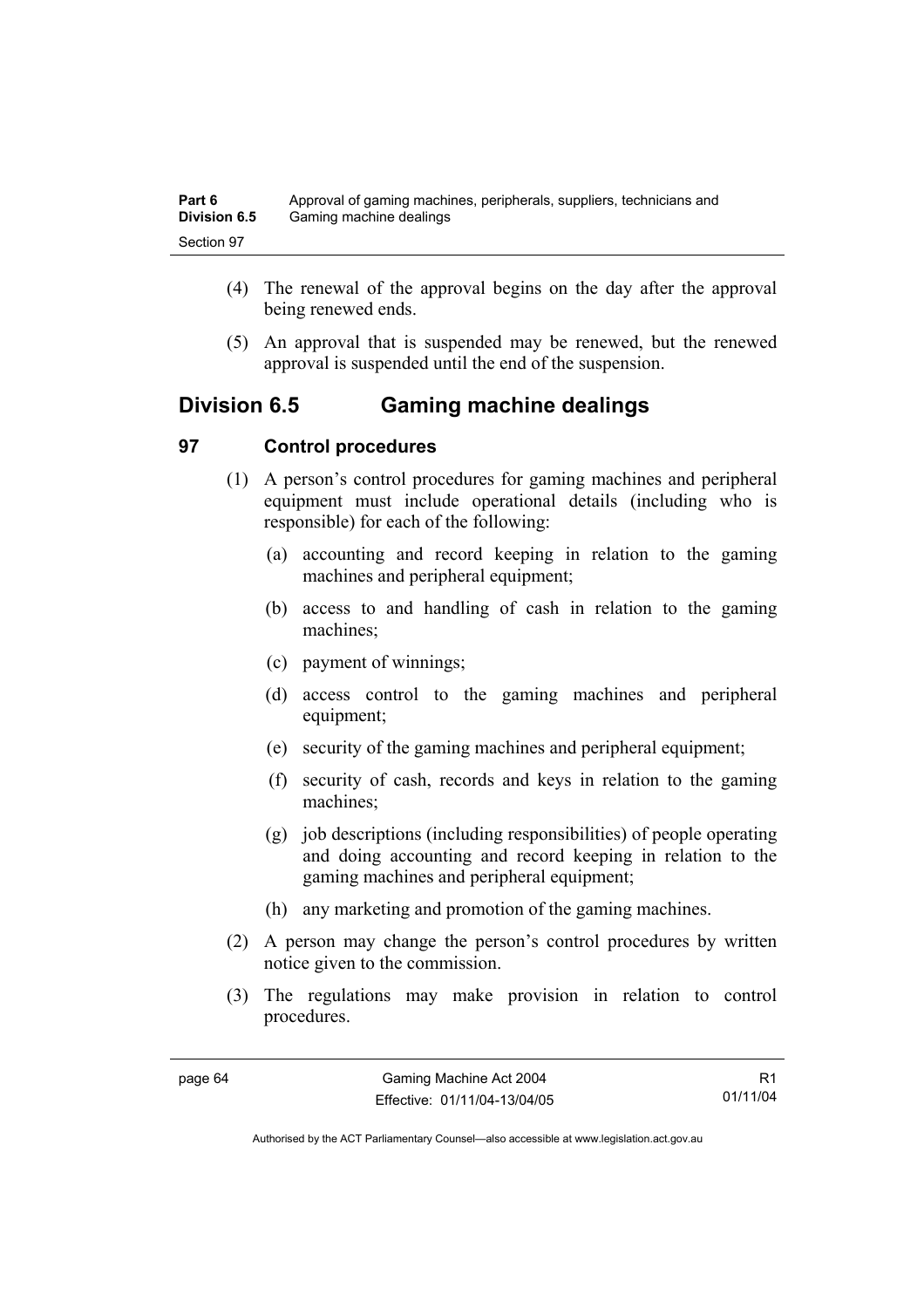### **98 Acquisition of gaming machines—general**

A person commits an offence if the person—

- (a) intentionally acquires a gaming machine; and
- (b) does not have the commission's approval under section 100 to acquire the machine.

Maximum penalty: 100 penalty units, imprisonment for 1 year or both**.**

#### **99 Application for approval of acquisition of gaming machines**

- (1) A person may apply in writing to the commission for approval to acquire a gaming machine.
	- *Note 1* If a form is approved under the Control Act, s 53D for an application, the form must be used.

*Note 2* A fee may be determined under s 177 for this provision.

- (2) The application must be accompanied by—
	- (a) the proposed contract for the acquisition (including any proposed order); and
	- (b) details of any proposed arrangements for financing the acquisition.

### **100 Decision on application for approval to acquire gaming machines**

- (1) On application for an approval to acquire a gaming machine, the commission must approve or refuse to approve the acquisition.
- (2) The commission must approve the acquisition of a gaming machine if—
	- (a) the applicant is a licensee; and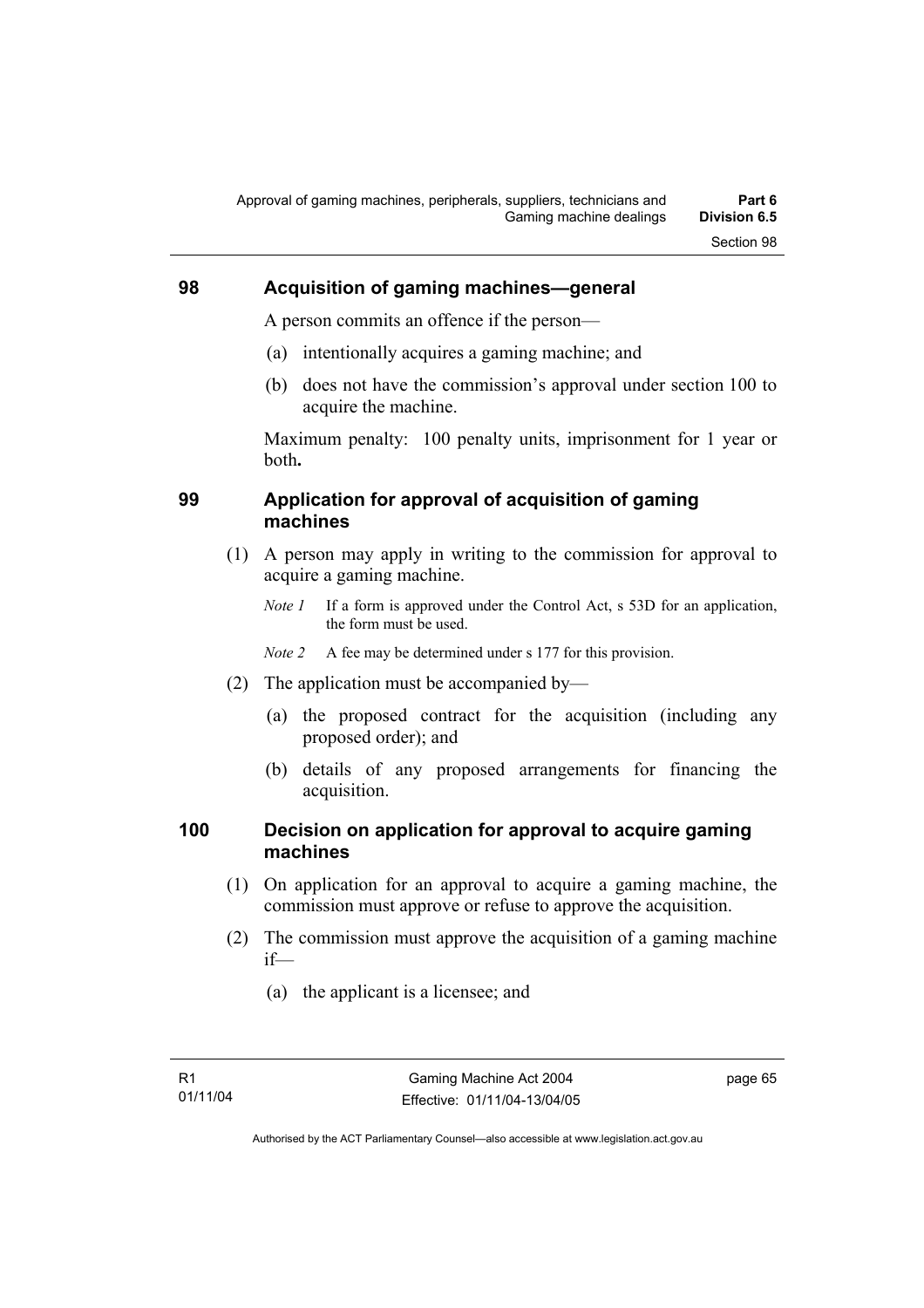- (b) the applicant's licence authorises the applicant to operate the machine; and
- (c) the acquisition is to be under a written contract; and
- (d) the gaming machine, and any peripheral equipment to be used with it, is approved under section 69; and
- (e) the person from whom the machine is to be acquired—
	- (i) is an approved supplier; or
	- (ii) is approved under section 113 (Approval of disposal of gaming machines) to dispose of the machine; and
- (f) for any proposed financial arrangement for financing the acquisition—the commission has approved, or proposes to approve, the arrangement under section 101.

#### **101 Application and approval of financial arrangements**

- (1) A licensee commits an offence if—
	- (a) the licensee enters into an arrangement—
		- (i) to finance the acquisition of a gaming machine; or
		- (ii) to encumber a gaming machine; and
	- (b) the commission has not approved the arrangement.

Maximum penalty: 100 penalty units.

- (2) A licensee may apply in writing to the commission for approval of an arrangement (a *financial arrangement*)—
	- (a) to finance the acquisition of a gaming machine; or
	- (b) to encumber a gaming machine.
	- *Note* If a form is approved under the Control Act, s 53D for an application, the form must be used.

R1 01/11/04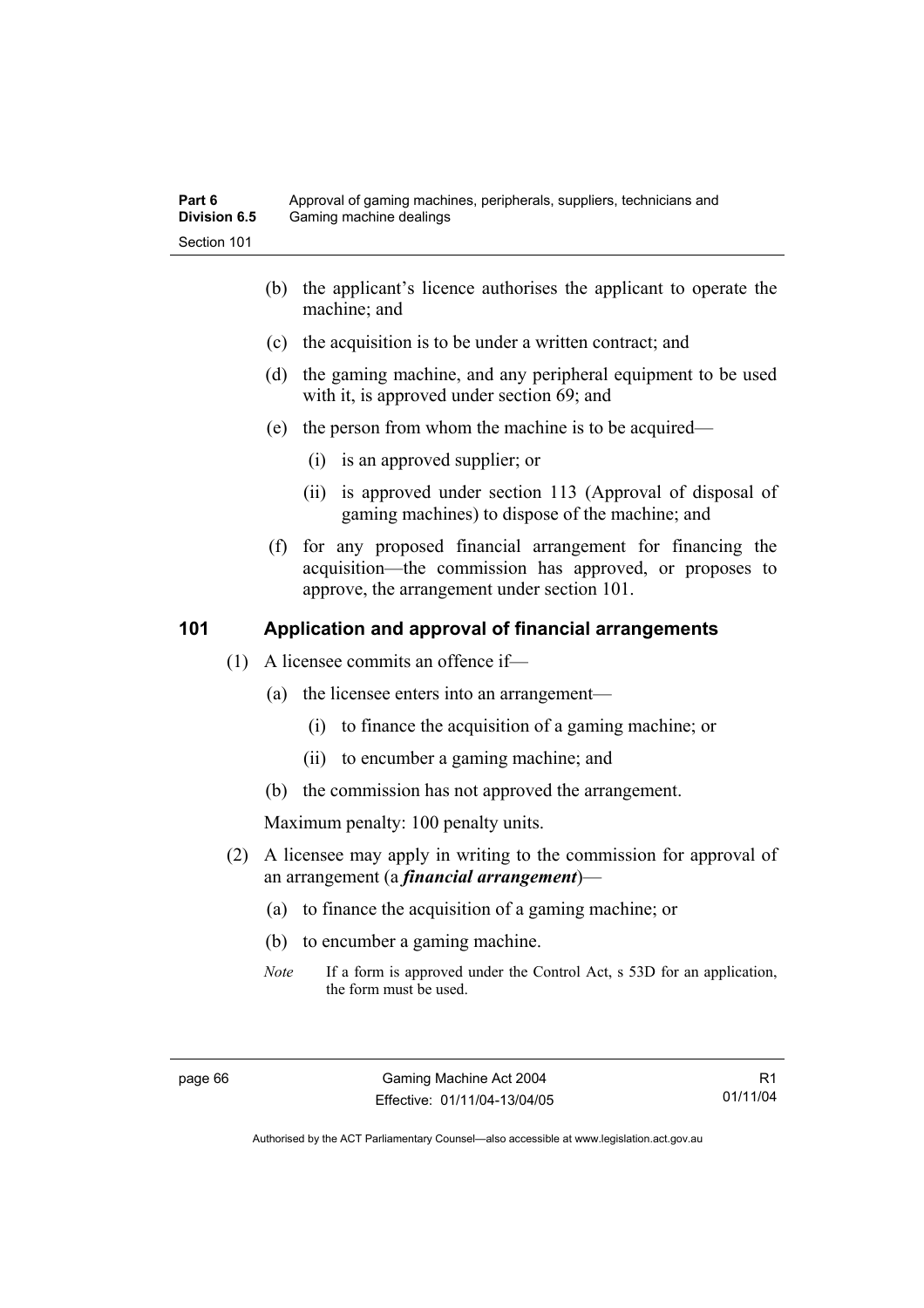(3) The application must be accompanied by a copy of each document related to the proposed financial arrangement.

#### **102 Decision on application for approval of financial arrangements**

- (1) On application for an approval of a financial arrangement, the commission must approve or refuse to approve the arrangement.
- (2) The commission must approve a financial arrangement for a gaming machine—
	- $(a)$  if—
		- (i) the arrangement is to be under 1 or more written contracts; and
		- (ii) if the financial arrangement is an arrangement to finance the acquisition of a gaming machine—the commission has approved the acquisition, or proposes to approve it, under section 100 (Decision on application for approval to acquire gaming machines); and
	- (b) if the applicant is a club—unless satisfied that the arrangement is not in the best interests of the club's members.
- (3) It is a condition of an approval under this section that a contract forming part of the approved financial arrangement cannot be amended unless the commission approves the amendment.

### **103 Possession and operation of gaming machines**

- (1) A person commits an offence if—
	- (a) the person possesses or operates a gaming machine; and
	- (b) the person is not authorised to possess or operate the gaming machine under this Act; and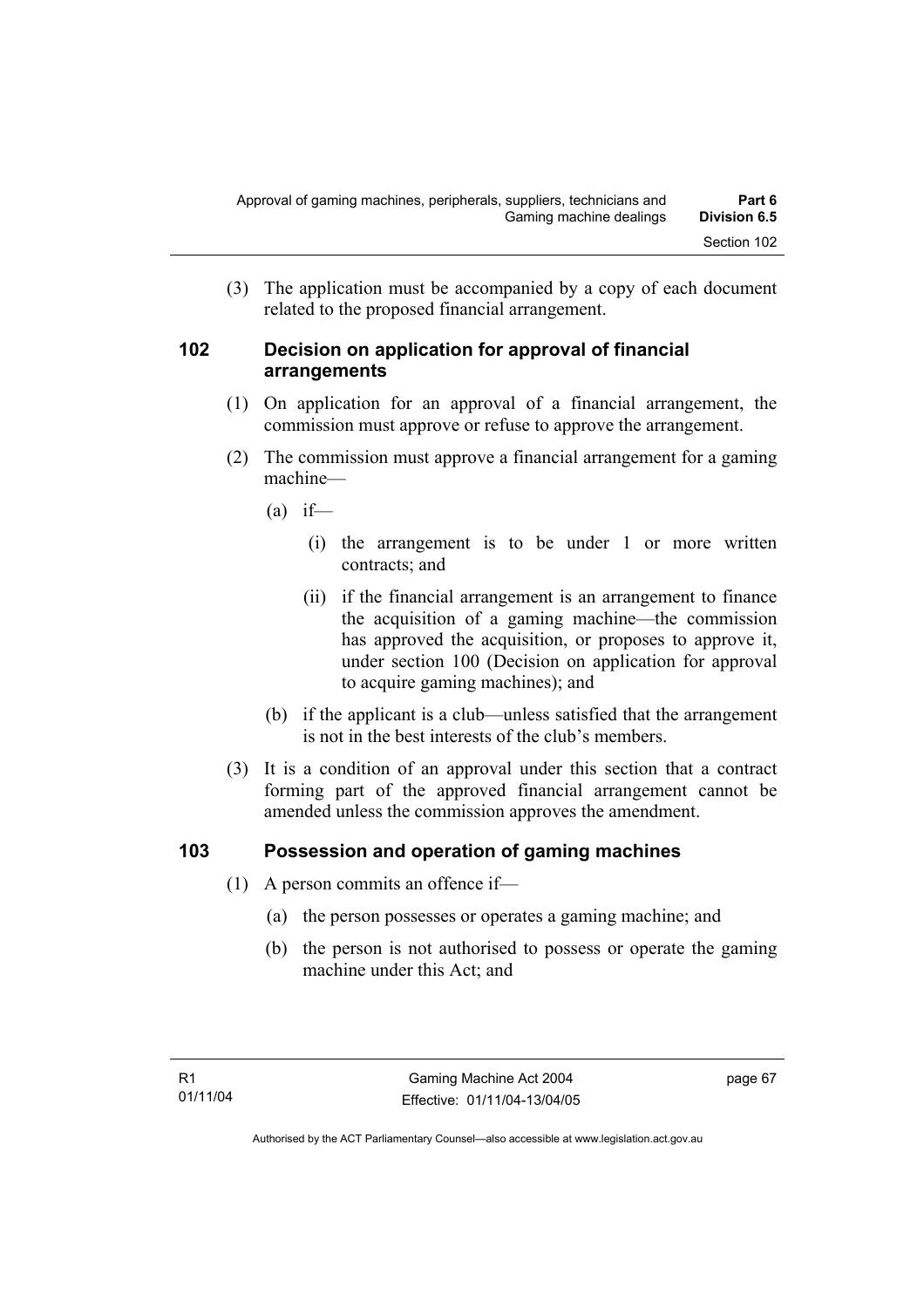(c) the person is reckless about whether the person is authorised to possess or operate the gaming machine under this Act.

Maximum penalty: 100 penalty units, imprisonment for 1 year or both.

- *Note* Under this Act, a person may be authorised to possess or operate a gaming machine by a licence, an approval to repossess the machine or under s (2).
- (2) The commission may, in writing, authorise a person to possess or operate a gaming machine on stated conditions if—
	- (a) the person is a licensee's administrator, receiver, manager or liquidator and the licensee is authorised under this Act to possess or operate the gaming machine; or
	- (b) the machine is used only for training purposes; or
	- (c) the machine is being stored; or
	- (d) the machine is being displayed for sale or as a promotion; or
	- (e) the machine is being repaired, tested or evaluated.

#### **104 Playing unlicensed gaming machines**

A person commits an offence if—

- (a) the person plays a gaming machine; and
- (b) operation of the gaming machine is not authorised under a licence; and
- (c) the person is reckless about whether the operation of the gaming machine is authorised under a licence.

Maximum penalty: 100 penalty units.

#### **105 Operation of gaming machines other than in accordance with licences**

(1) A person commits an offence if—

R1 01/11/04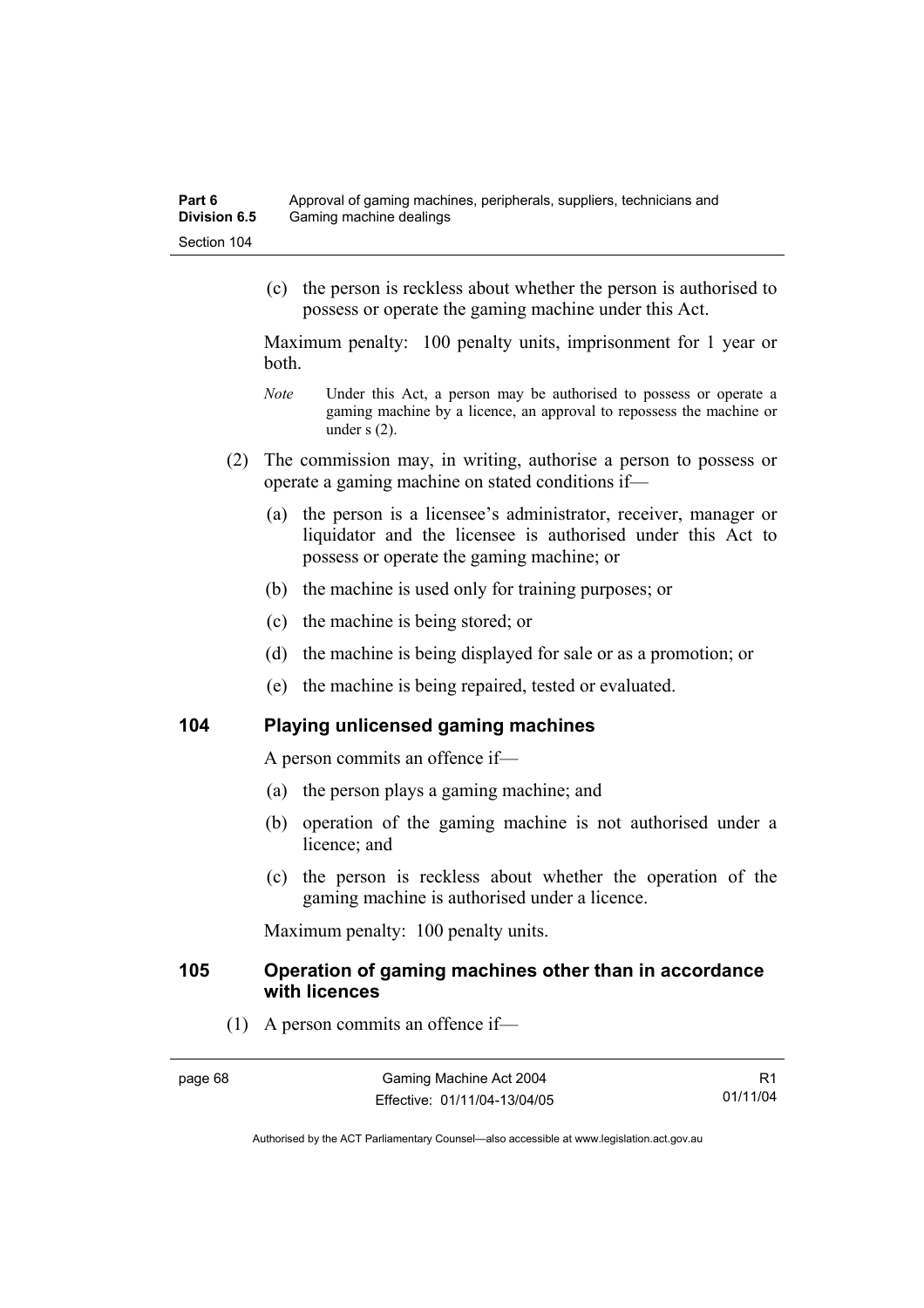- (a) the person owns, occupies or manages licensed premises; and
- (b) the person fails to take all reasonable steps to stop a gaming machine on the premises being used otherwise than in accordance with the licence; and
- (c) someone uses the gaming machine otherwise than in accordance with the licence.

Maximum penalty: 100 penalty units.

- (2) A person commits an offence if—
	- (a) the person owns, occupies or manages premises other than licensed premises; and
	- (b) the person fails to take all reasonable steps to stop a gaming machine on the premises being used; and
	- (c) someone uses the gaming machine.

Maximum penalty: 100 penalty units.

(3) An offence against this section is a strict liability offence.

## **Division 6.6 Repossession of gaming machines**

#### **106 Offences by people repossessing gaming machines**

 (1) A person commits an offence if the person repossesses a gaming machine otherwise than in accordance with an approval under section 108.

Maximum penalty: 100 penalty units.

- (2) A person commits an offence if—
	- (a) the person repossesses a gaming machine; and
	- (b) the person fails to take all reasonable steps to stop the gaming machine being used; and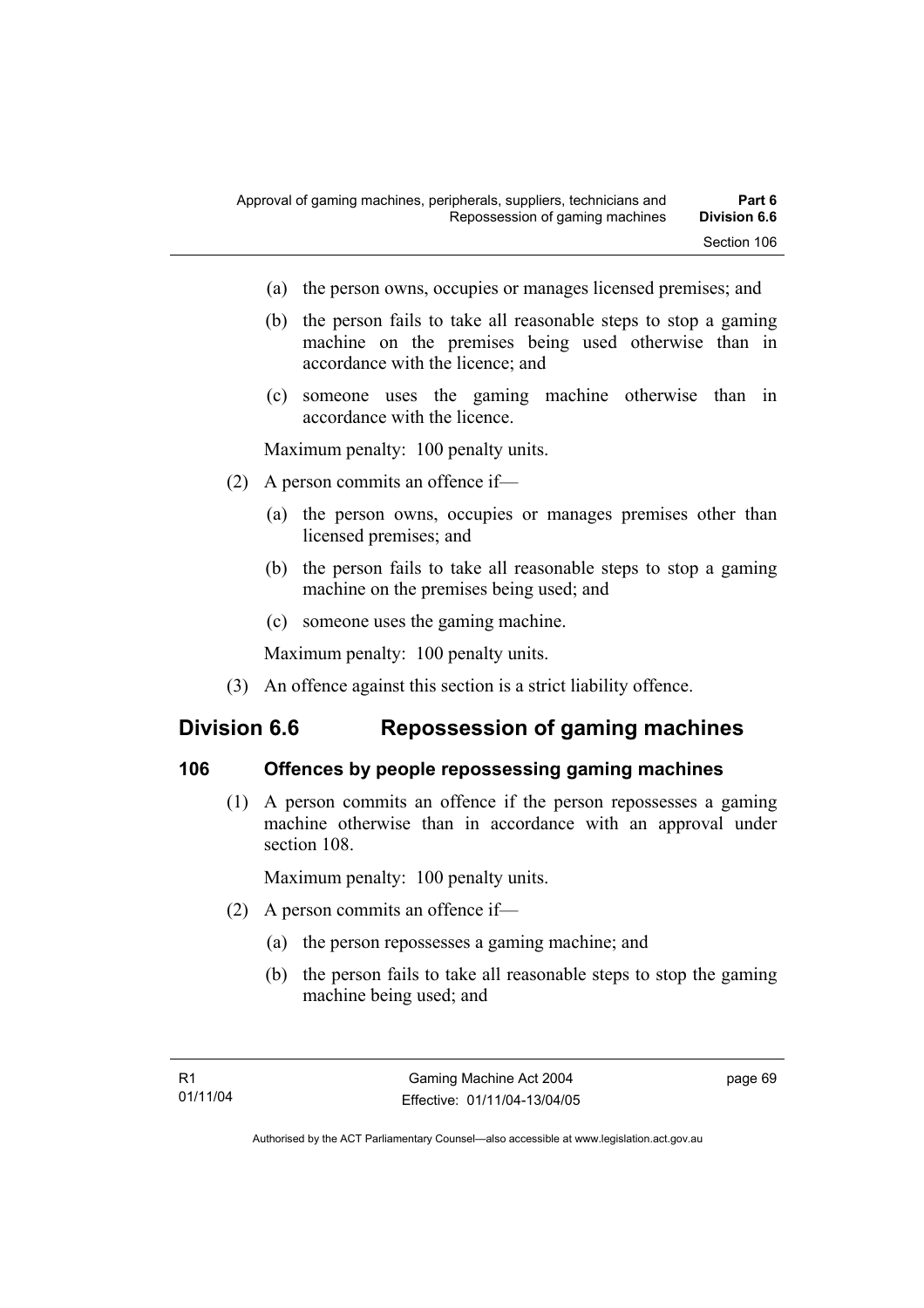(c) after repossession of the gaming machine but before its disposal, someone else uses the machine.

Maximum penalty: 100 penalty units

(3) An offence against this section is a strict liability offence.

#### **107 Application for repossession approval**

- (1) A person may apply in writing to the commission for approval to repossess a gaming machine.
	- *Note 1* If a form is approved under the Control Act, s 53D for an application, the form must be used.

*Note 2* A fee may be determined under s 177 for this provision.

- (2) The application must be accompanied by information identifying—
	- (a) the person from whom the machine is to be repossessed; and
	- (b) the premises where the machine is currently held; and
	- (c) the class, kind and basic stake denomination of the machine.

#### **108 Approval of repossession of gaming machines**

- (1) On application under section 107, the commission must approve, or refuse to approve, the repossession of a gaming machine.
- (2) The commission must approve the repossession unless the commission believes on reasonable grounds that the applicant would be likely to contravene a requirement of a condition on the approval.

*Note* For conditions, see s 109.

- (3) If an approval is given to repossess a gaming machine, after the machine is repossessed but before it is disposed of, an authorised officer must—
	- (a) take meter readings from the machine; and
	- (b) seal the computer cabinet on the machine; and

R1 01/11/04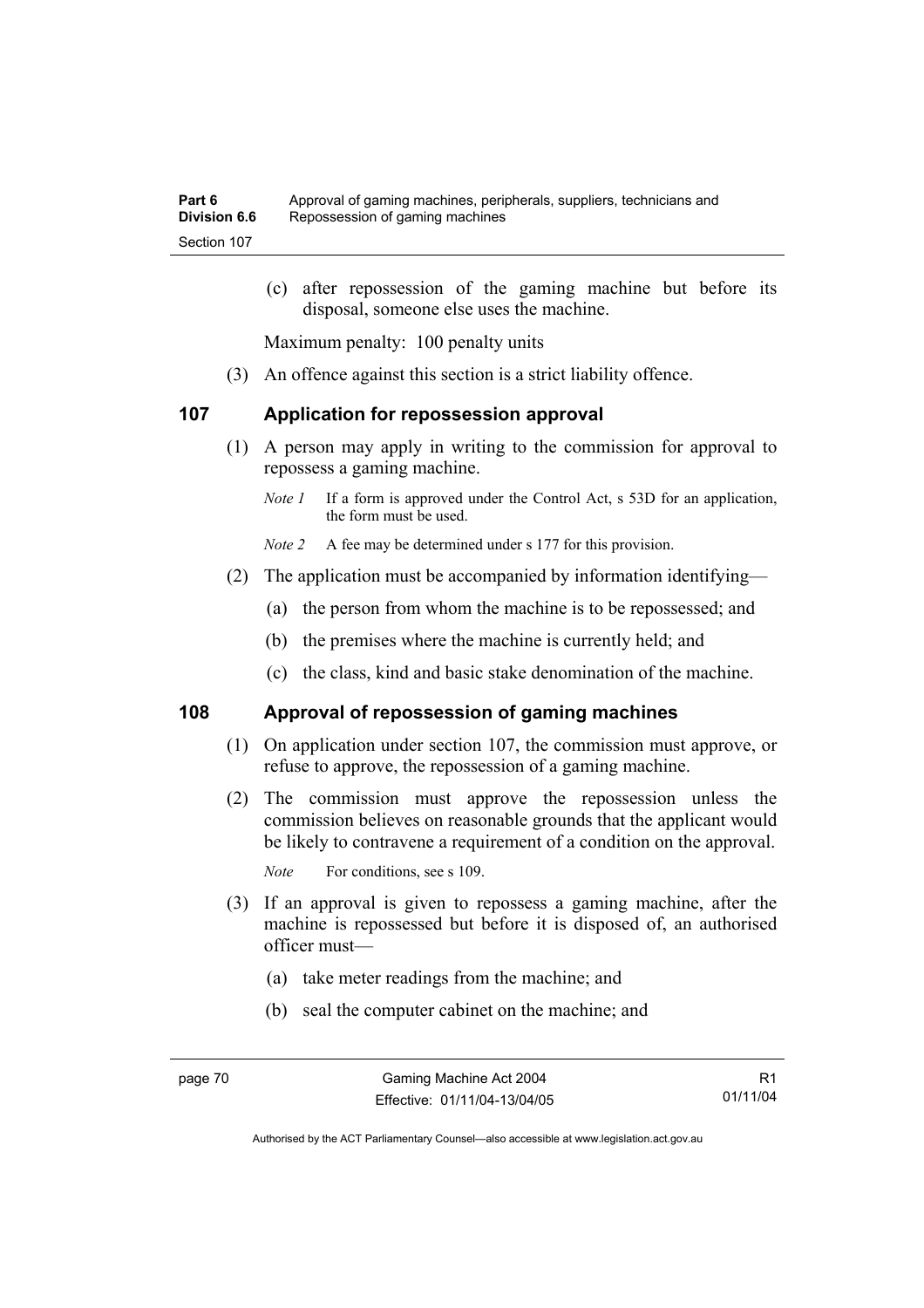- (c) render the machine inoperable.
- (4) This section does not entitle a person to repossess a gaming machine if the person is not otherwise entitled to repossess it.

#### **109 Conditions on approval to repossess gaming machine**

- (1) An approval to repossess a gaming machine under section 108 is subject to the following conditions:
	- (a) that the person given the approval take all reasonable steps necessary to prevent the repossessed gaming machine being played before its disposal;
	- (b) that the person given the approval allow an authorised officer to exercise the commission's functions under section 108 (3).
- (2) The commission may impose any other condition on the approval in relation to the storage of the machine before its disposal that the commission considers appropriate.

#### **110 Contravention of repossession approval conditions**

- (1) A person commits an offence if the person—
	- (a) is approved under section 108 to repossess a gaming machine; and
	- (b) contravenes a requirement of a condition on the approval.

Maximum penalty: 50 penalty units.

- (2) Subsection (1) does not apply if the person took all reasonable steps to avoid a contravention of the requirements of the approval conditions.
- (3) An offence against this section is a strict liability offence.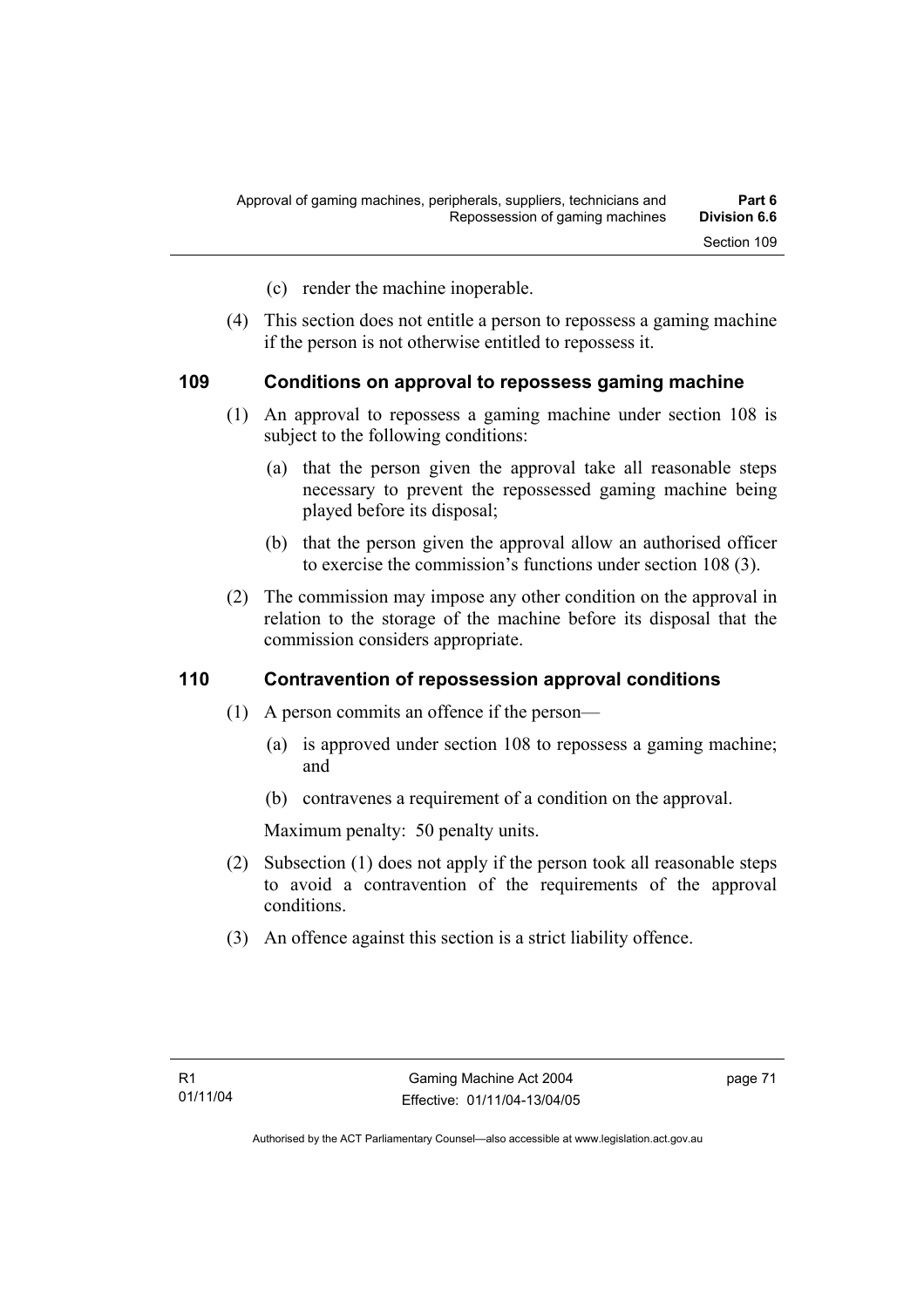**Part 6** Approval of gaming machines, peripherals, suppliers, technicians and **Division 6.7** Disposal of gaming machines Section 111

# **Division 6.7 Disposal of gaming machines**

#### **111 Unapproved disposal of gaming machines**

- (1) A person commits an offence if—
	- (a) the person disposes of a gaming machine; and
	- (b) the disposal is not in accordance with an approval under section 113 (Approval of disposal of gaming machines).

Maximum penalty: 100 penalty units.

(2) An offence against this section is a strict liability offence.

### **112 Application for approval for disposal of gaming machines**

- (1) A person may apply in writing to the commission for approval to dispose of a gaming machine.
	- *Note 1* If a form is approved under the Control Act, s 53D for an application, the form must be used.
	- *Note 2* A fee may be determined under s 177 for this provision.
- (2) The application must be accompanied by information identifying—
	- (a) the person (if any) who is to acquire the machine; and
	- (b) the premises where the machine is currently held; and
	- (c) the class, kind and basic stake denomination of the machine.

### **113 Approval of disposal of gaming machines**

- (1) On application under section 112, the commission must approve, or refuse to approve, the disposal of a gaming machine.
- (2) The commission must approve the disposal if—
	- (a) the person (if any) who is to acquire the machine is authorised—
		- (i) to operate the machine under a licence; or

| page 72 | Gaming Machine Act 2004      |          |
|---------|------------------------------|----------|
|         | Effective: 01/11/04-13/04/05 | 01/11/04 |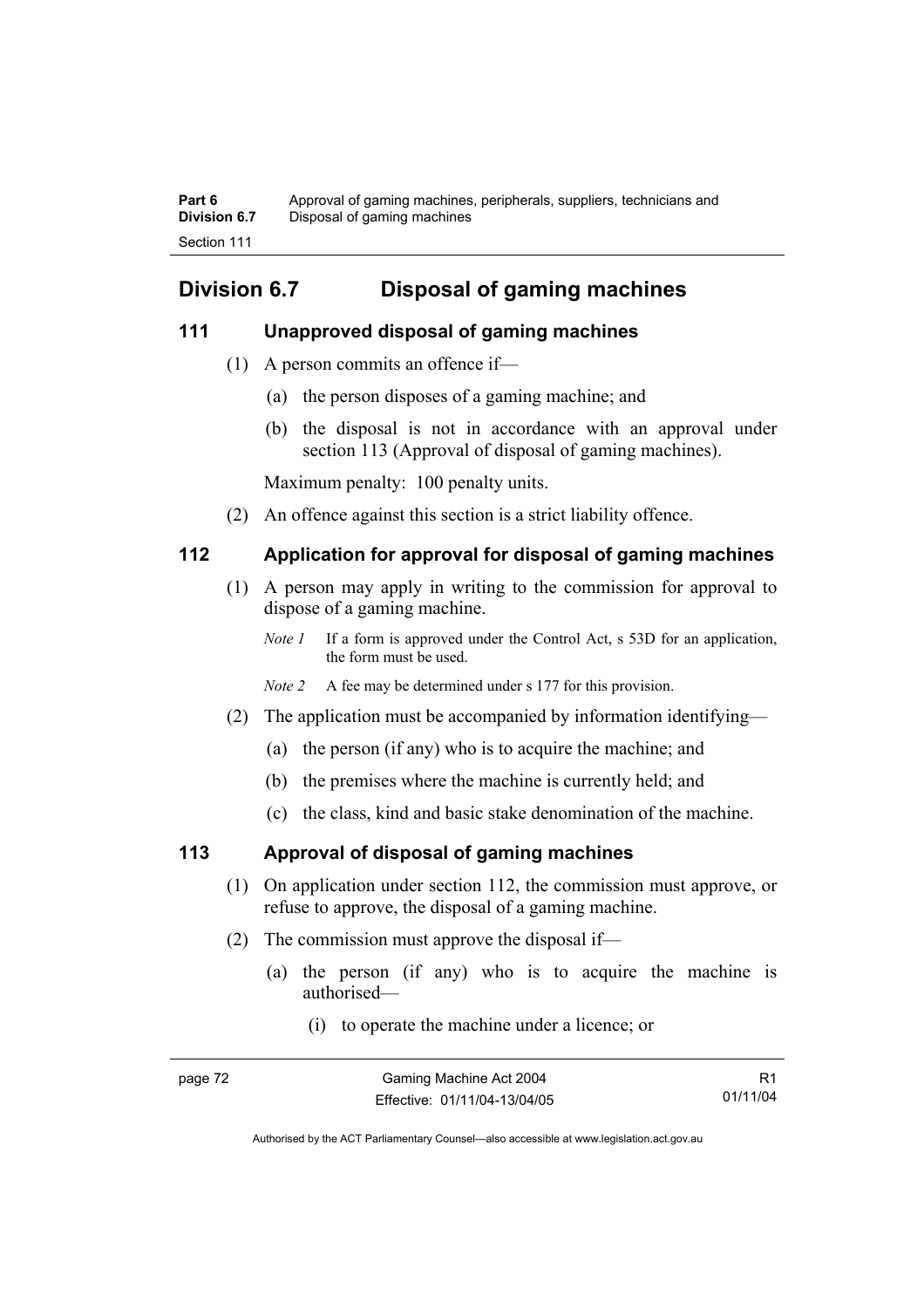- (ii) if the machine is to be sold or operated in a local jurisdiction—under a law of the local jurisdiction; or
- (iii) to destroy the machine; and
- (b) for an applicant who has repossessed the machine—the repossession is approved under section 108 (Approval of repossession of gaming machines) and the commission has no reason to believe that the approval has been contravened.
- (3) However, the commission must not approve the lease or hire of a gaming machine by 1 licensee to another.
- (4) This section does not entitle a person to dispose of a gaming machine if the person is not otherwise entitled to dispose of the machine.

# **Division 6.8 Seizure of gaming machines**

### **114 Seizure of unlawful gaming machines**

- (1) This section applies if an authorised officer believes on reasonable grounds that—
	- (a) a person possesses or operates a gaming machine; and
	- (b) the person is not authorised to possess or operate the gaming machine under this Act.
- (2) The authorised officer may seize the gaming machine.

## **115 Receipt for gaming machines seized**

- (1) As soon as practical after the gaming machine is seized, the authorised officer must give a receipt for it to the person from whom it was seized.
- (2) If, for any reason, it is not practicable to comply with subsection (1), the authorised officer must leave the receipt, secured conspicuously, at the place where the gaming machine was seized.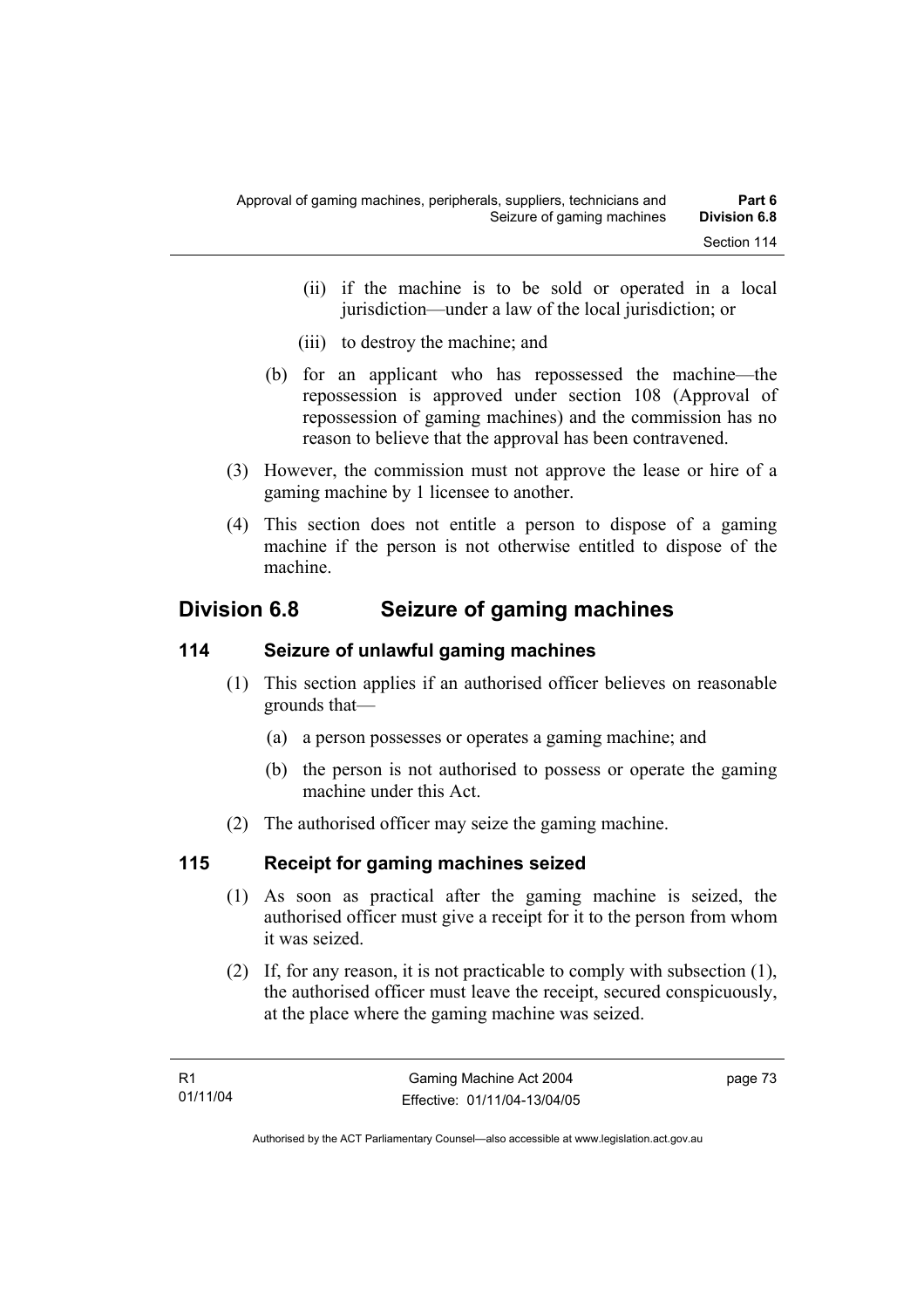- (3) A receipt under this section must include the following:
	- (a) a description of the gaming machine;
	- (b) an explanation of why the gaming machine was seized;
	- (c) an explanation of the person's right to apply to a court under section 116 for an order disallowing the seizure;
	- (d) where the gaming machine is to be taken;
	- (e) the authorised officer's name, and how to contact the officer.

### **116 Application for order disallowing seizure**

- (1) A person claiming to be entitled to a gaming machine seized under this division may apply to the Magistrates Court within 10 days after the day of the seizure for an order disallowing the seizure.
- (2) The application may be heard only if the applicant has served a copy of the application on the commission.
- (3) The commission is entitled to appear as respondent at the hearing of the application.

### **117 Order for return of seized gaming machine**

- (1) This section applies if a person claiming to be entitled to a gaming machine seized under this division applies to the Magistrates Court under section 116 for an order disallowing the seizure.
- (2) The Magistrates Court must make an order disallowing the seizure if satisfied that—
	- (a) the applicant would, apart from the seizure, be entitled to the return of the seized gaming machine; and
	- (b) the gaming machine is not connected with an offence against this Act; and
	- (c) possession of the gaming machine by the person would not be an offence.

R1 01/11/04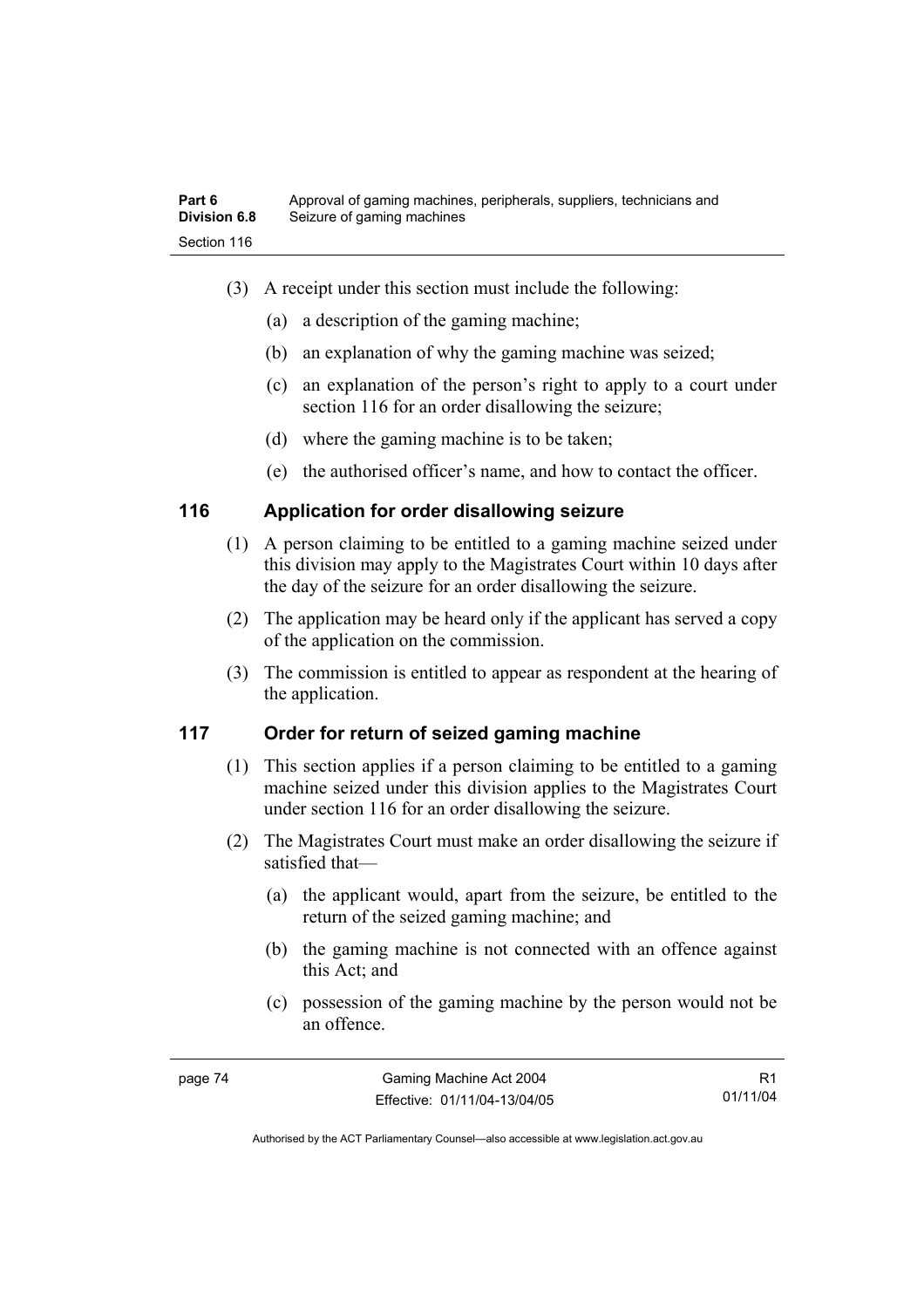- (3) The Magistrates Court may also make an order disallowing the seizure if satisfied there are exceptional circumstances justifying the making of the order.
- (4) If the Magistrates Court makes an order disallowing the seizure, the court may make 1 or more of the following ancillary orders:
	- (a) an order directing the commission to return the gaming machine to the applicant or to someone else that appears to be entitled to it;
	- (b) if the gaming machine cannot be returned or has depreciated in value because of the seizure—an order directing the Territory to pay reasonable compensation;
	- (c) an order about the payment of costs in relation to the application.

### **118 Adjournment pending hearing of other proceedings**

- (1) This section applies to the hearing of an application under section 116 (Application for order disallowing seizure).
- (2) If it appears to the Magistrates Court that the seized gaming machine is required to be produced in evidence in a pending proceeding in relation to an offence against a Territory law, the court may, on the application of the commission or its own initiative, adjourn the hearing until the end of that proceeding.

### **119 Forfeiture of seized gaming machines**

- (1) This section applies if an application under section 116 for an order disallowing the seizure of a gaming machine—
	- (a) has not been made within 10 days after the day of the seizure; or
	- (b) has been made within that period, but the application has been refused or has been withdrawn before a decision on the application had been made.

page 75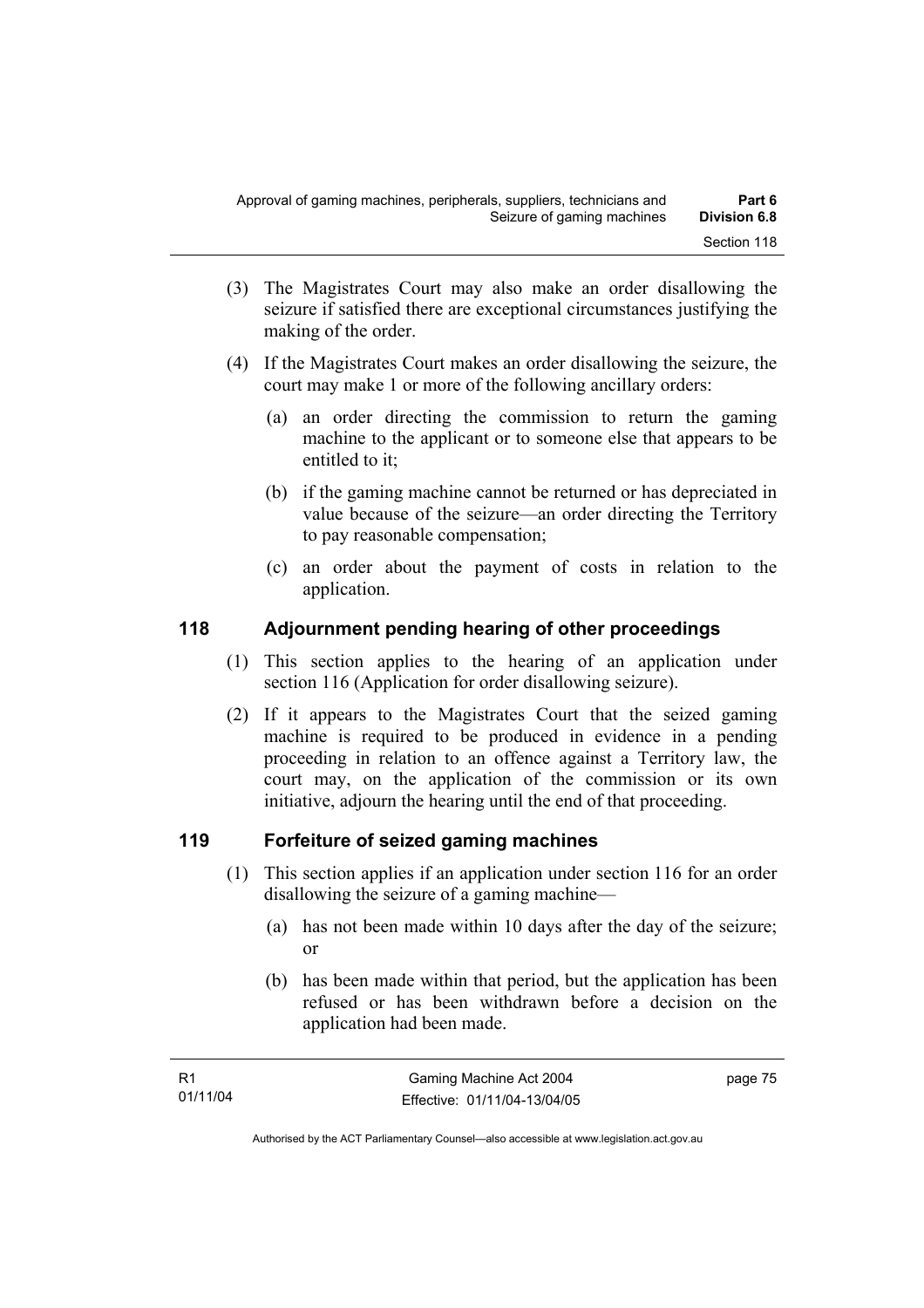- (2) The seized gaming machine—
	- (a) is forfeited to the Territory; and
	- (b) may be sold, destroyed or otherwise disposed of as the commission directs.

# **Division 6.9 Installation and operation of gaming machines**

### **120 Installation to be in accordance with approval of commission**

- (1) A licensee commits an offence if—
	- (a) the licensee allows the installation of a gaming machine on the licensed premises; and
	- (b) the gaming machine is installed otherwise than in a gaming area.

Maximum penalty: 50 penalty units.

(2) An offence against this section is a strict liability offence.

### **121 Offence to install gaming machines**

- (1) A person commits an offence if—
	- (a) the person installs a gaming machine on licensed premises; and
	- (b) the person is not an approved supplier or approved technician.

Maximum penalty: 50 penalty units

(2) An offence against this section is a strict liability offence.

### **122 Certificate about meter readings**

- (1) A person commits an offence if the person—
	- (a) installs a gaming machine on licensed premises; and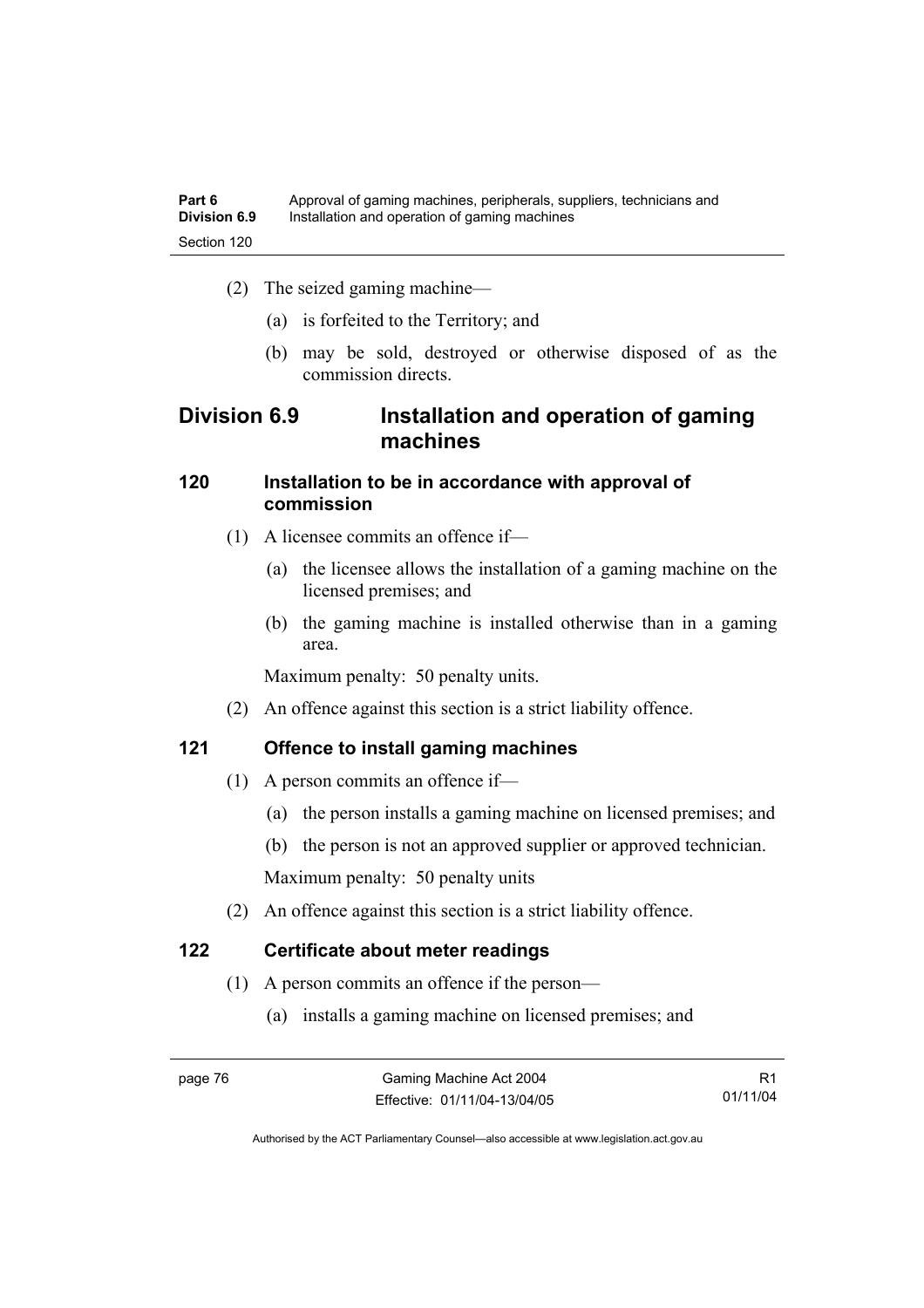(b) as soon as practicable, but no later than 3 days, after installing the machine, does not give the licensee a certificate signed by the person stating the meter readings on the machine immediately after installation.

Maximum penalty: 20 penalty units.

(2) An offence against this section is a strict liability offence.

### **123 Sealing computer cabinet**

- (1) A licensee commits an offence if—
	- (a) the licensee allows the installation of a gaming machine on the licensed premises; and
	- (b) the computer cabinet is not sealed in a way that prevents unauthorised access.

Maximum penalty: 50 penalty units.

(2) An offence against this section is a strict liability offence.

### **124 Commission may require information**

- (1) This section applies if a gaming machine is installed on licensed premises.
- (2) The commission may give the licensee a written notice stating the details the commission needs to be told about the gaming machine.

### **125 Operation to be subject to correct percentage payout**

- (1) A person commits an offence if—
	- (a) the person is an approved supplier or approved technician; and
	- (b) the person opens a gaming machine and makes an adjustment that will, or is likely to, affect the percentage payout of the machine; and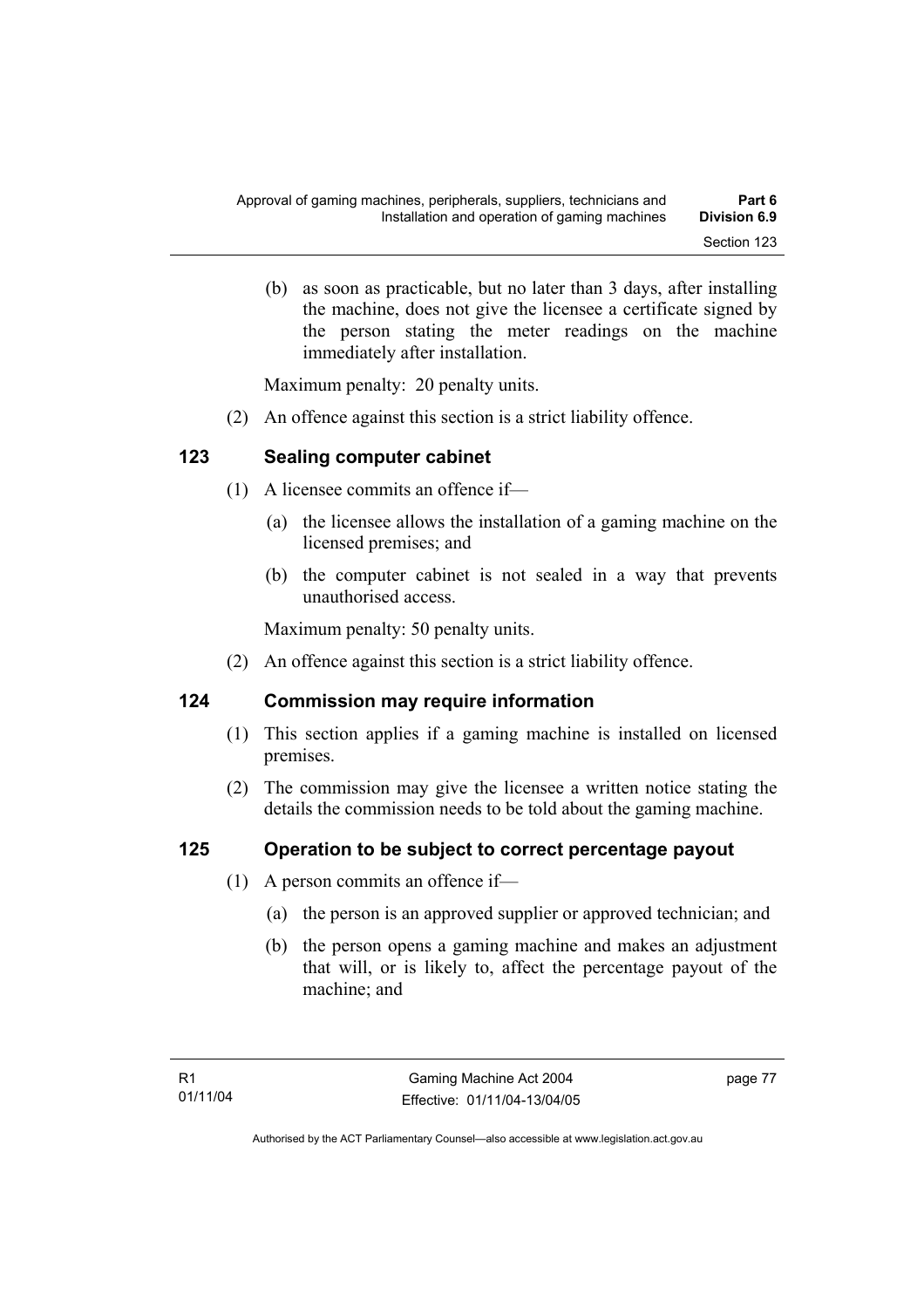(c) the percentage payout on the gaming machine on the licensed premises is not the percentage payout authorised by the licence for the machine.

Maximum penalty: 50 penalty units.

(2) An offence against this section is a strict liability offence.

### **126 Position for percentage payout of gaming machines display**

- (1) The commission may, in writing, approve a position on a kind of gaming machine for display of the percentage payout for the machine.
- (2) An approval is a notifiable instrument.

*Note* A notifiable instrument must be notified under the Legislation Act.

#### **127 Maximum stake amount**

A person commits an offence if—

- (a) the person is an approved supplier or approved technician; and
- (b) the person supplies or installs a gaming machine; and
- (c) the person intentionally sets the stake amount for the gaming machine higher than the amount prescribed under the regulations.

Maximum penalty: 50 penalty units.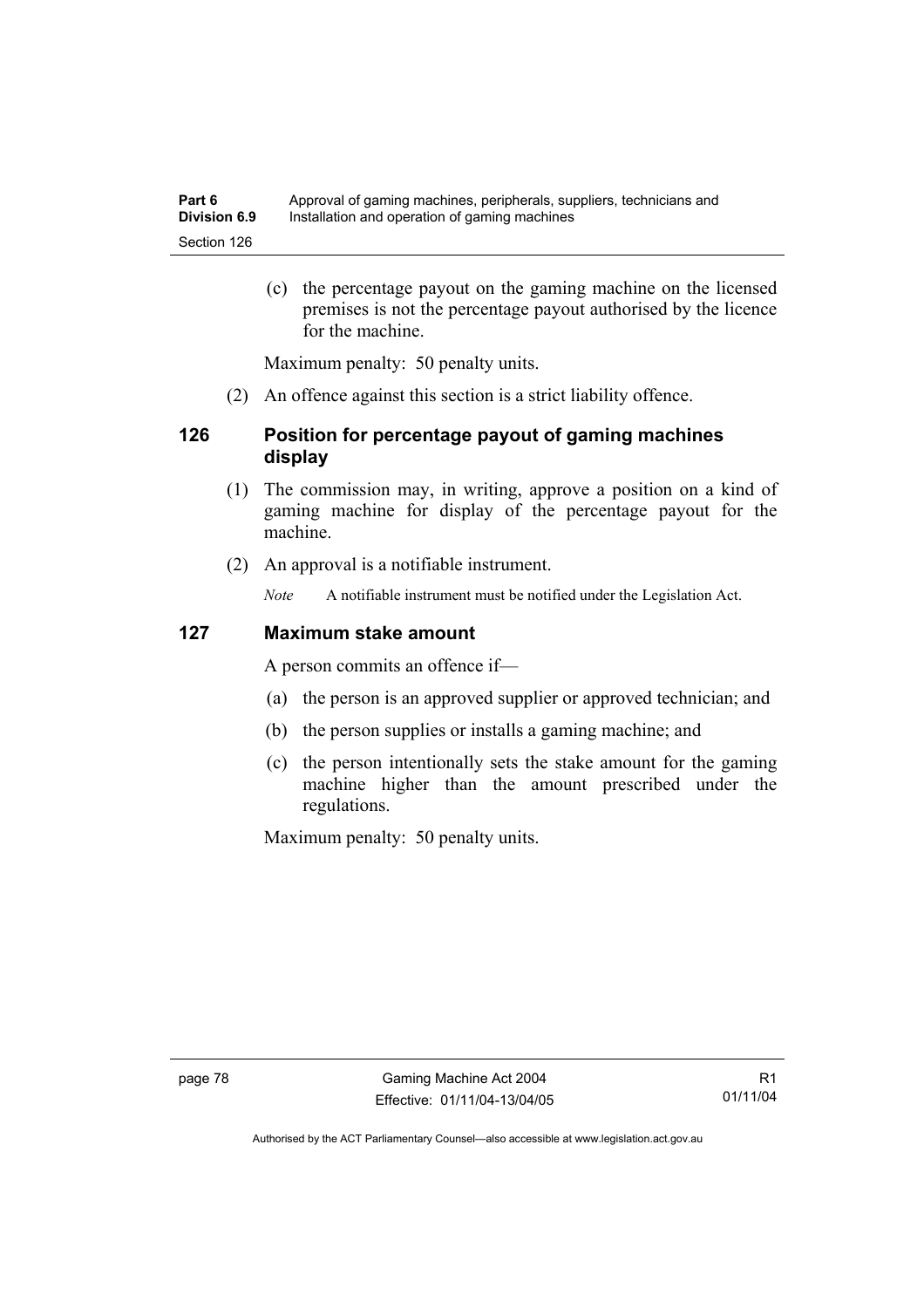# **Part 7 Regulation of gaming machines generally**

#### **128 Machine access generally**

- (1) A person commits an offence if the person does any of the following in relation to a licensed gaming machine on licensed premises:
	- (a) opens the machine;
	- (b) checks money in the machine;
	- (c) places money into the machine (other than to play the machine);
	- (d) removes money from the machine (other than money won or credited).

Maximum penalty: 50 penalty units.

- (2) Subsection (1) does not apply to the following people:
	- (a) an authorised officer;
	- (b) an approved supplier;
	- (c) an approved technician;
	- (d) an approved attendant.
- (3) A person commits an offence if—
	- (a) the person maintains a licensed gaming machine on licensed premises; and
	- (b) the person is not an approved supplier or approved technician.

Maximum penalty: 50 penalty units.

(4) An offence against this section is a strict liability offence.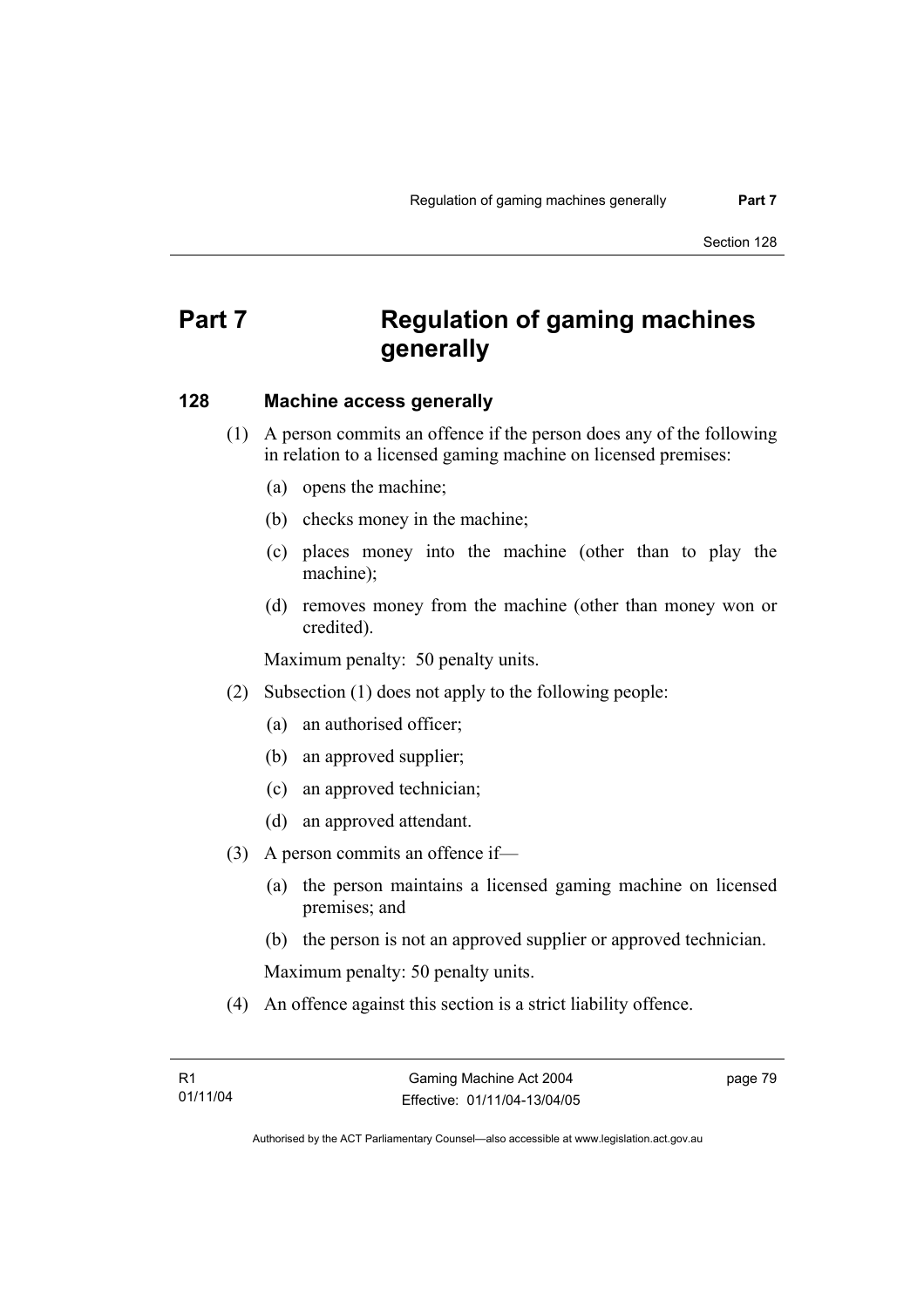Section 129

### **129 Interference with gaming machines**

 (1) A person commits an offence if the person recklessly interferes with the operation of a gaming machine.

Maximum penalty: 100 penalty units, imprisonment for 1 year or both.

 (2) A person commits an offence if the person inserts into a gaming machine anything other than a coin, note or token of the kind stated on the gaming machine.

Maximum penalty: 100 penalty units, imprisonment for 1 year or both.

 (3) A person commits an offence if the person does anything intended to interfere with a gaming machine in a way that causes the machine to yield a reward less than or greater than the percentage payout under the licence in relation to that machine.

Maximum penalty: 100 penalty units, imprisonment for 1 year or both.

 (4) A person commits an offence if the person does anything intended to render a gaming machine, either temporarily or otherwise, incapable of forming a winning combination.

Maximum penalty: 100 penalty units, imprisonment for 1 year or both.

 (5) Subsection (1) does not apply in relation to anything done honestly for the maintenance of a gaming machine by an approved supplier, approved technician or authorised officer.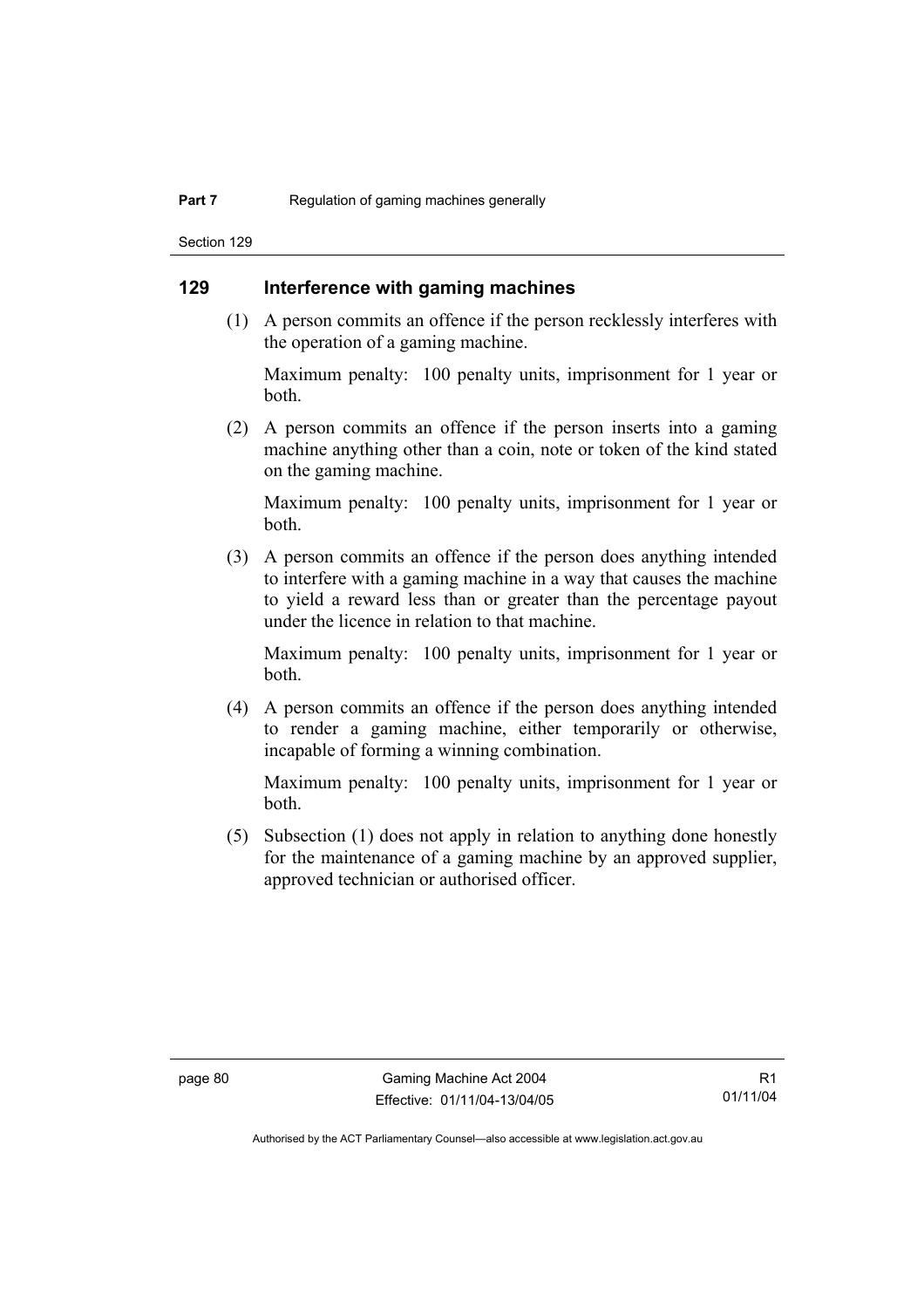#### **130 Opening computer cabinets**

- (1) A person commits an offence if the person—
	- (a) opens the computer cabinet in a gaming machine; and
	- (b) is not an approved supplier, approved technician or authorised officer.

Maximum penalty: 50 penalty units.

(2) An offence against this section is a strict liability offence.

#### **131 Rendering gaming machines inoperable on licence ceasing to be in force**

If a licence ceases to be in force, the commission must ensure that each gaming machine on the licensed premises is inoperable—

 (a) if the licence ceased to be in force under section 64 (1) or because the licence expired—until the machines are removed from the premises; or

*Note* Section 64 (1) provides that a person's licence is cancelled if the person's general or on licence is not renewed.

- (b) if the licence is suspended—during the suspension; or
- (c) if the licence has been cancelled—until the first of the following happens:
	- (i) the machines are removed from the premises;
	- (ii) the decision of the commission cancelling the licence is set aside on an application for review of the decision; or
- (d) if the licence ceased to be in force under section 64 (2)—until the first of the following happens:
	- (i) the machines are removed from the premises;
	- (ii) the licence is taken to be in force again under section 64 (3).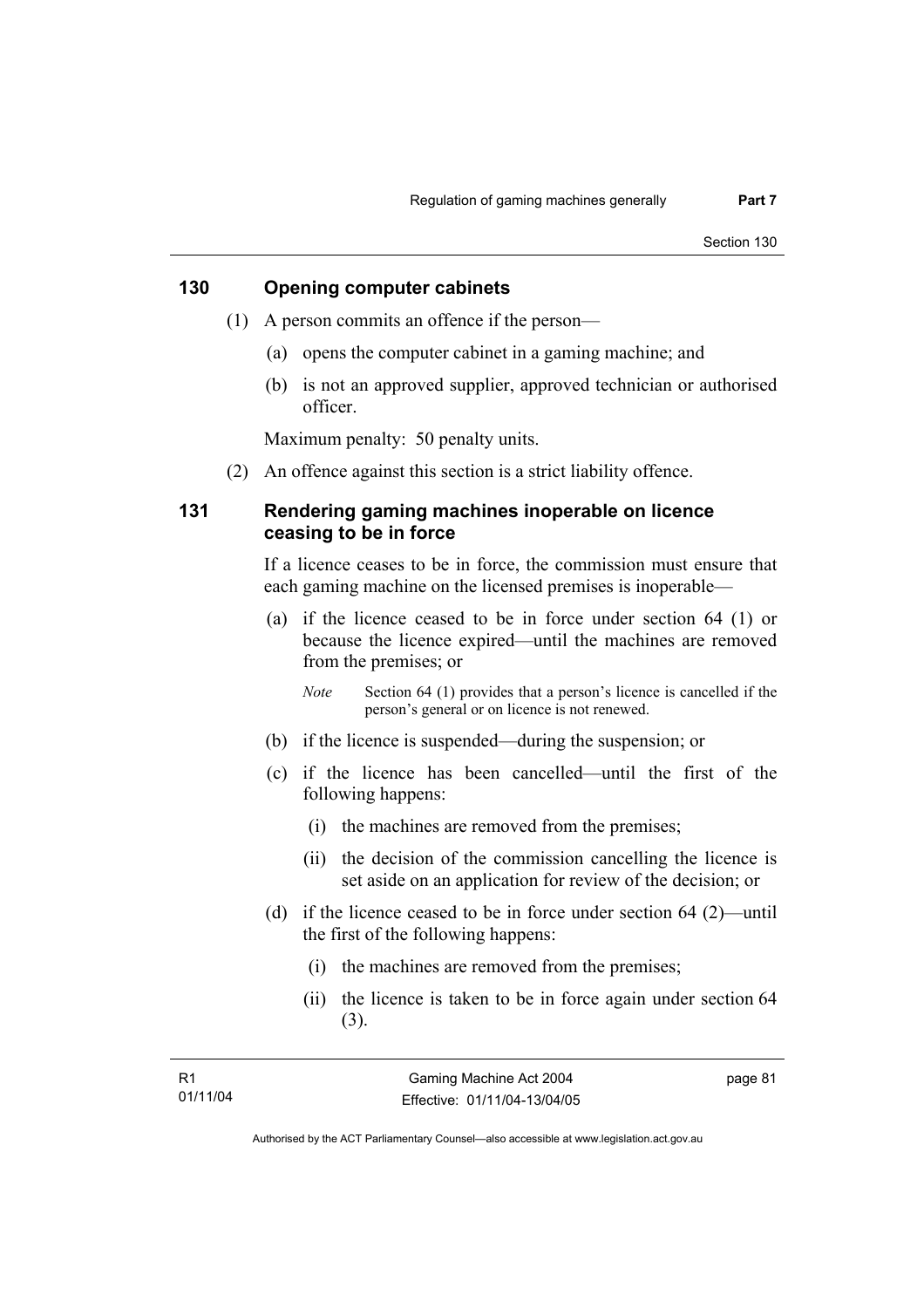#### **Part 7 Regulation of gaming machines generally**

Section 132

*Note* Section 64 (2) provides that a person's licence is cancelled if the person's general or on licence is cancelled.

#### **132 Removal of gaming machines from premises**

- (1) This section applies to a person who held a licence that has ceased to be in force, other than a person whose licence is suspended.
- (2) The person commits an offence if, at the end of the required period, a gaming machine that was licensed is on the premises that were licensed.

Maximum penalty: 50 penalty units.

(3) In this section:

*relevant decision* means the decision of the commission (if any) because of which the licence ceased to be in force.

#### *required period* means—

- (a) 2 weeks after the day—
	- (i) the licence ceases to be in force; or
	- (ii) if an application for review of the relevant decision may be made but is not made—the time for applying for review of the decision ends; or
	- (iii) if an application is made to review the relevant decision the application is withdrawn, dismissed or decided; or
- (b) any further period the commission, whether before or after the end of the period, in writing, approves.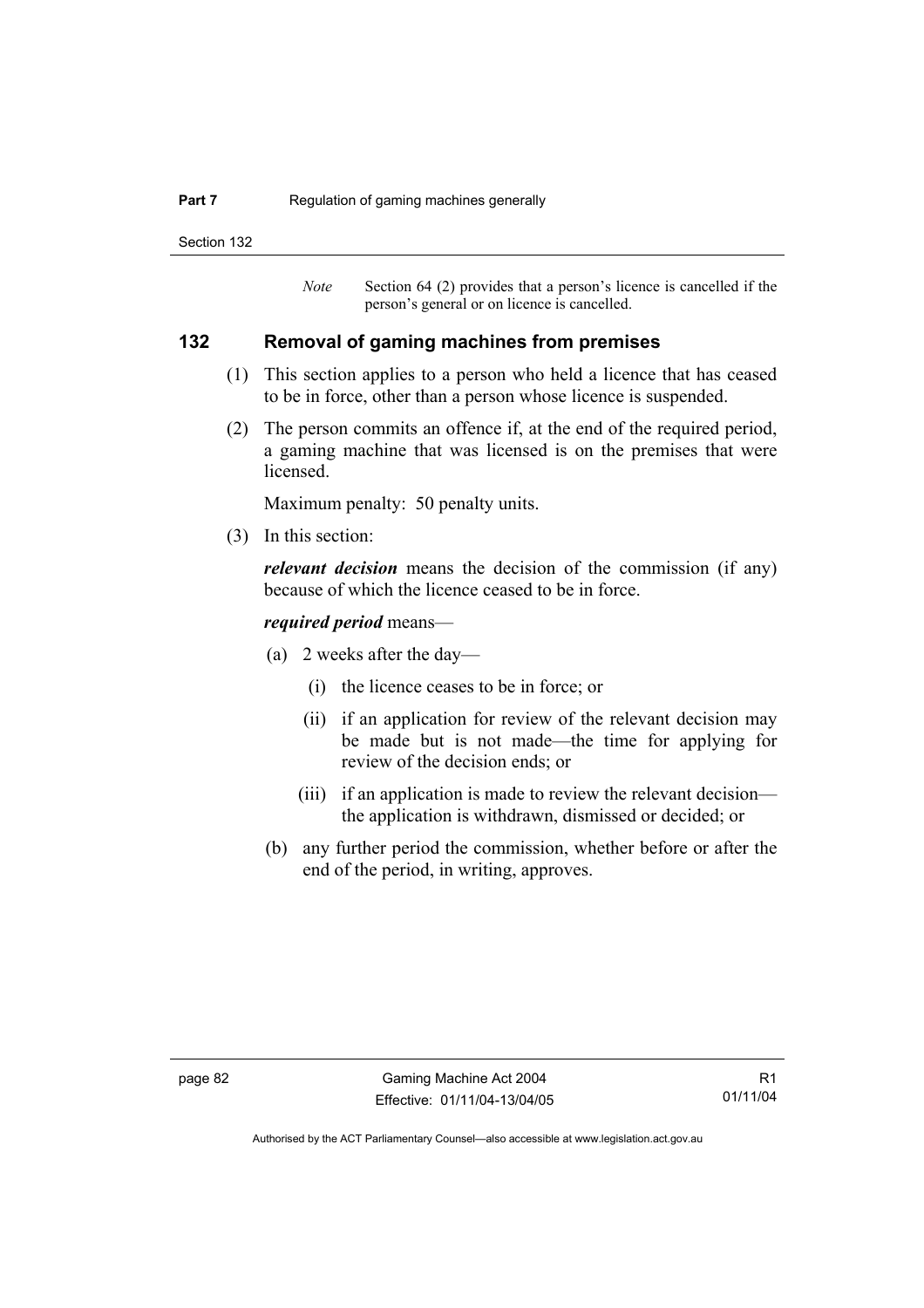# **Part 8 Linked-jackpot arrangements**

#### **133 Operation of linked-jackpot arrangements**

A person commits an offence if—

- (a) the person operates a linked-jackpot arrangement between gaming machines; and
- (b) the arrangement is not authorised under section 134 or by a multi-user permit.

Maximum penalty: 50 penalty units, imprisonment for 6 months or both.

#### **134 Single-user authorisation for linked-jackpot arrangements**

- (1) A licensee may apply in writing to the commission for authorisation to operate a linked-jackpot arrangement between gaming machines operated under the licence.
	- *Note 1* If a form is approved under the Control Act, s 53D for an application, the form must be used.

*Note 2* A fee may be determined under s 177 for this provision.

- (2) The application must include details of each event by reference to which linked jackpots are to be payable under the proposed arrangement.
- (3) The commission must authorise the linked-jackpot arrangement if—
	- (a) each gaming machine proposed to be linked under the proposed arrangement—
		- (i) is operated under a single licence held by the applicant; and
		- (ii) is the same class; and

page 83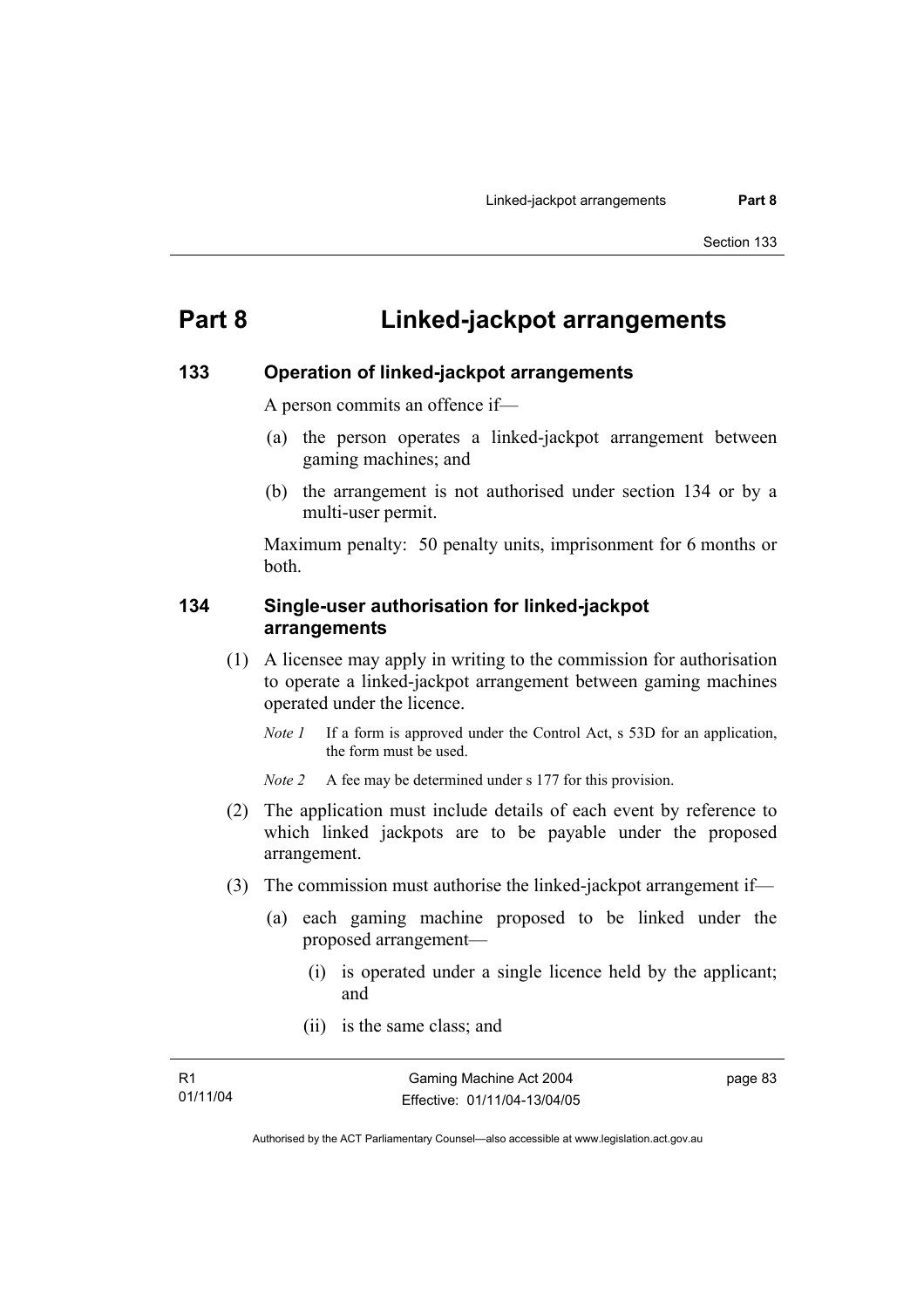Section 135

- (iii) offers the same chance of winning linked jackpots as each other machine in the arrangement, if played with the same stakes; and
- (b) the financial and operational aspects of the proposed arrangement are in accordance with the regulations; and
- (c) the commission is satisfied, on reasonable grounds, that the proposed arrangement is satisfactory, having regard to the interests of the people playing the machines in the proposed linked-jackpot arrangement.
- (4) It is a condition of an authorisation under this section that—
	- (a) each gaming machine in the linked-jackpot arrangement displays at all times a sign stating clearly—
		- (i) that the machine is part of a linked-jackpot arrangement with other machines on the licensed premises; and
		- (ii) the percentage of the turnover of the machine set aside for the payment of linked jackpots; and
	- (b) linked jackpots be payable for the authorised arrangement by reference to the event or events set out in the application for authorisation for the arrangement.

#### **135 Issue of multi-user permits**

- (1) A person (including a person other than a licensee) may apply in writing to the commission for a permit (a *multi-user permit*) to operate a linked-jackpot arrangement between gaming machines operated under 2 or more licences.
	- *Note 1* If a form is approved under the Control Act, s 53D for an application, the form must be used.
	- *Note 2* A fee may be determined under s 177 for this provision.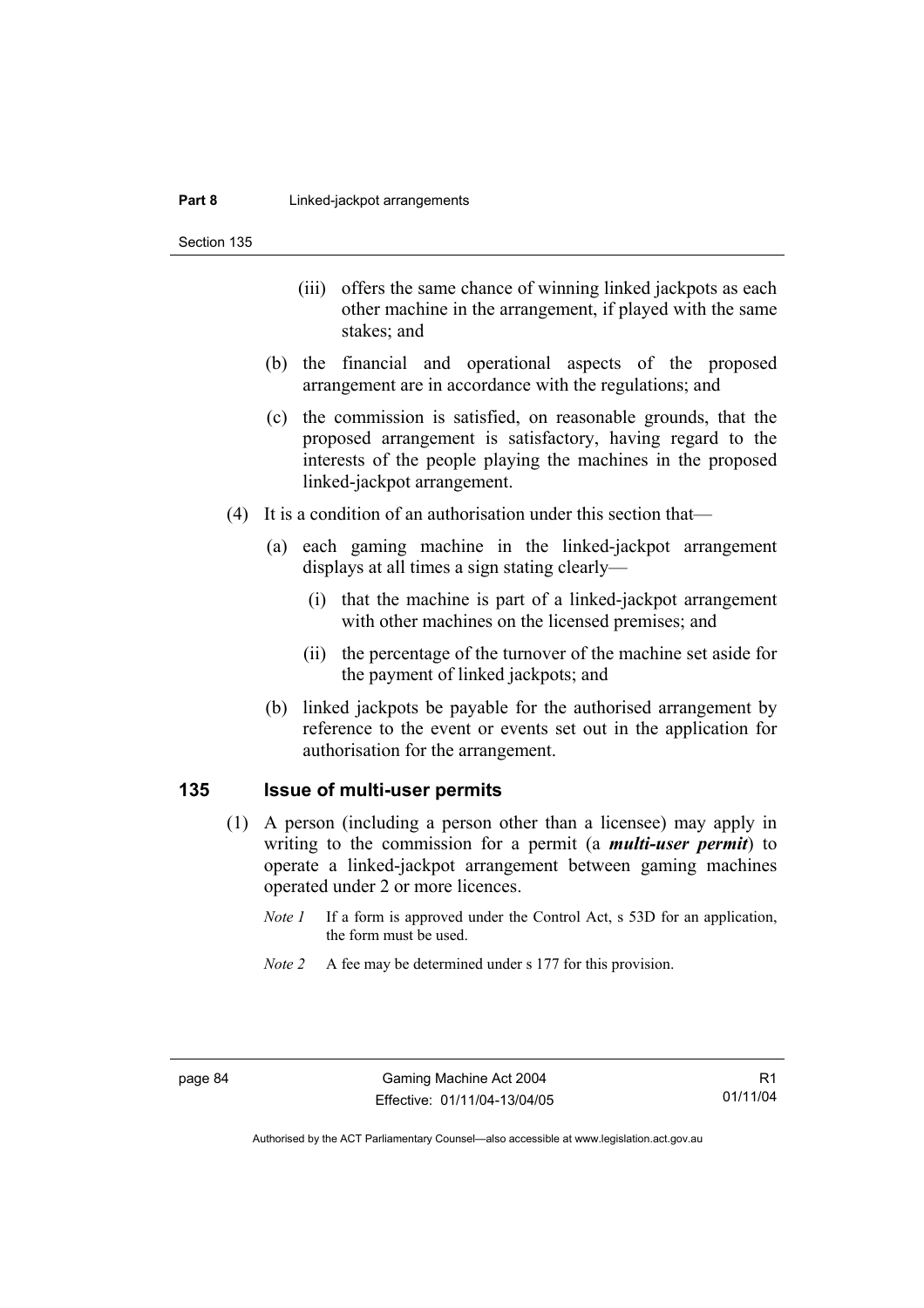- (2) The application must include details of the event or events by reference to which linked jackpots are to be payable under the proposed arrangement.
- (3) The commission must issue the multi-user permit if—
	- (a) the commission is satisfied, on reasonable grounds, that the applicant is an eligible person; and
	- (b) each licensee consents to the arrangement; and
	- (c) each gaming machine proposed to be linked under the proposed arrangement—
		- (i) is the same class; and
		- (ii) offers the same chance of winning linked jackpots as each other machine in the arrangement, if played with the same stakes; and
	- (d) the financial and operational aspects of the proposed arrangement is in accordance with the regulations; and
	- (e) the commission is satisfied, on reasonable grounds, that the proposed arrangement is satisfactory, having regard to the interests of the people playing the machines in the proposed arrangement.
- (4) A multi-user permit must state—
	- (a) the full name and address of the permit-holder; and
	- (b) the gaming machines in the linked-jackpot arrangement for which the permit is issued, and the licensed premises where they are situated; and
	- (c) the conditions to which the permit is subject.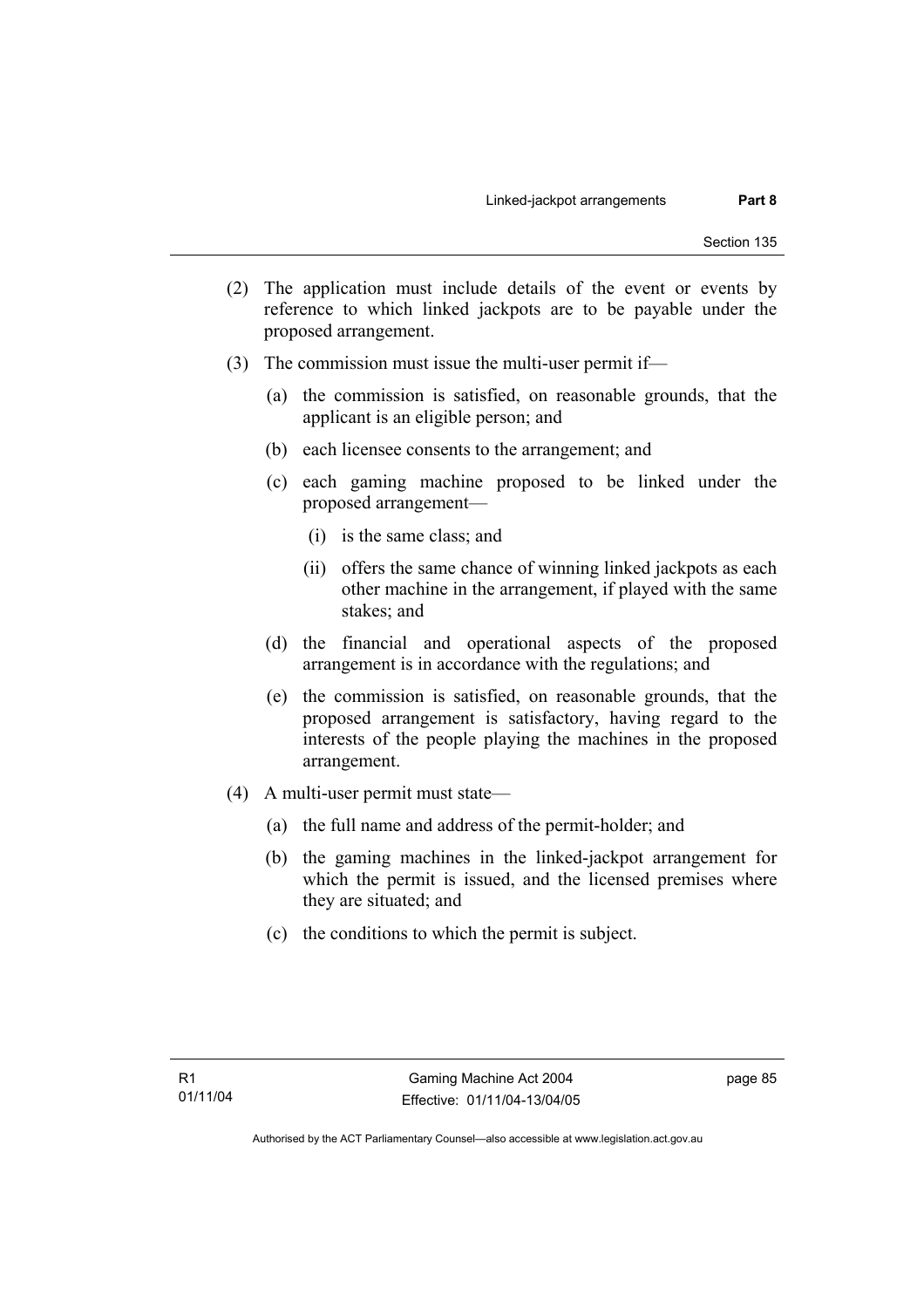#### **Part 8 Linked-jackpot arrangements**

Section 136

#### **136 Conditions on multi-user permits**

- (1) A multi-user permit is subject to the following conditions:
	- (a) each gaming machine in a linked-jackpot arrangement under the permit displays at all times a sign stating clearly—
		- (i) that the machine is part of a linked-jackpot arrangement with machines on different licensed premises; and
		- (ii) the percentage of the turnover of the machine set aside for the payment of linked jackpots;
	- (b) linked jackpots are payable under the arrangement by reference to the event or events set out in the application for the permit for the arrangement;
	- (c) the financial and operational aspects of the arrangement must not be amended without the commission's approval under section 138:
	- (d) if the permit-holder is a corporation—the permit-holder must give written notice to the commission stating any of the following changes in relation to the corporation within 1 week after the day of the change:
		- (i) a person becoming an influential person for the corporation;
		- (ii) a substantial change in the relationship of an influential person to the corporation;
		- (iii) a person ceasing to be an influential person for the corporation.
- (2) The commission may put any other reasonable condition on a multiuser permit that the commission considers appropriate, having regard to the interests of the people playing the machines in each linked-jackpot arrangement under the permit.

R1 01/11/04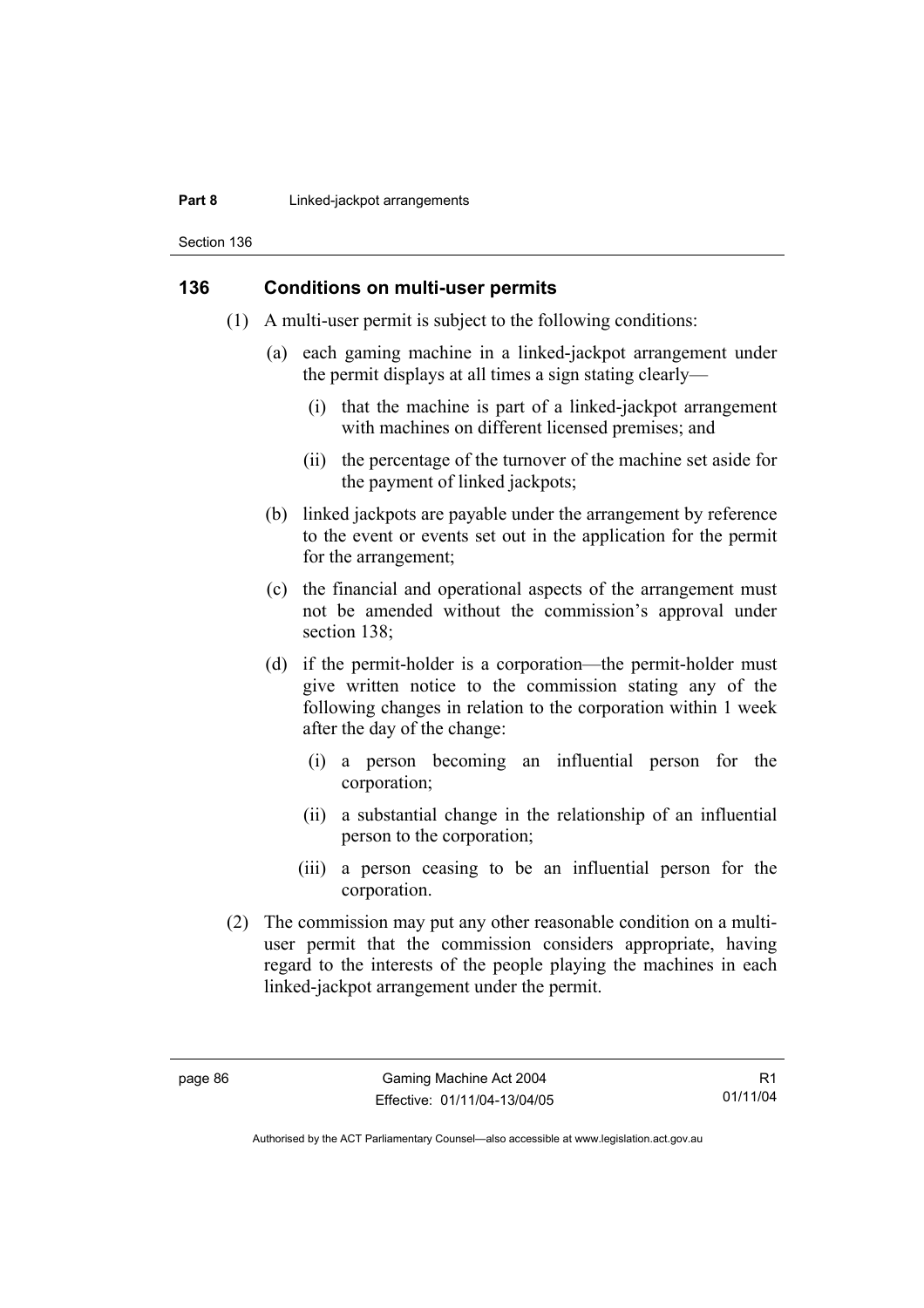#### **137 Term of multi-user permits**

A multi-user permit is for the period (of up to 3 years) stated in the permit.

#### **138 Amendment of multi-user permits in interest of users**

- (1) The commission may amend a condition of a multi-user permit on its own initiative if satisfied that it is appropriate to amend the condition, having regard to the interests of the people playing the machines in the linked-jackpot arrangement under the permit.
- (2) The amendment takes effect on the date stated in the notice of the decision on the amendment given to the permit-holder by the commission.

### **139 Amendment of multi-user permit on request**

- (1) This section applies if a multi-user permit-holder applies in writing to the commission for an amendment of the permit to—
	- (a) reduce the number of gaming machines in a linked-jackpot arrangement, or terminate a linked-jackpot arrangement; or
	- (b) increase the number of gaming machines in a linked-jackpot arrangement under the permit; or
	- (c) include a new linked-jackpot arrangement under the permit; or
	- (d) include gaming machines on other licensed premises in a linked-jackpot arrangement; or
	- (e) amend a condition on the permit.
	- *Note* A fee may be determined under s 177 for this provision.
- (2) The commission must amend the multi-user permit, or refuse to amend the permit.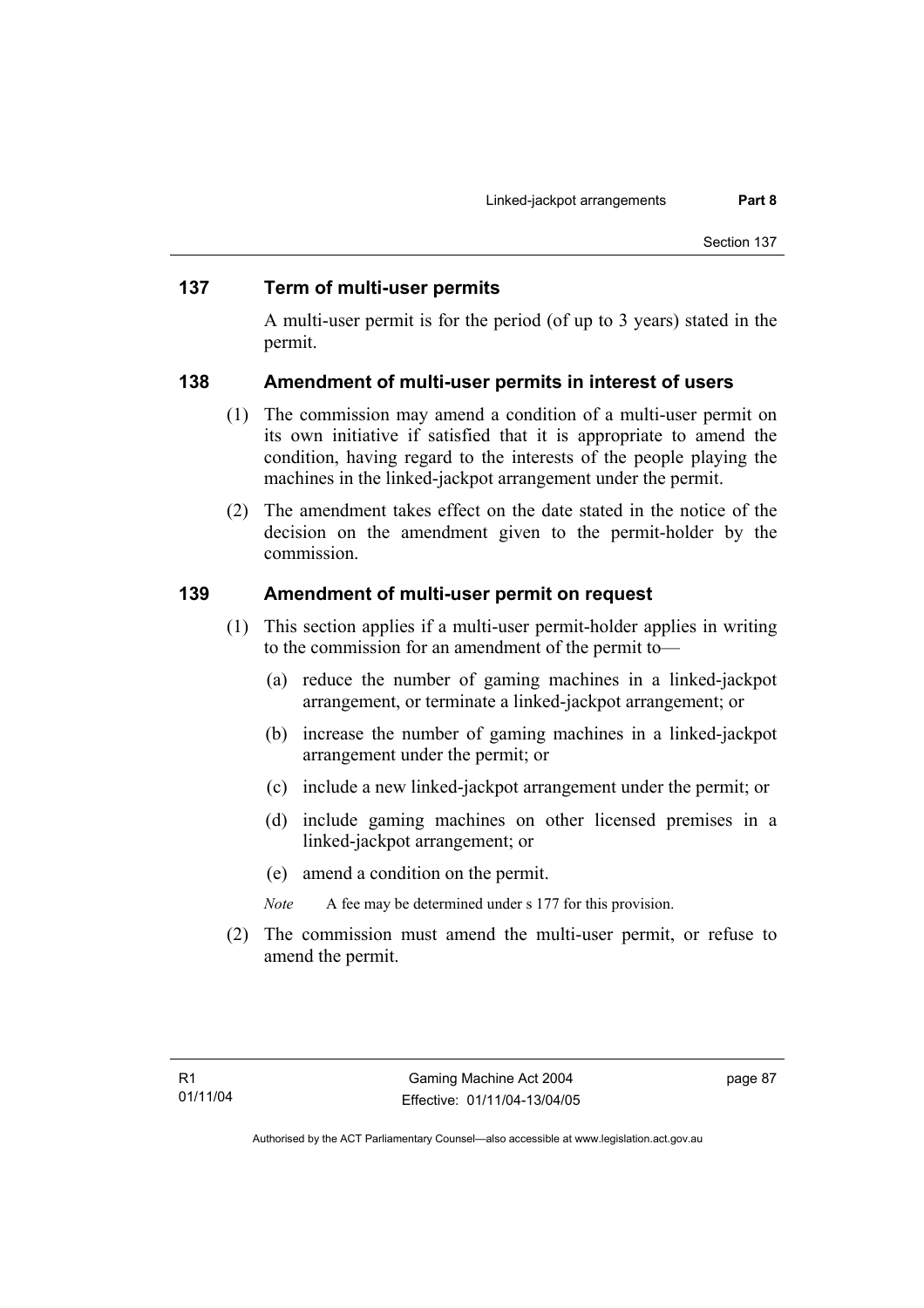#### **Part 8 Linked-jackpot arrangements**

Section 139

- (3) The commission must not amend the multi-user permit unless satisfied—
	- (a) if an additional gaming machine is proposed to be included in a linked-jackpot arrangement—that the additional machine—
		- (i) is the same class as the other machines in the arrangement; and
		- (ii) offers the same chance of winning linked jackpots as each other machine in the arrangement, if played with the same stakes; and
	- (b) if a new linked-jackpot arrangement is proposed to be included under a permit—that each gaming machine to be linked—
		- (i) is the same class; and
		- (ii) offers the same chance of winning linked jackpots as each other machine in the arrangement, if played with the same stakes; and
	- (c) if gaming machines on other licensed premises are proposed to be included in a linked-jackpot arrangement (whether or not the arrangement is an existing arrangement)—that the financial and operational aspects of the arrangement are in accordance with the regulations; and
	- (d) that the proposed amendment is satisfactory, having regard to the interests of the people playing the machines in each proposed linked-jackpot arrangement.
- (4) The amendment takes effect on the date stated in the notice of the decision on the amendment given to the permit-holder by the commission.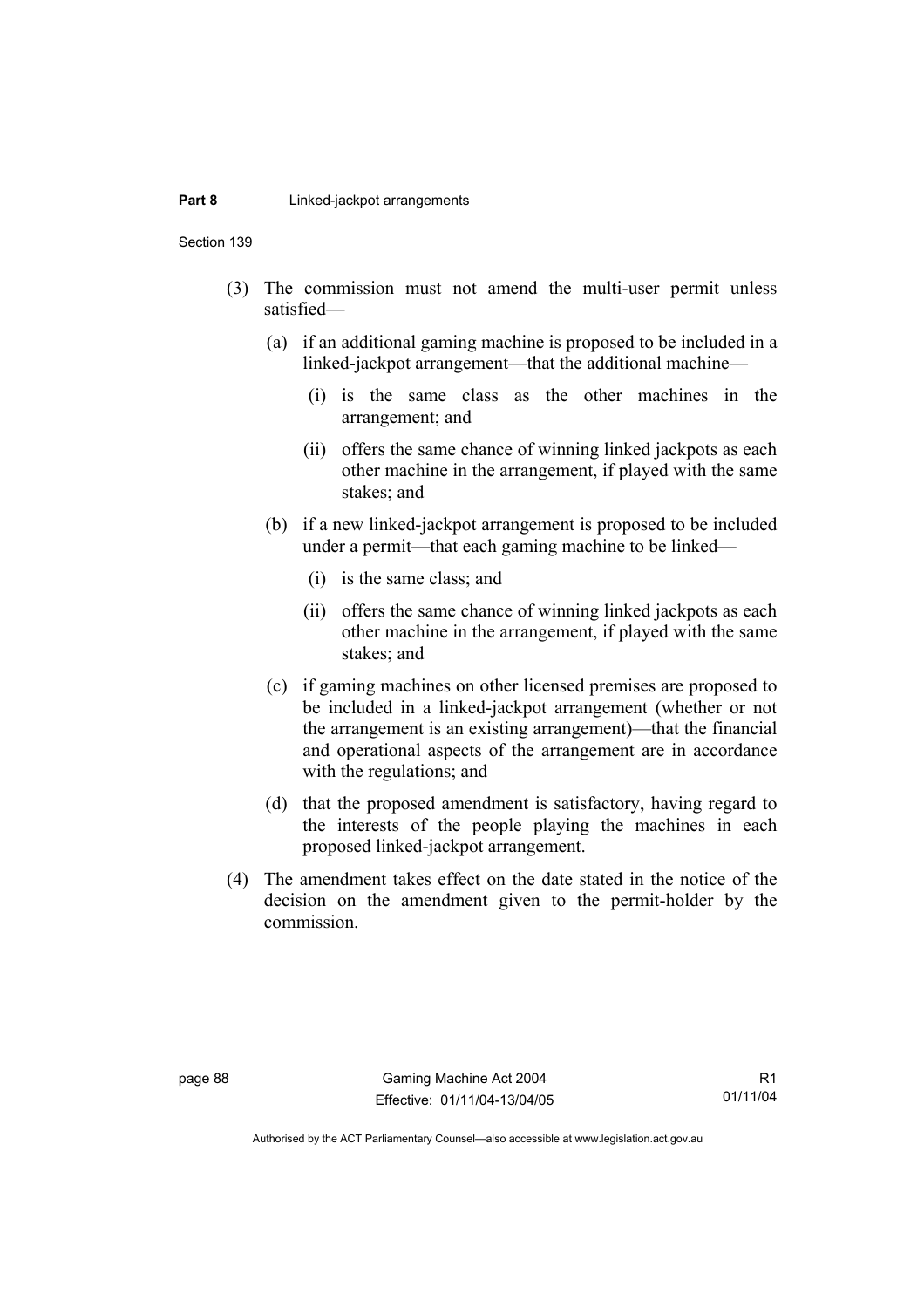#### **140 Amendment of financial and operational aspects of multiuser permits**

- (1) This section applies if a multi-user permit-holder applies in writing to the commission for an amendment of a financial or operational aspect of a linked-jackpot arrangement under a multi-user permit.
- (2) The commission must amend the multi-user permit, or refuse to amend the permit.
- (3) The commission must amend the multi-user permit in accordance with the application if—
	- (a) the financial and operational aspects of the arrangement, as proposed to be amended, are in accordance with the regulations; and
	- (b) the commission is satisfied that the proposed amendment is satisfactory, having regard to the interests of the people playing the machines in the arrangement.

### **141 Transfer of multi-user permits**

- (1) The holder of a multi-user permit and a person (the *proposed permit-holder*) to whom the permit is proposed to be transferred may apply jointly in writing to the commission for transfer of the permit.
- (2) The commission must transfer the permit to the proposed permitholder if satisfied on reasonable grounds that the proposed permitholder is an eligible person.

### **142 Surrender of multi-user permits**

 (1) This section applies to a multi-user permit-holder if the permitholder does not owe the Territory an amount under this Act.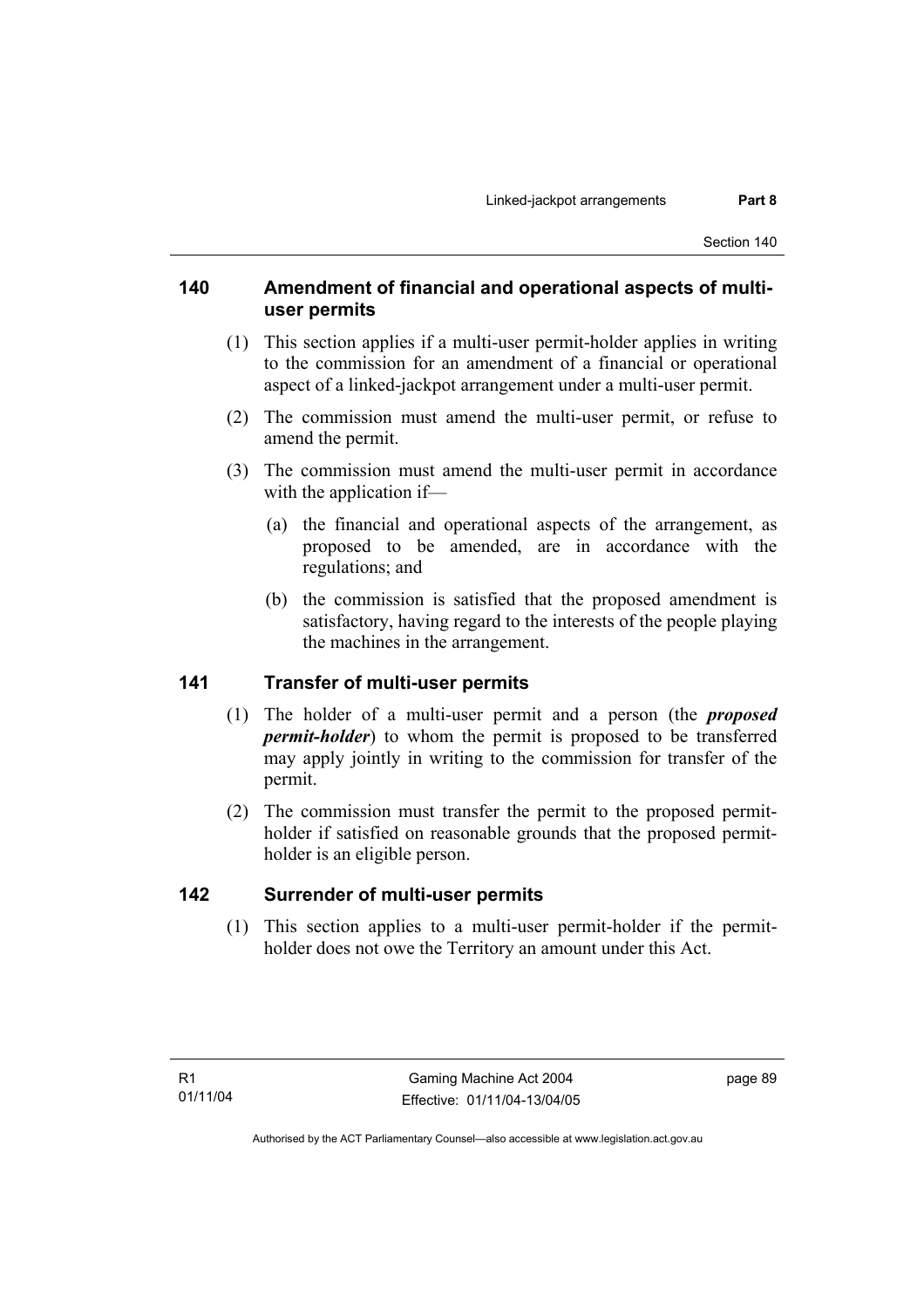#### **Part 8 Linked-jackpot arrangements**

Section 143

- (2) The multi-user permit-holder may surrender the permit by—
	- (a) giving the commission a written notice stating that the permitholder surrenders the permit; and
	- (b) returning the permit to the commission.
- (3) The surrender of the multi-user permit takes effect 4 weeks after the day the notice under subsection (2) (a) is given to the commission or, if the notice states a later date of effect, that date.

#### **143 Unclaimed jackpots**

- (1) This section applies if an amount won under a linked-jackpot arrangement authorised under section 134 for a licensee or approved under section 135 is not claimed within 1 year after the day it is won.
- (2) The amount is forfeited to the Territory.
- (3) After the amount is forfeited, the winner of the amount—
	- (a) is not entitled to recover the amount from the licensee or permit-holder; and
	- (b) is entitled to recover the amount from the Territory within 6 years after the day the person wins the amount; and
	- (c) is not entitled to recover interest on the amount from the Territory.

#### **144 Undisbursed jackpots**

 (1) This section applies if an amount available for allocation as a prize in a linked-jackpot arrangement authorised under section 134 or a multi-user permit has not been won, and cannot be won because the authorisation or permit for the arrangement has been cancelled or surrendered.

*Note* A permit may be cancelled under pt 4 (see s 62).

page 90 Gaming Machine Act 2004 Effective: 01/11/04-13/04/05

R1 01/11/04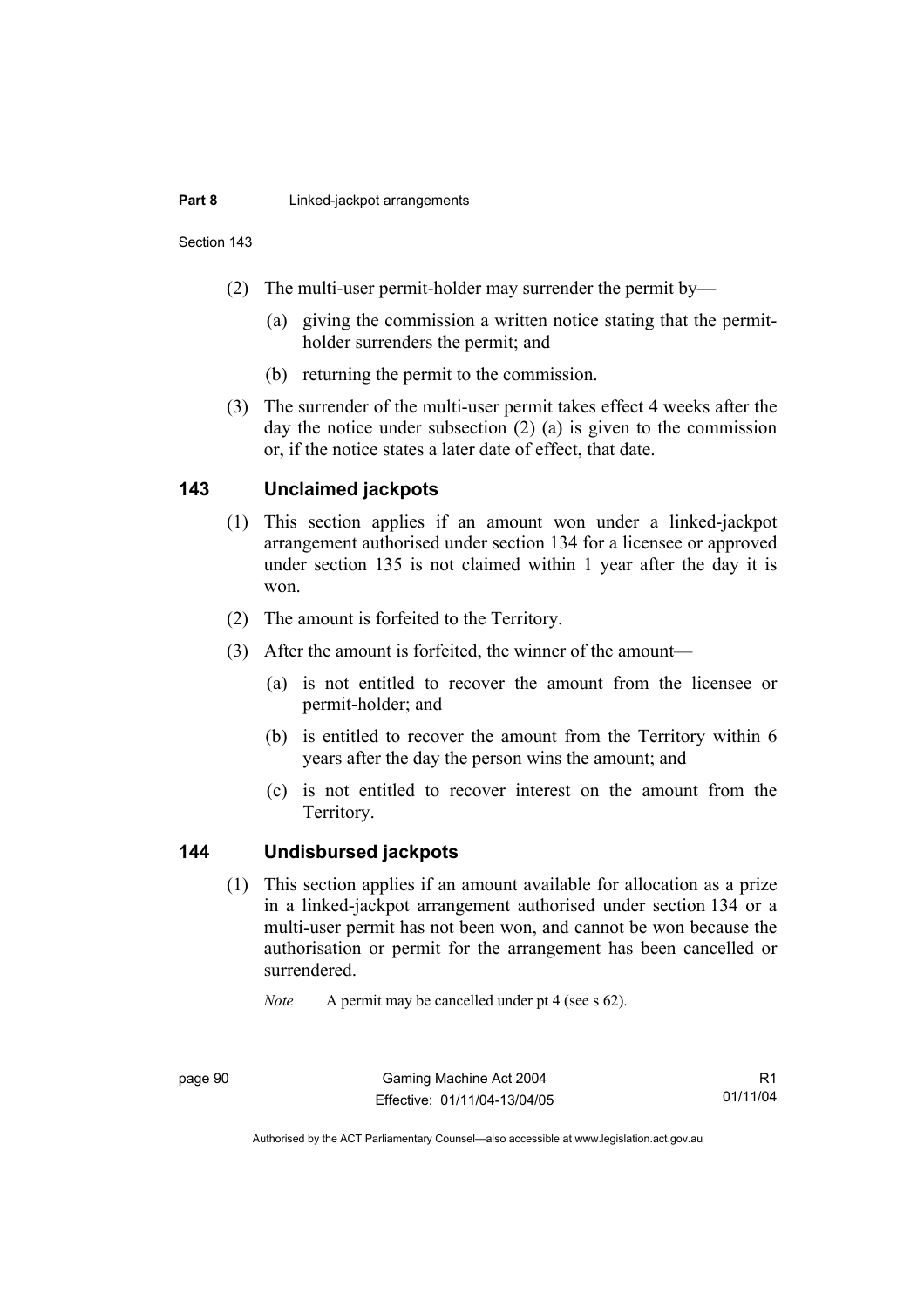- (2) The commission may approve an arrangement for the redistribution of the amount as a prize, or an addition to another jackpot, if satisfied that the arrangement is fair.
- (3) However, the amount is forfeited to the Territory if—
	- (a) the person who held the authorisation or permit has stopped operating gaming machines; or
	- (b) an approval under subsection (2) has not been given for the amount 4 weeks after the day the authorisation or permit is cancelled or surrendered.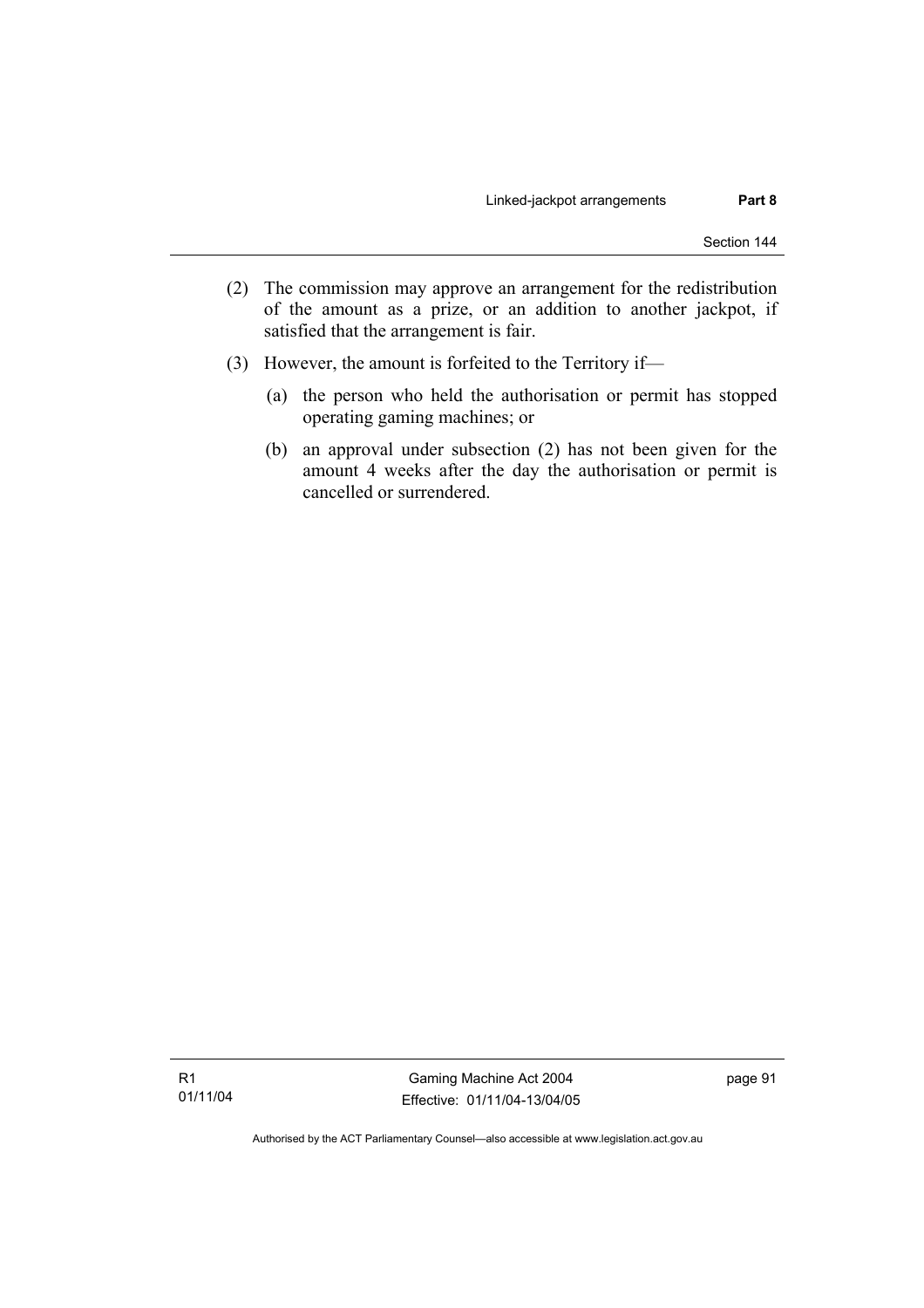#### **Part 9** Club administration

Section 145

# **Part 9 Club administration**

#### **145 Eligible objects**

- (1) An object of a club is an *eligible object* if—
	- (a) it furthers or promotes—
		- (i) recreation; or
		- (ii) social, religious, political, literary, scientific, artistic, sporting or athletic purposes; or
		- (iii) cultural or educational purposes; or
	- (b) it is approved, in writing, by the commission; or
	- (c) it is substantially the same as an object mentioned in paragraph (a) or (b).
- (2) An approval under subsection (1) (b) is a disallowable instrument.
	- *Note* A disallowable instrument must be notified, and presented to the Legislative Assembly, under the Legislation Act.

#### **146 Eligible clubs**

A club is an *eligible club* if—

- (a) the club is incorporated in the ACT; and
- (b) the club's statement of objects—
	- (i) includes eligible objects; and
	- (ii) indicates that the eligible objects together make up the main part of its objects; and
- (c) the club is conducted mainly to achieve eligible objects; and

R1 01/11/04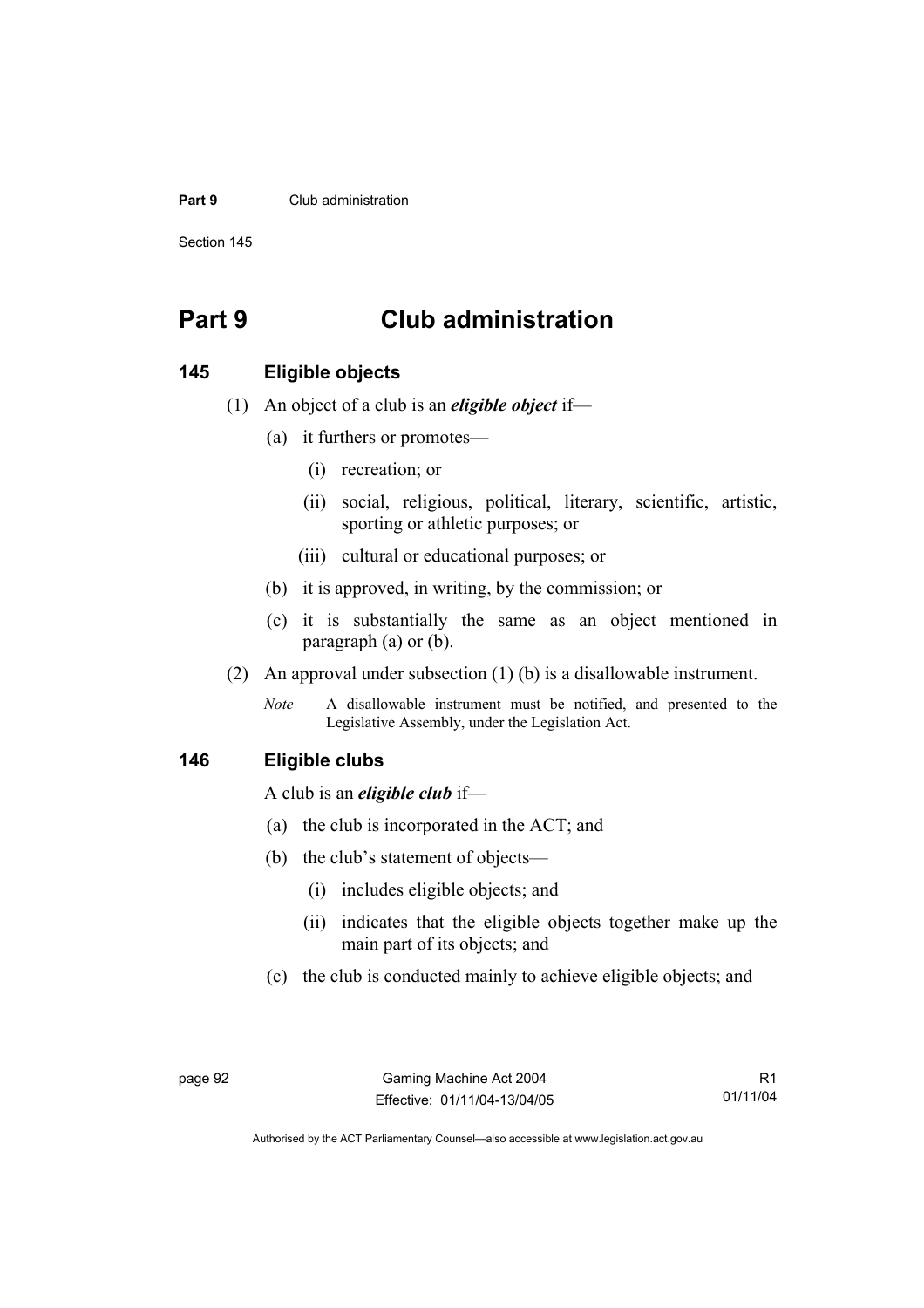- (d) the rules of the club—
	- (i) are in accordance with the regulations; and
	- (ii) are consistent with the licence conditions under part 9; and
	- (iii) do not prohibit the playing of games of chance for money on the club premises; and
- (e) the club has at least 300 voting members; and
- (f) the number of life members of the club is not more than 5% of the number of voting members of the club; and
- (g) the premises occupied by the club, and the facilities and property of the club, are kept and maintained for the benefit of members generally.

#### **147 Associated organisations**

- (1) The commission may, in writing, declare that an entity is an associated organisation for a club.
- (2) However, the commission may make a declaration for an entity only if satisfied that—
	- (a) it is associated with the club; and
	- (b) it is not carried on for profit or gain to its members or anyone else; and
	- (c) it is incorporated; and
	- (d) its statement of objects—
		- (i) includes eligible objects; and
		- (ii) indicates that the eligible objects together make up the main part of its objects; and
	- (e) it is conducted mainly to achieve eligible objects; and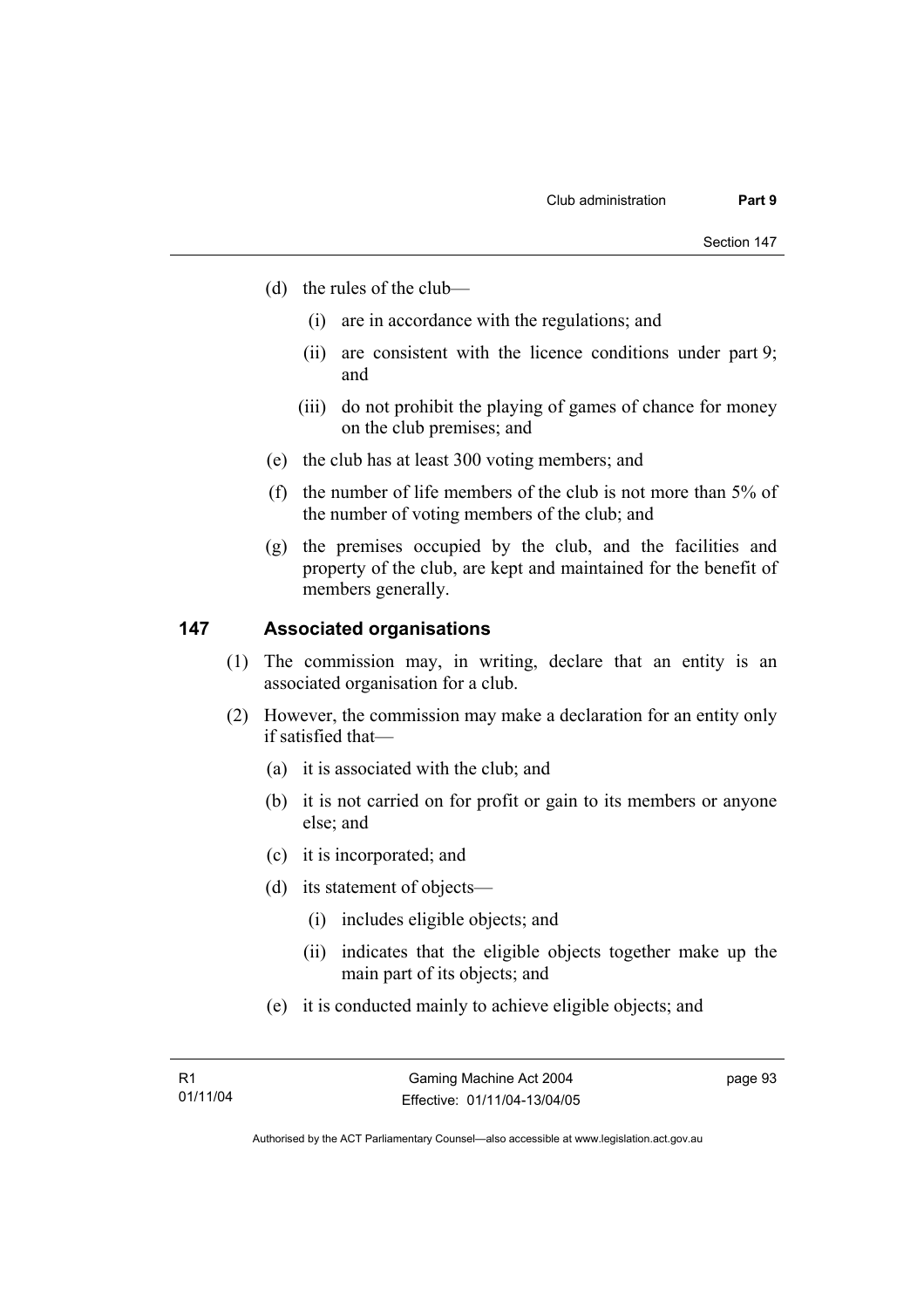#### **Part 9** Club administration

Section 148

- (f) approval of the entity as an associated organisation would not cause the club to stop being conducted mainly to achieve eligible objects.
- (3) In this section—
	- (a) a reference to the *statement of objects* of an entity incorporated under the Corporations Act is a reference to its memorandum; and
	- (b) a reference to an *eligible object* of an entity that is not a club is a reference to an object that would be an eligible object if the entity were a club.

#### **148 Keeping records relating to club elections**

- (1) This section applies if a club has an election of members to the club's management committee or board, or another position in the club.
- (2) The club commits an offence if the club does not, for the relevant period, keep records in relation to the election.

Maximum penalty: 20 penalty units.

(3) In this section:

*club* means a club in relation to whose premises a licence is in force.

*election* of someone to a position includes re-election of the person.

*relevant period* means 2 years after the day of the election.

#### **149 Power to require information about status of eligible clubs**

- (1) This section applies if the commission believes, on reasonable grounds, that a club—
	- (a) is no longer an eligible club; or
	- (b) may no longer be an eligible club.

R1 01/11/04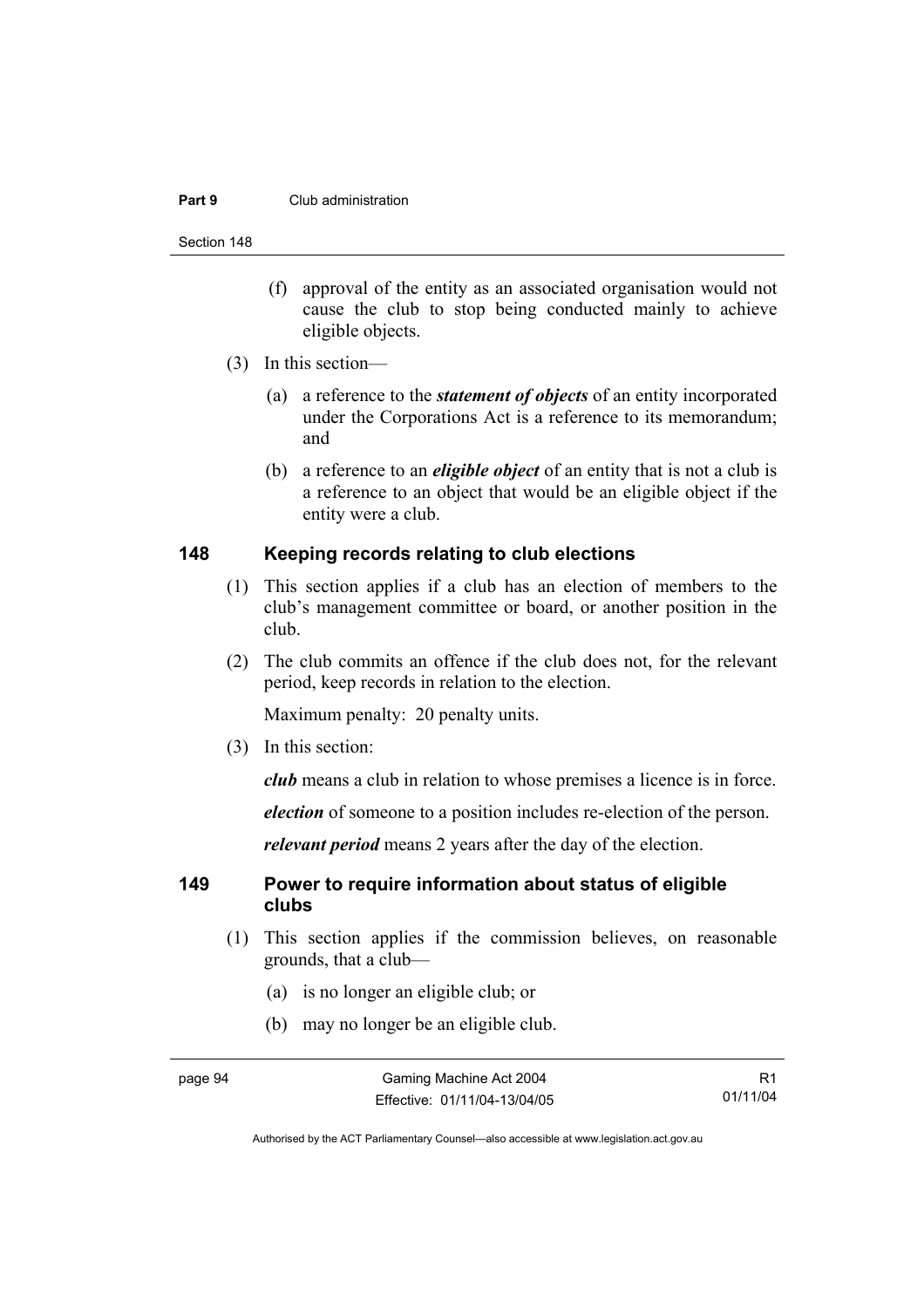- (2) The commission may, in writing, require the club to give the commission, within a stated period, information or documents relating to the club or an associated organisation for the club.
- (3) A club must comply with a requirement under subsection (2).
- (4) In this section:

*club* means a club in relation to whose premises a licence is in force.

#### **150 Disclosure of gifts by executive officer**

A person commits an offence if—

- (a) the person is an executive officer of a club; and
- (b) the person receives a gift while exercising a function as executive officer; and
- (c) the person does not tell the management committee or the board about the gift.

Maximum penalty: 20 penalty units.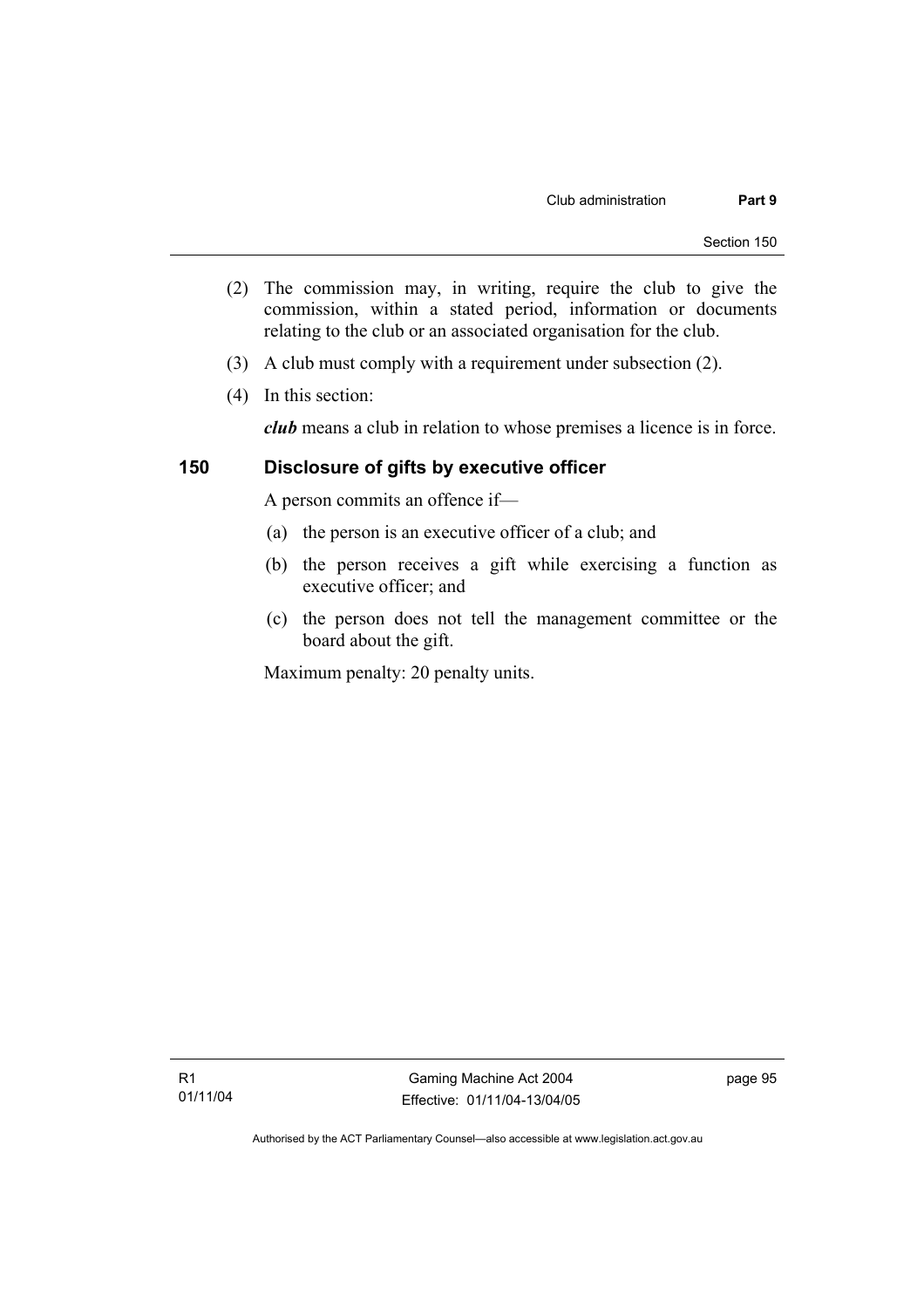#### Part 10 **Gaming areas**

Section 151

# **Part 10 Gaming areas**

#### **151 Warning notices**

- (1) The commission may, in writing, determine—
	- (a) the form and minimum dimensions of a notice (a *warning notice*); and
	- (b) the text of a warning notice.

#### **Examples of what may be included in warning notice**

- 1 risks associated with gambling
- 2 counselling or other support services available for addictive or excessive gambling
- 3 the provisions of this part about children
- *Note* An example is part of the Act, is not exhaustive and may extend, but does not limit, the meaning of the provision in which it appears (see Legislation Act, s 126 and s 132).
- (2) If the commission makes a determination under subsection (1), a licensee must ensure that a warning notice complying with the determination is displayed in a prominent position—
	- (a) on each gaming machine installed on the licensed premises; and
	- (b) at or near each entrance to each gaming area within the licensed premises.
- (3) A licensee commits an offence if the licensee contravenes a requirement of subsection (2).

Maximum penalty: 5 penalty units.

(4) An offence against subsection (3) is a strict liability offence.

R1 01/11/04

Authorised by the ACT Parliamentary Counsel—also accessible at www.legislation.act.gov.au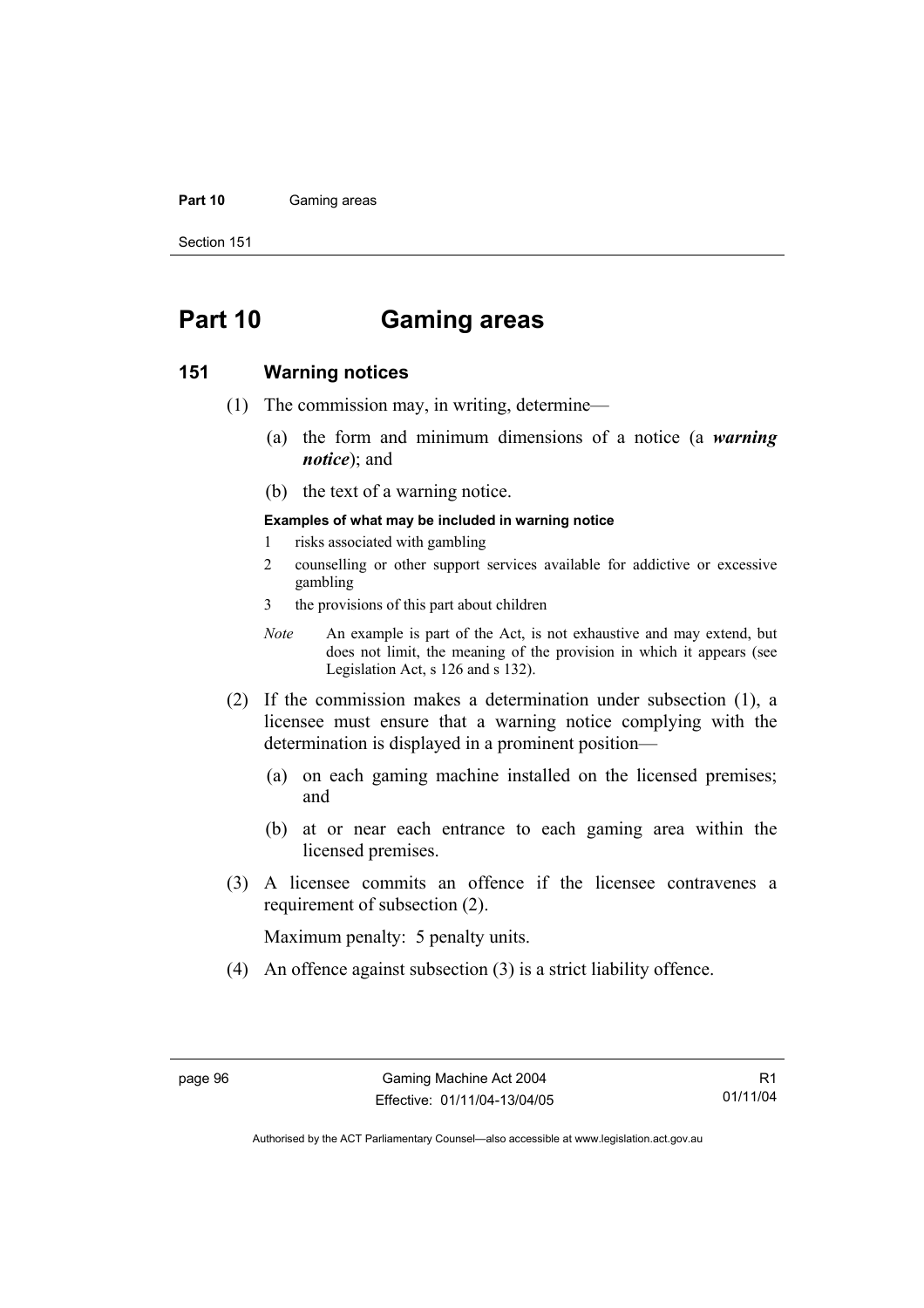- (5) A determination under subsection (1) is a disallowable instrument.
	- *Note* A disallowable instrument must be notified, and presented to the Legislative Assembly, under the Legislation Act.
- (6) Unless the determination is disallowed by the Legislative Assembly, the determination commences—
	- (a) 2 weeks after the last day when it could have been disallowed; or
	- (b) if the determination provides for a later commencement—on that later commencement.

### **152 External signs**

 (1) A licensee commits an offence if the licensee displays, or causes to be displayed, an external sign advertising gaming machines or promoting a gambling activity on the licensed premises.

Maximum penalty: 50 penalty units.

- (2) An offence against subsection (1) is a strict liability offence.
- (3) In this section:

*external sign*, for licensed premises, means a sign that can be seen from outside the licensed premises, but does not include an advertisement on television (other than closed-circuit television) or on the internet.

#### **Example**

a written, electronic or physical display, picture or symbol

*Note* An example is part of the Act, is not exhaustive and may extend, but does not limit, the meaning of the provision in which it appears (see Legislation Act, s 126 and s 132).

*gambling activity* means an activity that requires approval under a gaming law.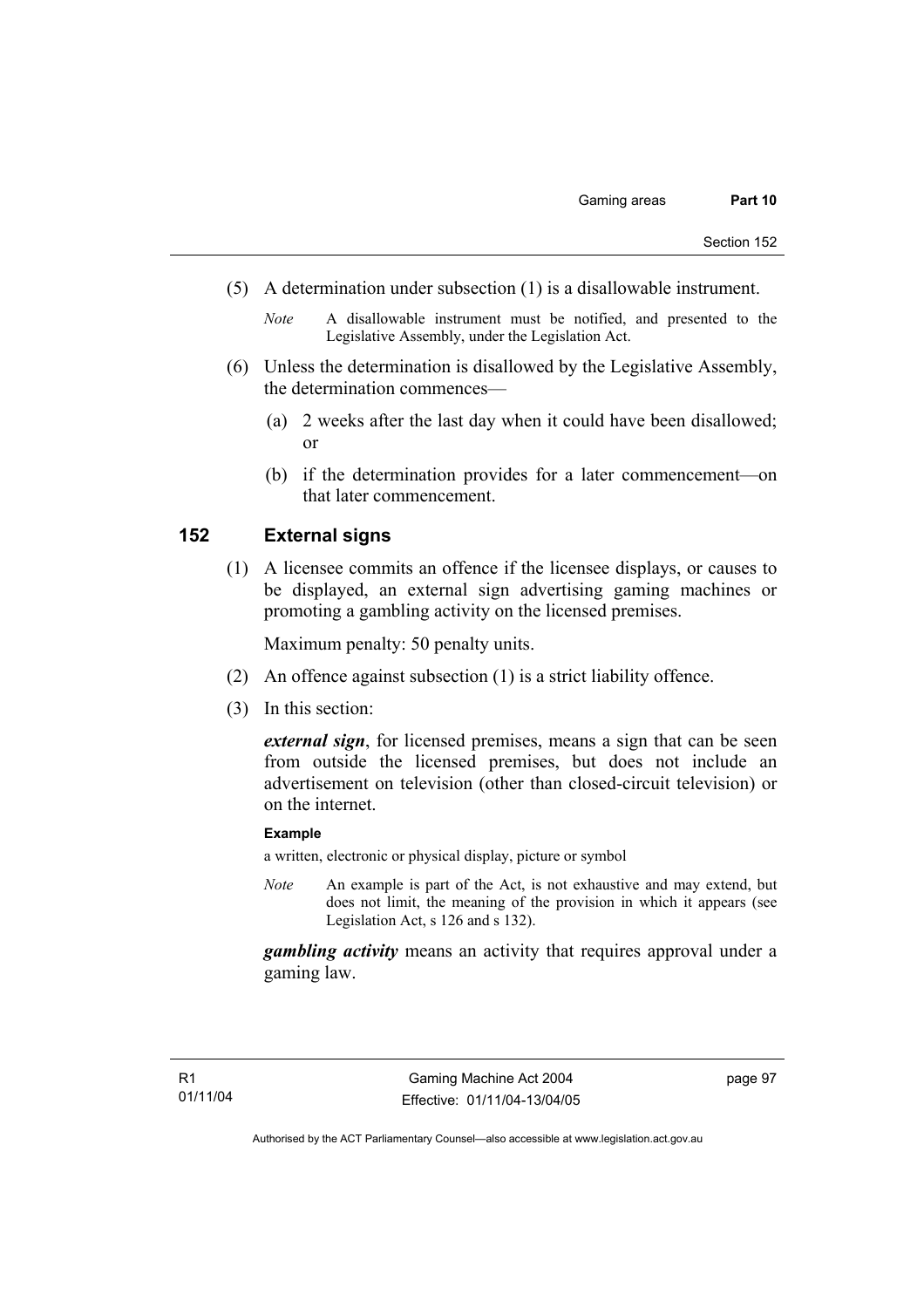#### Part 10 **Gaming areas**

Section 153

#### **153 Cash facilities**

 (1) A licensee commits an offence if the licensee provides, or allows the provision of, a cash facility in a gaming area within the licensed premises.

Maximum penalty: 50 penalty units, imprisonment for 6 months or both.

 (2) If the commission is satisfied that there is not adequate physical separation between a gaming area of licensed premises and a cash facility on the premises, the commission may give the licensee a written direction to separate the parts of the premises.

#### **Example**

by installing barriers

- *Note* An example is part of the Act, is not exhaustive and may extend, but does not limit, the meaning of the provision in which it appears (see Legislation Act, s 126 and s 132).
- (3) A licensee must comply with a direction under subsection (2).
- (4) In this section:

#### *cash facility*—

- (a) means—
	- (i) an automatic teller machine; or
	- (ii) an EFTPOS facility; or
	- (iii) any other facility for gaining access to cash or credit; but
- (b) does not include a facility where cash is exchanged for other denominations of cash, tokens, tickets or cards for the purpose of playing machines.

### **154 Lending or extending credit**

- (1) A person commits an offence if—
	- (a) the person is a licensee or licensee's employee; and

| nade |  |
|------|--|
|      |  |

R1 01/11/04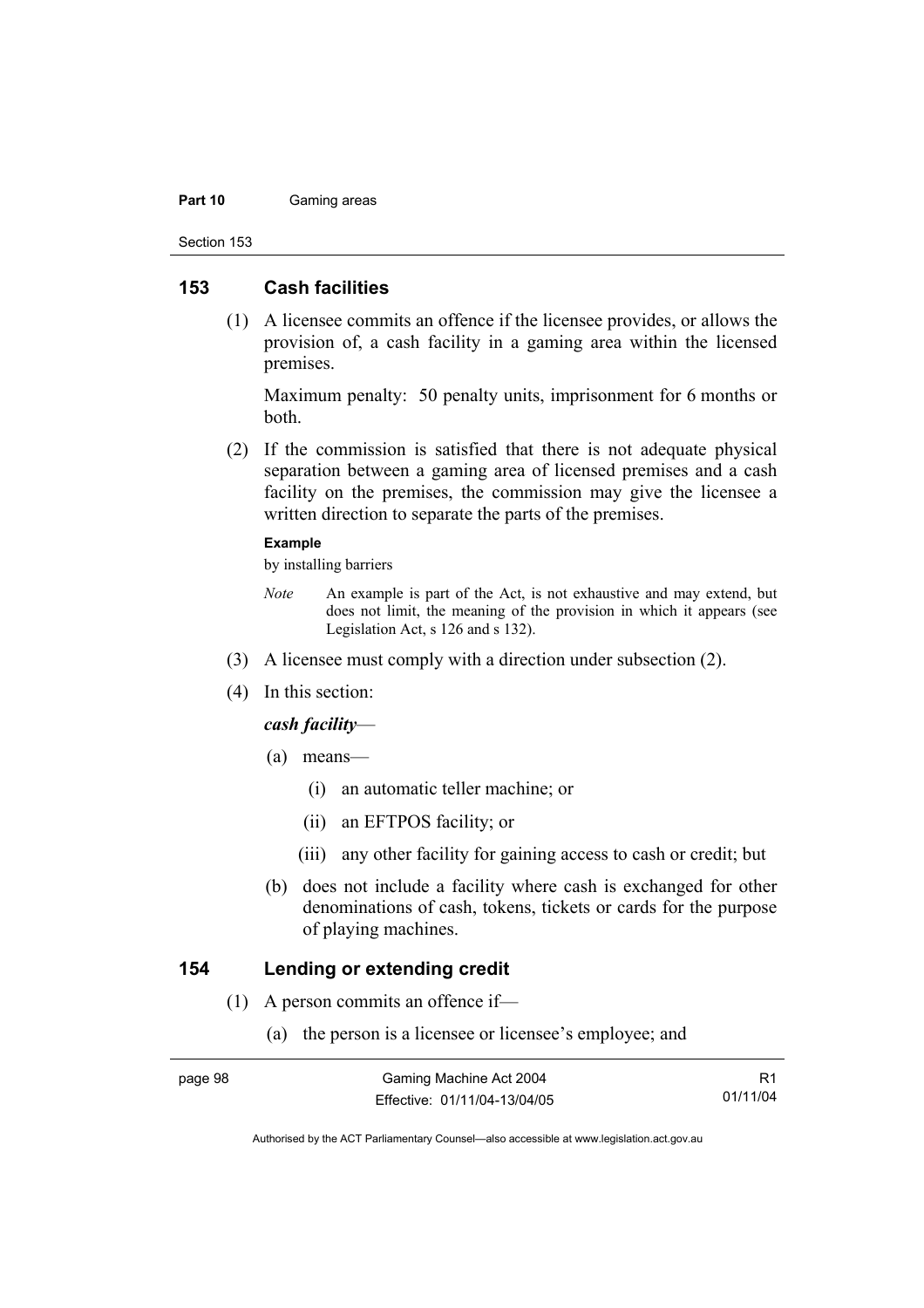- (b) the person—
	- (i) lends or offers to lend money to a person who is in, or appears to be about to enter, the licensed premises or part of them; or
	- (ii) extends or offers to extend credit to a person to allow the person to play a gaming machine on the licensed premises.

Maximum penalty: 50 penalty units, imprisonment for 6 months or both.

(2) In this section:

*credit* includes accepting postdated cheques, blank cheques and credit and debit cards.

### **155 Children must not enter gaming area**

 (1) A licensee commits an offence if the licensee allows a child to enter or remain in a gaming area.

Maximum penalty: 50 penalty units.

 (2) An employee of a licensee commits an offence if the employee allows a child to enter or remain in a gaming area.

Maximum penalty: 50 penalty units.

(3) An offence against this section is a strict liability offence.

### **156 Children must not play gaming machines**

 (1) A licensee commits an offence if the licensee allows a child to play a gaming machine.

Maximum penalty: 50 penalty units.

(2) An offence against this section is a strict liability offence.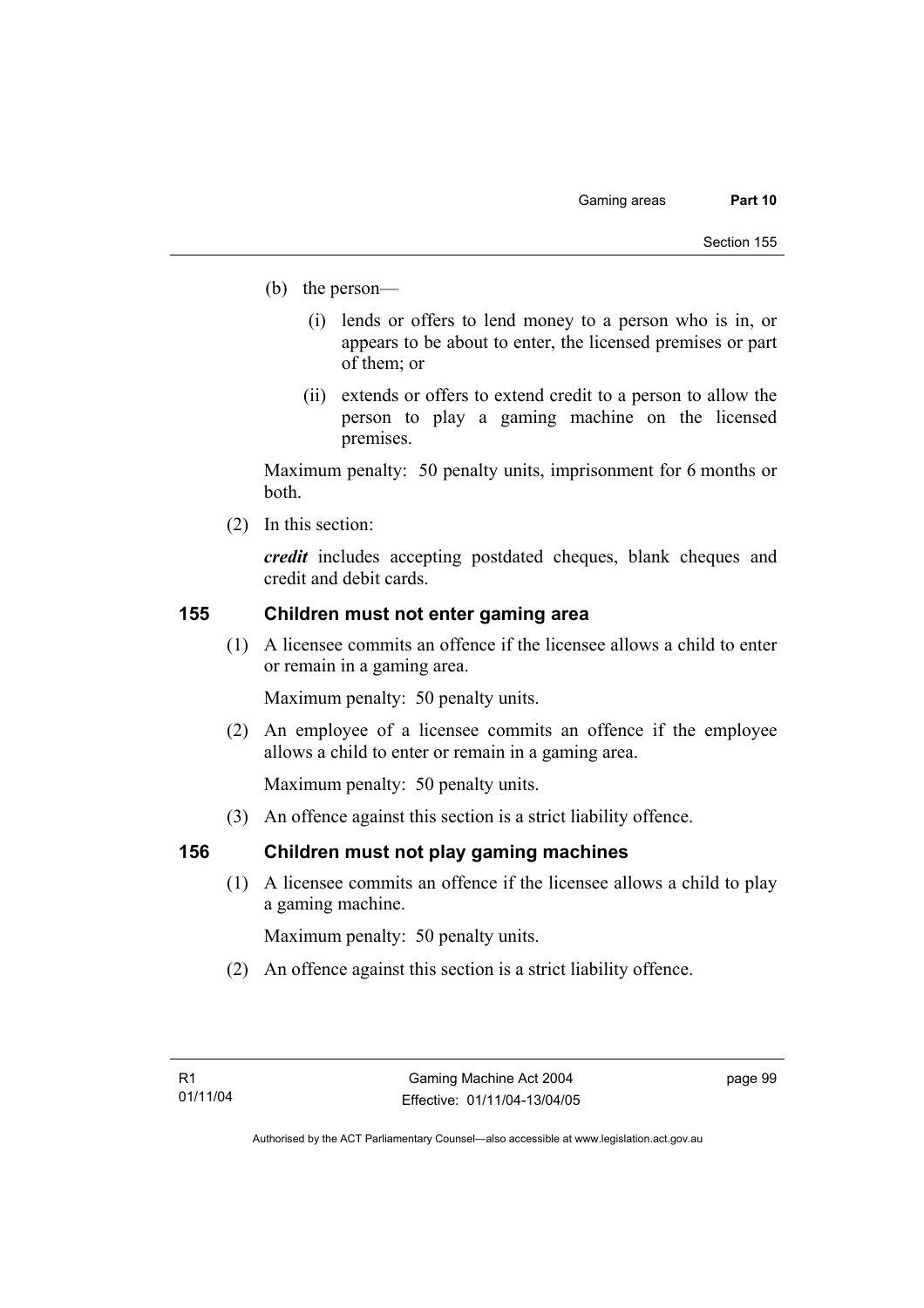#### Part 10 **Gaming areas**

Section 157

### **157 Using false identification**

- (1) A person commits an offence if the person uses someone else's identification or a form of identification that is forged—
	- (a) to obtain entry to or remain in a gaming area on licensed premises; or
	- (b) to play a gaming machine.

Maximum penalty: 10 penalty units.

(2) An offence against this section is a strict liability offence.

page 100 Gaming Machine Act 2004 Effective: 01/11/04-13/04/05

R1 01/11/04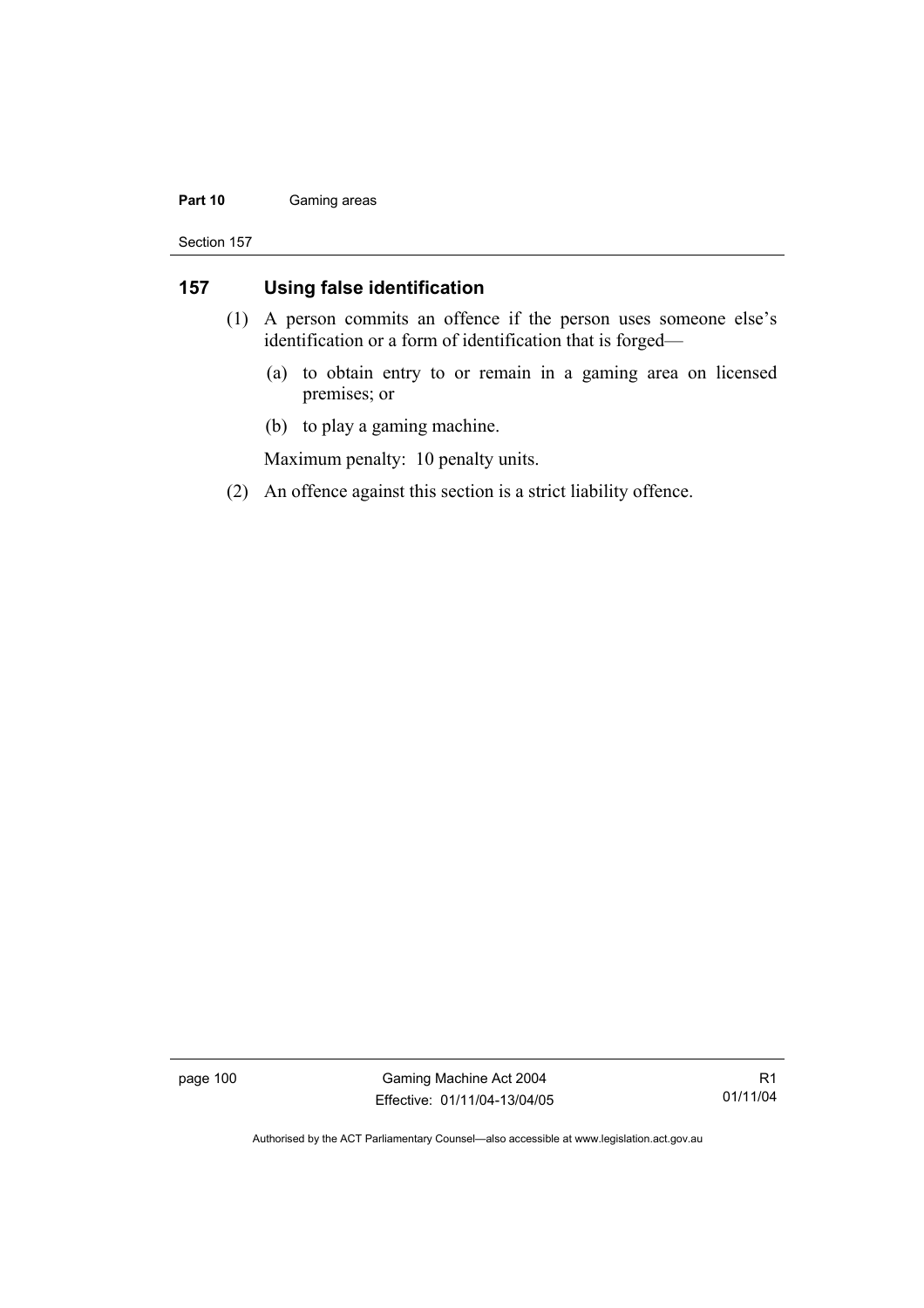# Part 11 Finance

## **Division 11.1 General**

### **158 Audit of records**

- (1) A licensee must, as soon as practicable (but no later than 6 months) after the end of each financial year ensure that—
	- (a) the accounts relating to the operation of gaming machines on the licensed premises during the year are audited by a qualified accountant; and
	- (b) an income and expenditure statement is prepared for the year relating to—
		- (i) the operation of gaming machines on the licensed premises; and
		- (ii) if the licensee is a club—the club's financial operations.
- (2) A licensee must, as soon as practicable (but no later than 1 month) after the preparation of an income and expenditure statement under subsection (1), give the commission a copy of the statement certified as correct by the person who prepared it, together with a report stating, as at the end of the period to which the statement relates—
	- (a) the class, number and kind of gaming machines installed on the licensed premises; and
	- (b) if the licensee is a club—the number of club members; and
	- (c) any other details the commission requires in writing.

### **159 Gaming machine tax**

 (1) Gaming machine tax is payable on the gross revenue in relation to the operation of gaming machines each month, whether or not the operation is lawful.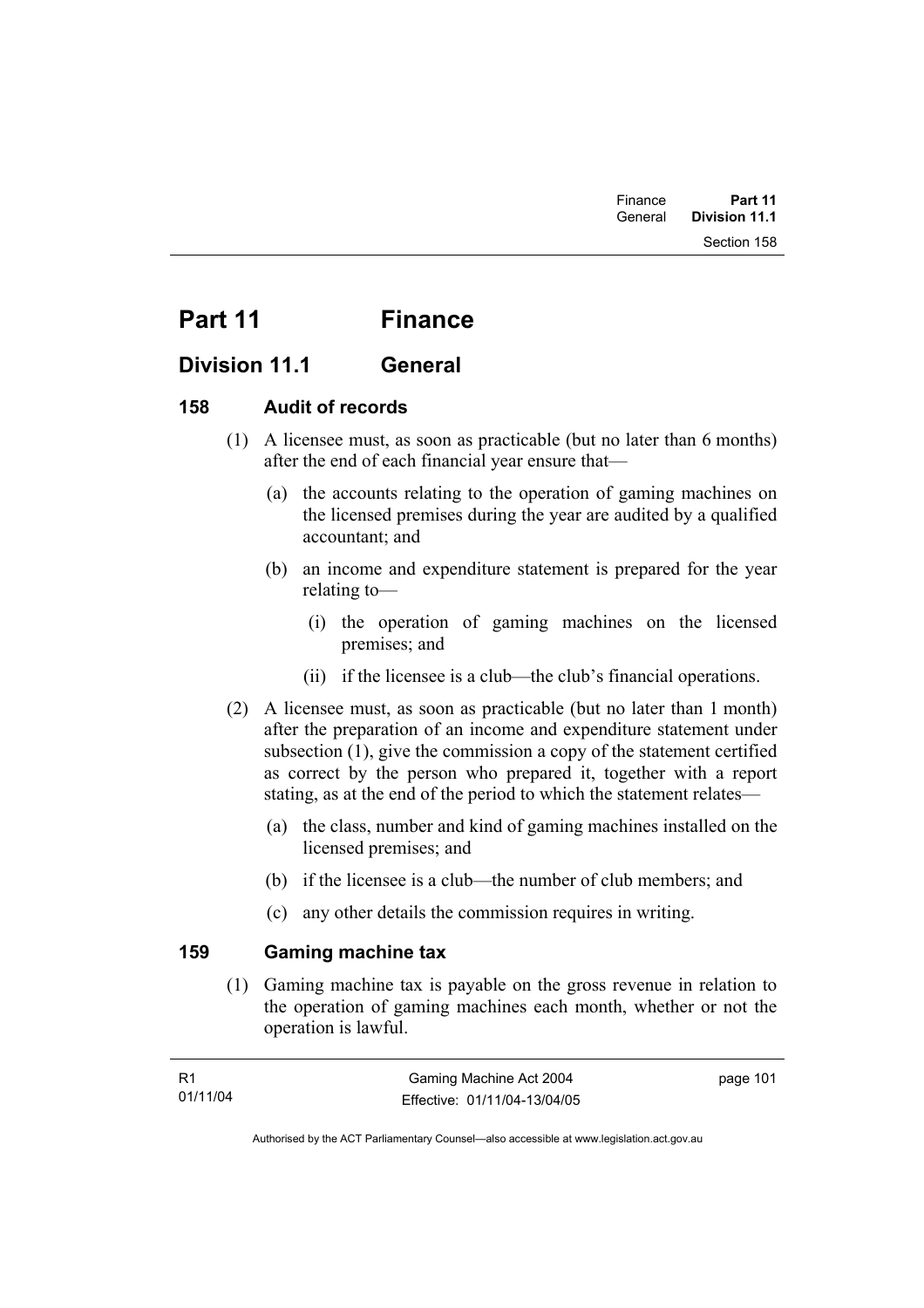- (2) The rate at which gaming machine tax is payable is the prescribed percentage.
- (3) In this section:

*prescribed percentage*, in relation to a licensee, means—

- (a) if the licensee is a club whose gross revenue for the relevant month does not exceed \$8 000—nil; or
- (b) if the licensee is a club whose gross revenue for the relevant month exceeds \$8 000—
	- (i) in relation to the part of the gross revenue that does not exceed \$8 000—1%; and
	- (ii) in relation to the part of the gross revenue that exceeds \$8 000 but does not exceed \$25 000—23.5%; and
	- (iii) in relation to the part of the gross revenue that exceeds \$25 000 but does not exceed \$50 000—24.5%; and
	- (iv) in relation to the part of the gross revenue that exceeds \$50 000 - 27.0%; or
- (c) if the licensee is not a club—25.9%.

### **160 Tax adjustment in relation to GST for clubs**

- (1) This section applies if a licensee that is a club paid to the Commonwealth, during a month, an amount in relation to the licensee's liability for a global GST amount (the *GST paid*).
- (2) If the GST paid is less than the club's gross GMT for the month, the amount of gaming machine tax for which the licensee is liable is reduced by the GST paid.
- (3) If the GST paid is equal to or more than the club's gross GMT for the month, the licensee is not liable for gaming machine tax for the month.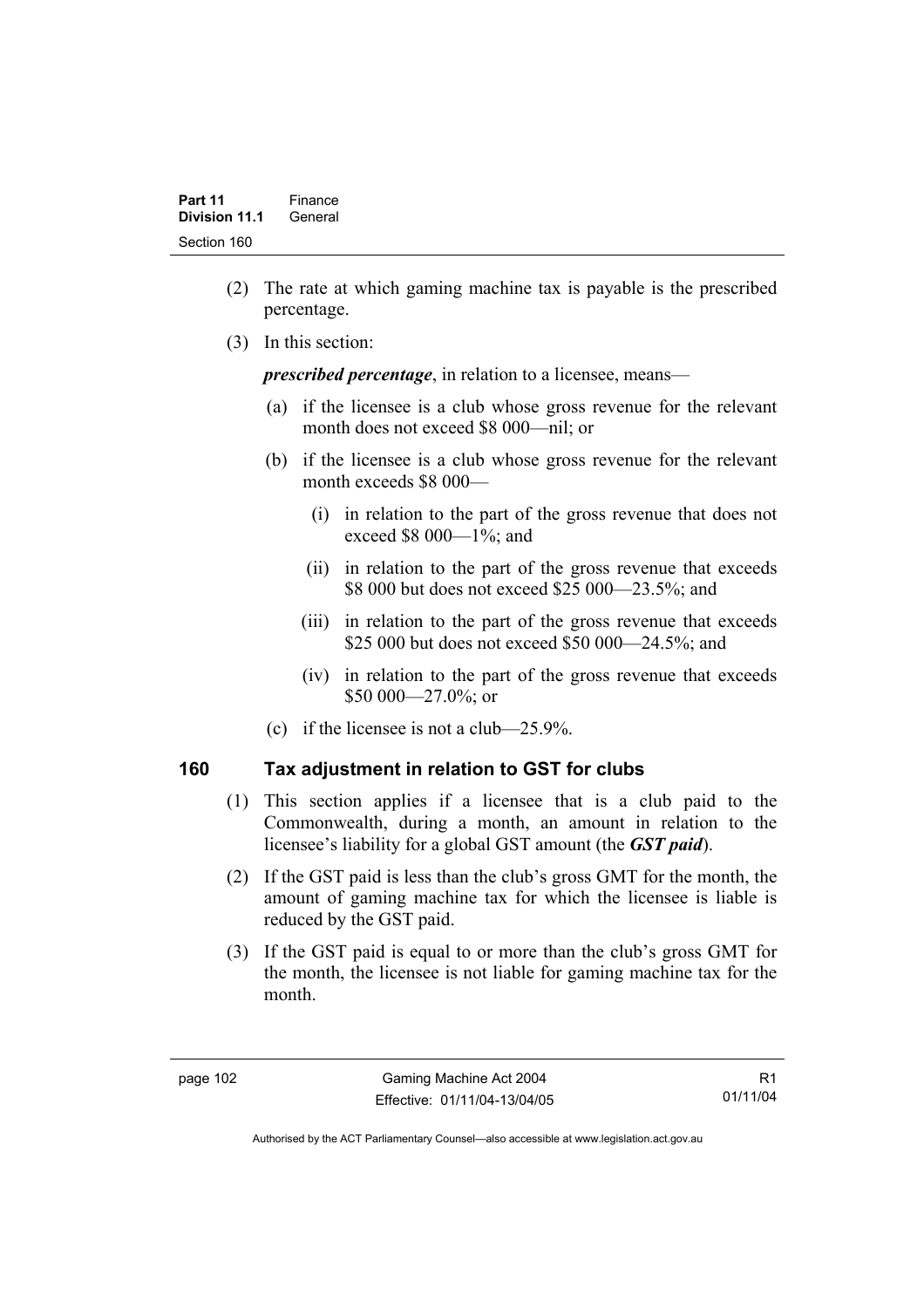(4) In this section:

*global GST amount*—see the GST provision.

*gross GMT*, for a club, is the amount of gaming machine tax for which the club would, apart from this section, be liable.

*GST provision* means the *A New Tax System (Goods and Services Tax) Act 1999* (Cwlth), section 126-10 (which deals with tax on gambling revenue).

### **161 Payment of gaming machine tax**

- (1) Gaming machine tax in relation to the operation of a gaming machine must be paid by—
	- (a) in relation to a machine operated lawfully—the licensee; or
	- (b) in relation to a machine operated unlawfully—
		- (i) the person receiving the gross revenue; or
		- (ii) the occupier of the premises where the machine is operated.
- (2) If subsection (1) (b) applies, the person receiving the gross revenue from the operation of the relevant gaming machine and the occupier of the premises where the machine is operated are jointly and severally liable to pay tax under subsection (1).
- (3) Gaming machine tax in relation to the operation of a gaming machine during a month is payable on the 7th day after the end of the month.

### **162 Gaming machine tax returns**

 (1) Within 1 week after the end of a month, a licensee must give the commission a return relating to the gross revenue in relation to the operation of gaming machines during that month under the licence.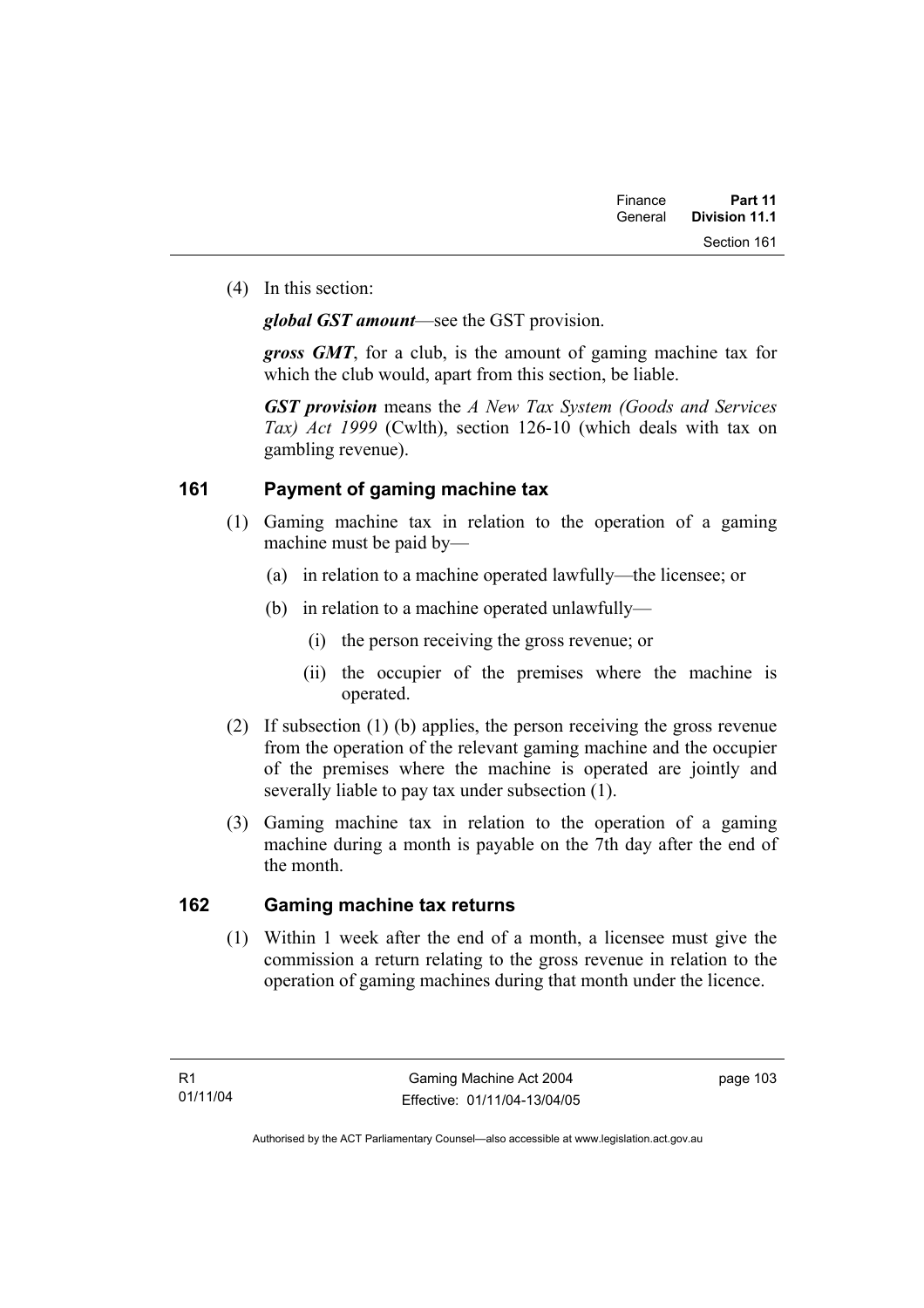- (2) A return must be in writing.
	- *Note* If a form is approved under the Control Act, s 53D for a return, the form must be used.
- (3) To remove any doubt, the return may be given by emailing it to the commission.

### **163 Payment of gaming machine tax following transfer**

- (1) If a licence is transferred, the person (the *transferor*) from whom the licence is transferred must pay the commission the prescribed amount within 1 week after the date of transfer.
- (2) In this section:

*licensed period* means the period beginning on the 1st day of the month when the transfer happens and ending on the date of transfer.

*prescribed amount* means the amount of gaming machine tax that would be payable in relation to the licensed period if the transferor did not transfer the licence.

page 104 Gaming Machine Act 2004 Effective: 01/11/04-13/04/05

R1 01/11/04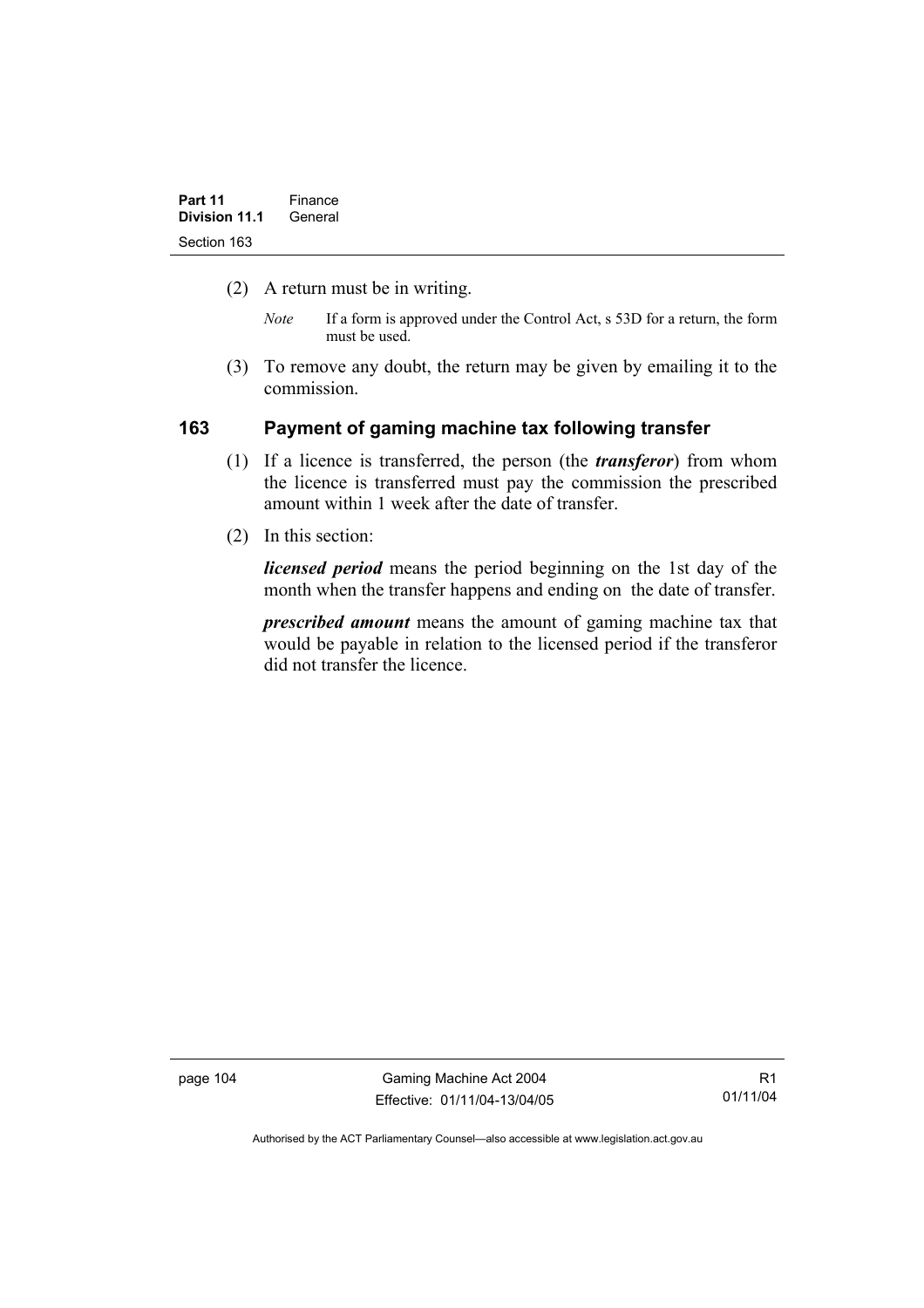# **Part 12 Community contributions**

#### **164 Approval of community contributions**

- (1) The commission may approve contributions made by a licensee to a stated entity for a stated purpose as community contributions if satisfied the contributions will have the effect of—
	- (a) contributing to or supporting the development of the community; or
	- (b) raising the standard of living of the community or part of the community.

#### **Examples of areas of contributions**

- 1 charitable and social welfare
- 2 sport and recreation
- 3 non-profit activities
- 4 community infrastructure
- *Note* An example is part of the Act, is not exhaustive and may extend, but does not limit, the meaning of the provision in which it appears (see Legislation Act, s 126 and s 132).
- (2) The regulations may make provision in relation to contributions, including—
	- (a) guidelines for approving contributions as community contributions; and
	- (b) how contributions may be claimed.

#### **Example**

A capital payment may be claimed proportionately over a number of years.

(3) In this section:

*community* includes a community outside the ACT.

*contribution*, by a licensee—

page 105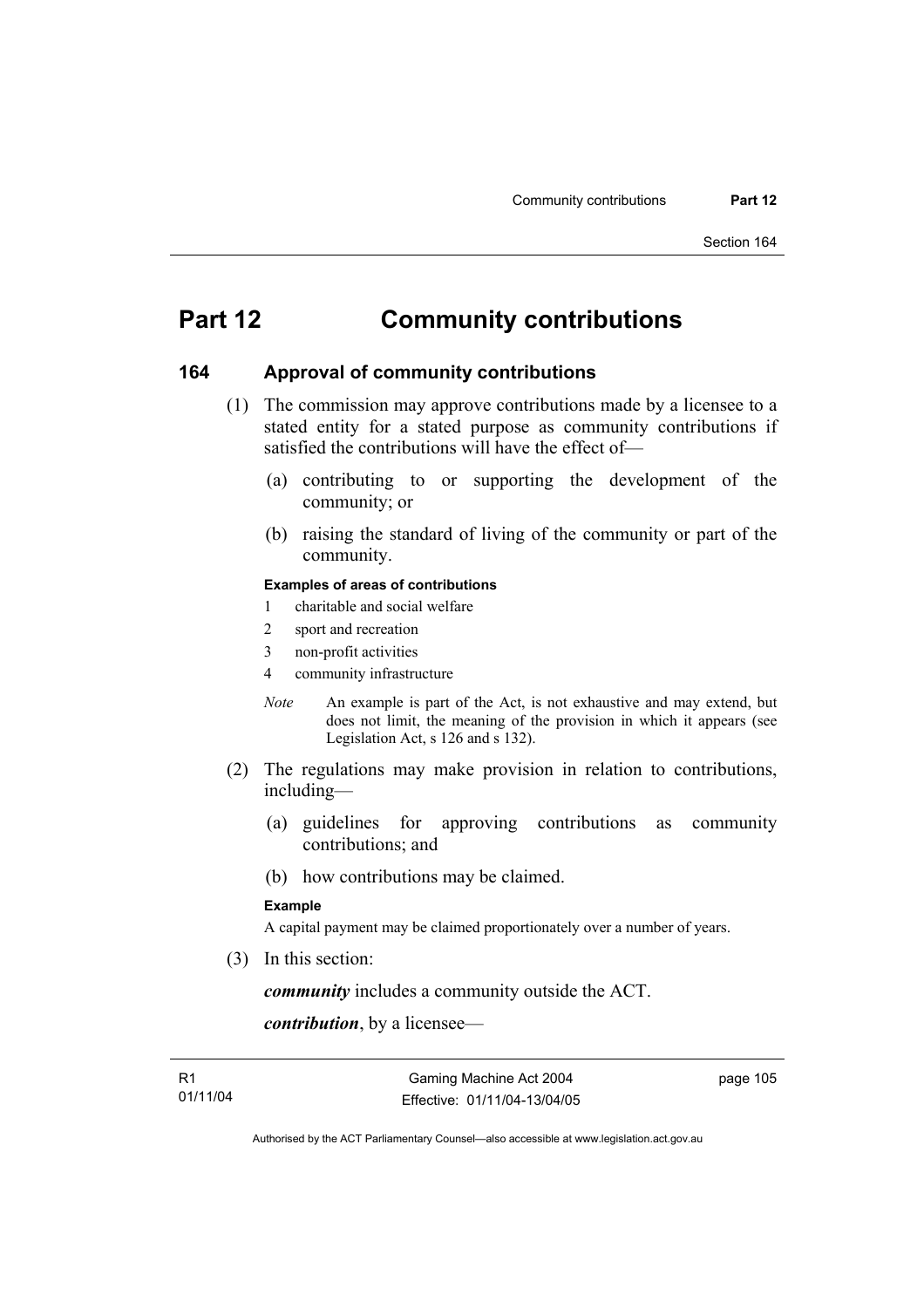#### **Part 12 Community contributions**

Section 164

- (a) includes the value of a contribution made in kind by the licensee; but
- (b) does not include the following:
	- (i) expenditure on commercial activities, or, if the licensee is a club, on the social or entertainment activities of the club for its members;
	- (ii) expenditure intended to promote the licensee's activities;
	- (iii) expenditure in relation to gambling (for example, the purchase of gaming machines);
	- (iv) capital payments for assets owned, controlled or being acquired by the licensee or an associated entity that are not available to be used by the public;
	- (v) capital payments or other expenditure on assets owned, controlled or being acquired by the licensee, if the assets are not in the ACT;
	- (vi) notional provisions (for example, long service and annual leave), other than depreciation;
	- (vii) depreciation in relation to a capital payment mentioned in paragraph (iv) or  $(v)$ ;
	- (viii) depreciation in relation to a capital payment that is an approved contribution;
		- (ix) a capital payment if depreciation in relation to the payment is an approved contribution;
		- (x) a contribution made out of donations collected by the licensee, or out of the proceeds of any special fundraising activity conducted by the licensee;
		- (xi) a contribution to a business association, registered party, associated entity or trade union;

R1 01/11/04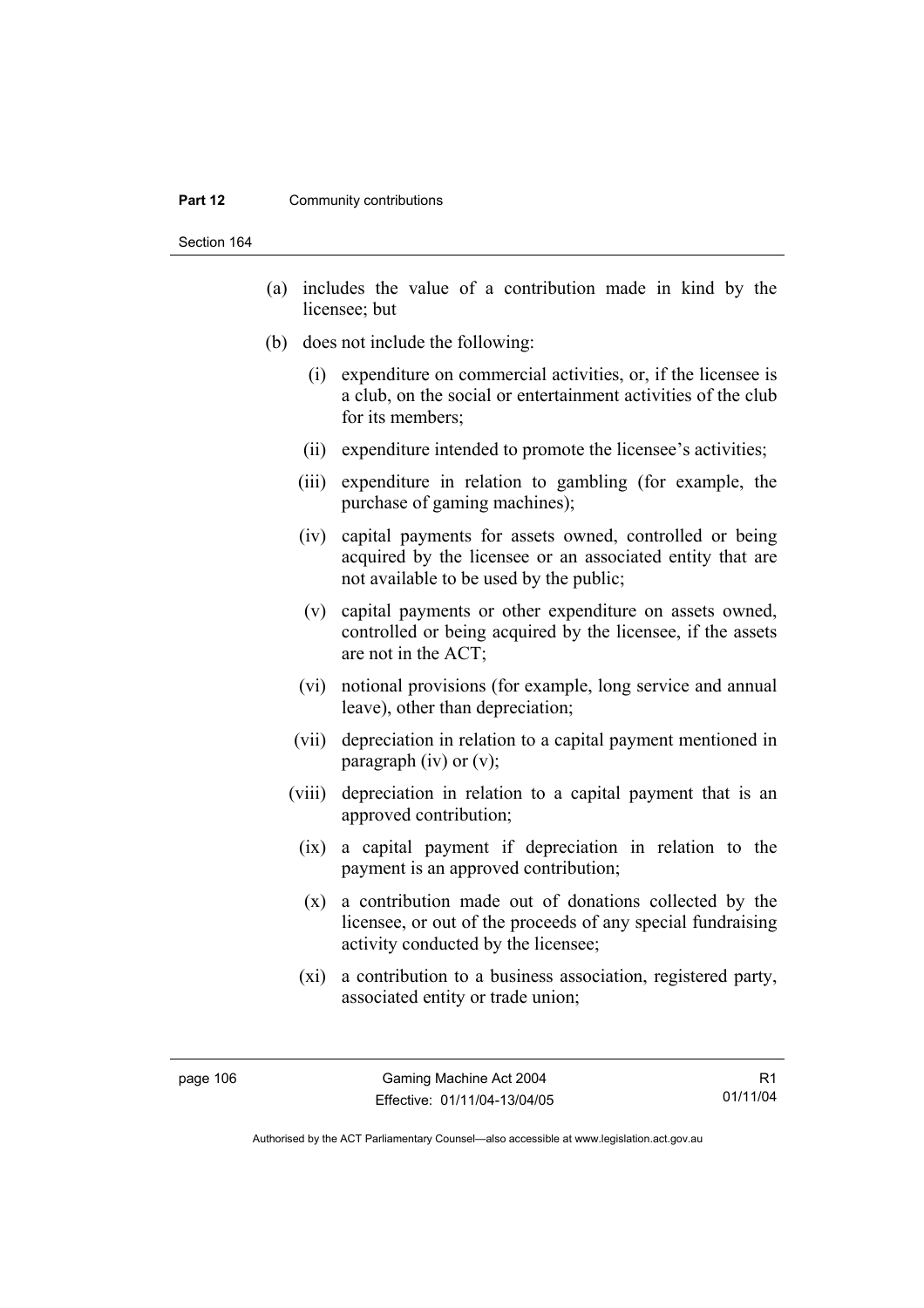- (xii) if a contribution is made on a condition—the value to the licensee of that condition being fulfilled;
- (xiii) if an asset is otherwise a contribution—the value of any income earned from the asset (for example, entry or hiring fees);
- (xiv) a contribution made to another licensee under a reciprocal arrangement or agreement;
- (xv) the cost of borrowing funds to acquire an asset.

### **165 Records of contributions**

- (1) A licensee must record each community contribution made by the licensee, stating—
	- (a) the entity to which, and the purpose for which, each contribution was made; and
	- (b) the amount or value of the contribution and the date when, or period over which, it was made.

Maximum penalty: 20 penalty units.

- (2) To remove any doubt, a record must relate to single licensed premises.
- (3) An offence against this section is a strict liability offence.

#### **166 Report about records and finances**

 (1) Within 1 month after the end of a financial year, a licensee must give the commission a copy of the records kept under section 165 that relate to the financial year, together with a financial report for the financial year.

Maximum penalty: 20 penalty units.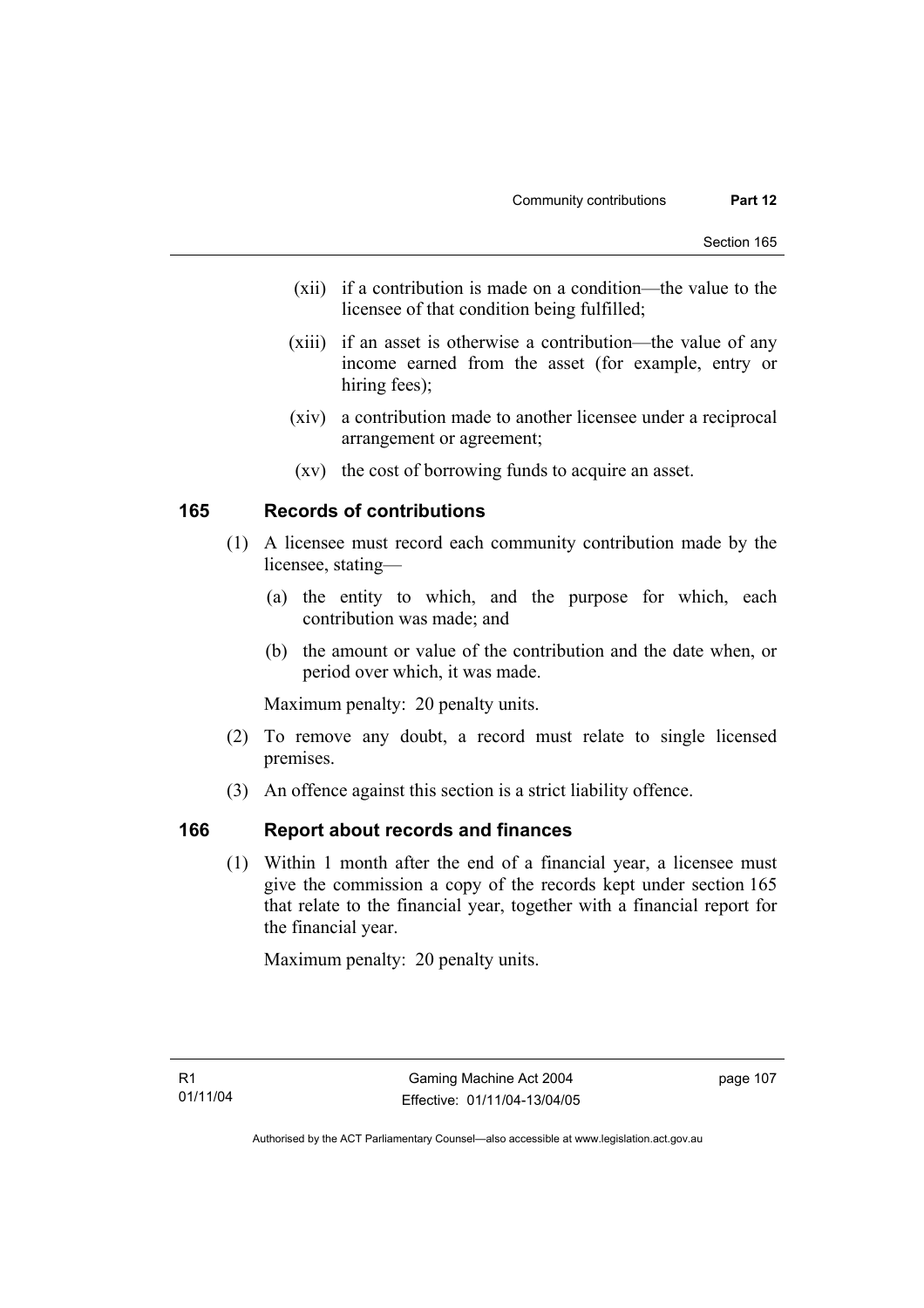Section 167

(2) In this section:

*financial report* means a report about the following:

- (a) the gross revenue of the licensee;
- (b) if the licensee is a club—the net revenue of the licensee;
- (c) the total value of community contributions;
- (d) the total value of contributions to registered parties and associated entities.
- *Note* If a form is approved under the Control Act, s 53D for a financial report, the form must be used.

#### **167 Commission must report to Minister**

Within 4 months after the end of the financial year, the commission must give the Minister a report—

- (a) summarising the extent of compliance by licensees with section 165 and section 166 for the financial year; and
- (b) analysing the extent to which revenue received by licensees was being used to make community contributions during the financial year.

### **168 Minister must present commission's report**

The Minister must present a report given to the Minister under section 167 to the Legislative Assembly within 6 sitting days after the day the Minister receives the report.

#### **169 Required community contributions**

 (1) For a licensee that is a club, the *required community contribution* for a financial year is the required percentage of the club's net revenue for the financial year.

R1 01/11/04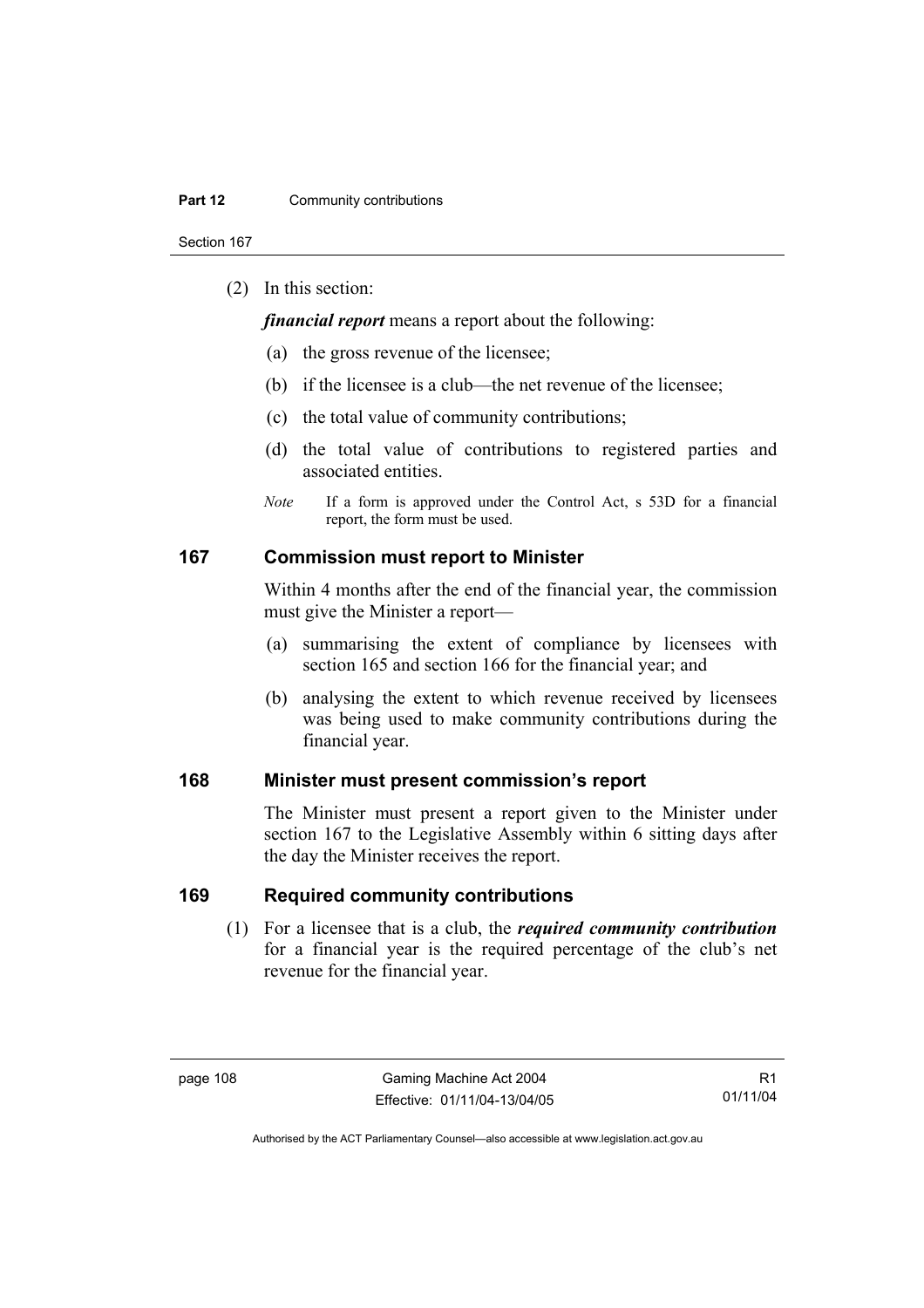(2) In subsection (1):

*required percentage*, for a club, means—

- (a)  $7\%$ ; or
- (b) if the Minister determines a different percentage under subsection (3) for the club—that percentage.
- (3) The Minister may, in writing, determine a lower required percentage for a club if satisfied, on application by the club, that—
	- (a) the gross revenue of the club for a financial year is, or is likely to be, less than \$200 000; and
	- (b) if the required percentage for the club were 7%, the application of subsection (1) to the club would so seriously affect the club's viability that it would not be just and equitable in the circumstances for that subsection to apply to the club.
- (4) A determination under subsection (3) is a disallowable instrument.
	- *Note* A disallowable instrument must be notified, and presented to the Legislative Assembly, under the Legislation Act.

#### **170 Corporations with several licences**

- (1) This section applies to a club that is a licensee if a corporation owns the club and at least 1 other club that is a licensee.
- (2) In working out the community contributions for the club, common expenditure on behalf of the different clubs must be allocated between the clubs in proportion to the number of gaming machines operated by each club.

#### **171 Women's sport community contributions**

 (1) For every \$3 of women's sport community contributions that a licensee contributes to an entity under section 164 (1), the licensee's required community contributions must be worked out as if the licensee had contributed \$4.

page 109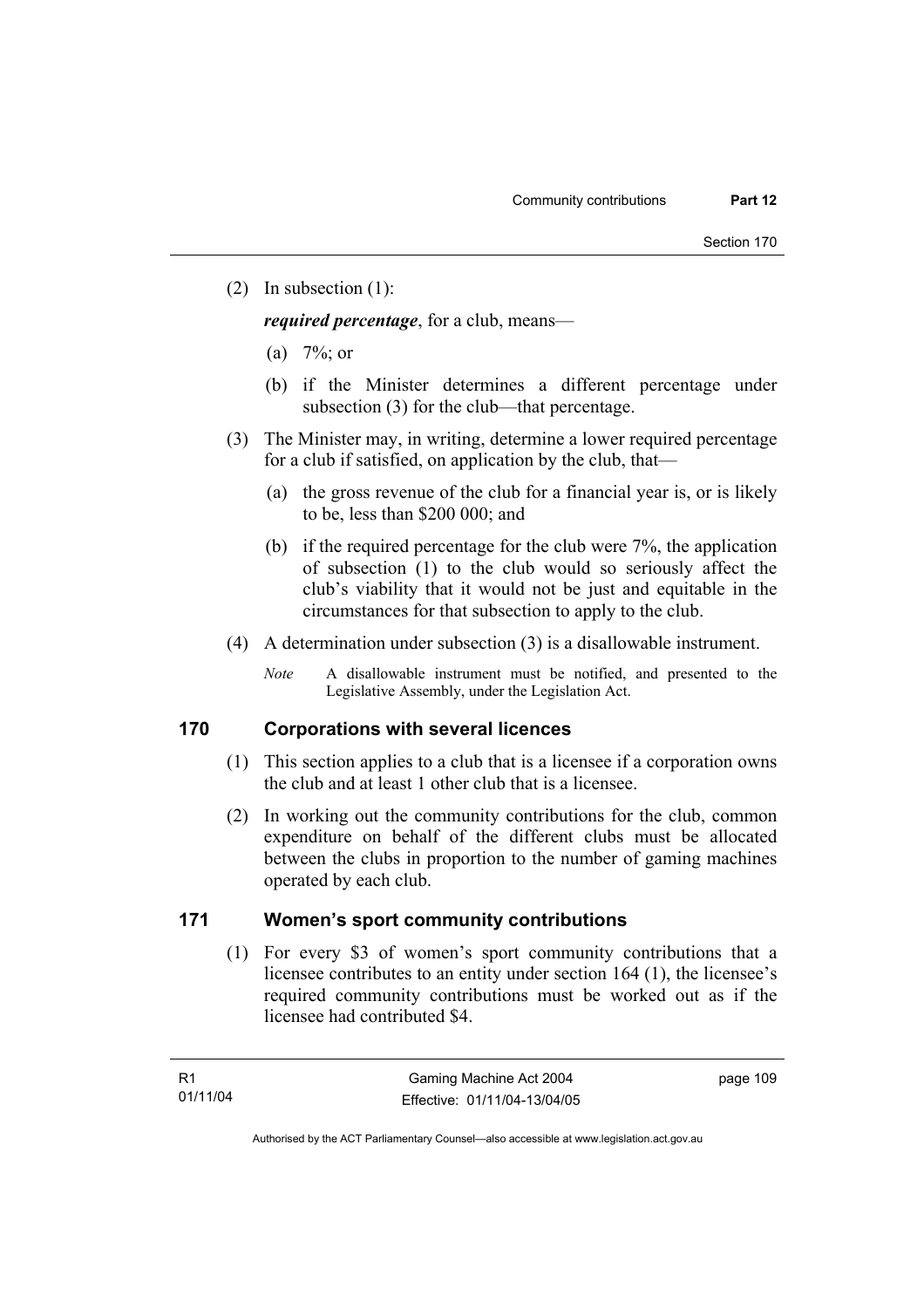#### **Part 12 Community contributions**

Section 172

(2) In this section:

*women's sport community contributions* means community contributions that the commission is satisfied will benefit or enhance women's sport conducted in the ACT, or with participants mainly based in the ACT.

#### **172 Community contribution shortfall tax**

- (1) Tax (the *community contribution shortfall tax*) is imposed on a community contribution shortfall of a licensee that is a club at the rate of 100%.
- (2) The licensee must pay the community contribution shortfall tax.
- (3) Community contribution shortfall tax is payable 30 days after the day the licensee receives an assessment under the Control Act, part 6.
- (4) If an amount of community contribution shortfall tax is paid, the commission must transfer the amount to the grants program fund or, if another fund is prescribed under the regulations, that fund.
- (5) In this section:

*community contribution shortfall*, for a licensee that is a club in relation to a financial year, means the amount (if any) by which the club's community contributions fall short of its required community contribution.

page 110 Gaming Machine Act 2004 Effective: 01/11/04-13/04/05

R1 01/11/04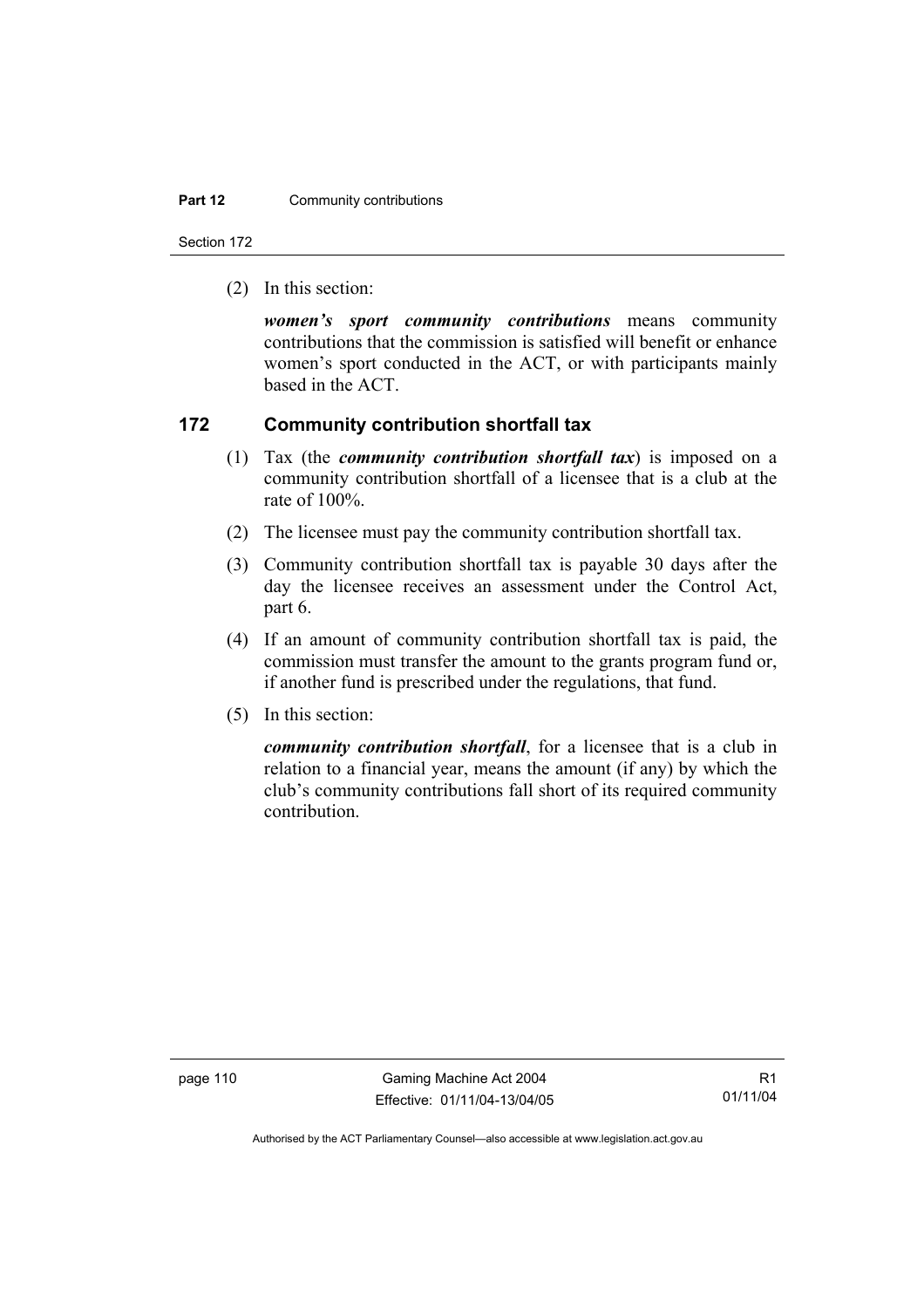# **Part 13 Miscellaneous**

#### **173 Review of decisions**

- (1) Application may be made to the AAT for review of a reviewable decision.
- (2) If the commission makes a reviewable decision, the commission must give a written notice of the decision to each person affected by the decision.
- (3) The notice must be in accordance with the requirements of the code of practice in force under the *Administrative Appeals Tribunal Act 1989*, section 25B (1).
- (4) In this section:

*reviewable decision* means a decision by the commission mentioned in schedule 1.

#### **174 Acts and omissions of representatives**

(1) In this section:

*person* means an individual.

*Note* See the Criminal Code, pt 2.5 for provisions about corporate criminal responsibility.

*representative*, of a person, means an employee or agent of the person.

*state of mind*, of a person, includes—

- (a) the person's knowledge, intention, opinion, belief or purpose; and
- (b) the person's reasons for the intention, opinion, belief or purpose.

page 111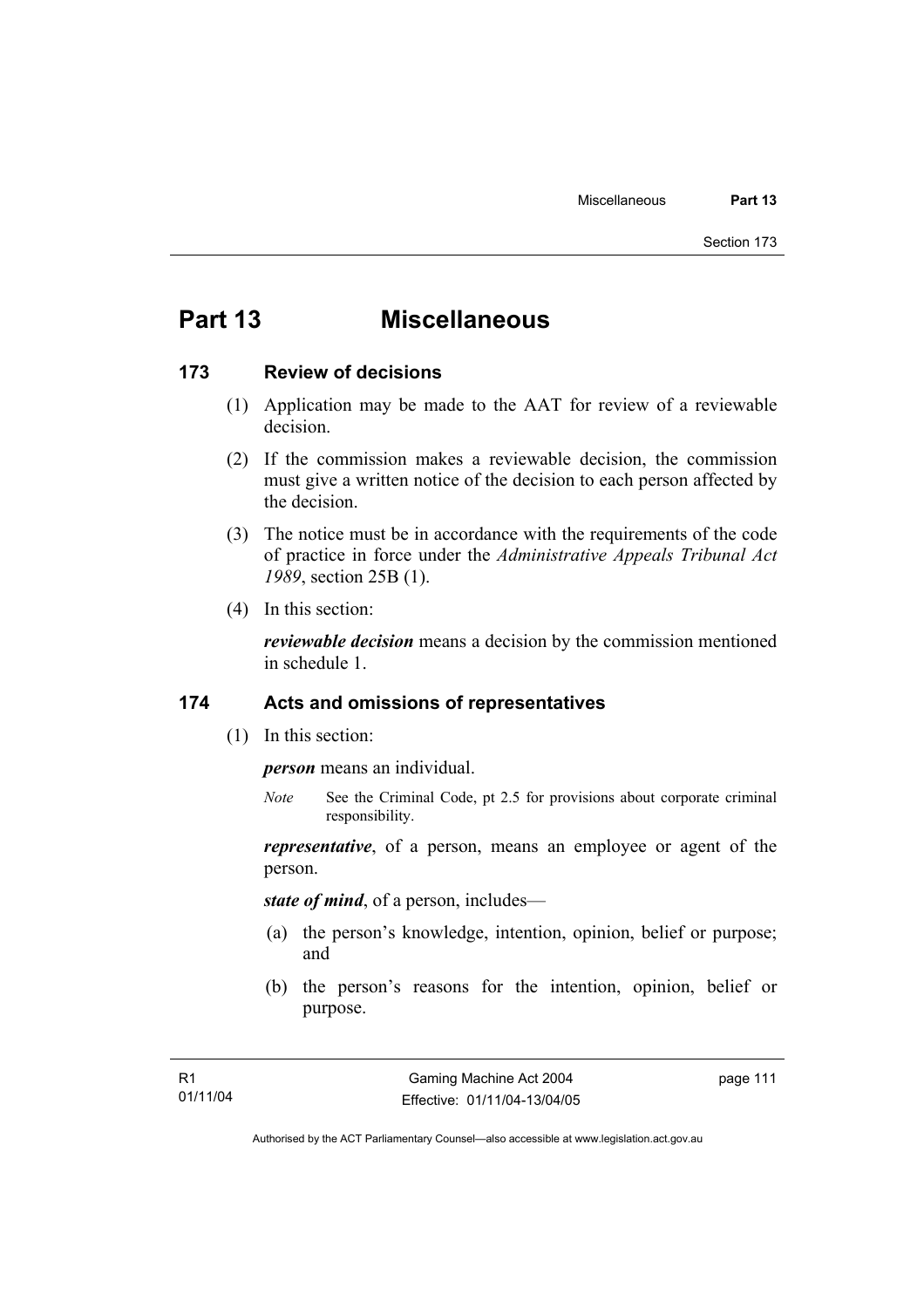#### **Part 13** Miscellaneous

Section 175

- (2) This section applies to a prosecution for any offence against this Act.
- (3) If it is relevant to prove a person's state of mind about an act or omission, it is enough to show—
	- (a) the act was done or omission made by a representative of the person within the scope of the representative's actual or apparent authority; and
	- (b) the representative had the state of mind.
- (4) An act done or omitted to be done on behalf of a person by a representative of the person within the scope of the representative's actual or apparent authority is also taken to have been done or omitted to be done by the person.
- (5) However, subsection (4) does not apply if the person establishes that reasonable precautions were taken and appropriate diligence was exercised to avoid the act or omission.
- (6) A person who is convicted of an offence cannot be punished by imprisonment for the offence if the person would not have been convicted of the offence without subsection (3) or (4).

### **175 Canberra Airport**

- (1) A licence must not be issued in relation to premises at Canberra Airport.
- (2) An approval must not be given under section 100 for the acquisition of a gaming machine to be operated at Canberra Airport.
- (3) In this section:

*Canberra Airport* means block 3, sections 17 and 28, division of Pialligo in the district of Majura, and blocks 587, 594, 595, 614 and 660 in that district.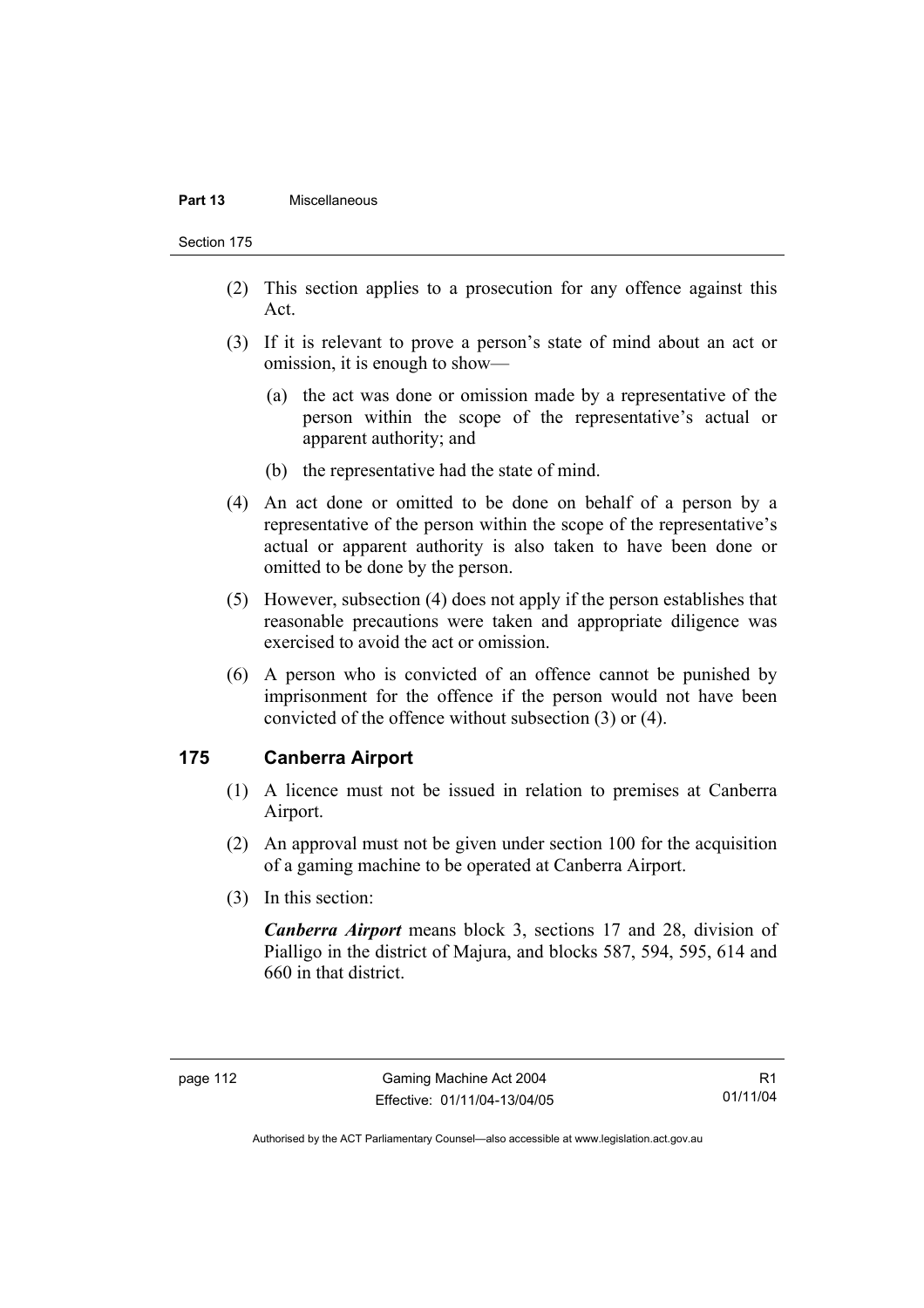### **176 Evidentiary certificates**

In a prosecution for an offence against this Act, a certificate issued by the commission stating that the person named in the certificate was or was not the holder of a licence on the date, or during the period, stated in the certificate is evidence of the matters so stated.

#### **177 Determination of fees**

- (1) The Minister may, in writing, determine fees for this Act.
	- *Note* The Legislation Act contains provisions about the making of determinations and regulations relating to fees (see pt 6.3).
- (2) A determination is a disallowable instrument.
	- *Note* A disallowable instrument must be notified, and presented to the Legislative Assembly, under the Legislation Act.

### **178 Regulation-making power**

- (1) The Executive may make regulations for this Act.
	- *Note* Regulations must be notified, and presented to the Legislative Assembly, under the Legislation Act.
- (2) The regulations may make provision in relation to the following:
	- (a) the operation (including the restriction of the operation) of peripheral equipment for gaming machines;
	- (b) the minimum payout for gaming machines.
- (3) The regulations may create offences for contraventions of the regulations and fix maximum penalties of not more than 10 penalty units for offences against the regulations.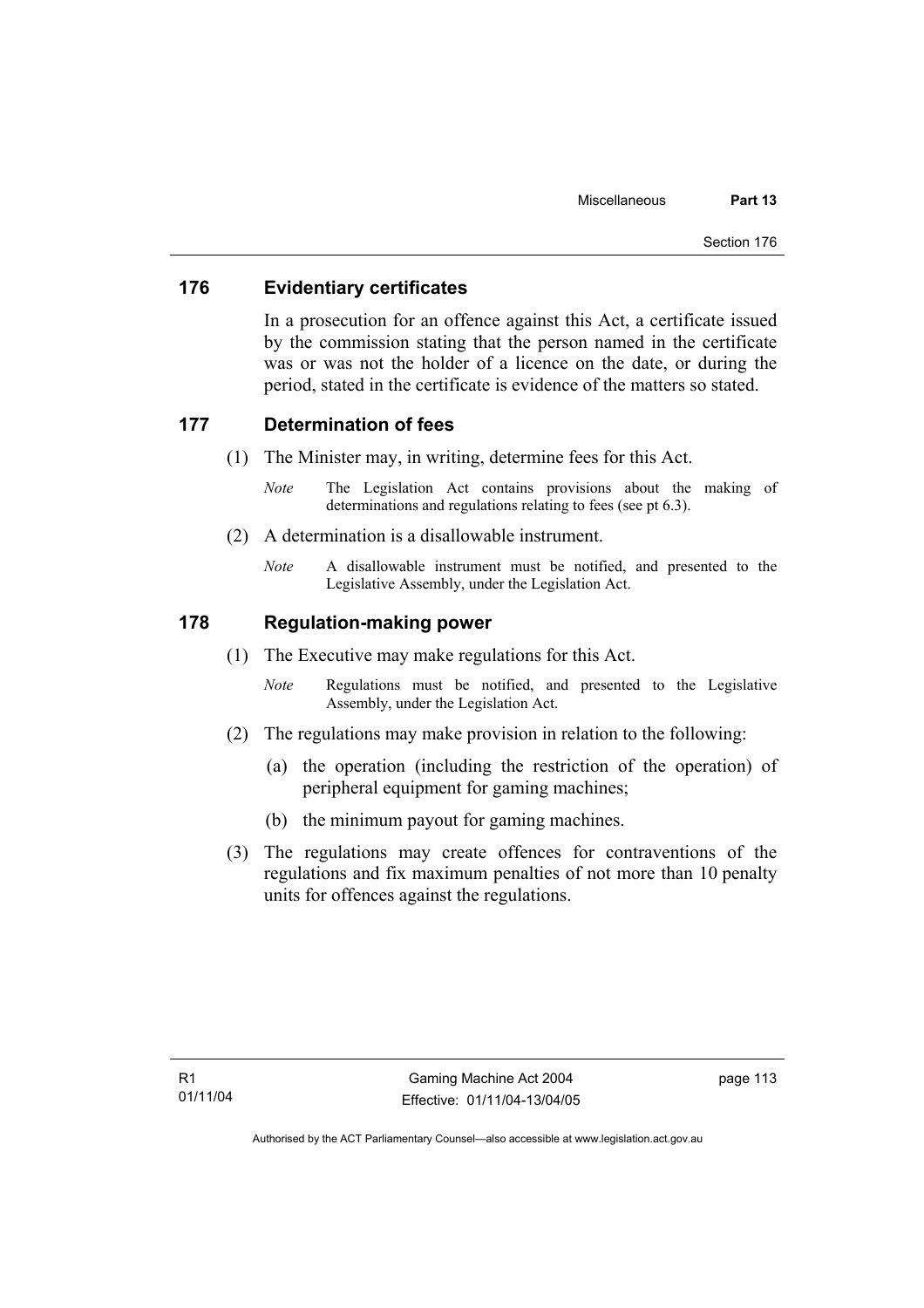#### **Part 14** Transitional

Section 180

# **Part 14 Transitional**

#### **180 Definitions for pt 14**

In this part:

*commencement day* means the day the *Gaming Machine Act 1987* is repealed.

*former gaming Act* means the *Gaming Machine Act 1987*.

#### **181 Licences**

- (1) A licence under the former gaming Act is taken to be a licence under this Act.
- (2) To remove any doubt, the conditions of a licence mentioned in subsection (1) includes the conditions included in a licence under this Act.
- (3) The rules adopted by the licensee under the former Act are taken to be the licensee's rules under this Act.

### **182 Clubs**

- (1) This section applies if a club that had a licence under the former gaming Act has less than 300 voting members on commencement day.
- (2) The commission must, by written notice to the club, cancel the club's licence under this Act if, 1 year after commencement day, the club does not have 300 or more voting members.
- (3) In deciding whether the club is an eligible club for this Act, section 146 (e) may not be taken into account in relation to the club for 1 year after commencement day.

R1 01/11/04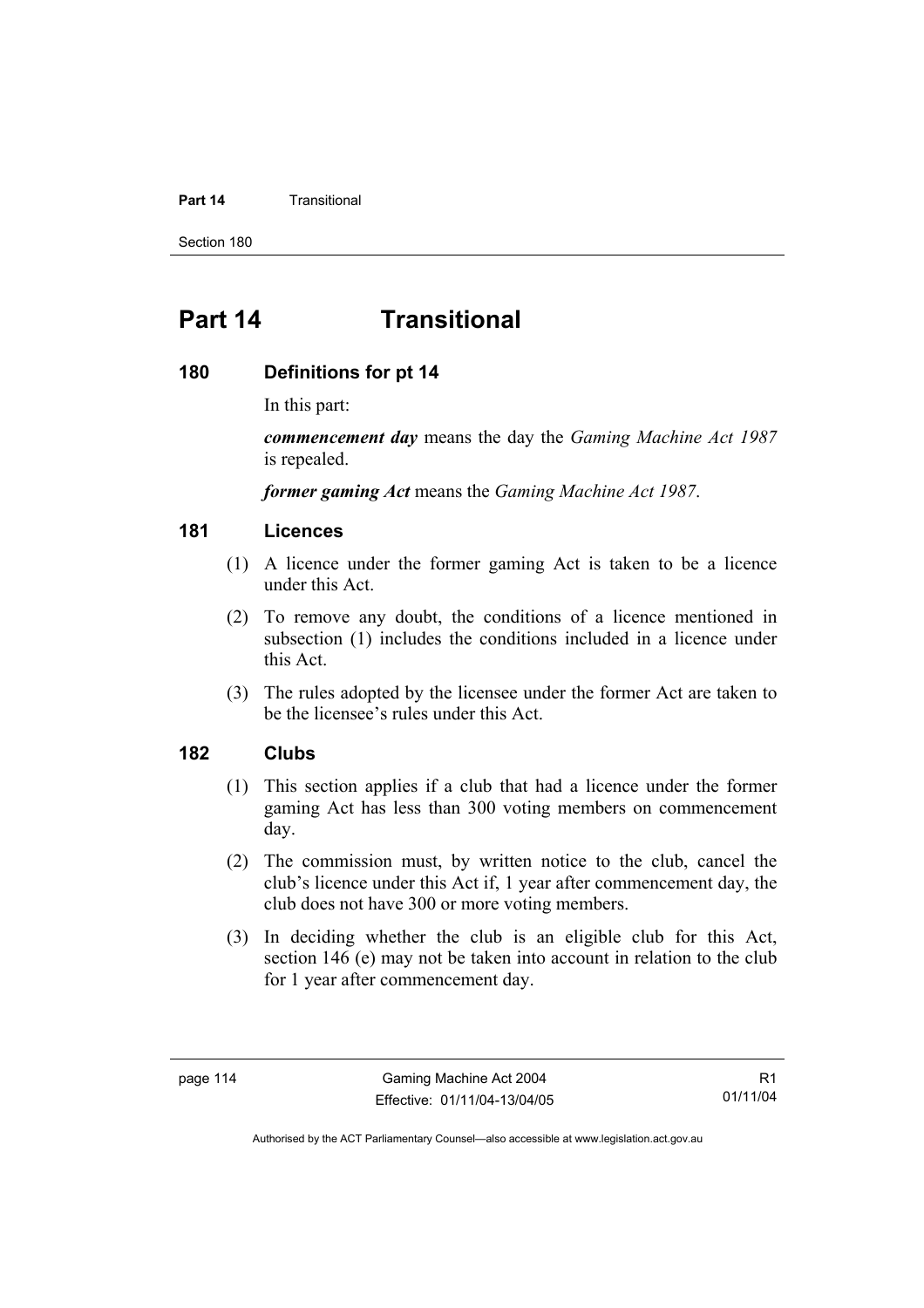### **183 Rules and control procedures**

- (1) This section applies to a person (the *licensee*) who was a licensee under the former gaming Act immediately before commencement day.
- (2) The licensee must, within 6 months after commencement day, give the commission a copy of the rules and control procedures the licensee has adopted to control the operation of gaming machines on the licensed premises.
- (3) If the commission is not satisfied that the rules and control procedures adequately control the operation of gaming machines on the licensed premises, the commission may give the licensee a direction in relation to the rules and procedures.
- (4) The licensee must comply with the direction.
- (5) Section 43 (Rules and control procedures for operation of gaming machines) does not apply to the person until the earlier of the following:
	- (a) the day the licensee adopts the rules and control procedures;
	- (b) 6 months after commencement day.
- (6) A decision to give a direction under subsection (3) is taken to be a reviewable decision.

#### **184 Disciplinary proceedings under former gaming Act**

- (1) This section applies if—
	- (a) the commission had begun to take disciplinary action against a person under the former gaming Act, division 4.3 (Disciplinary action by commission); and
	- (b) immediately before commencement day, the disciplinary action had not finished.

page 115

Authorised by the ACT Parliamentary Counsel—also accessible at www.legislation.act.gov.au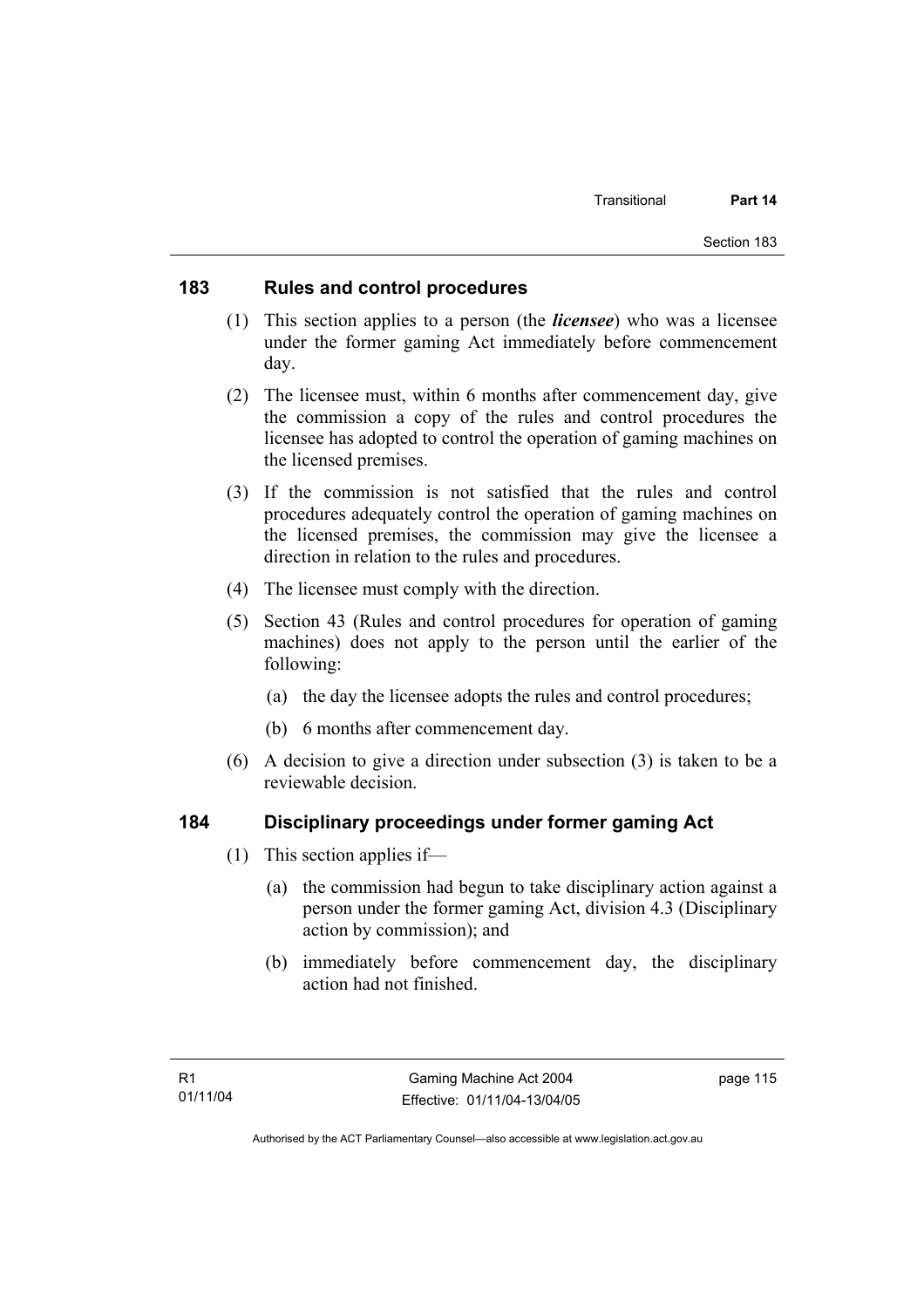#### **Part 14** Transitional

#### Section 185

- (2) The disciplinary action may be continued under this Act as if it had been begun under this Act.
- (3) If something required to be done under this Act for disciplinary action has not been done because it was not required to be done under the former gaming Act—
	- (a) the failure to do the thing does not affect the action being taken; and
	- (b) the commission may take any action it considers appropriate to facilitate dealing with the disciplinary action under this Act.

#### **185 Approvals under former gaming Act**

- (1) This section applies if the commission had approved—
	- (a) an amendment or transfer of a licence or approval; or
	- (b) a gaming area, gaming machine, supplier, technician or attendant.
- (2) The approval is taken to be an approval under this Act.

### **186 Linked-jackpot arrangements**

- (1) This section applies if, immediately before commencement day, a club was approved to operate a linked jackpot arrangement under the former gaming Act, section 45A.
- (2) The club is taken to be authorised under section 134 to operate the arrangement.

### **187 Clubs not required to be corporations for s 146**

- (1) This section applies to a club that—
	- (a) was a licensee on 30 June 2000; and
	- (b) had a corrected gross revenue of less than \$500 000 in the financial year ending 30 June 2000.

R1 01/11/04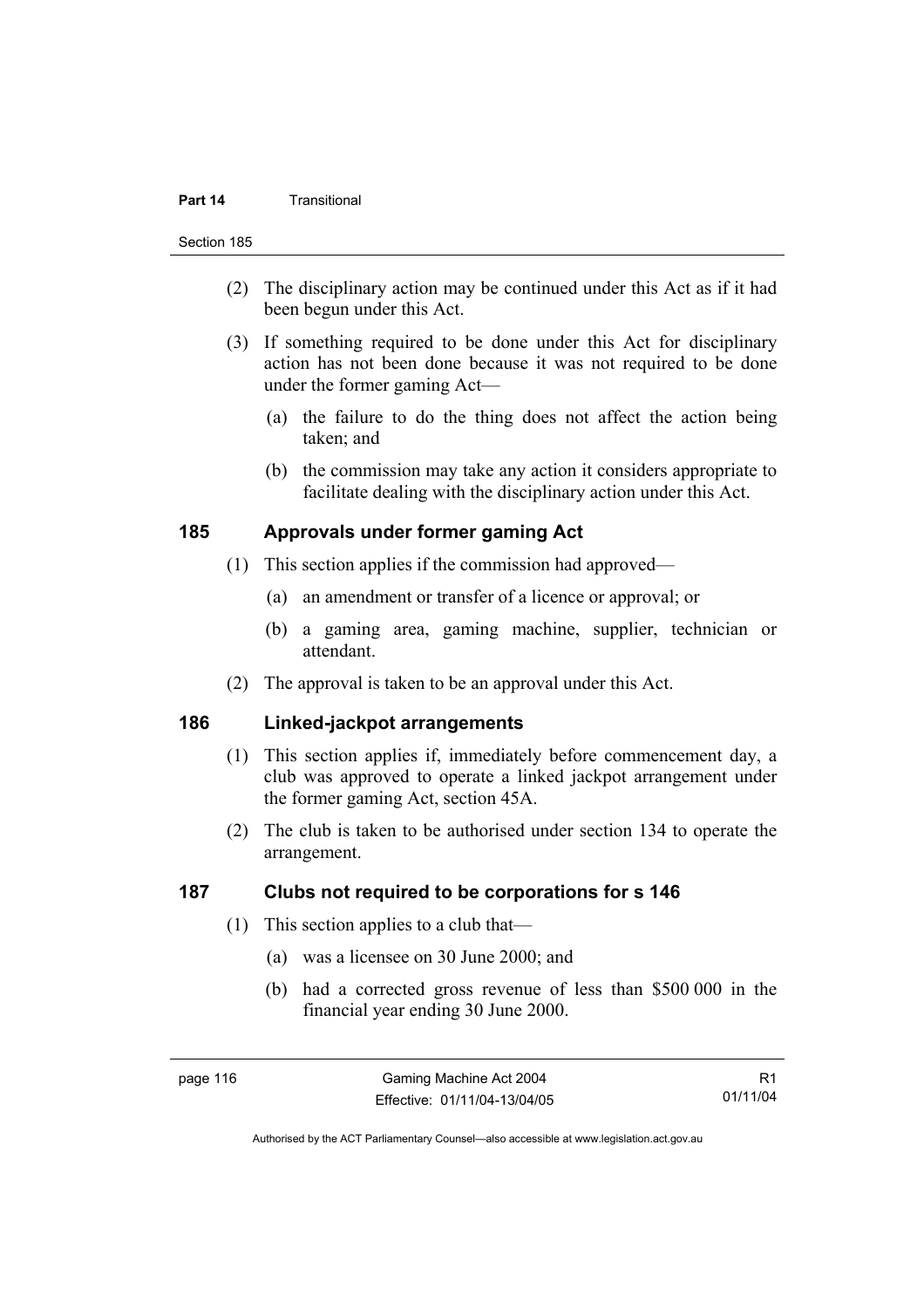- (2) Section 146 (a) does not apply to the club until the relevant period after a later financial year in which the club has a gross revenue of \$500 000 or more.
- (3) In this section:

*corrected gross revenue*—if the club is a licensee for only a fraction (*F*) of a financial year, and has a gross revenue for that time of *R*, the club's *corrected gross revenue* for the year is *R/F*.

*relevant period* means 6 months or any longer period (of not more than 2 years) that the commission allows in writing on the application of the club.

### **188 Clubs with too many life members for s 146**

- (1) This section applies to a club if, on 1 January 1992, more than 5% of the voting members of the club were life members.
- (2) The eligibility of the club is not to be taken to be affected only because it does not satisfy section 146 (f).
- (3) However, the club stops being an eligible club if—
	- (a) more than 5% of the voting members of the club are life members; and
	- (b) the club grants life membership to another voting member.

### **189 Expiry of pt 14**

This part expires 1 year after commencement day.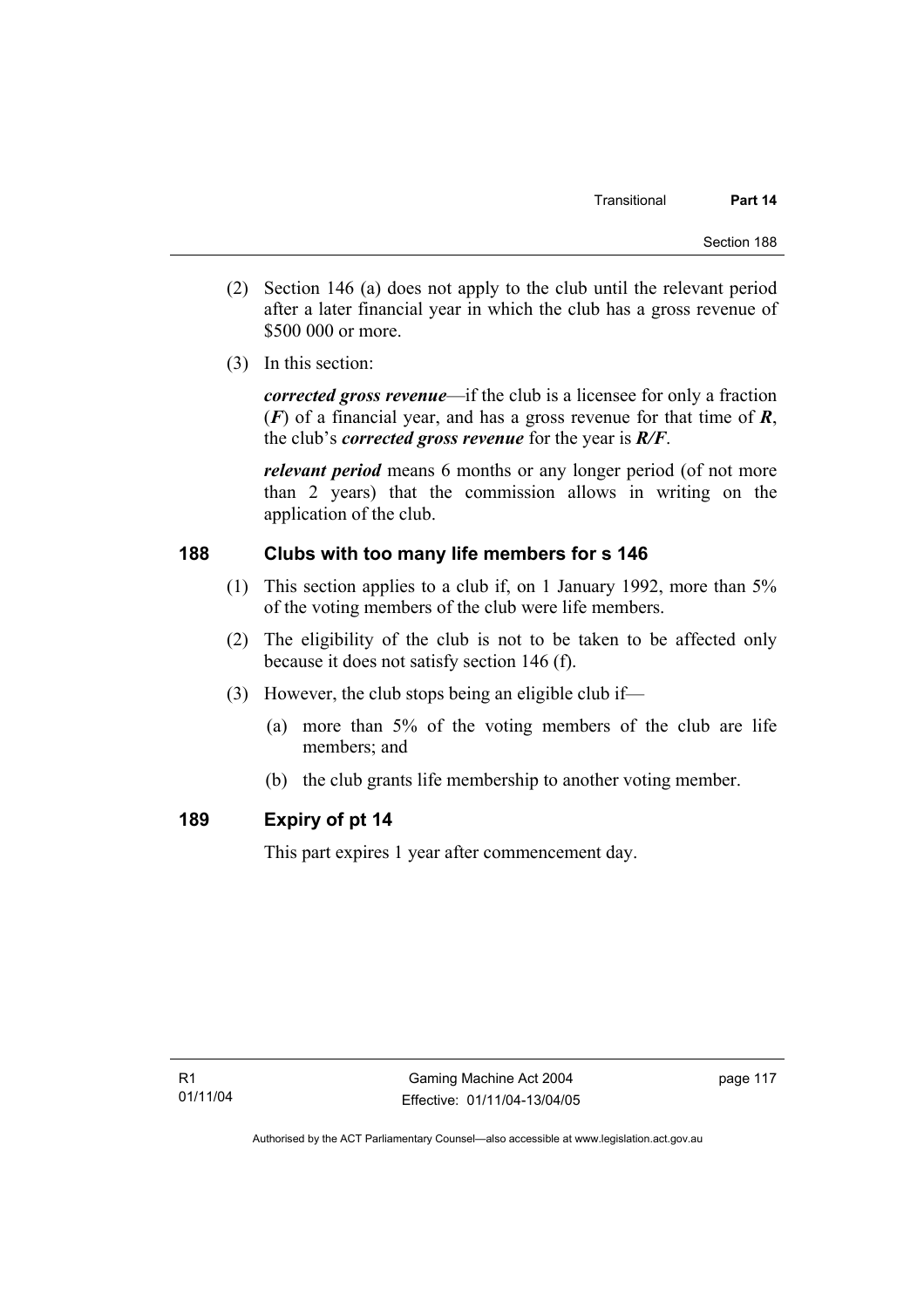# **Schedule 1 Reviewable decisions**

| column 1<br>item | column 2<br>decision of commission                                                                                                                                     |
|------------------|------------------------------------------------------------------------------------------------------------------------------------------------------------------------|
| $\mathbf{1}$     | refusing an application for a licence under section 12                                                                                                                 |
| 2                | issuing a licence under section 12 if the number or kind of gaming<br>machines stated in the licence differs from the number or kind of<br>gaming machines applied for |
| 3                | refusing to amend a licence under section 24, section 25 or<br>section 26                                                                                              |
| 4                | revoking an uncommenced licence amendment under section 29                                                                                                             |
| 5                | refusing to approve the transfer of a licence under section 32                                                                                                         |
| 6                | refusing to give a replacement licence under section 38                                                                                                                |
| 7                | giving a licensee a direction for section 40                                                                                                                           |
| 8                | taking disciplinary action under section 62                                                                                                                            |
| 9                | refusing to approve a supplier under section 72                                                                                                                        |
| 10               | refusing to approve a technician under section 75                                                                                                                      |
| 11               | refusing to approve the transfer of a technician's approval under<br>section 78                                                                                        |
| 12               | cancelling or suspending a technician's approval under section 79                                                                                                      |
| 13               | reprimanding a technician under section 79                                                                                                                             |
| 14               | refusing to renew an approved technician's approval under<br>section 84                                                                                                |
| 15               | refusing to approve an attendant under section 86                                                                                                                      |
| 16               | refusing to approve the transfer of an attendant's approval under<br>section 89                                                                                        |

page 118 Gaming Machine Act 2004 Effective: 01/11/04-13/04/05

R1 01/11/04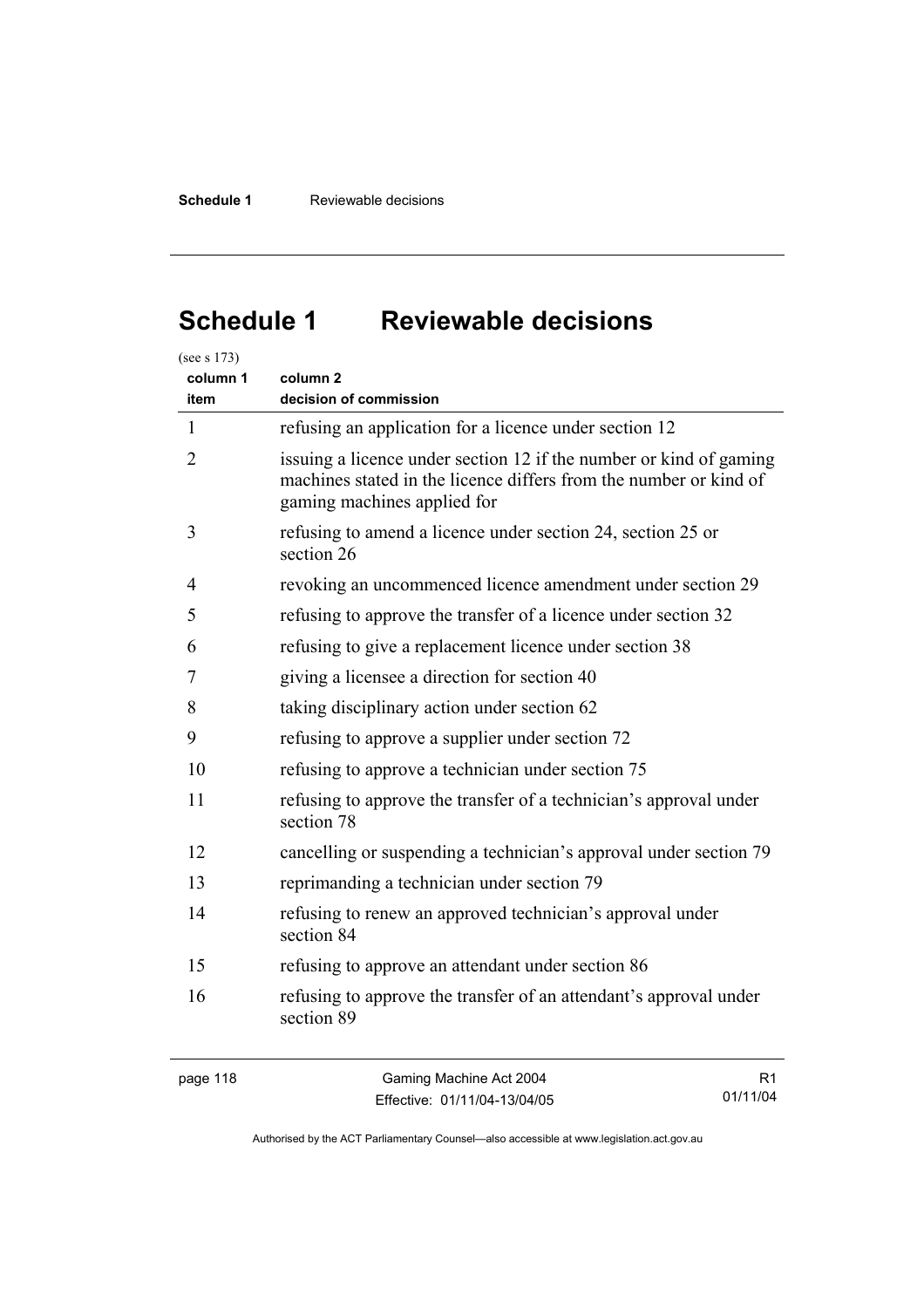| column 1<br>item | column 2<br>decision of commission                                                                                                 |
|------------------|------------------------------------------------------------------------------------------------------------------------------------|
| 17               | cancelling or suspending an attendant's approval under section 91                                                                  |
| 18               | reprimanding an attendant under section 91                                                                                         |
| 19               | refusing to renew an approved attendant's approval under<br>section 96                                                             |
| 20               | refusing to approve the acquisition of a gaming machine under<br>section 100                                                       |
| 21               | refusing to approve a financial arrangement under section 102, or<br>an amendment of an arrangement                                |
| 22               | refusing to approve the repossession of a gaming machine under<br>section 108                                                      |
| 23               | approving the repossession of a gaming machine subject to a<br>condition under section 109 (2)                                     |
| 24               | refusing to approve the disposal of a gaming machine under<br>section 113                                                          |
| 25               | refusing to authorise a linked-jackpot arrangement under<br>section 134                                                            |
| 26               | refusing to issue a multi-user permit under section 135                                                                            |
| 27               | issuing a multi-user permit under section 135 subject to a<br>condition, other than a condition imposed by this Act                |
| 28               | amending a multi-user permit under section 138                                                                                     |
| 29               | refusing to amend a multi-user permit under section 139                                                                            |
| 30               | refusing to approve the amendment of the financial and<br>operational aspects of a linked-jackpot arrangement under<br>section 140 |
| 31               | refusing to transfer a multi-user permit under section 141                                                                         |
| 32               | refusing to approve an entity under section 147                                                                                    |

| - R1<br>Gaming Machine Act 2004 | page 119                     |  |
|---------------------------------|------------------------------|--|
| 01/11/04                        | Effective: 01/11/04-13/04/05 |  |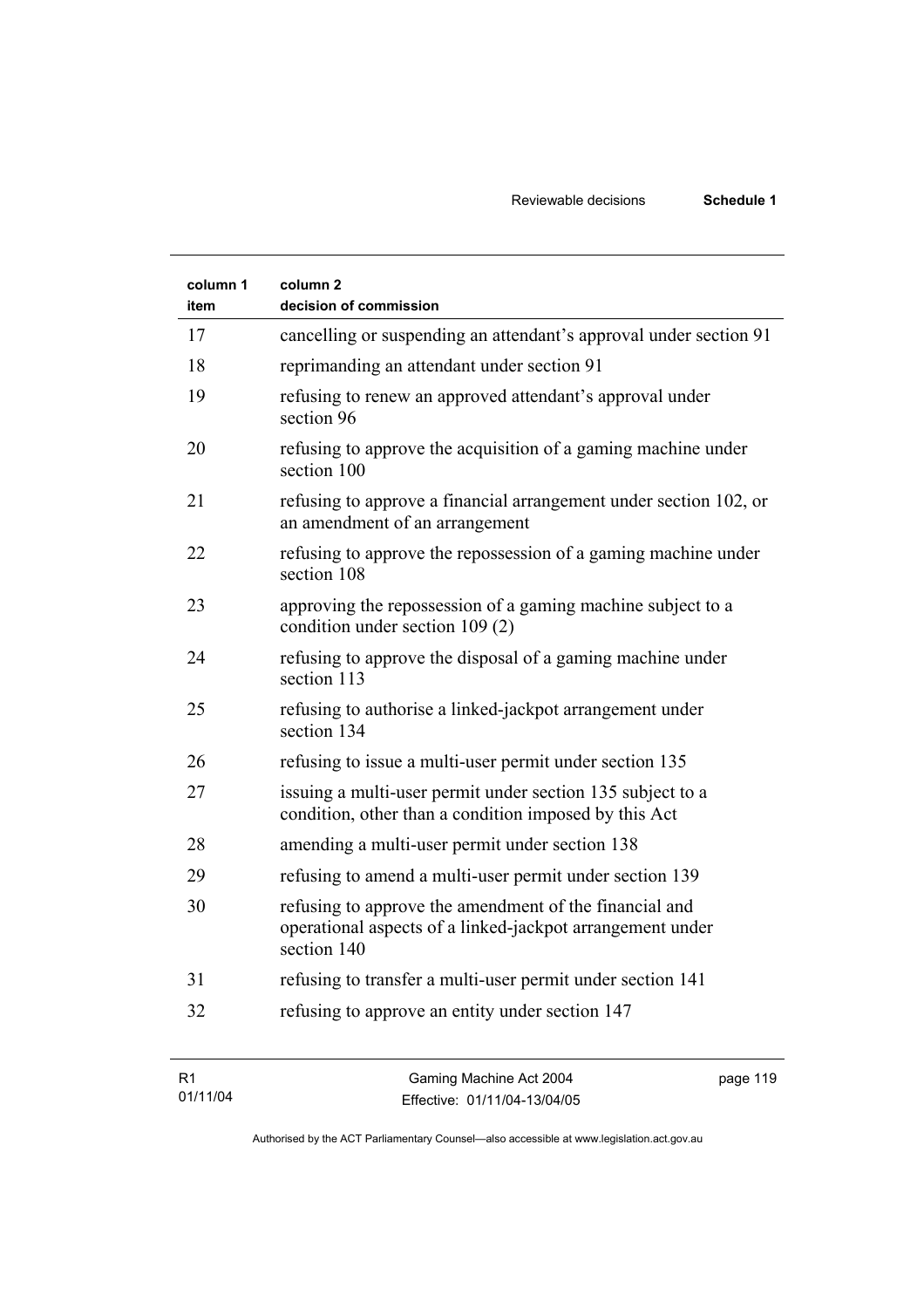### **Schedule 1** Reviewable decisions

| column 1<br>item | column 2<br>decision of commission                                                        |
|------------------|-------------------------------------------------------------------------------------------|
| 33               | giving a direction under section 153 (2) about the separate parts of<br>licensed premises |
| 34               | refusing to approve contributions as community contributions<br>under section 164         |

page 120 Gaming Machine Act 2004 Effective: 01/11/04-13/04/05

R1 01/11/04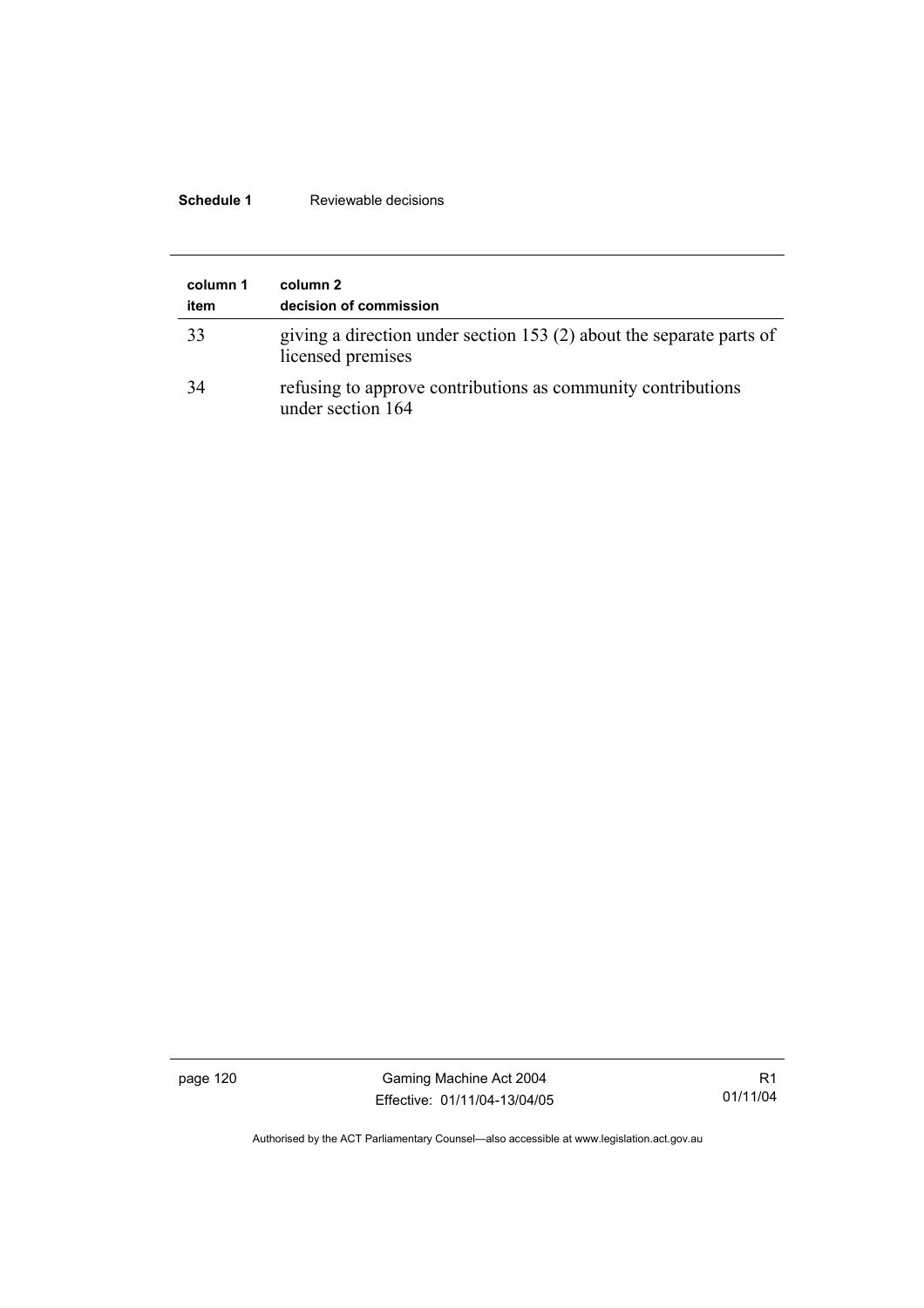# **Dictionary**

(see s 3)

*Note 1* The Legislation Act contains definitions and other provisions relevant to this Act.

*Note 2* In particular, the Legislation Act, dict, pt 1, defines the following terms:

- AAT
- ACT
- adult
- appoint
- child
- Commonwealth
- contravene
- Corporations Act
- Criminal Code
- disallowable instrument
- **Executive**
- fail
- found guilty
- gambling and racing commission
- *individual*
- law, of the Territory
- Legislation Act
- may (see s  $146$ )
- must (see s  $146$ )
- penalty unit (see s 135)
- prescribed
- regulations
- the Territory
- under.

Gaming Machine Act 2004 Effective: 01/11/04-13/04/05 page 121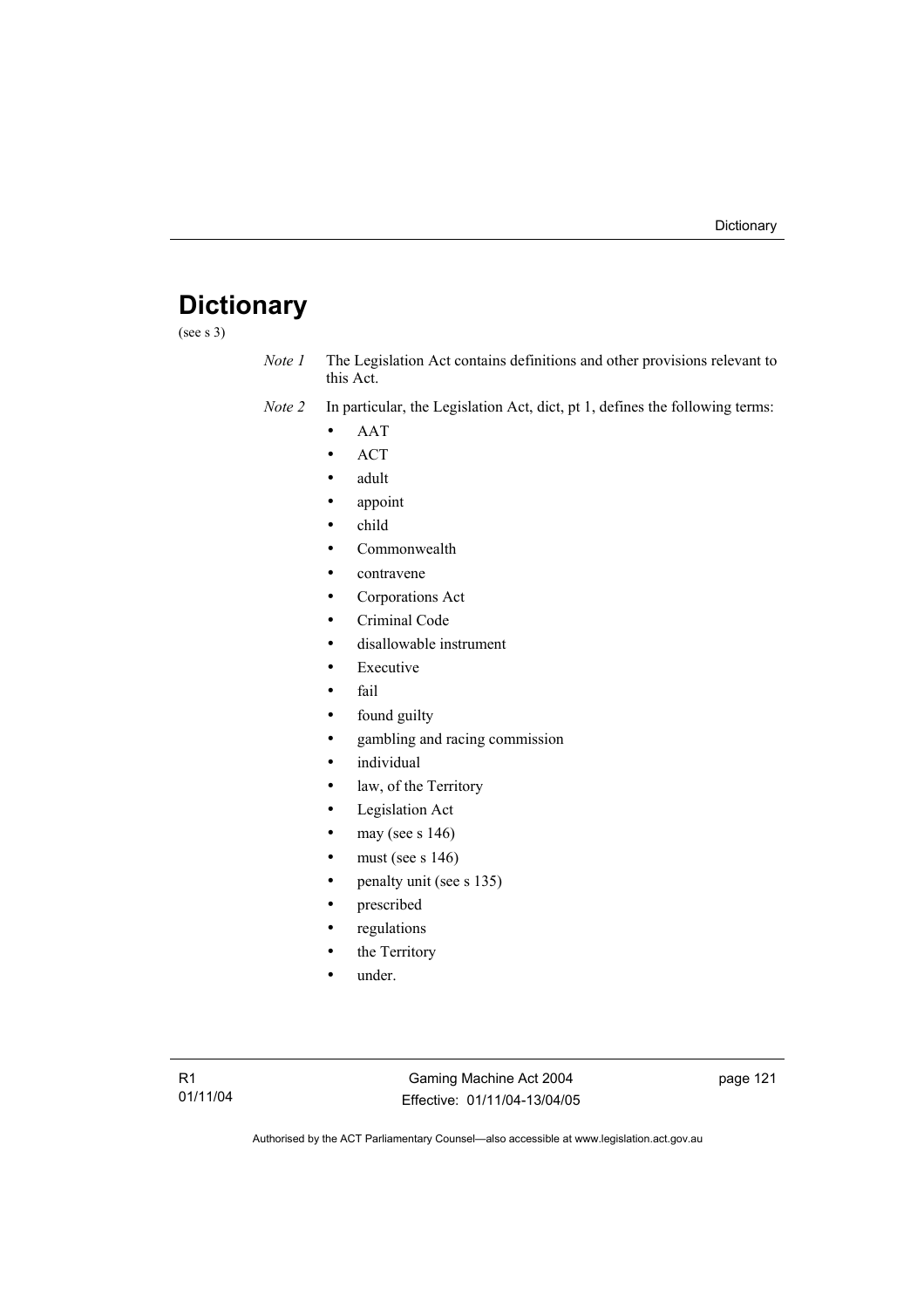*acquire* a gaming machine, means take possession of the machine for the purpose of using it for gaming.

*acquisition approval application*—see section 99.

*approval certificate*—

- (a) for an approved technician—see section 80 (2) (a) (Certificates and identity cards for approved technicians);
- (b) for an attendant—see section 92 (2) (a) (Certificates for approved attendants).

*approved attendant* means an attendant approved under section 86 (Approval of attendants) or section 87 (Short-term approval of attendants).

*approved gaming machine* means a gaming machine approved under section 69.

*approved supplier* means a supplier approved under section 72.

*approved technician* means a technician approved under section 75 (Approval of technicians) or section 76 (Short-term approval of technicians).

*associated entity*—see the *Electoral Act 1992*, section 198.

*associated organisation*, for a club, means an entity declared to be an associated organisation under section 147.

*authorised officer* means an authorised officer under the Control Act, section 20.

*centralised monitoring system (*or *CMS)*—see section 66.

*certificate of suitability*—see section 17 (2) (b).

*charitable organisation* means a body, whether or not incorporated, formed or carried on mainly for charitable, benevolent, philanthropic or religious purposes, but does not include a body formed or carried on for the purpose of trading or gaining a financial profit for its members.

R1 01/11/04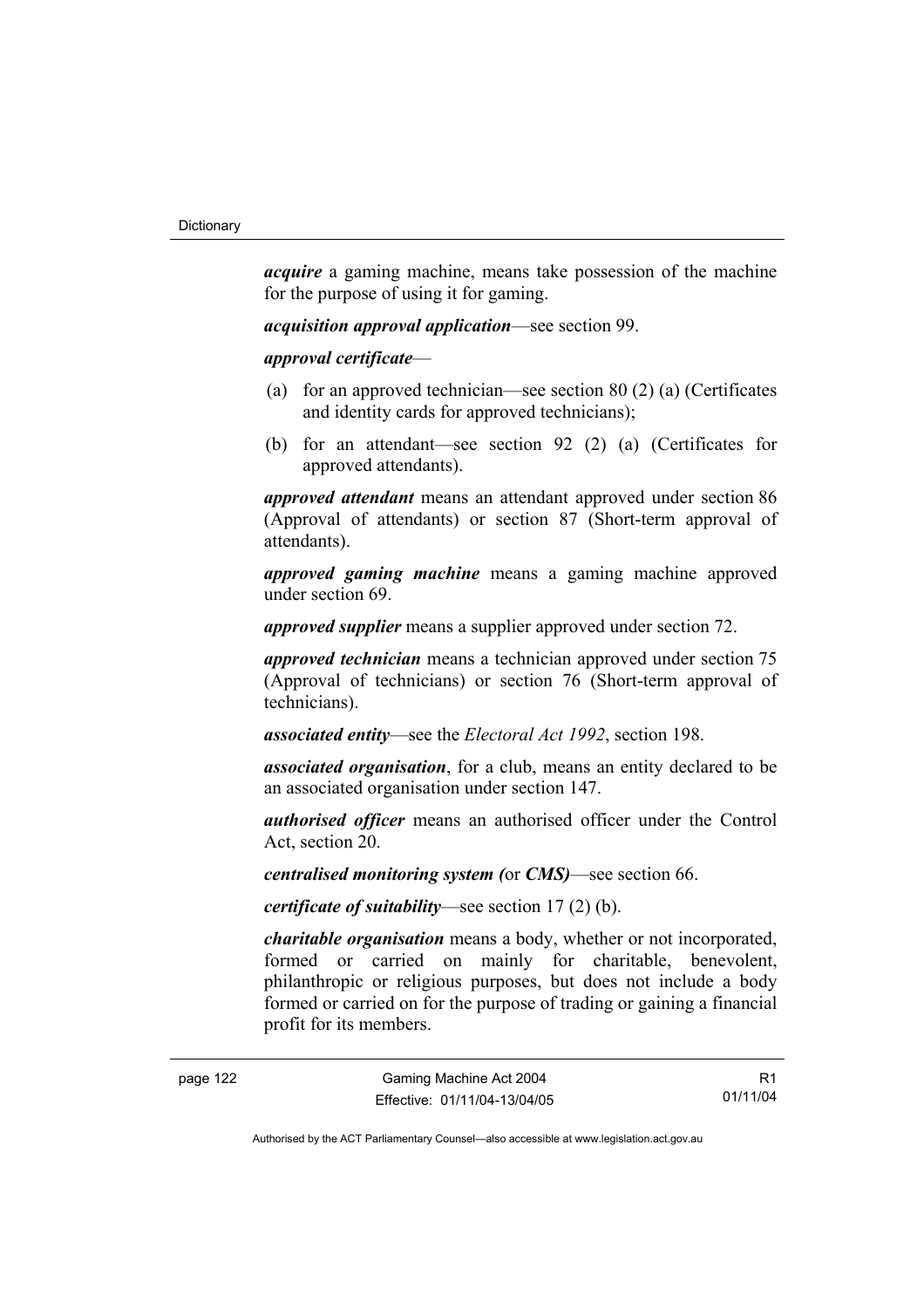*class B gaming machine* means a gaming machine consisting of the game of draw poker, or a game derived from draw poker, that requires player interaction or intervention as part of the fundamental game operation.

*class C gaming machine* means a gaming machine that consists of a game other than the following games or games derived from them:

- (a) roulette;
- (b) blackjack;
- (c) sic bo;
- (d) craps;
- (e) pai gow;
- (f) baccarat;
- (g) two-up;
- (h) money wheel;
- (i) draw poker.

*club* means a corporation established for the benefit of members to achieve eligible objects.

*CMS*—see definition of *centralised monitoring system*.

*commission* means the gaming and racing commission.

*community contribution* means a contribution made by a licensee that is approved as a community contribution under section 164.

*community contribution shortfall tax*—see section 172 (1).

*computer cabinet* means the sealable part of a gaming machine that contains the game storage medium and the random access memory.

page 123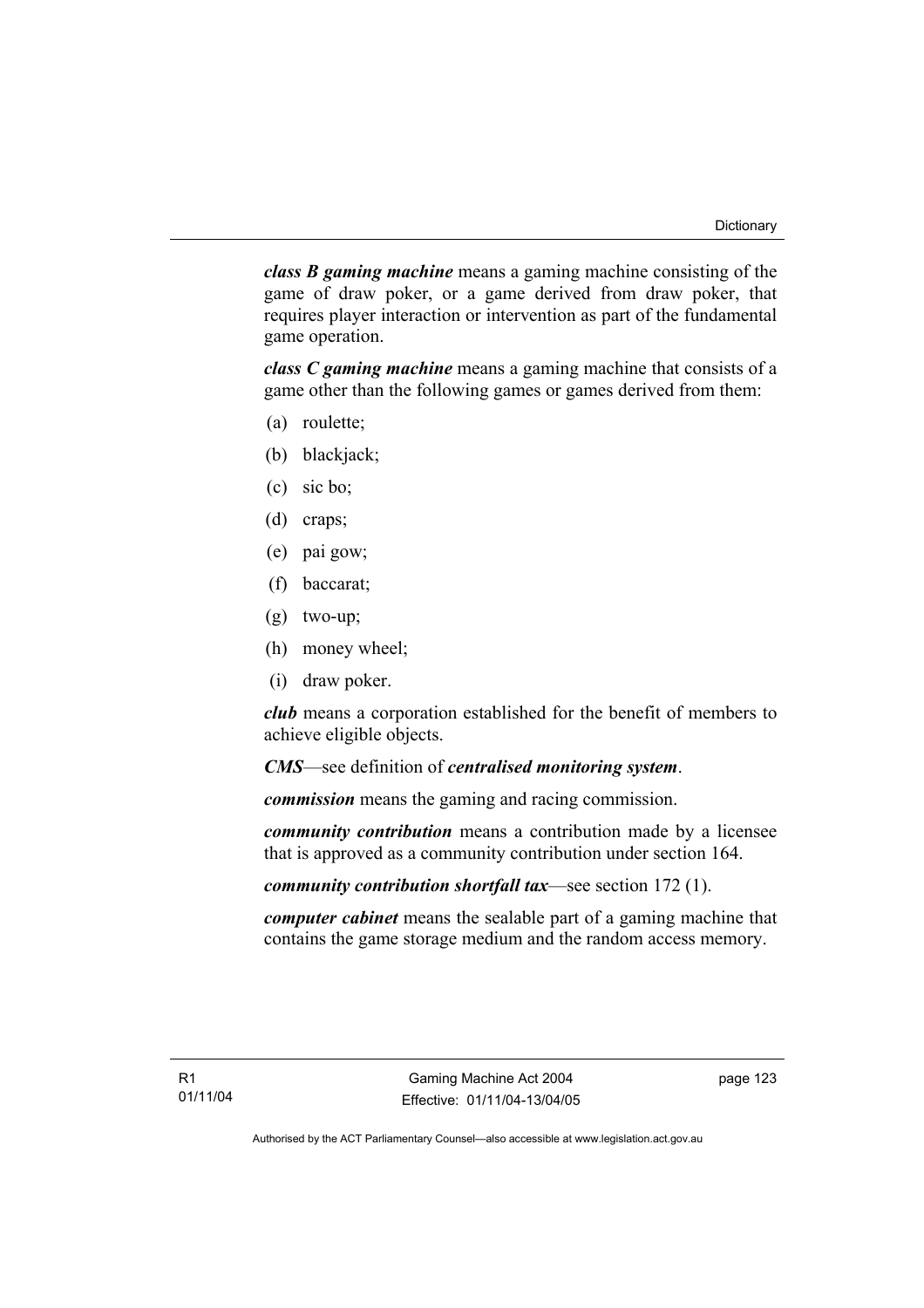*constitution* means—

- (a) for a club that is a company—the memorandum, and any articles of association, of the company; or
- (b) for a club that is an incorporated association—the statement of objects and the rules of the association.

*contribution* means any money, benefit, valuable consideration or security.

*Control Act* means the *Gambling and Racing Control Act 1999*.

*control procedures*, for an entity, means the procedures under section 97.

*corporation* includes a club.

*current licensee*, for division 2.6 (Transfer and surrender of licences)—see section 31 (1).

*disciplinary action*—see section 58.

*disciplinary notice*—see section 61.

*dispose of* a gaming machine includes the following:

- (a) lease or hire the machine to a person;
- (b) destroy the machine;
- (c) make the machine inoperable.

*eligible club*—see section 146.

*eligible object*—see section 145.

#### *eligible person*—

- (a) for an individual—see section 20;
- (b) for a corporation—see section 21.

*employ* includes engage.

R1 01/11/04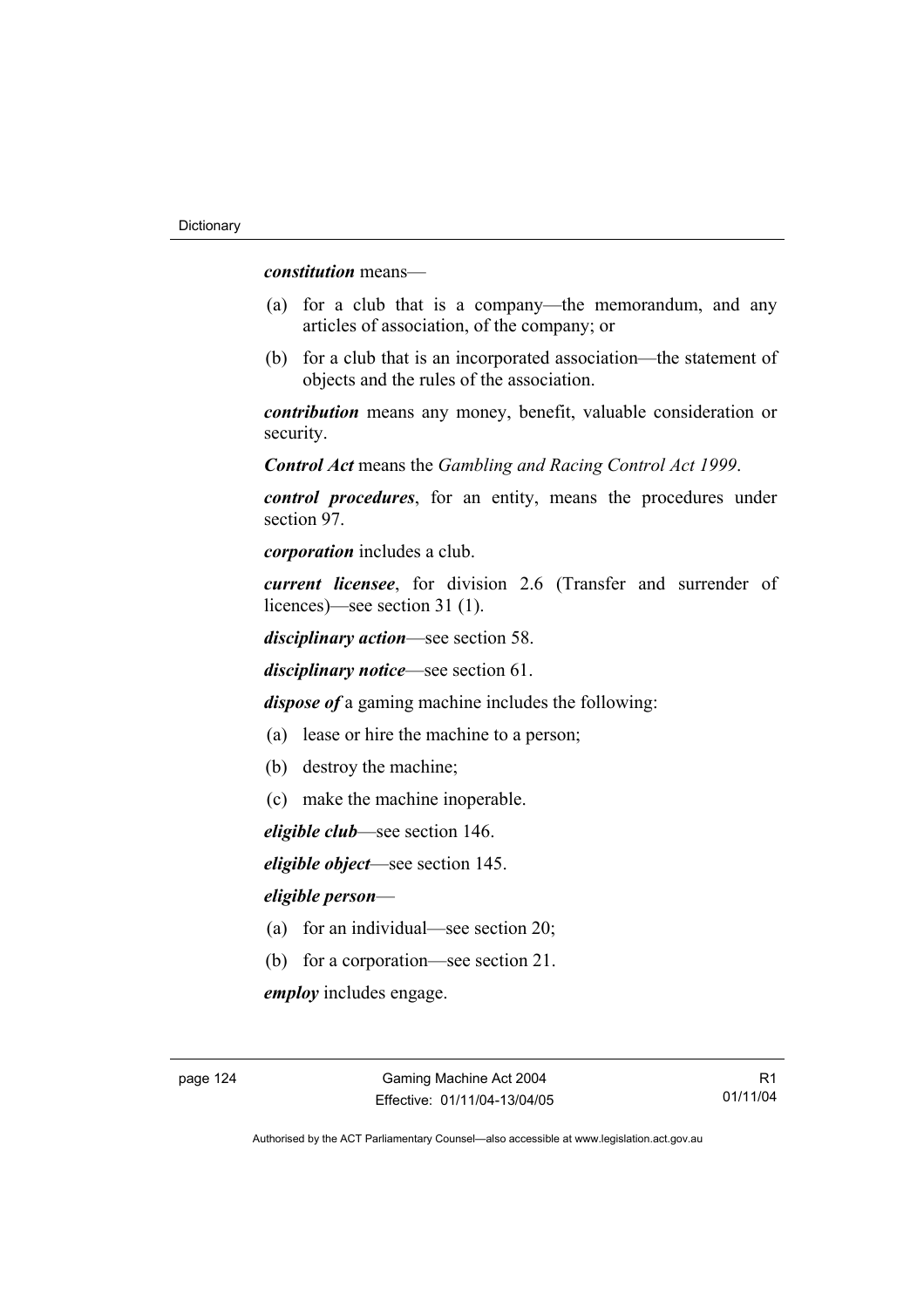*executive officer*, of a corporation, means a person, by whatever name called and whether or not the person is a director of the corporation, who is concerned with, or takes part in, the corporation's management.

*financial arrangement*—see section 101.

*game*, in relation to a gaming machine, means a play, or a series of plays, initiated by the application of a single stake registered on the machine.

*gaming area* means a room or other area within licensed premises approved under section 120 for the installation of gaming machines.

#### *gaming machine*—

- (a) means a machine—
	- (i) designed for playing a game of chance, or of mixed chance and skill; and
	- (ii) designed to be played completely or partly by—
	- (iii) the insertion of 1 or more coins, notes or tokens; or
	- (iv) by the application of a monetary credit registered on the machine or elsewhere; and
	- (v) that offers, or that appears to offer, people a chance to win monetary or other valuable consideration by playing the machine; but
- (b) does not include a device prescribed under the regulations.

*gaming machine tax* means the tax imposed by section 159.

*general licence* means a general licence under the *Liquor Act 1975*.

*Note* For the classes of liquor licences see the *Liquor Act 1975*, s 44.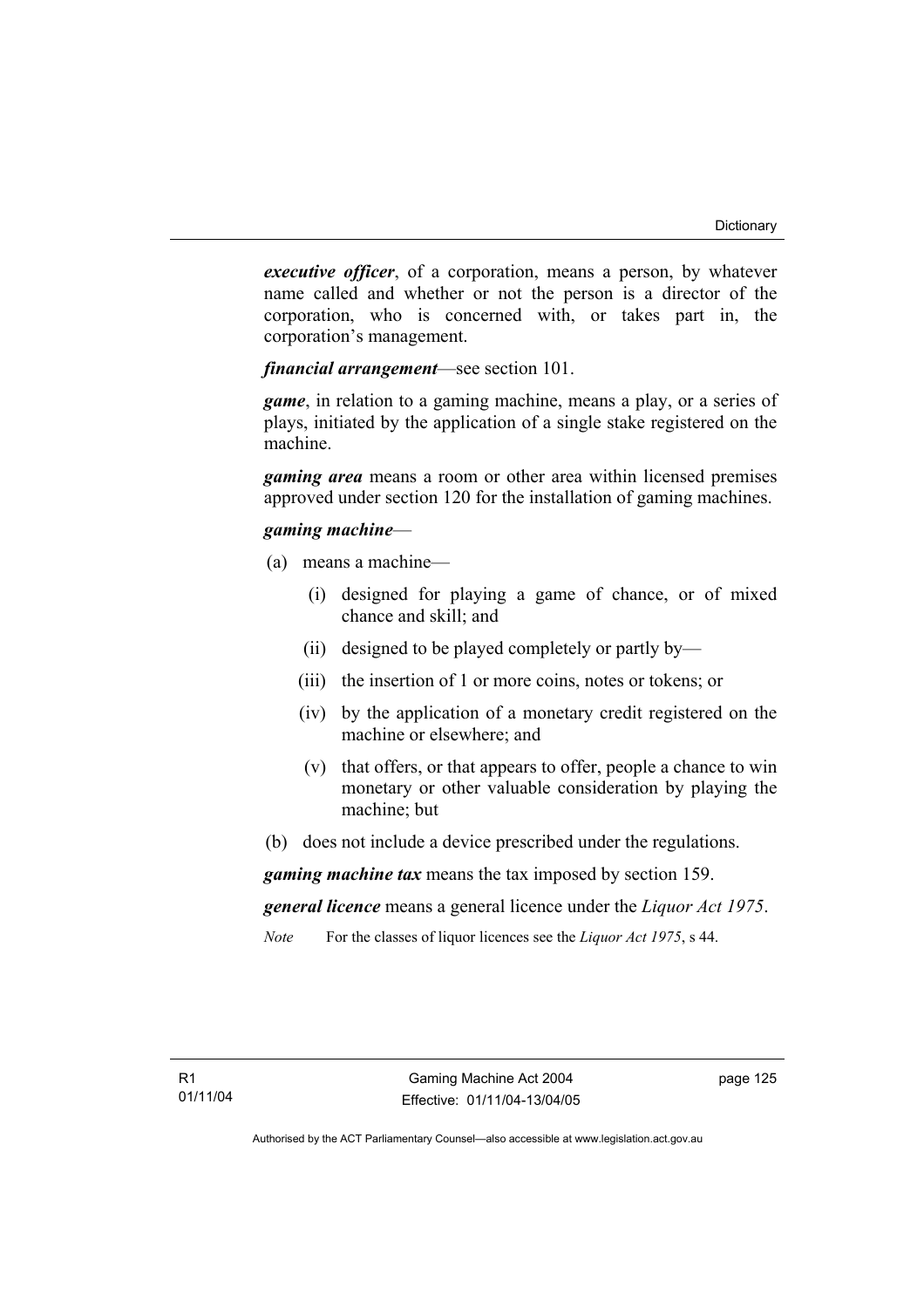*gross revenue*, of a licensee or person, means all revenue derived by the licensee or person from the operation of gaming machines, other than—

- (a) the amount of winnings for playing the machines paid or payable in accordance with the machines' indicated prize scales (excluding linked jackpots); and
- (b) any amount set aside under a linked-jackpot arrangement for the payment of linked jackpots.

*ground for disciplinary action* against a licensee—see section 57.

*incorporated association* means an association incorporated under the *Associations Incorporation Act 1991*.

*influential person*, for a corporation—see section 7.

*initial licence application*—see section 9.

*inquiry* means an inquiry held by the commission under the Control Act.

*jackpot*, in relation to a gaming machine, means the combination of letters, numbers, symbols or representations as part of a game on the machine that pays the maximum winnings payable on the machine for any 1 combination.

*licence* means—

- (a) a gaming machine licence issued under this Act; and
- (b) in relation to a person authorised under section 134—the authorisation; and
- (c) in relation to a permit-holder under part 8 (Linked-jackpot arrangements)—a multi-user permit.

*licence amendment application*—see section 9.

*licensed premises* means premises for which a licence is in force.

R1 01/11/04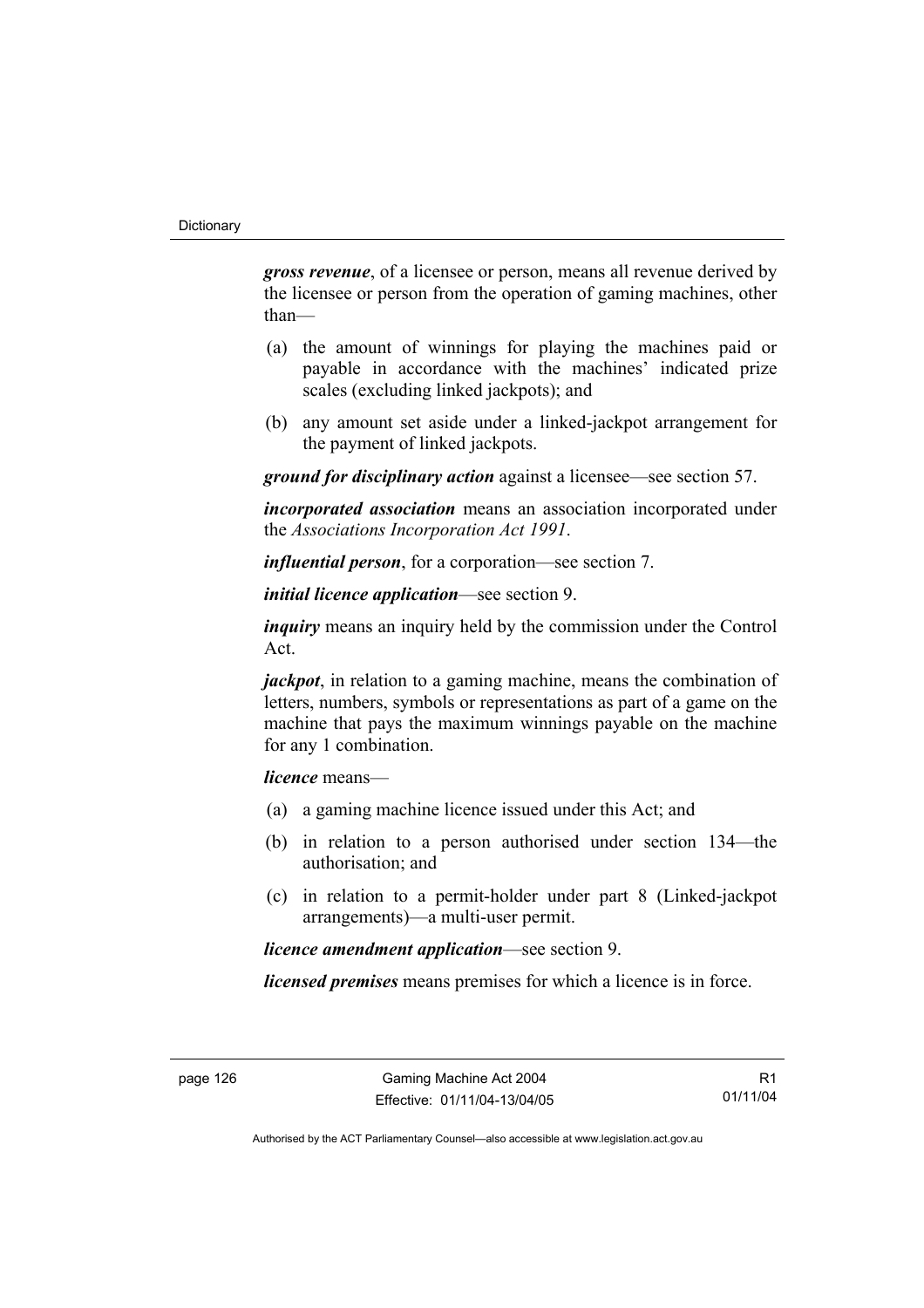*licensee* means—

- (a) in relation to a licence—the holder of the licence; and
- (b) in relation to licensed premises—the holder of the licence in force for the premises; and
- (c) for part 4 (Disciplinary action)—see section 56.

*life member*, of a club, means a person who is elected to membership of the club for life under the rules of the club.

*linked jackpot* means winnings under a linked-jackpot arrangement operated in accordance with an authorisation or permit under part 8.

*linked-jackpot arrangement* means an arrangement under which 2 or more gaming machines are linked to a device—

- (a) that, from time to time, records the amount payable as winnings under the arrangement; and
- (b) that, for the purpose of recording the amount mentioned in paragraph (a), receives messages from each machine to which it is linked; and
- (c) that cannot affect the percentage payout of, or transmit a message to, a machine to which it is linked.

*local jurisdiction* means a State or New Zealand.

*machine access register*—see section 71.

*maintain* a gaming machine includes repair, adjust or alter the machine.

*member*, of a club, means—

- (a) a member who, under the rules of the club, is required to pay fees; or
- (b) a life member.

*multi-user permit*—see section 135.

page 127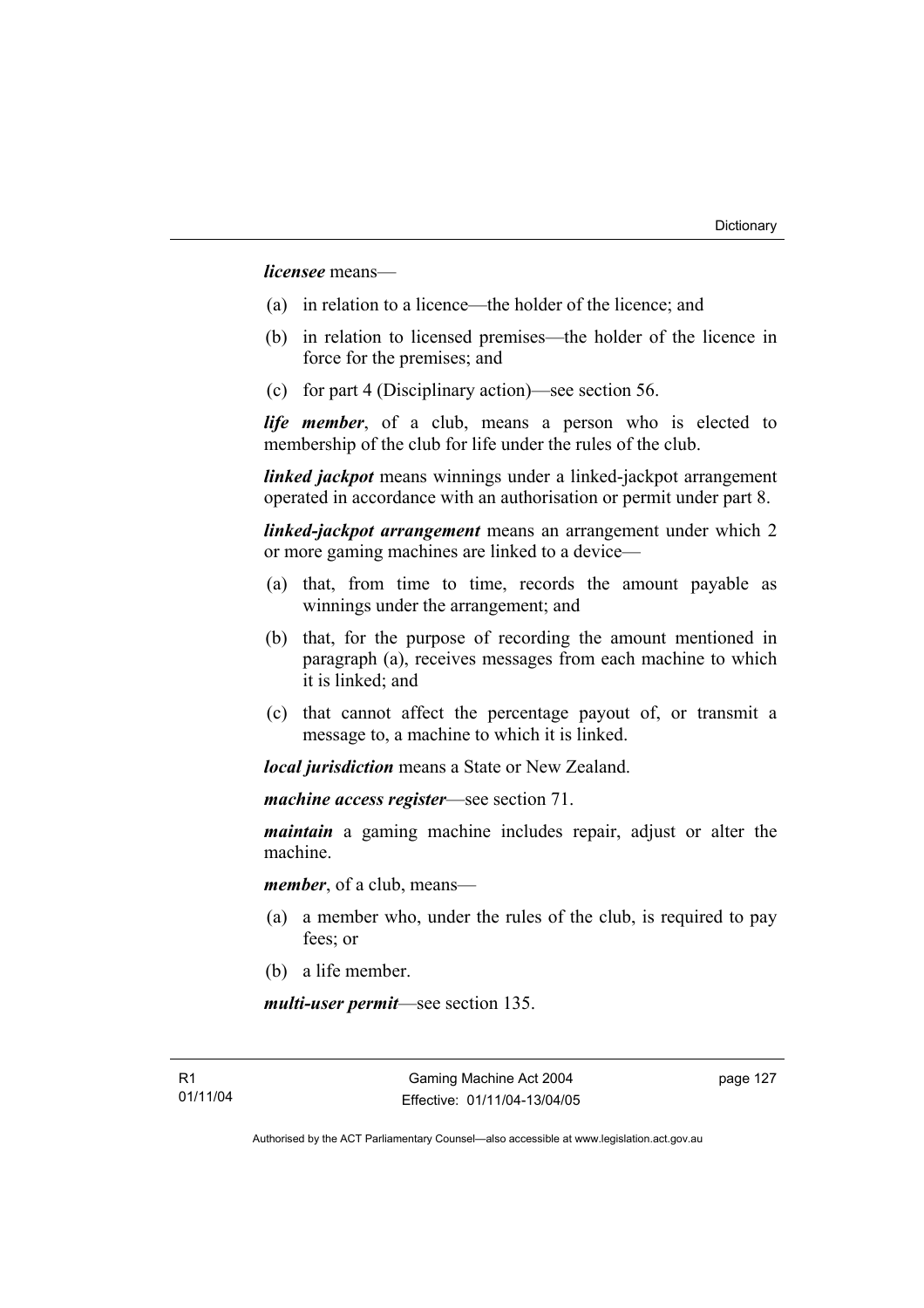*net revenue*, of a licensee that is a club, means gross revenue derived by the licensee, less—

- (a) any amount of gaming machine tax payable on that revenue; and
- (b) 15% of the gross revenue.

*officer* of a club—

- (a) means—
	- (i) any office-holder of the club (however described), including the secretary, treasurer, executive officer or public officer; or
	- (ii) anyone else concerned in or who takes part in the management of the club's affairs; but
- (b) does not include a patron or the holder of another honorary office of the club if the office does not give its holder a right to take part in the management of the club's affairs.

*on licence* means a general licence under the *Liquor Act 1975*.

*Note* For the classes of liquor licences see the *Liquor Act 1975*, s 44.

*operator*, of relevant premises, means the person who manages the premises.

*percentage payout*, for a gaming machine, means the percentage payout authorised for the machine under the licence.

*peripheral equipment*, for a gaming machine—see section 68.

*permit-holder* means the holder of a multi-user permit.

*proposed gaming area*, in relation to an application—see section 11 (2) (b).

*prospective licensee*, for division 2.6 (Transfer and surrender of licences)—see section 31 (1).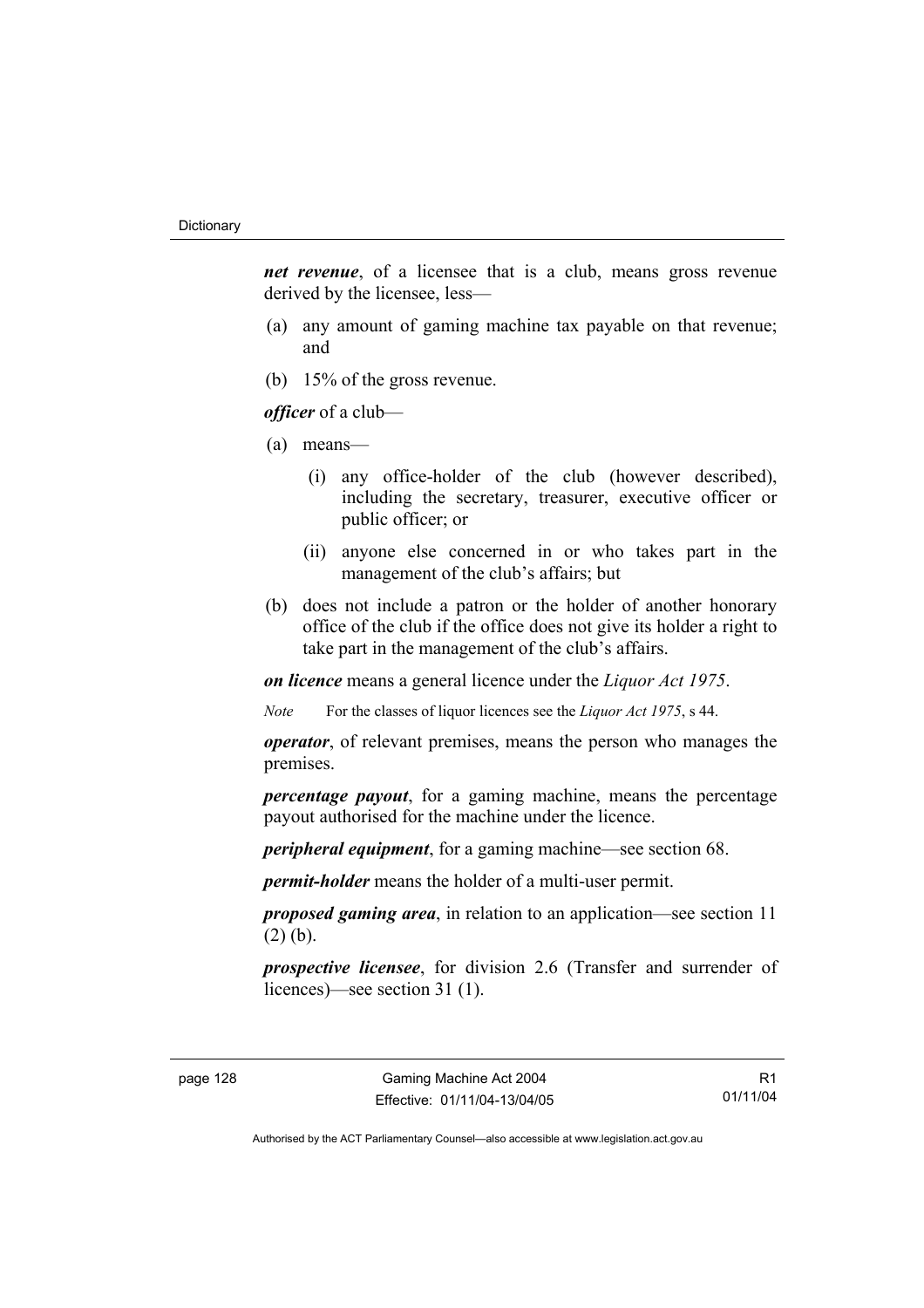#### *qualified accountant* means—

- (a) a member of the Institute of Chartered Accountants in Australia, the National Institute of Accountants or the Australian Society of Certified Practising Accountants; or
- (b) a person registered as a registered company auditor under the Corporations Act.

*registered party*—see the *Electoral Act 1992*, dictionary.

*relevant premises* means the premises for which a person has applied for a licence.

*repossession* of a gaming machine includes taking possession of the machine under a default provision in a financial agreement.

*required community contribution*, for a licensee that is a club—see section 169 (1).

*rules*, for an entity, means the rules mentioned in section 11 (2) (c).

*secretary*, in relation to a club, includes a person concerned in the management of the club.

#### *short-term approval*—

- (a) for an attendant—see section 87 (3); and
- (b) for a technician—see section 76 (3).

*statement of objects* of a club, means—

- (a) for a company—the memorandum of the company; or
- (b) for an incorporated association—the statement of objects of the association.

*social impact assessment*, for an initial licence application or an amendment licence application, means a social impact assessment for the application under division 2.3.

*technical evaluation* means a technical evaluation under section 69.

page 129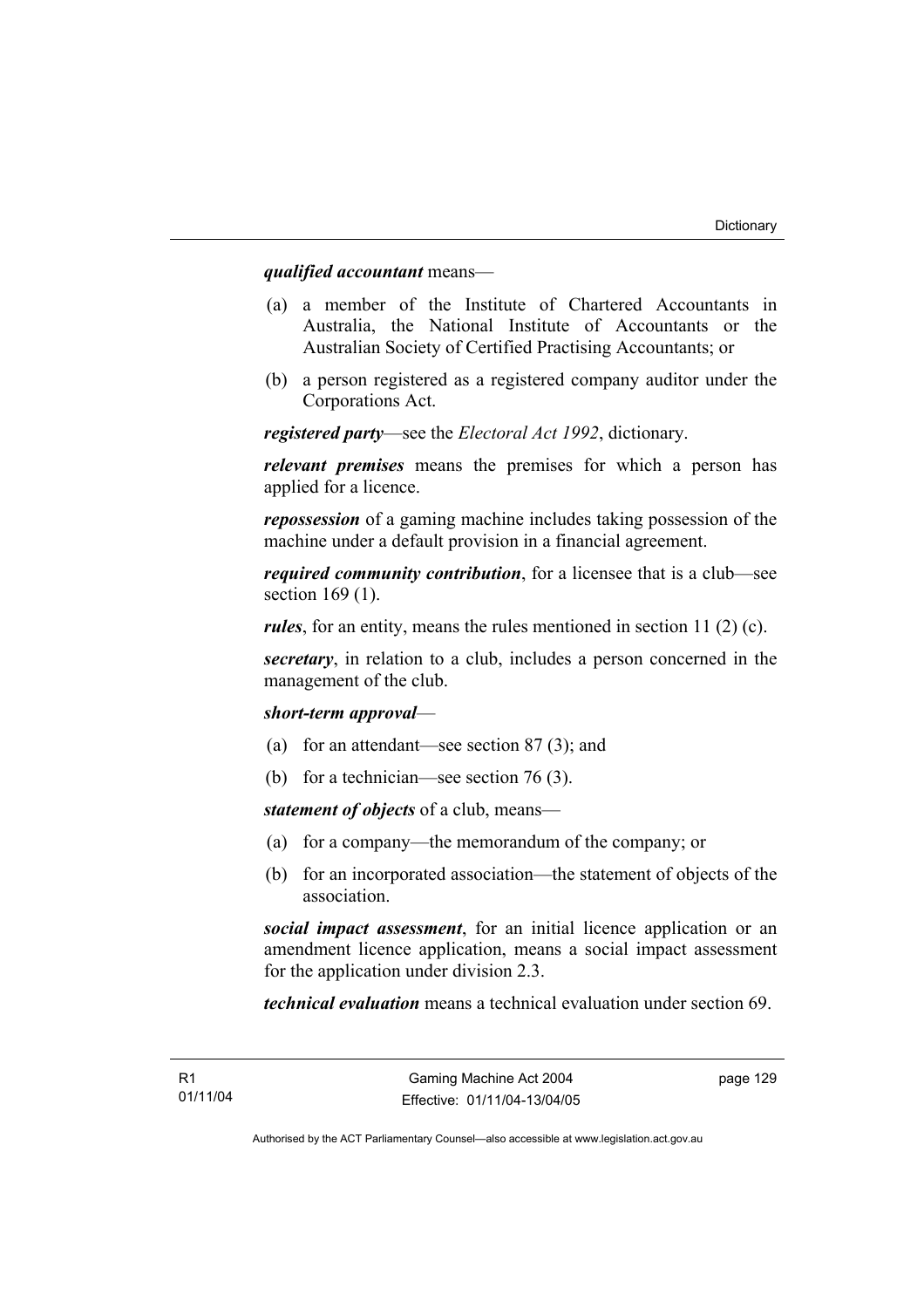#### **Endnotes**

1 About the endnotes

### **Endnotes**

### **1 About the endnotes**

Amending and modifying laws are annotated in the legislation history and the amendment history. Current modifications are not included in the republished law but are set out in the endnotes.

Not all editorial amendments made under the *Legislation Act 2001*, part 11.3 are annotated in the amendment history. Full details of any amendments can be obtained from the Parliamentary Counsel's Office.

Uncommenced amending laws and expiries are listed in the legislation history and the amendment history. These details are underlined. Uncommenced provisions and amendments are not included in the republished law but are set out in the last endnote.

If all the provisions of the law have been renumbered, a table of renumbered provisions gives details of previous and current numbering.

The endnotes also include a table of earlier republications.

| $am = amended$<br>$amdt = amendment$<br>$ch = chapter$<br>$def = definition$<br>$dict = dictionary$<br>disallowed = disallowed by the Legislative<br>Assembly<br>$div = division$<br>$exp = expires/expired$<br>$Gaz = gazette$<br>$hdg =$ heading<br>$IA = Interpretation Act 1967$<br>ins = inserted/added<br>$LA =$ Legislation Act 2001<br>$LR =$ legislation register<br>LRA = Legislation (Republication) Act 1996<br>$mod = modified/modification$ | $ord = ordinance$<br>$orig = original$<br>par = paragraph/subparagraph<br>$pres = present$<br>prev = previous<br>$(\text{prev}) = \text{previously}$<br>$pt = part$<br>$r = rule/subrule$<br>$renum = renumbered$<br>$reloc = relocated$<br>$R[X]$ = Republication No<br>$RI =$ reissue<br>$s = section/subsection$<br>$sch = schedule$<br>$sdiv = subdivision$<br>$sub =$ substituted<br>SL = Subordinate Law |
|-----------------------------------------------------------------------------------------------------------------------------------------------------------------------------------------------------------------------------------------------------------------------------------------------------------------------------------------------------------------------------------------------------------------------------------------------------------|----------------------------------------------------------------------------------------------------------------------------------------------------------------------------------------------------------------------------------------------------------------------------------------------------------------------------------------------------------------------------------------------------------------|
| $o = order$<br>om = omitted/repealed                                                                                                                                                                                                                                                                                                                                                                                                                      | underlining = whole or part not commenced<br>or to be expired                                                                                                                                                                                                                                                                                                                                                  |
|                                                                                                                                                                                                                                                                                                                                                                                                                                                           |                                                                                                                                                                                                                                                                                                                                                                                                                |

#### **2 Abbreviation key**

page 130 Gaming Machine Act 2004 Effective: 01/11/04-13/04/05

R1 01/11/04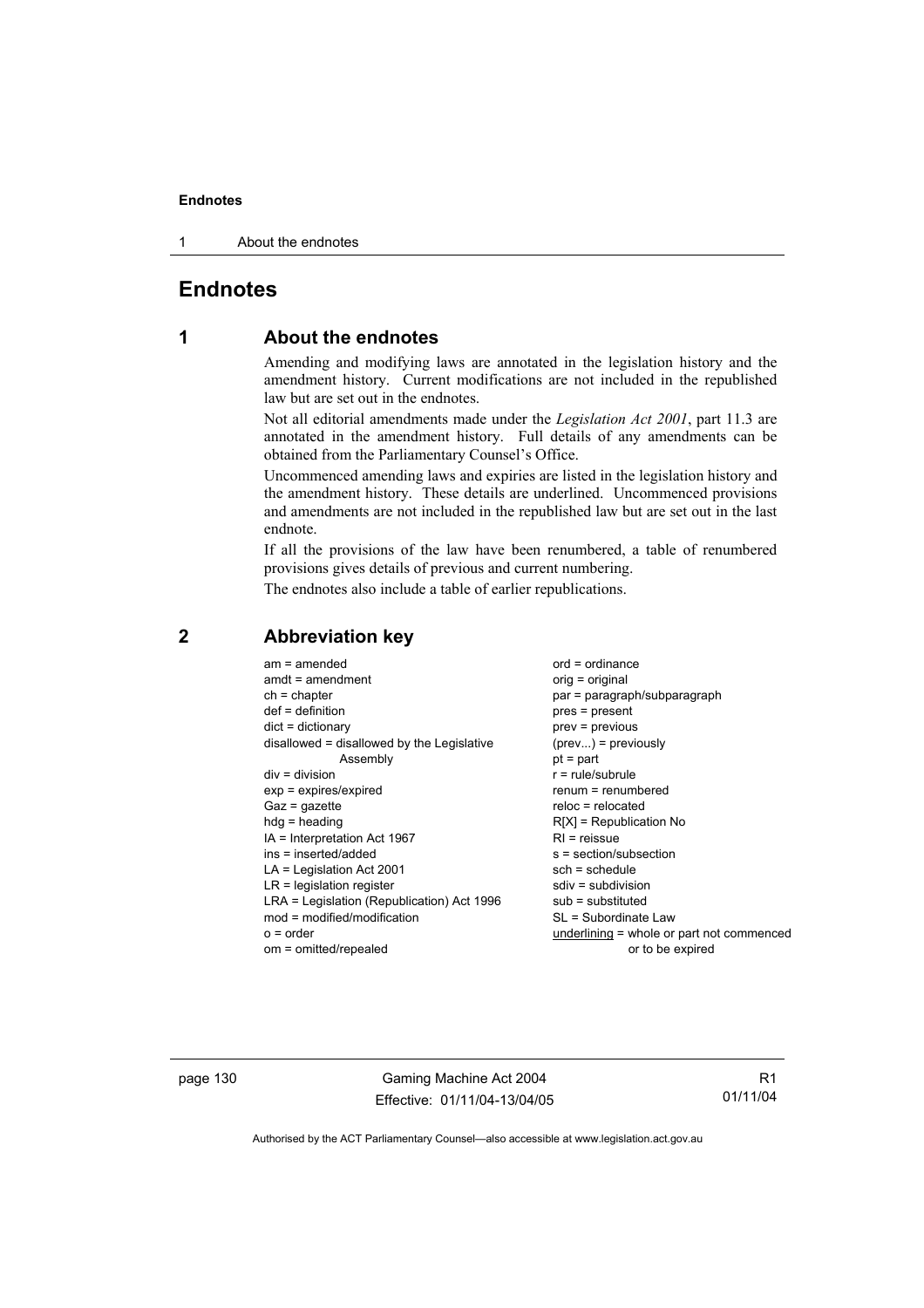#### **Endnotes**

### **3 Legislation history**

#### **Gaming Machine Act 2004 A2004-34**

notified LR 9 July 2004

s 1, s 2 commenced 9 July 2004 (LA s 75 (1))

remainder commenced 1 November 2004 (s 2 and CN2004-14)

### **4 Amendment history**

| Commencement                                 |                                                                                 |
|----------------------------------------------|---------------------------------------------------------------------------------|
| s <sub>2</sub>                               | om LA s 89 (4)                                                                  |
| Legislation amended or repealed<br>s 179     | om LA s 89 (3)                                                                  |
| <b>Transitional</b><br>pt 14 hdg             | exp 1 November 2005 (s 189)                                                     |
| Definitions for pt 14<br>s 180               | exp 1 November 2005 (s 189)                                                     |
| Licences<br>s 181                            | exp 1 November 2005 (s 189)                                                     |
| <b>Clubs</b><br>s 182                        | exp 1 November 2005 (s 189)                                                     |
| <b>Rules and control procedures</b><br>s 183 | exp 1 November 2005 (s 189)                                                     |
| s 184                                        | Disciplinary proceedings under former gaming Act<br>exp 1 November 2005 (s 189) |
| s 185                                        | Approvals under former gaming Act<br>exp 1 November 2005 (s 189)                |
| Linked-jackpot arrangements<br>s 186         | exp 1 November 2005 (s 189)                                                     |
| s 187                                        | Clubs not required to be corporations for s 146<br>exp 1 November 2005 (s 189)  |
| s 188                                        | Clubs with too many life members for s 146<br>exp 1 November 2005 (s 189)       |
| Expiry of pt 14<br>s 189                     | <u>exp 1 November 2005 (s 189)</u>                                              |

R1 01/11/04

Gaming Machine Act 2004 Effective: 01/11/04-13/04/05 page 131